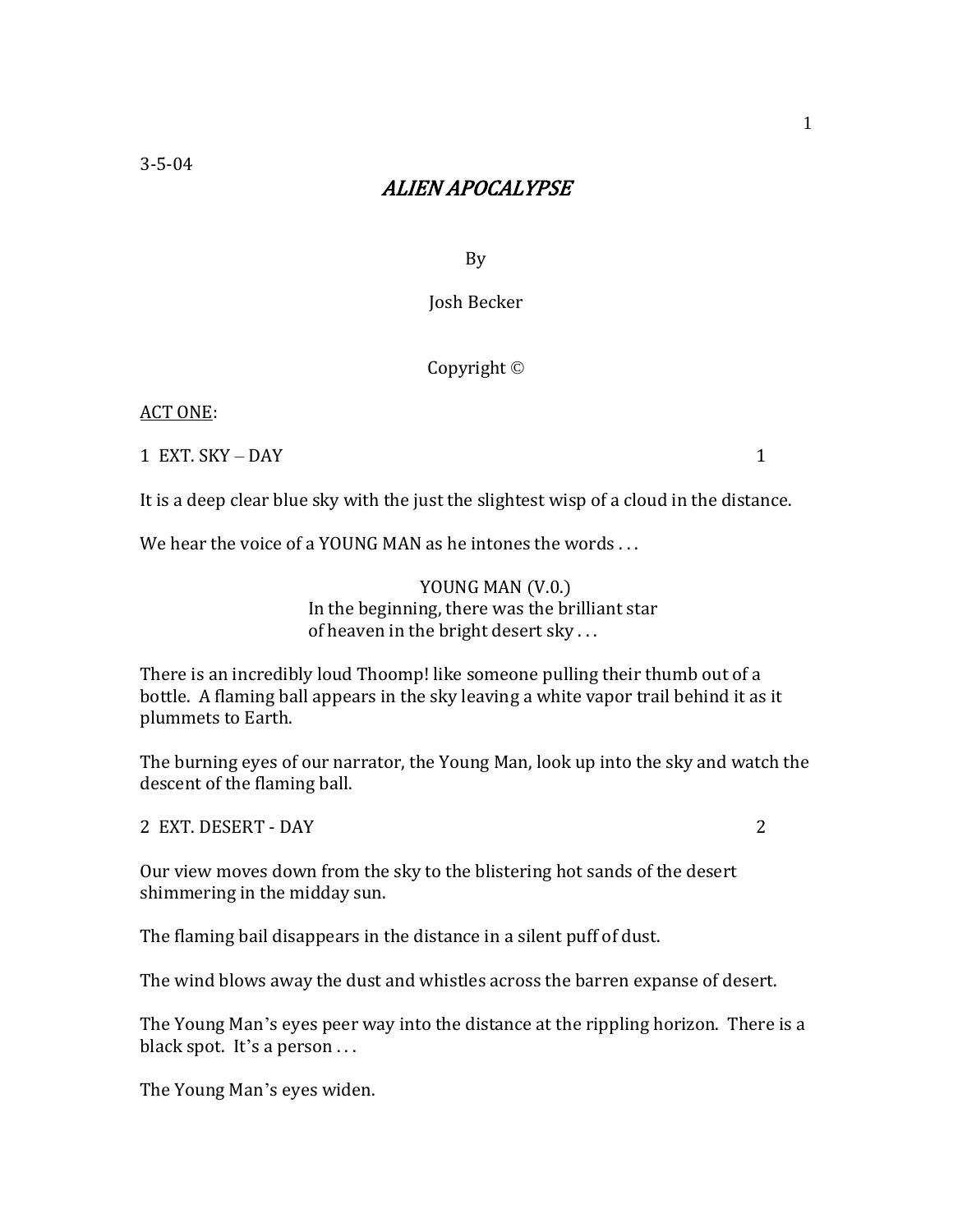From the wasteland a figure appears. It is a man standing very straight with his chin thrust forward . . .

He is DR. IVAN HOOD, D.O., a tall, well-built, 32-year-old man with sandy windblown hair. He wears the dirty white jumpsuit of an astronaut. On his breast is written "NASA, PROBE MISSION."

Beside Dr. Hood is the mission leader, CAPTAIN CHARLES "CHUCK" BURKE, a tall muscular, chiseled-faced man that looks just like an astronaut ought to.

The second in command is CAPTAIN KELLY LANAHAN, a striking woman with short blonde hair, a tough streak and a somewhat goofy smile.

Next is 2nd LT. AIDA MUNOZ, an short intense Latina woman with an injured leg. She is being supported by Captain Lanahan.

Dr. Hood stops walking and puts his hands on his hips. When the other three get to him he relieves Captain Lanahan of helping Lt. Munoz.

# IVAN Ya know, I was just wondering . . .

Captain Burke rolls his eyes in exasperation.

CHUCK

What now, doctor?

IVAN

Well, I was just wondering if there were as many doctors now practicing as there were when we left.

## CHUCK

Why, pray tell?

## IVAN

Well, it's the old theory of supply and demand. If there are more doctors then I can't charge as much. The rates go down. But if there aren't as many doctors then I can charge more. Whatever the market allows.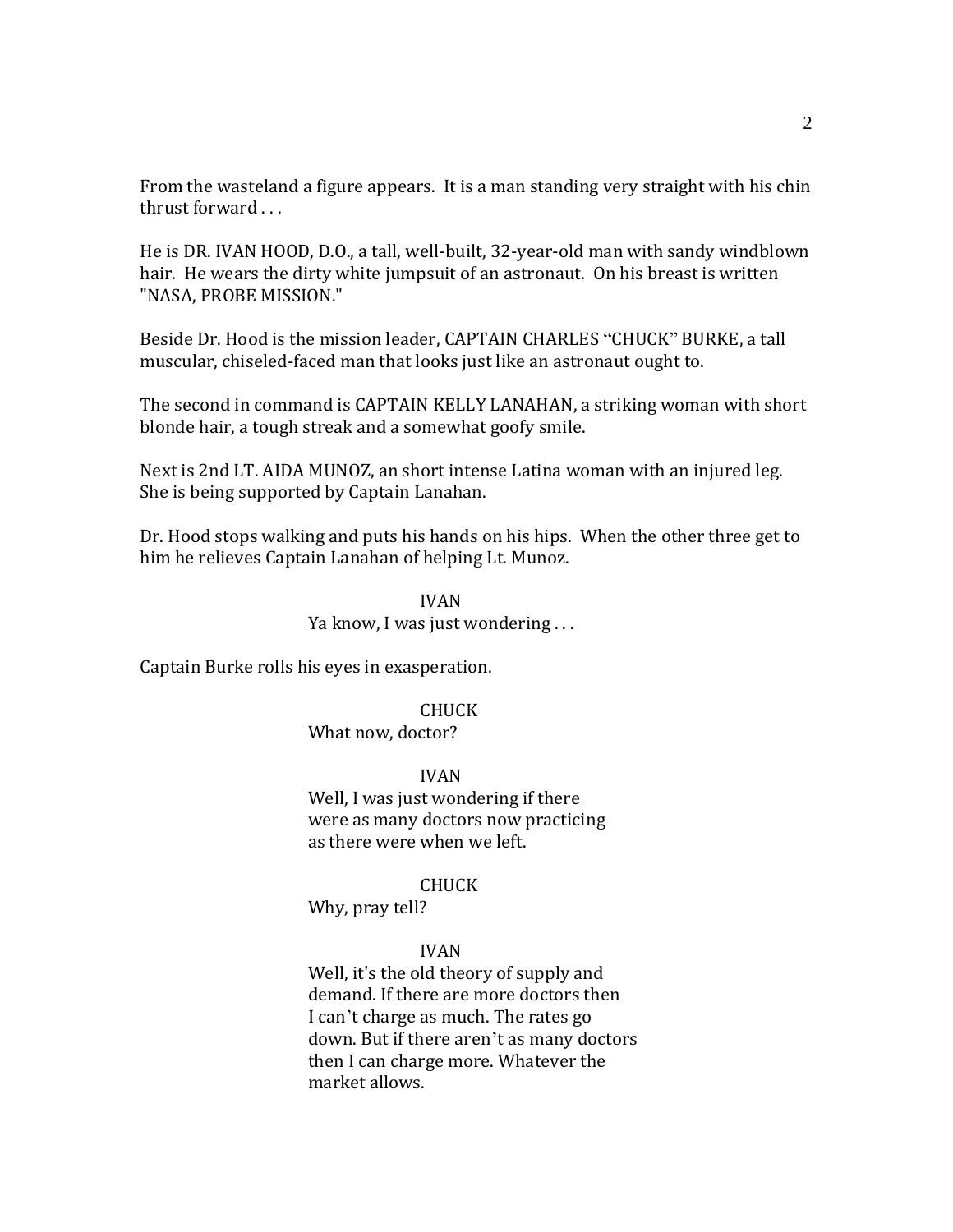Aida is in a panic as she limps beside Ivan.

AIDA There is no market and there are no doctors!

IVAN Well, then my services will be in great demand.

#### AIDA

Civilization has been destroyed. Why else wouldn't we have made radio contact? Huh? Everything's gone! In the 20 years we've been in cryogenic sleep, the world's been decimated! We're all gonna die!

IVAN

Always looking on the bright side, eh?

# KELLY

Why don' t you just can it, Lieutenant. Just take a break, okay? Now, what were you saying, doctor?

Ivan looks Kelly up and down and grins.

IVAN Have I told you that you look terrific in that flight suit lately?

#### KELLY

Not in 20 years.

IVAN That long, huh? Well you do.

Kelly stretches her arms and shoulder muscles.

### KELLY

My neck hurts.

Ivan reaches out and rubs her neck.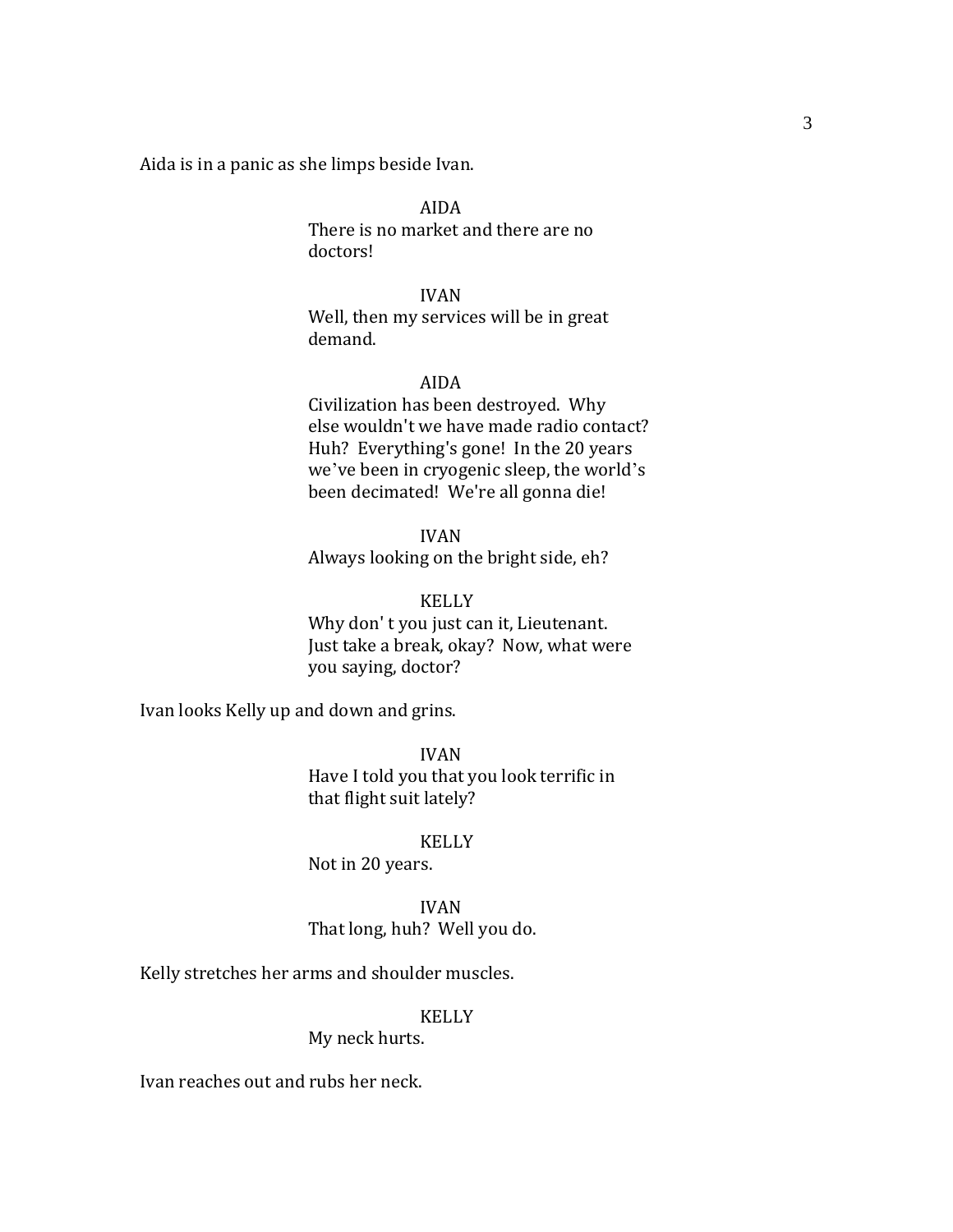#### IVAN

You probably slept in the wrong position for the past five or six years. Remind me, I'll give you an adjustment. Now, where was I?

KELLY Supply and demand?

#### IVAN

Right.

CHUCK (muttering to himself) Oh, brother, here we go again.

#### IVAN

Astronauts, for example, might be a dime a dozen. Everybody might have a spaceship in their backyard.

#### KELLY

Right. And everyone might have a medical degree, too. The average person may know more about medicine than you ever learned.

#### CHUCK

(snidely) Yeah, what do you say to that, Doctor?

### IVAN

I say, this is my theory and the way I've got it worked out is that my services are going to be at a high premium. In fact, Osteopaths will be in greater demand than M.D.s. My newest theory is that the future is utopia for everyone, excluding M.D.s, of course, and I will be known as "The Great Healer."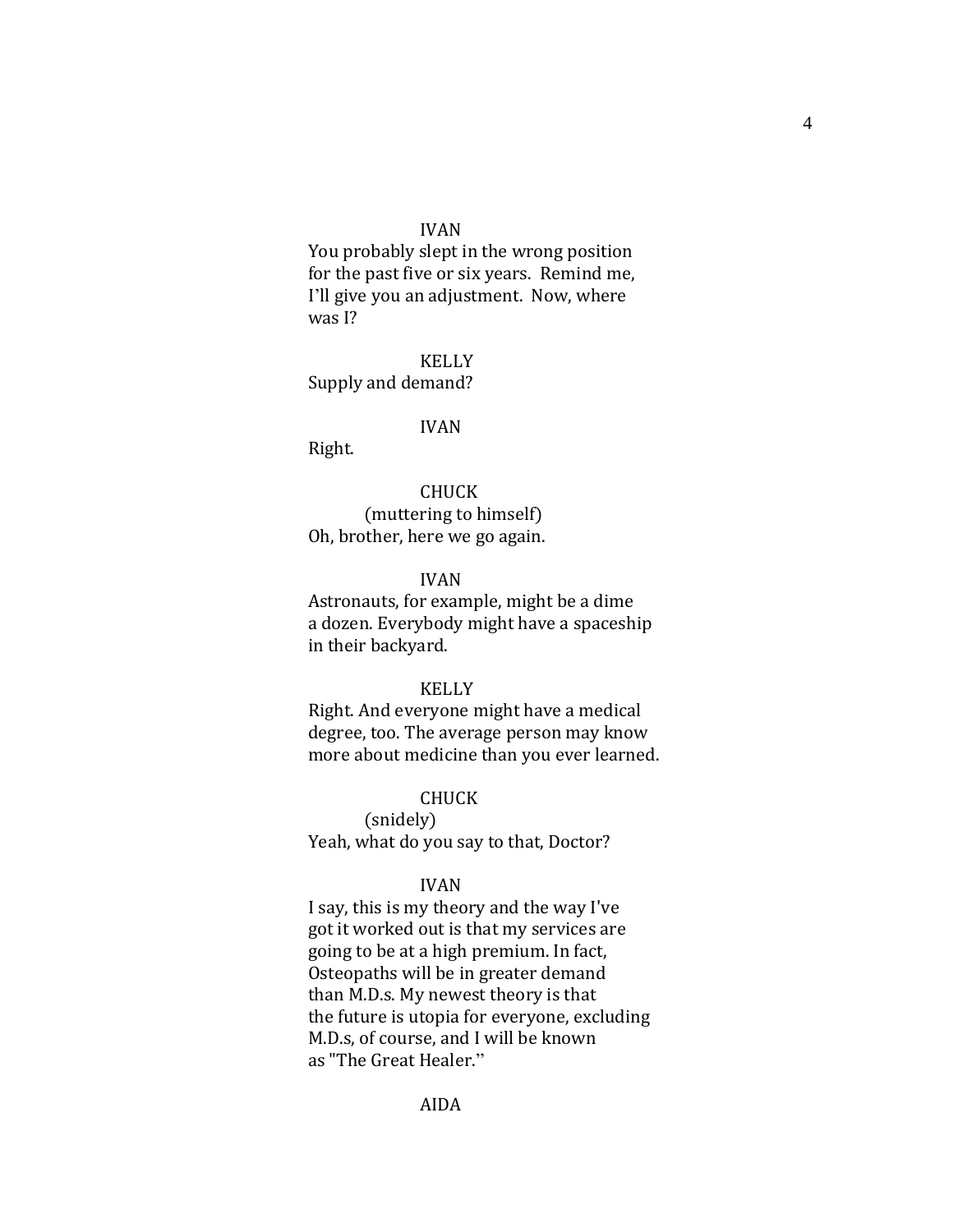# (snorts)

Ha!

IVAN What's the matter, you don't think I have the potential?

#### AIDA

I don't think it matters what you think! Nothing ever works out the way it's supposed to and neither will any of your theories. I think we're all breathing high levels of radiation and well all be dead by nightfall.

#### IVAN

You must be a fun date. Anyway, in utopia, which is now, I'll be known as The Great Healer, and I'll charge exorbitant fees, and sickness will be eradicated and everyone will be happy.

Ivan turns to Kelly and grins and winks. She wearily smiles back. Captain Burke rolls his eyes.

#### CHUCK

Holy mackerel.

## 3 EXT. ANOTHER PART OF THE DESERT - DAY 3

Meanwhile, the eyes of the Young Man squint as he peers into the distance at the approaching figures.

We now see the entire face of the Young Man. He is 19-years old, thin, dirty, long knotted hair, and has a black leather muzzle strapped over his mouth and around the back of his head.

THWACK!! the end of a bullwhip snaps one inch from the Young Man's head startling him out of his reverie. He turns to see ...

A big burly man with a thick beard and long snarly hair sitting atop a horse. He is a BOUNTY HUNTER. He has an old carbine rifle slung over his shoulder and grips a long black bullwhip in his fist. He snaps it again. CRACK!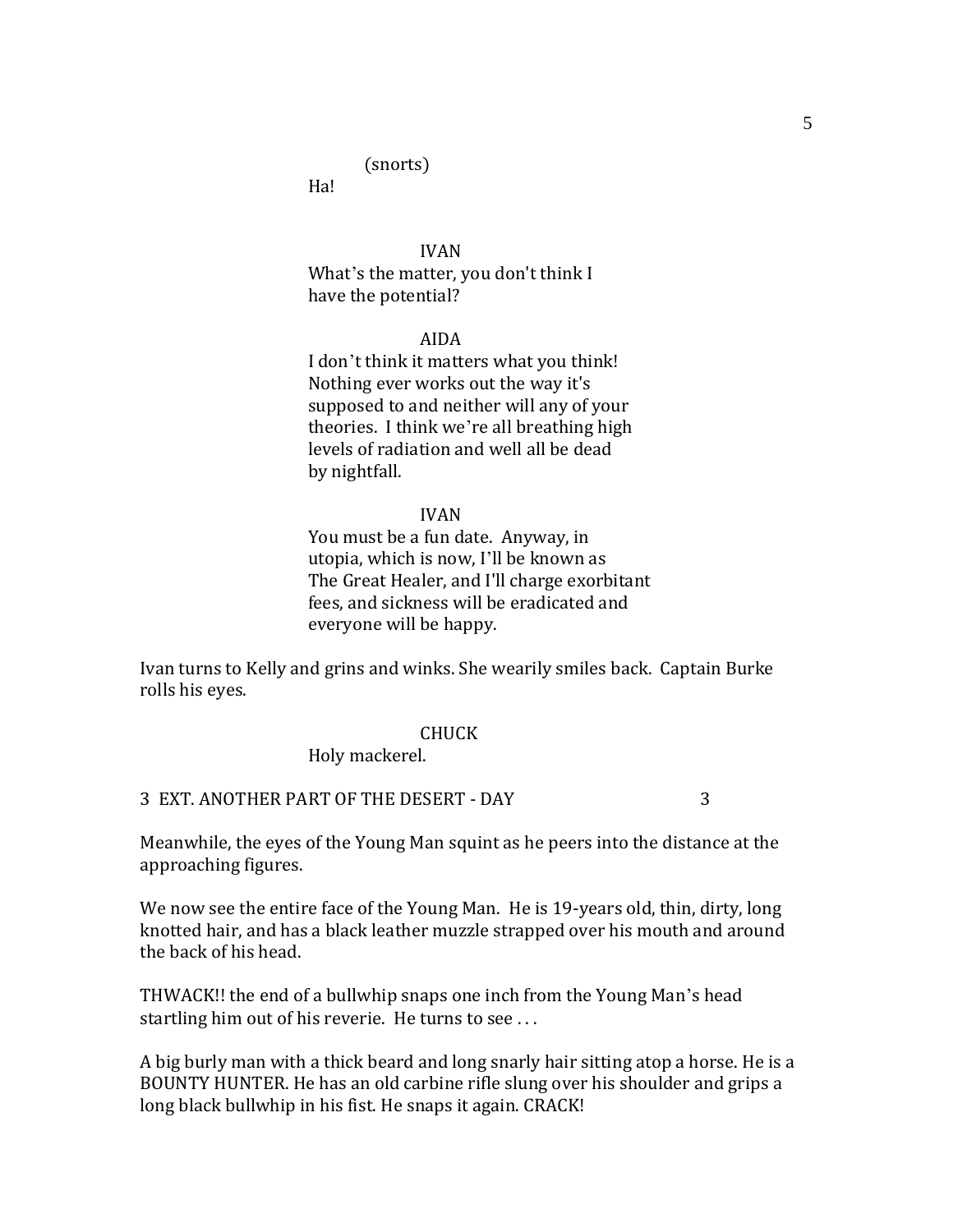## BOUNTY HUNTER #1 Okay, let's get it movin'!

The Young Man is quick to get moving.

4 EXT. ROAD IN DESERT - DAY 4

We hear the clinking of many chains. As our view widens we see that the Young Man is part of a long chain gang of people dressed in rags with black leather muzzles strapped to their faces. They are all manacled together at the ankles. There are fifteen men, women and children of all ages.

The Bounty Hunters snap their whips herding the chain gang along a paved road in the desert.

The Young Man looks back out into the desert and sees the approaching figures. He looks around, but no one else has seen this apparition but him.

The chain gang passes an interstate road sign that reads, "Oregon, I-5."

YOUNG MAN (V.O.) A plague of misery had befallen us. We, the chosen people of Earth—humans were shackled in bondage. Our sense of hope was almost gone. We had nothing worthwhile to believe in. But that was all to soon change . . .

The chain gang passes a strange futuristic car, covered with dust, staled in its lane. It has Oregon plates marked with the year '25 on the tabs. Inside the car are two dead rotted and dried human bodies. No one on the chain gang even glances at the corpses.

The chain gang passes many more dusty stalled cars containing dead bodies.

As our view widens we see that the chain gang is moving up a downtown street of a city.

As our view widens still further the skyline of the city becomes visible. A sign becomes visible in the foreground sitting crookedly in the cracked, dry desert that reads, "Portland, Oregon, City Limits."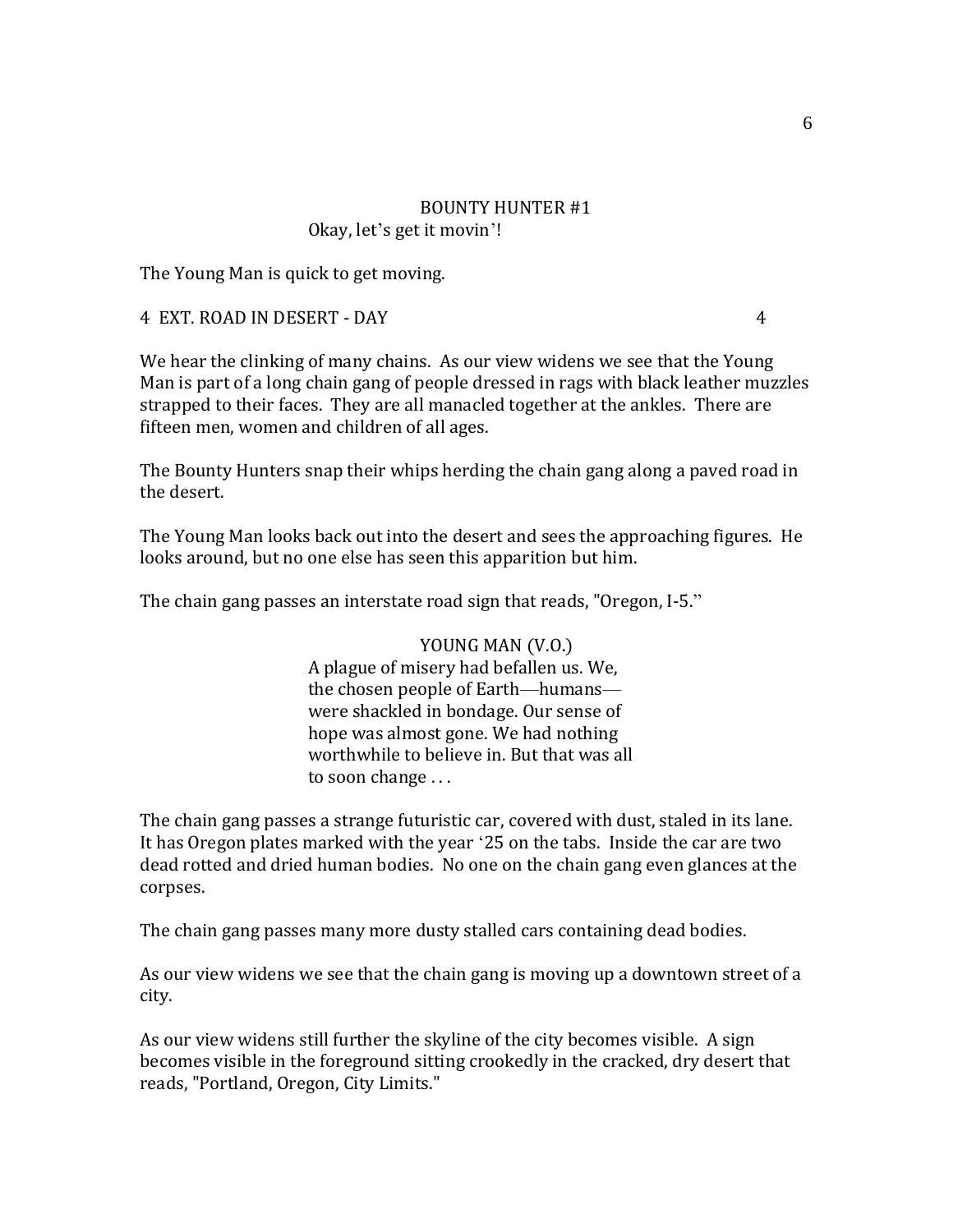There's no one there. It's totally abandoned. The glass in the tall buildings is shattered and broken. All that moves is the chain gang and mounted Bounty Hunters. In a moment they disappear behind a building and there is no movement at all. Tumbleweeds and dust blow through the downtown streets.

The four astronauts step up and stop. They look at the ghostly remains of Portland in silent horror.

# IVAN

### (shocked) Wasn't Portland in the middle of the woods?

#### CHUCK

I thought so.

Aida looks from one to the other with a crazed expression.

AIDA I told you so. What else could kill all the trees like this? Radiation. We're all getting cancer right this second. I can feel it. I can feel my skin burning . . .

Aida is starting to panic badly and become hysterical

Ivan grabs a hunk of skin on Aida's arm and pinches her real hard. She hollers and pushes Ivan away.

> AIDA Oww! Shit, what did you do that for?

Aida rubs her arm. Ivan acts innocent.

IVAN

What? I didn't do anything.

Suddenly, the four astronauts hear the loud crack of a bullwhip. They look at each other in wide-eyed shock and confusion, then drop to the ground. They watch as the long line of chained and muzzled slaves appears between two buildings. They see the Bounty Hunters riding along beside snapping their whips.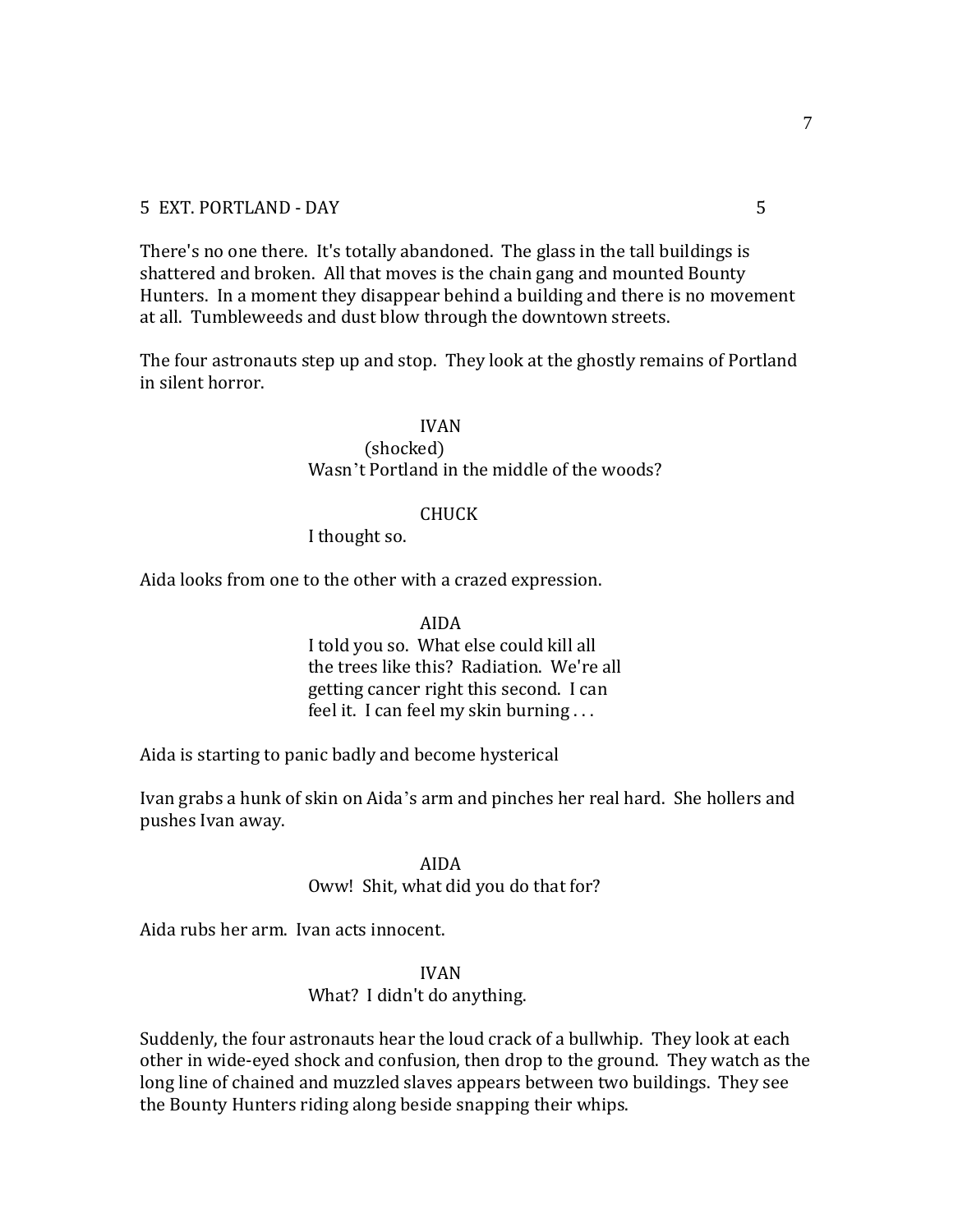Ivan turns back to the others.

# IVAN (quietly) What the hell is that?

## CHUCK

(snidely) Utopia.

#### KELLY

Let's get outta here.

They all turn to go back from whence they came and come face to face with three Bounty Hunters aiming carbines right at them.

> BOUNTY HUNTER #1 These're sure dressed funny.

BOUNTY HUNTER #2 Yeah, but it's four more we're bringin' back. We're in luck.

Chuck steps forward, his chest out.

CHUCK My name is Captain Burke, United States Air Force, uh . . . Greetings.

The three Bounty Hunters look at each other in real amazement. They can't believe their ears.

> BOUNTY HUNTER #2 Did you hear that?

# BOUNTY HUNTER #1

Yeah. (to Chuck)

What did you say?

CHUCK (unsure) Greetings? Were friends.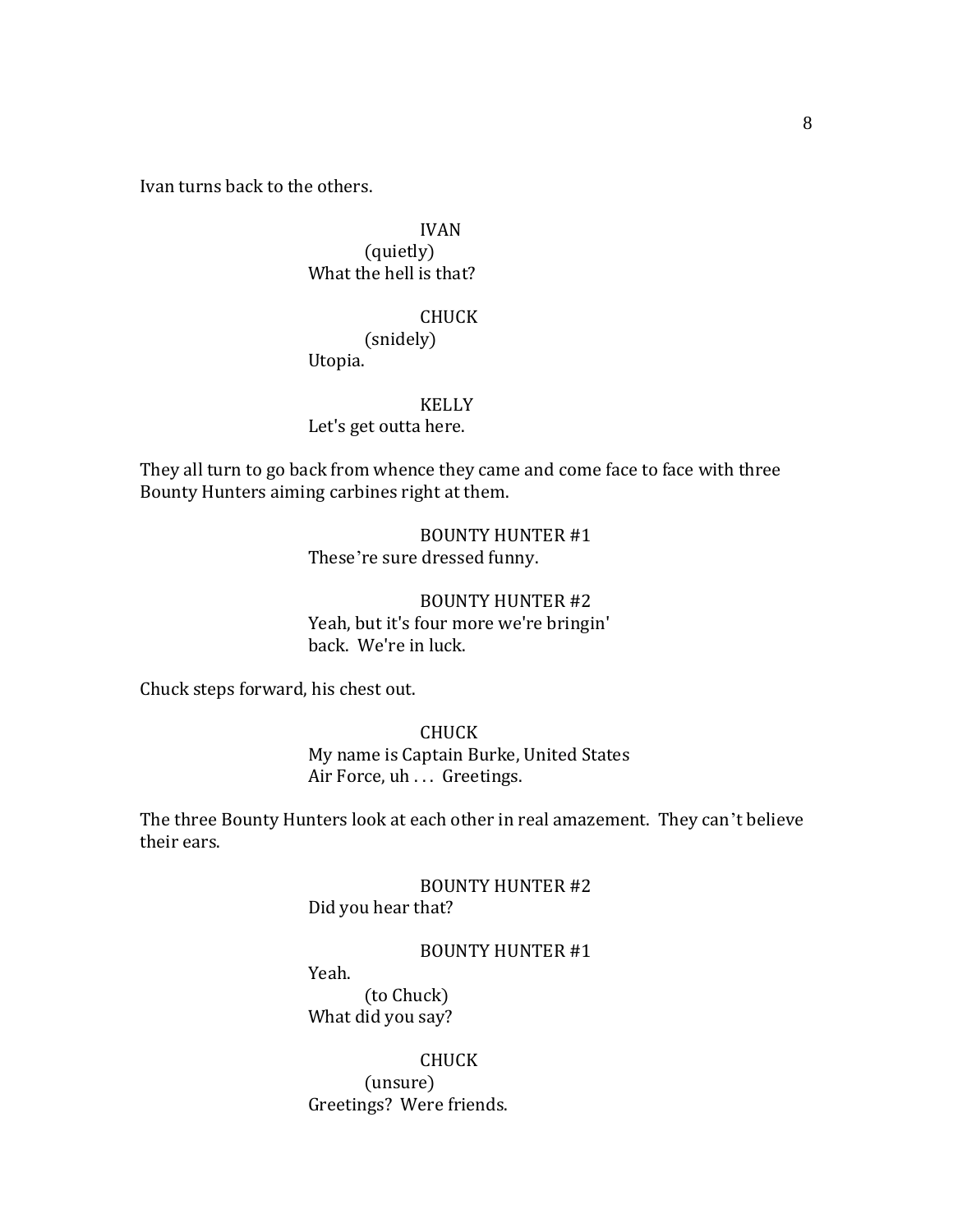The Bounty Hunters are even more amazed.

## BOUNTY HUNTER #2 He did it again.

#### BOUNTY HUNTER #1 He sure did.

They all shrug and shake their heads. Suddenly, one of the Bounty Hunters lashes out with the butt of his carbine and smashes Chuck in the side of the head. Chuck is knocked backward into the others' arms.

One of the Bounty Hunters addresses the whole cowering group.

# BOUNTY HUNTER #2 I don't know where you're from in your funny clothes, but you don't never talk to us! Never!

To make sure they clearly understand this, one of the Bounty Hunters produces a burlap sack from which he removes a handful of black leather muzzles with holes drilled in them.

As the barrel of a carbine is shoved in their nose, each astronaut is muzzled with a slipknot tied behind their heads.

They begin marching up the road. Aida is still limping badly. When Ivan and Kelly attempt to help her they are roughly pushed way.

Within about a hundred yards Aida has fallen ten yards behind. They all stop and wait for her. She gets a bit closer, her eyes clearly wincing from the pain.

All of the other slaves turn to look. The Young Man pays close attention.

The Bounty Hunters shake their heads. One of them quickly raises his carbine, aims and fires. Aida is hit with the bullet in the shoulder, spins from the impact and drops to the pavement bleeding.

The other astronauts lurch forward and find rifle barrels in their faces. They can hear Aida moaning.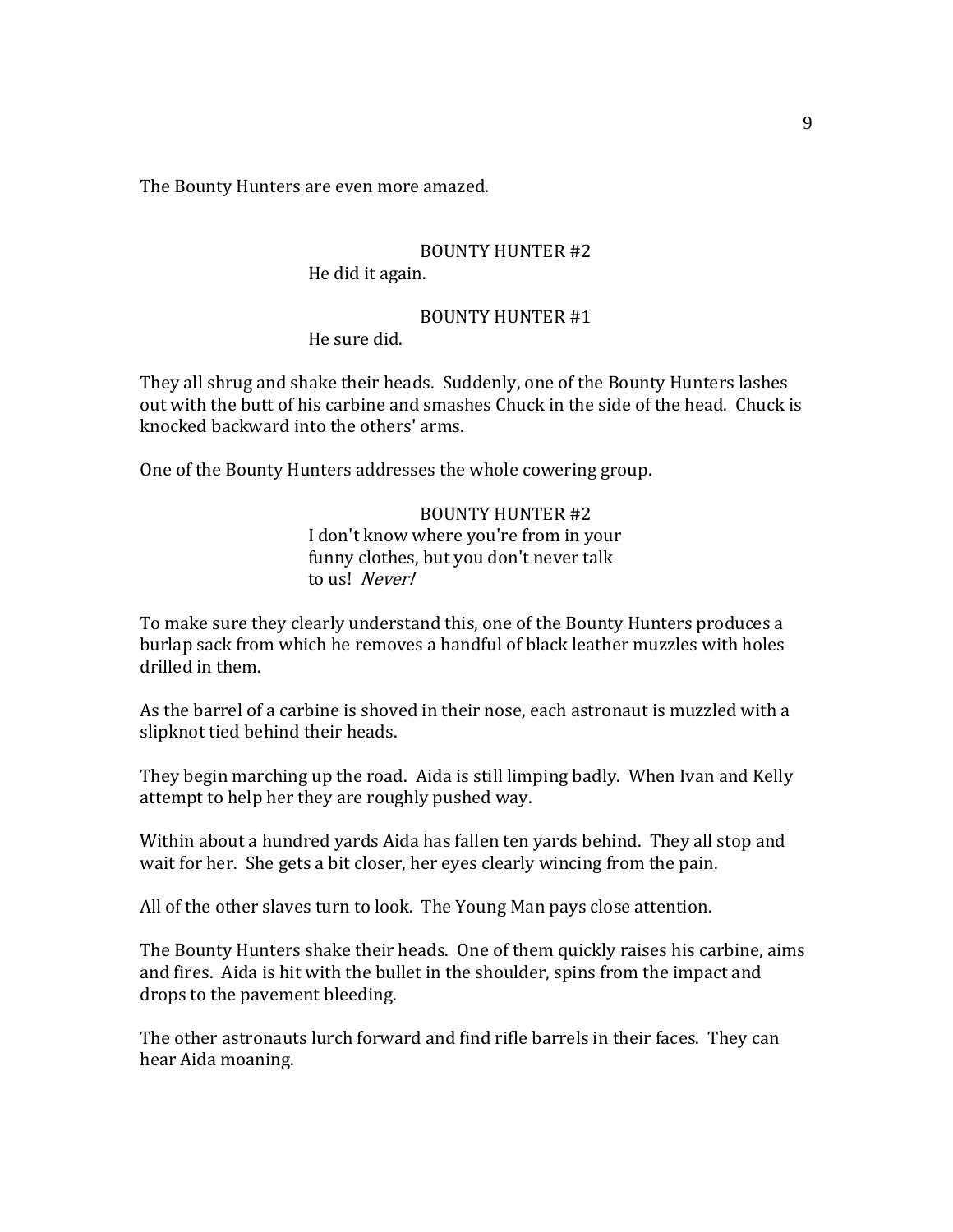The Bounty Hunter that shot Aida re-cocks his rifle and shoots her again. Aida's body jerks from the impact and she dies.

Sadness fills the eyes of her fellow astronauts.

Resignation fills the eyes of the slaves, except the Young Man's—his burn with anger.

The Bounty Hunters push the astronauts forward. They continue up the freeway to join the rest of the chain gang.

One of the Bounty Hunters takes a sack of iron manacles from his saddle horn and a mallet and the astronauts ankles are manacled, then chained together. They are then chained to the last slave in the line. The Bounty Hunters snap their bullwhips and the chain gang moves up the road, the iron chains jingling against the pavement.

Mighty snowcapped mountains loom in the background.

#### YOUNG MAN (V.0.)

. . . That was the day that the Doctor appeared. He came forth from the desert to heal humanity's wounds, to teach us to once again stand up straight as men, to set us free . . .

#### DISSOLVE:

| <b>6 DELETED</b><br>7 DELETED | 6<br>7 |
|-------------------------------|--------|
| 8 DELETED                     | 8      |
| 9 EXT. WOODS - DAY            | q      |

The prisoners are marched up a dirt road into the woods.

| 10 EXT. OUTSIDE THE COMPOUND/SAWMILL - DAY |  |
|--------------------------------------------|--|
|--------------------------------------------|--|

They arrive at a fenced-in clearing carved out of the woods beside a sawmill. There is a moment of crisp clear silence directly followed by a painfully loud and grating ZZZZZZ!! of a plank of thick wood being ripped in two by a fierce spinning blade.

## 11 EXT. WITHIN THE COMPOUND/SAWMILL - DAY 11

The chain gang enters the compound through the front gate, which is guarded by a Bounty Hunter with a carbine.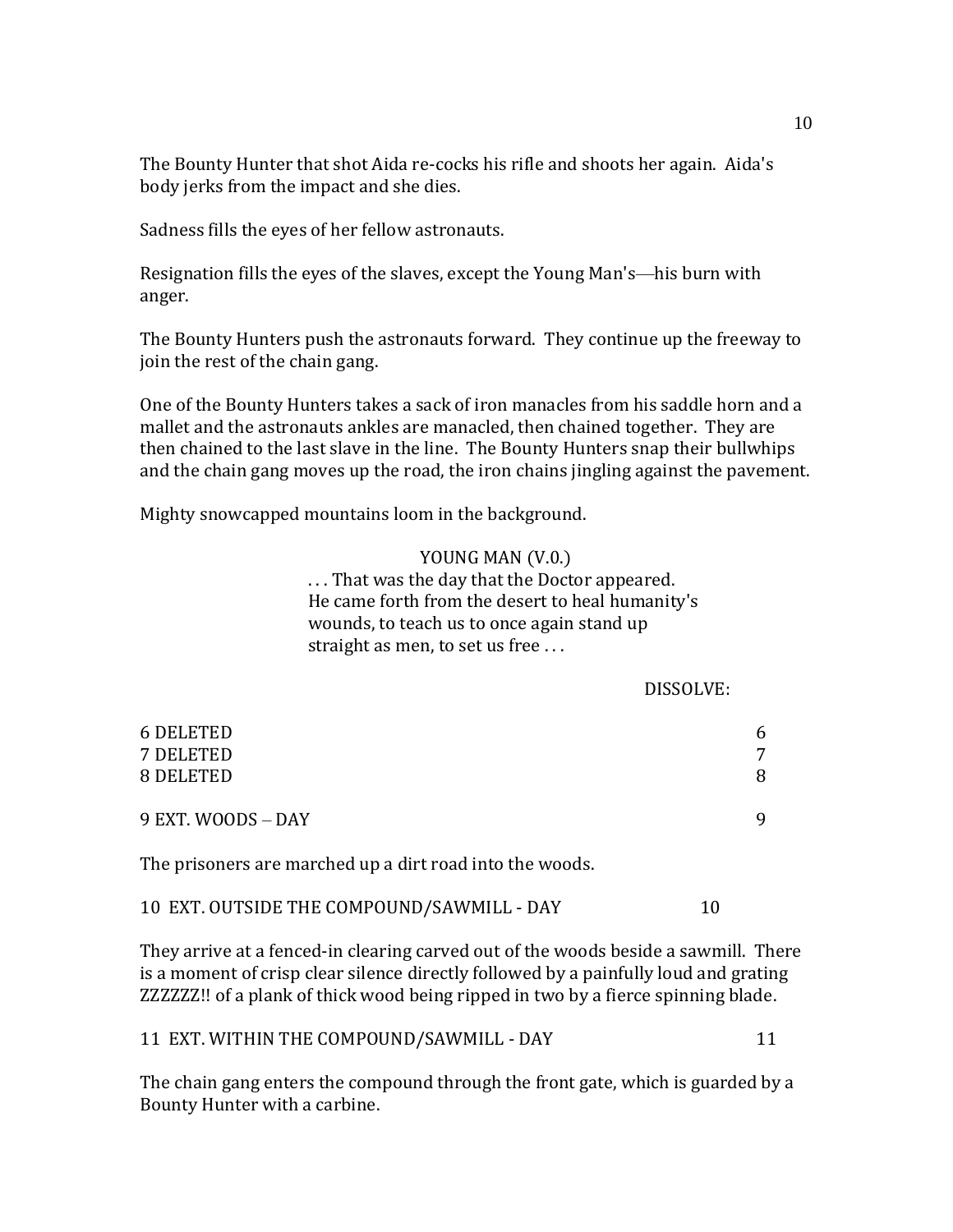They walk past row upon row of freshly cut planks off wood.

Reposing at the center of the compound is a strange, unearthly sculpture. It is made of turquoise crystal forming many points and it's fifteen feet tall! It is beside an enormous live oak tree.

Kelly, Ivan and Chuck look at the sculpture, then at each other. What the hell is that? their eyes ask.

## END ACT ONE:

# ACT TWO:

12 EXT. WITHIN THE COMPOUND/SAWMILL - DAY 12

The astronauts and other prisoners are marched across the compound. At the back of the compound they see a long, low, wooden building that disappears into the woods behind. It is constructed of unfinished timber and it's design is odd. It's too round and at the same time too pointy on the ends.

The prisoners are marched to the sawmill.

13 EXT. SAWMILL - DAY 13

They are met by other bearded men wearing leather aprons, gloves and holding baseball bats. These are the guys that run the sawmill. They are the MILLHANDS. The FOREMAN steps up with his Manager in tow.

## FOREMAN

What'cha got?

# BOUNTY HUNTER #1

Thirty-four.

The Foreman and his Manager check out the prisoners. They look in their mouths and feel their muscles.

## FOREMAN

A puny lot.

# BOUNTY HUNTER #1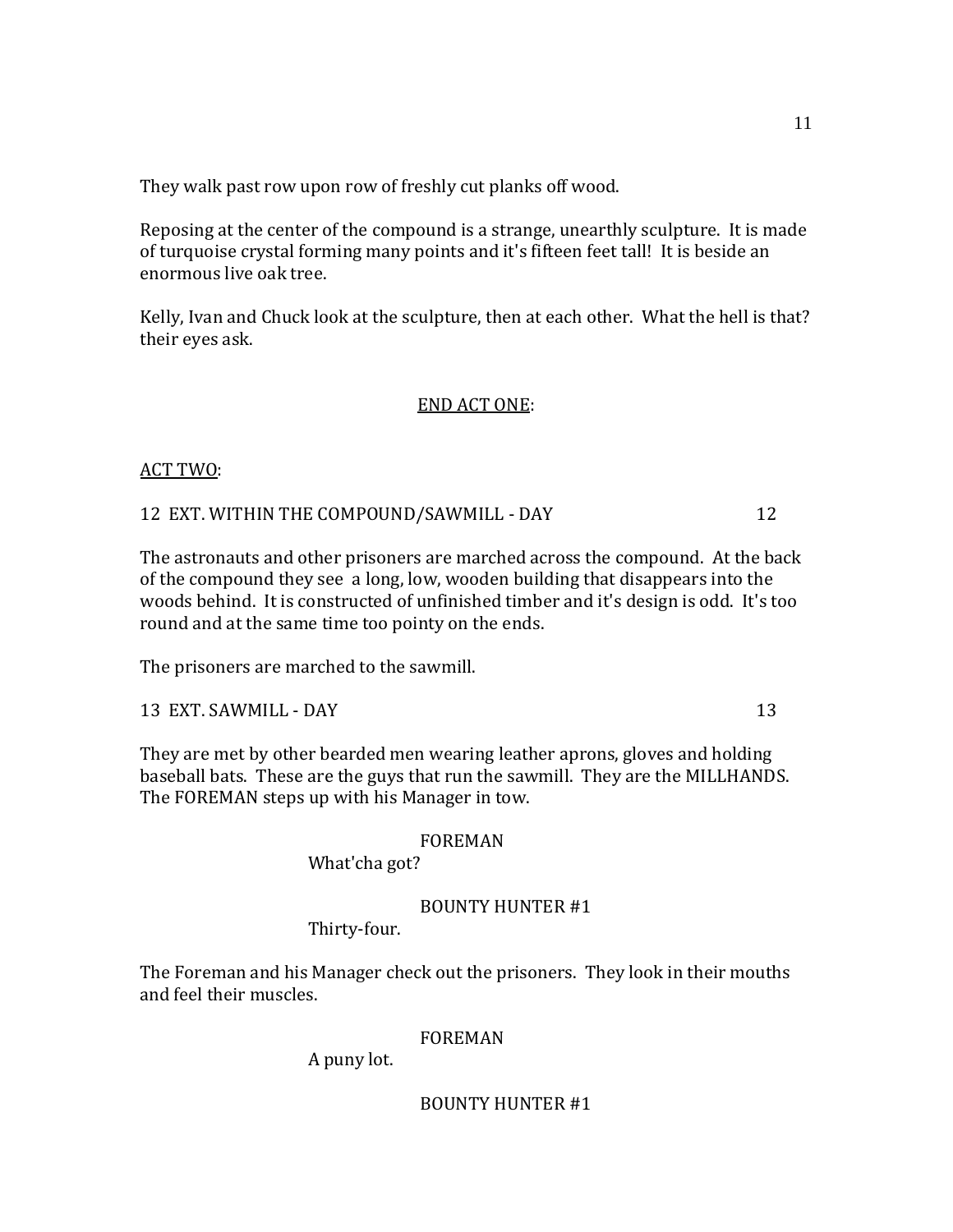They were strong enough to run past Portland. They can stack the damn wood.

The Foreman and the Manager look at each other. They arrive in front of the astronauts.

#### FOREMAN

These ones here are sure dressed strange. Must be from a different distrik.

The Bounty Hunter's eyes light up.

BOUNTY HUNTER #2 Different distrik? Really?

BOUNTY HUNTER #1 That must be good. We're in luck.

BOUNTY HUNTER #2 Yeah. Let's go tell the 'Mites ... (he feels his throat) . . . Or should we wait?

BOUNTY HUNTER #1 Nah. They ain't gonna bite our heads off. (to the Foreman) Don't do nothin' to these . . . (points at astronauts) . . . ‗til we get back.

The Foreman nods.

The Bounty Hunters run off toward the wooden main building.

The Foreman turns to his Manager.

FOREMAN Take these three over to the loading dock and get 'em workin'.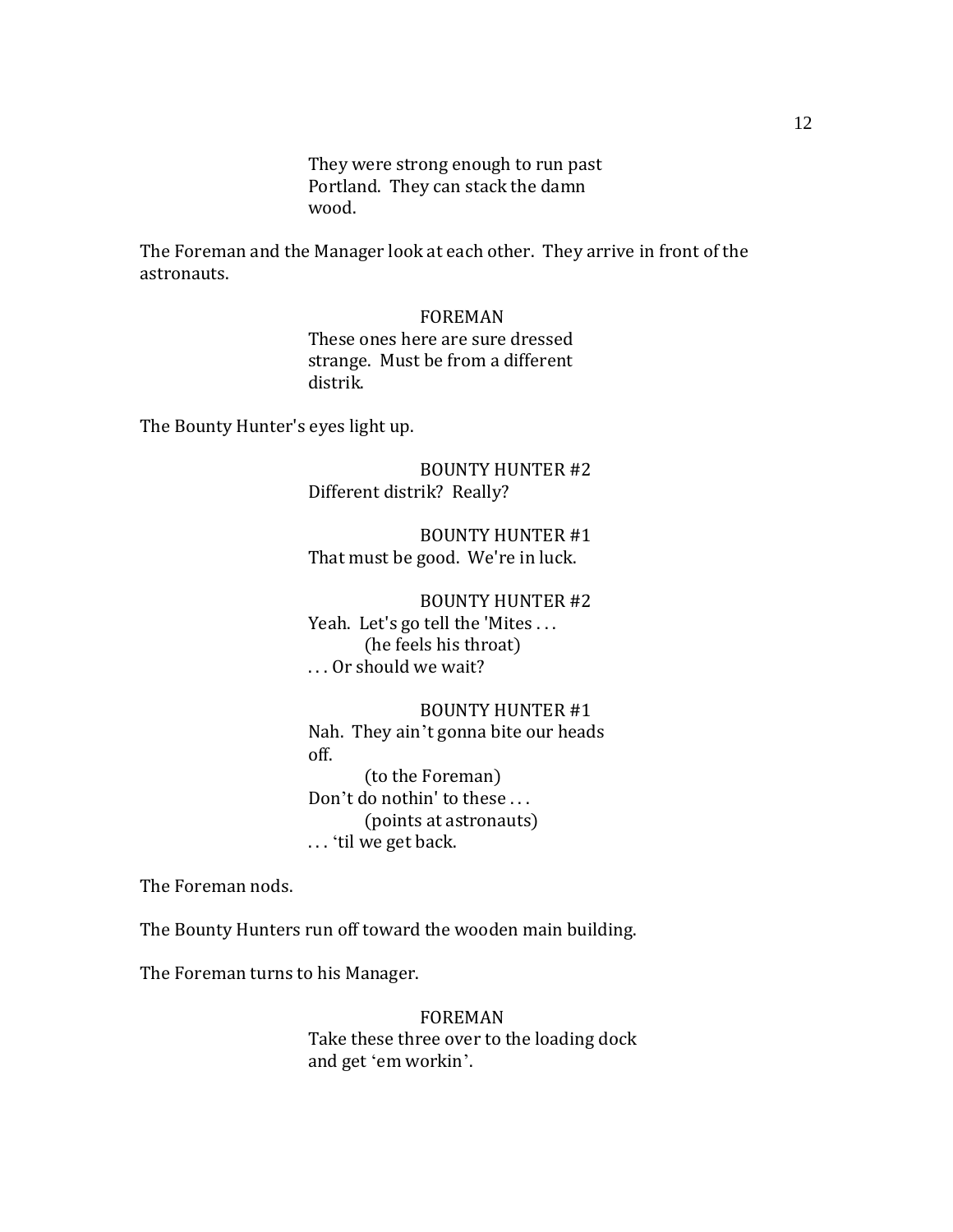The Manager pokes Ivan, Kelly and Chuck in the backs and prods them into the sawmill.

## MANAGER

#### Get movin', slaves!

The Foreman whistles and three other Millhands, wearing leather aprons, work gloves and carrying baseball bats, step out of the mill. One of the Millhands has a big pair of shears in his hand. They approach the prisoners who are moaning loudly behind their muzzles and shrinking away from them.

The Young Man, who is among the quaking, moaning slaves, keeps his eyes on the astronauts as they go into the mill.

14 EXT. SAWMILL – DAY 14

It's really loud, and we're not even inside. Steel blades ripping through wood, sawdust flying everywhere. 20 slaves wearing rags and black leather muzzles perform all of the various functions of the sawmill. The astronauts look at each other. Now what?

The Millhands take charge of the astronauts and assign them jobs. They are made to stack long, unfinished planks of wood onto a flatcar.

The planks of fresh cut wood are stacked on flat train cars. When they are fully loaded another group of slaves pushes the train cars away along a small siding beside the sawmill, then another empty car is pushed into view.

As soon as they start to work they hear an agonized howl come from outside, loud enough to be heard over the giant saws and machinery. The astronauts look at each other in fear and confusion.

As they work they notice that every time a Millhand turns around the slaves immediately use sign language to communicate with one another. The minute the Millhands turn back, the slaves have stopped signing and are once again working.

Within two minutes of handling the wood without gloves, the astronauts hands are stuck with many slivers. Kelly winces from the pain. Ivan quickly rips off part of his sleeve, takes Kelly's hands, removes the large slivers, and bandages them. Chuck sees what he's doing and follows suit. Now none of them are working.

The big burly bearded Manager in his leather apron, with hairy shoulders, storms over to them. He carries a homemade baseball bat.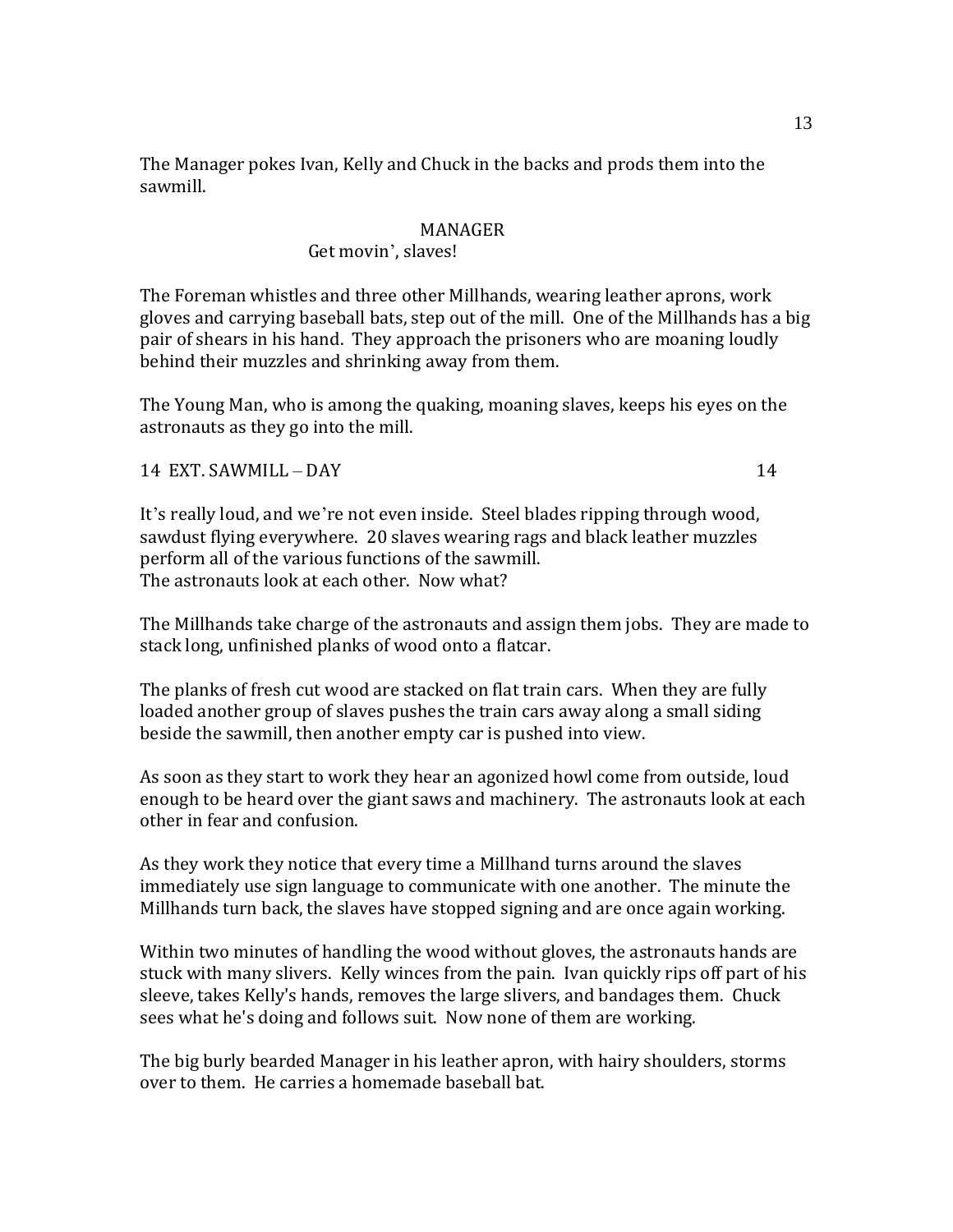# MANAGER You can't stop workin'! That holds up the whole show! Then I get in trouble! So now you're in trouble!

He lifts his bat toward Kelly who is the nearest. She raises her left hand to block and pulls her right back into fist. Ivan and Chuck are both ready to fight, their fists clenched.

The Manager isn't used to such blatant resistance and immediately backs down.

# MANAGER

Get to work!

They do as they're told, but they throw each other a look that says, maybe there is a chance.

And then they hear another painfully agonized howl. It makes them wince.

Then Bounty Hunters show back up. They grab the astronauts and drag them away.

## 15 EXT. COMPOUND - SUNSET 15 2000 15

As the astronauts are hustled across the compound they see formerly escaped slaves fearfully lined up for some function that is causing them extreme pain, although what that is they can't see.

They pass the turquoise crystal sculpture looming in the sky with the setting sun behind it.

16 EXT. MAIN BUILDING – SUNSET 16

It's like something out of "Lost Horizon" in unfinished wood. Low-tiered, rounded corners, but other parts pointy. It's really a weird building.

The astronauts are hustled inside.

17 INT. MAIN BUILDING/HALLWAY – SUNSET 17

A long empty wooden hallway with slit windows at waist level and eye level. Shafts of light angle across the hallway.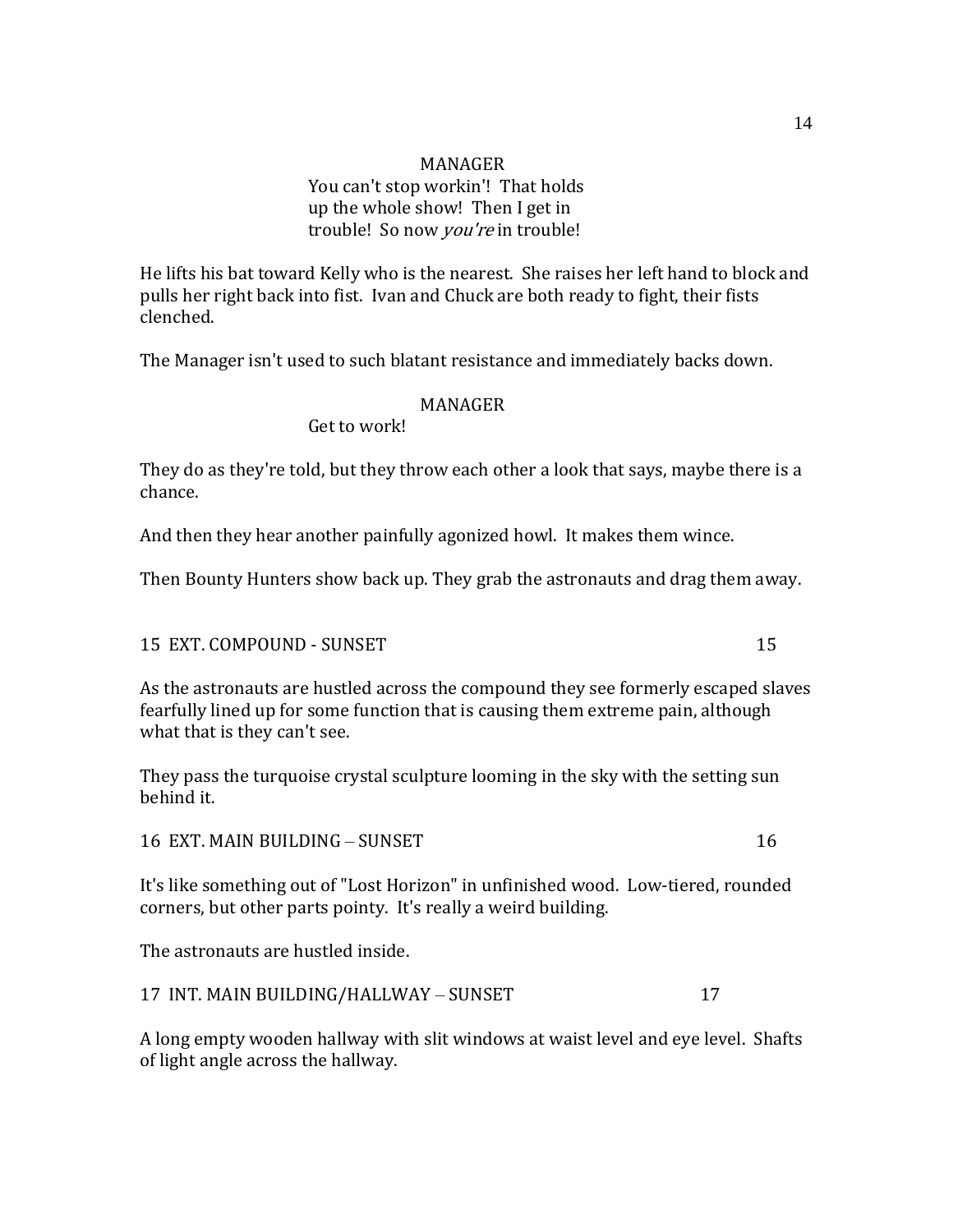Before going several steps inside they all smell something overpowering. Rotting garbage. They all look at each other and make faces. Whoo, it stinks! The Bounty Hunters don't like it either.

They are brought before a thick, strangely carved wide wooden door. One of the Bounty Hunters knocks. There is no response. The muzzled astronauts can near a strange gurgling sound coming from within. The Bounty Hunter goes to knock again and suddenly there is a high-pitched shriek which causes them all to wince.

The Bounty Hunter opens the big heavy door, Eeeeee . . . revealing a huge room with two figures at a table twenty-five feet away. They are lit by flat beams of sunlight from the slit windows.

18 INT. DINING ROOM – SUNSET 18

Sitting at the end of a long wooden table are two black clad figures. Behind them stand two other black clad figures holding rifles with enormous cannon barrels. As the astronauts get closer they can see that these are not human beings, but ALIENS with misshapen heads, numerous tentacles and mouths that open sideways like insects. In fact, that's what they are—seven-foot termites with humanoid bodies.

The two at the table are eating what looks like bowls of decaying fruit and rotting wood chips with pine molding as a side dish.

The Aliens wear pieces of intricately carved varnished wood all over them like jewelry, on their tentacles and hanging from the sides of their heads and around their necks.

One of the Aliens lurches toward the other and makes a gurgling sound. The humans flinch, it looks like it's going to vomit on the other. However the other Alien, which is possibly a female of the species, gurgles right back. The male turns to the humans and inspects them with its multifaceted bug eyes. It masticates the acrid mush plaintively. Suddenly it speaks in reasonably clear though strangely formed and phrased English.

# ALIEN Who—are—you?

The Bounty Hunters loosen the sliding top knots at the back of the astronauts heads lowering the muzzles from their faces. They all take a big breath of air and it stinks.

# ALIEN I—said—who—are—you?

Chuck steps up, his chest forward.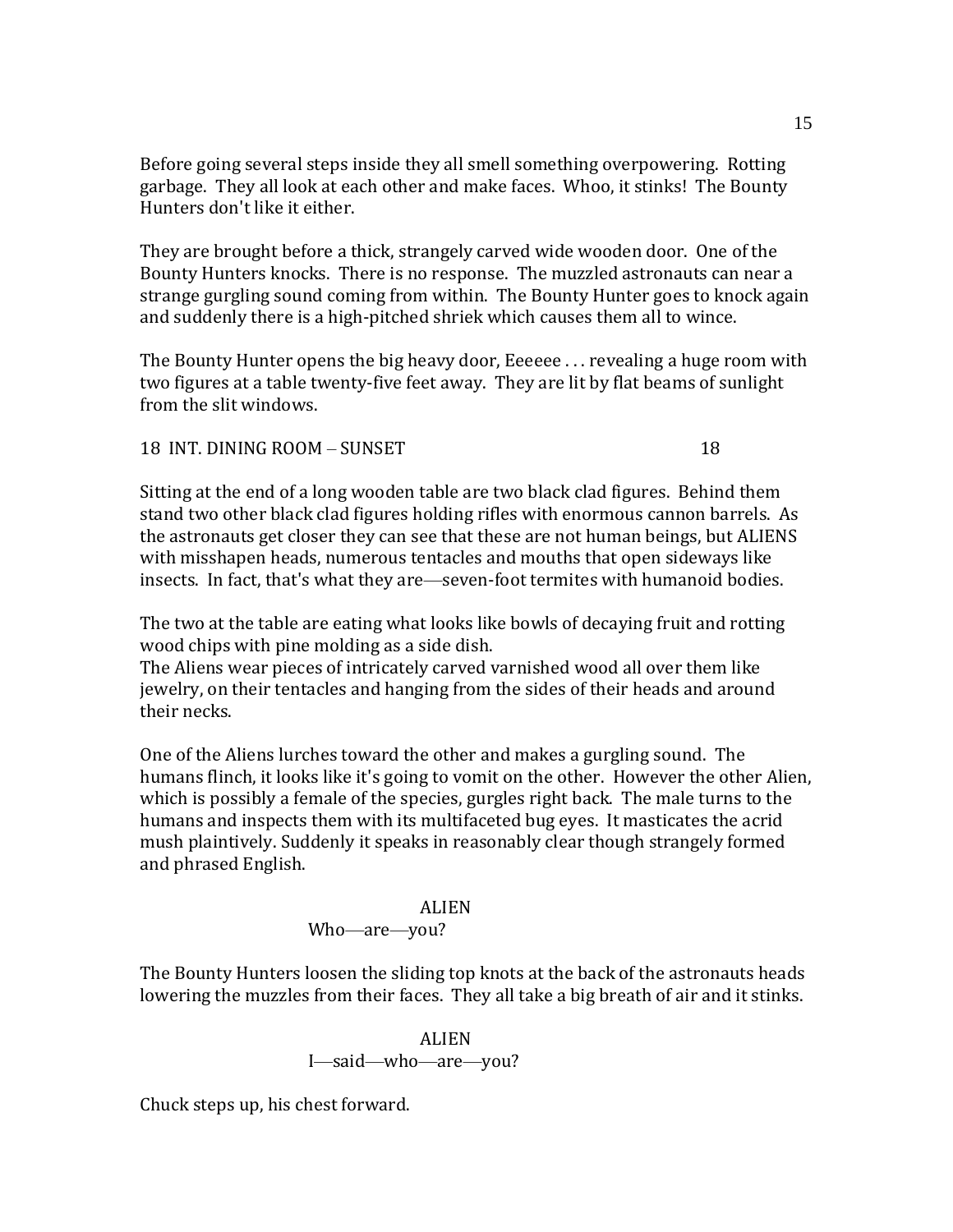#### No. Who are you?

All of the Aliens cock their heads in surprise and begin gurgling, then emitting deafening little shrieks that seem to simulate laughter.

> ALIEN I—am—the—leader—of—this district.

CHUCK But you're not human.

ALIEN

No. Nor—would—I—want—to—be.

This brings on more piercing little shrieks from the Aliens, including the guards. Chuck looks back to Kelly and Ivan who are all offended.

> ALIEN Now—what—district—are—you from? Be—quick.

CHUCK I'm . . . from Minnesota.

ALIEN Minnesota. That—is—a—far district.

The Alien gurgles with the others for a moment.

CHUCK Where are you from?

All the Aliens look up, surprised.

ALIEN Oregon. We're—in—Oregon.

Chuck looks at Ivan and Kelly and shrugs helplessly.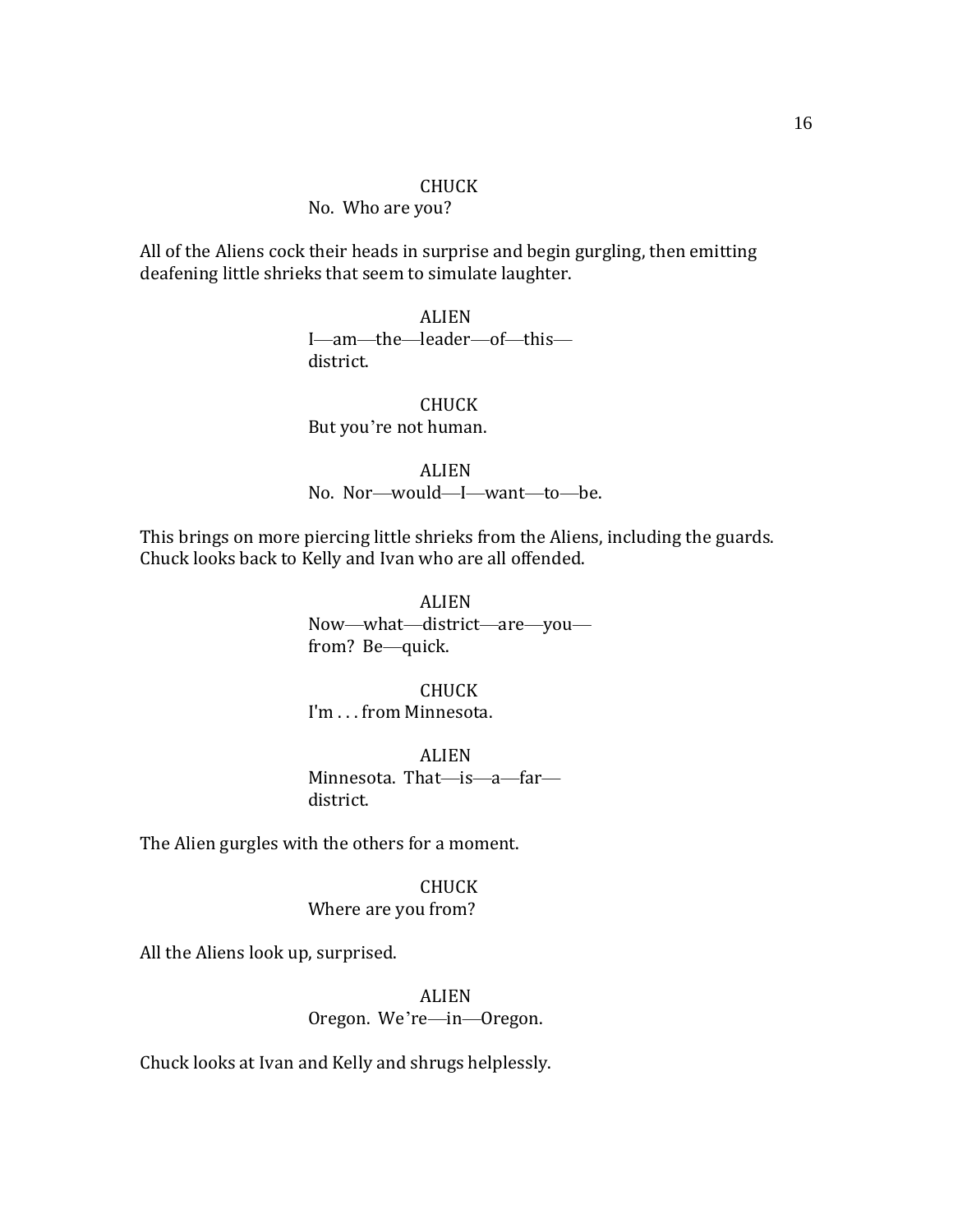### CHUCK You're not from Earth. What planet are you from?

The Alien seems amused. It makes a specific gurgling sound, then nods.

ALIEN There. Does—that—help?

The other Aliens shriek with laughter.

## CHUCK

Thanks a lot. (getting tough) Look, I want some answers! I want to know what's going on? What are you aliens doing here?

The Alien's bug eyes really go wide. The one calling himself the LEADER turns sharply to the two armed ALIEN GUARDS and shrieks piercingly.

The Alien Guards double-time over to Chuck. One puts his cannon-sized barrel to Chuck's chest, the other grabs him roughly from behind.

> CHUCK Now look here. What do you—

The Leader turns to Ivan and Kelly with a very serious tone.

# LEADER

–He–doesn't–have–the–respect– for–his–superiors–that–all–other– humans–naturally–have. That– can't–be–allowed.

The Leader turns it's horrible bug head to the guards and nods slightly.

The termite guard holding Chuck from behind pulls Chuck's arms back hard, then begins opening its mouth sideways, wider and wider . . .

Ivan, Kelly and the Bounty Hunters watch helplessly as the Alien Guard envelopes Chuck's head in its gaping maw and takes it off in single bite. Then chews it up and swallows it! Chuck's headless body falls to the floor.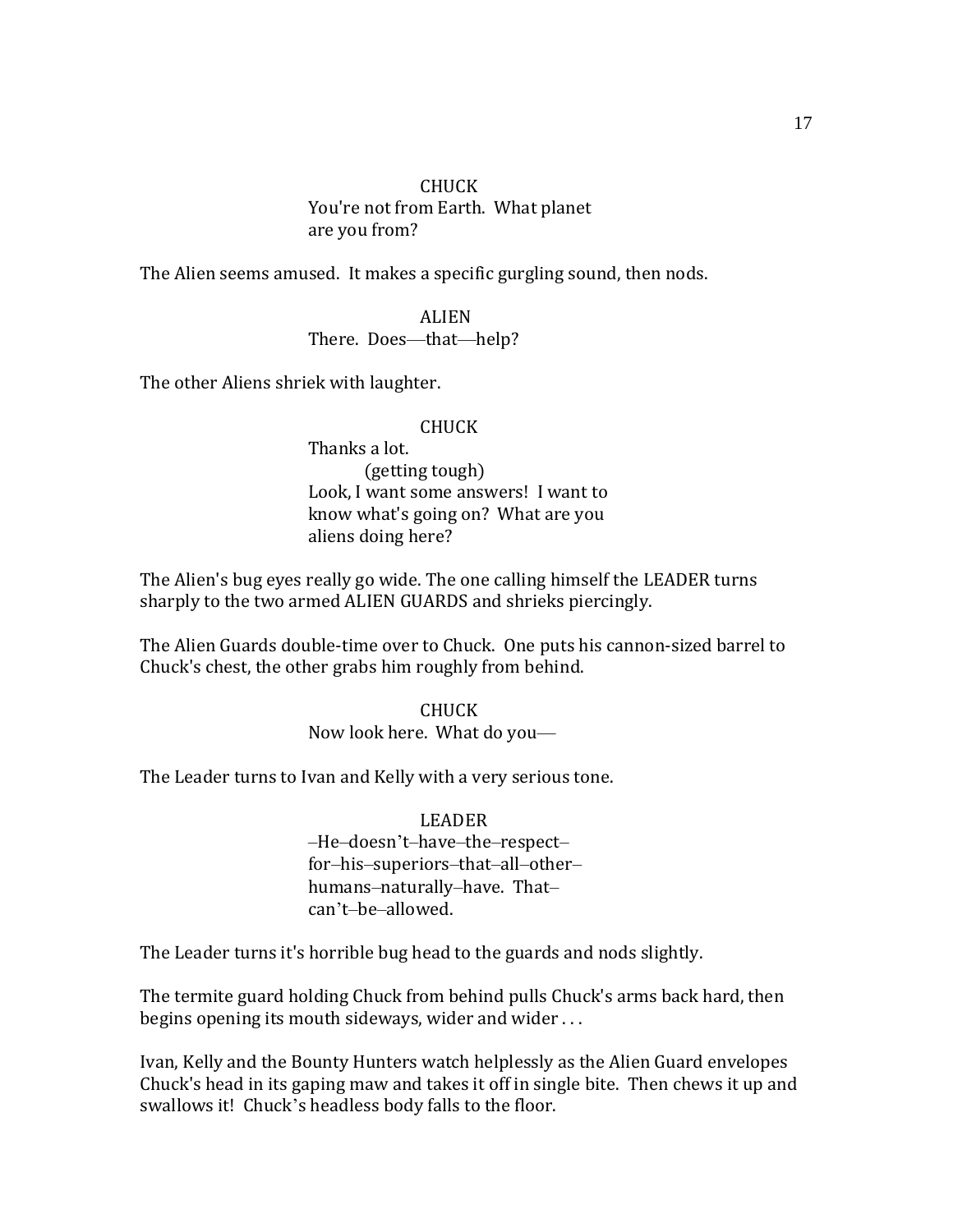All the humans, astronauts and Bounty Hunters alike, are sickened and disgusted.

The Leader turns back to them.

LEADER Our—favorite—delicacy. Never—tempt us. Now–where—are—you—from?

Kelly looks at Ivan and she's slightly freaked-out.

**KELLY** We're astronauts. We've been in space for twenty years. We placed a probe in deep space.

The Leader nods knowingly.

LEADER

Yes—we—passed—this—probe. We—did—not—stop—to—check it's—message. Do—your—work well—and—live. That—is—your only—choice. Humans—are—an inferior—species—to—we. As— I—say, never—tempt—us.

There is a knock at the door and the Leader emits a ear piercing shriek.

The door is opened by a Millhand who enters holding a large wooden bowl. He brings the bowl to the Aliens.

The Leader turns to the Bounty Hunters.

# LEADER

# Take—them—away.

The Bounty Hunters hustle Kelly and Ivan out of the room.

Passing the Millhand, they glance into the wooden bowl and see that it is full of human fingers and blood. The bowl is set on the table. Each of the Aliens reaches into the bowl, takes a finger and eats it.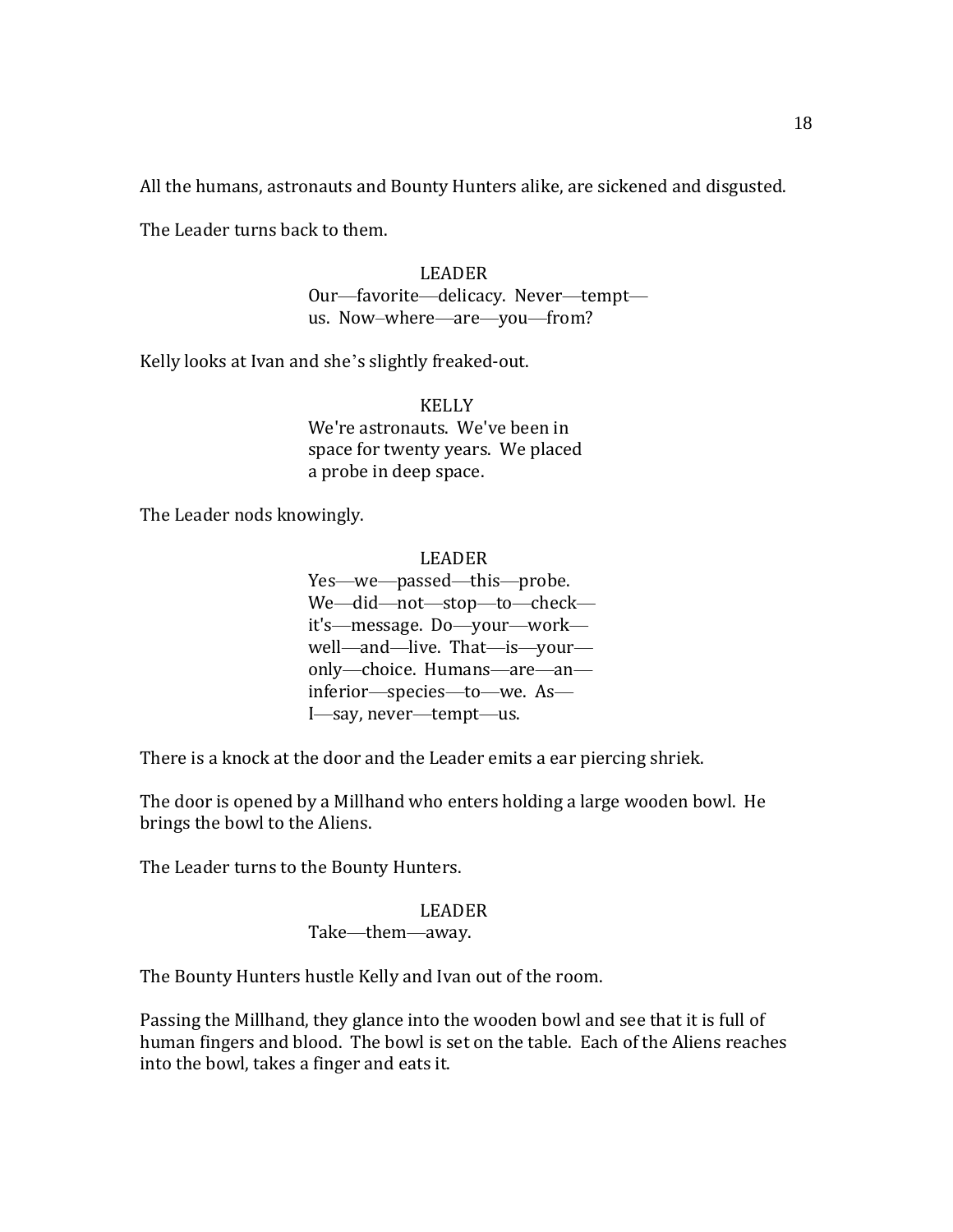The sickened astronauts throw a quick glance back at Chuck's inert headless body on the floor. The big wooden door slams shut blocking their view.

19 EXT. COMPOUND - SUNSET 19

The two remaining astronauts are taken across the darkening compound. The turquoise crystal sculpture is glowing brightly, casting an eerie light and a pulsing hum around it. The two Bounty Hunters are talking amongst themselves and haven't yet pulled the slaves muzzles back up.

# BOUNTY HUNTER #1 So then you're not from another distrik. You're from outer space?

### KELLY

(dejected) Yes.

BOUNTY HUNTER #2 By Jupiter, that's better than another distrik! We've done real good.

BOUNTY HUNTER #1 We might even get promoted for this.

Ivan finally can't help himself.

IVAN (seriously) But you're working for the aliens and against the humans.

BOUNTY HUNTER #1 (shrugs) Yeah, sure.

BOUNTY HUNTER #2 It's a lot better'n bein' a slave.

The two Bounty Hunters chuckle over the obviousness of this.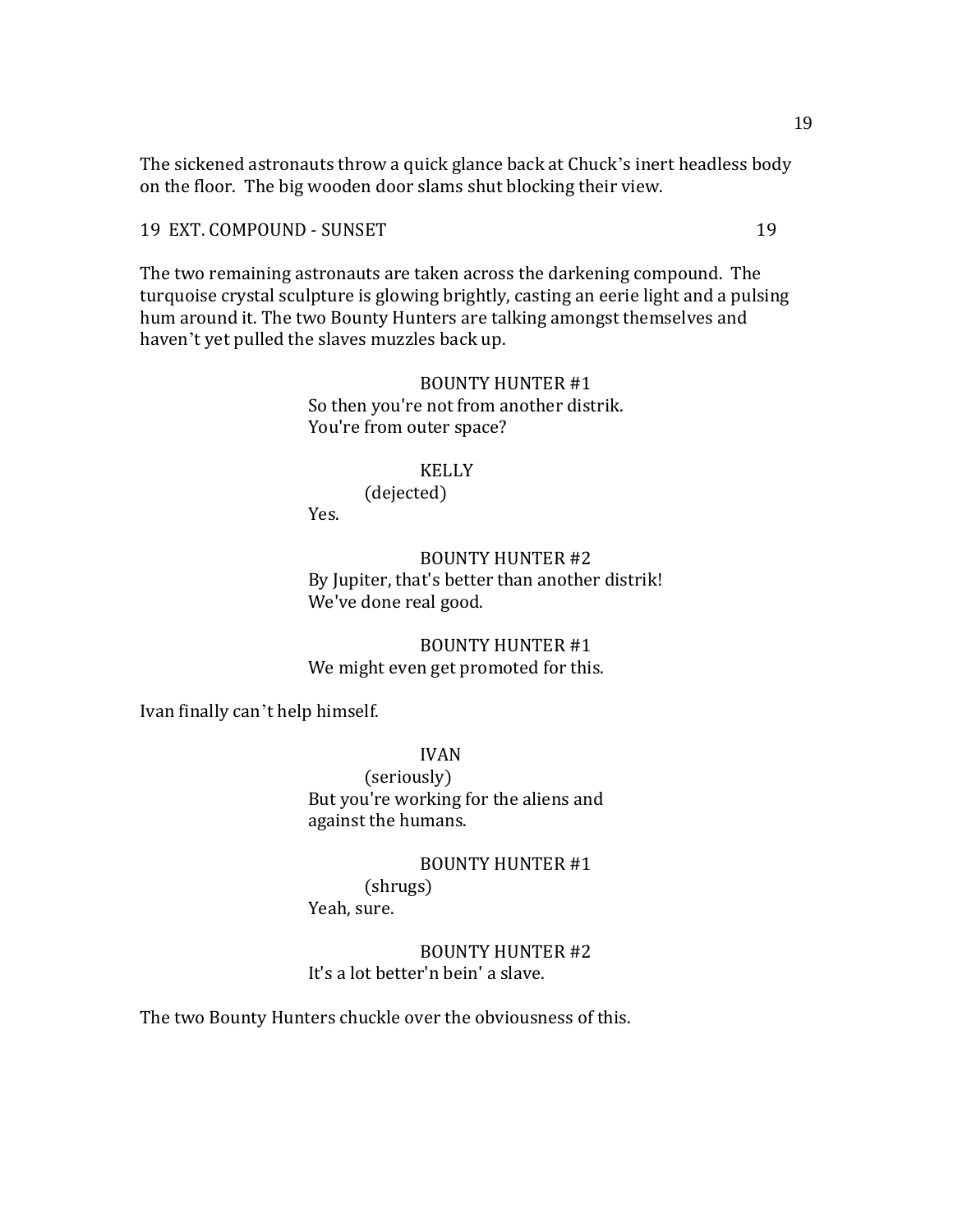(still serious) But you're not helping things here, you're hurting them.

BOUNTY HUNTER #1 What'dya mean?

IVAN I mean, if you're not part of the solution you're part of the problem.

The Bounty Hunters consider this for a brief moment, then pull Ivan and Kelly's muzzles back up tightly.

# BOUNTY HUNTER 1 & 2 (simultaneously) Shut up!

They give the astronauts a hard shove.

# 20 EXT. SLAVE CELLAR – SUNSET 20

They arrive at a thick wooden trap door mounted into the ground. A bearded human guard sits on a chair beside it with a rifle. He slides a wooden bolt over and opens the trap door. The astronauts are pushed down the wooden steps leading into the cellar and the trap door is slammed closed after them and rebolted.

# END ACT TWO:

ACT THREE:

21 INT. SLAVE CELLAR – SUNSET 21

It is a long, dark, underground cellar containing all of the slaves from the sawmill, which is about a thirty. Until their eyes becomes accustomed to the gloom Kelly and Ivan are frozen and blind at the bottom of the steps.

Finally, their eyes adjust and they can make out groups of ragged slaves huddled around little fires and crouched in corners like animals. All of the slaves are staring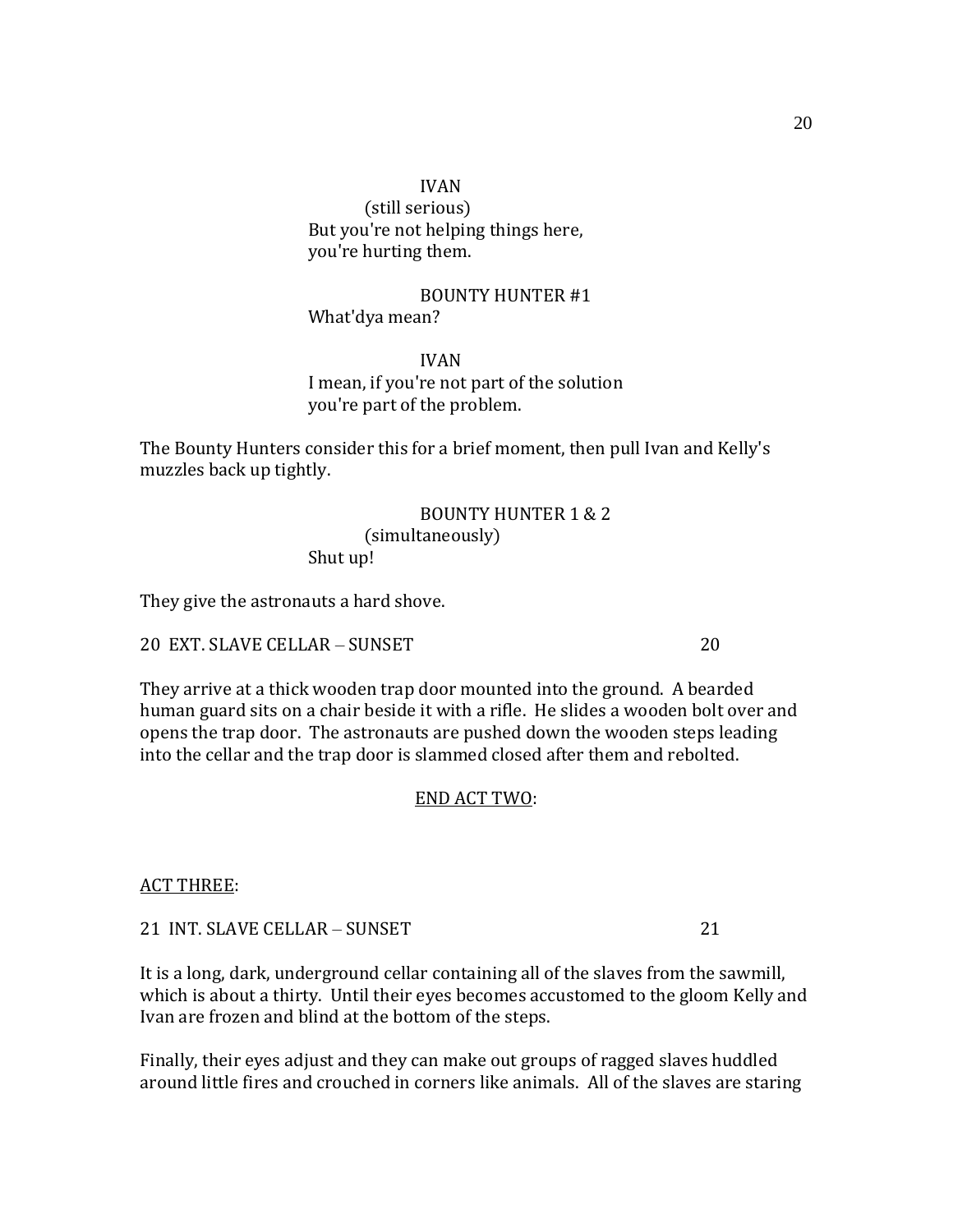directly back at them. Several slaves have their muzzles hanging loose. Most still have them in place.

The astronauts don't move. It's a staring match.

## IVAN

# (whispers to Kelly) What'll we do now, *Captain*?

#### KELLY

(logically) Befriend them. Get them to trust us.

# IVAN

# Ah. Good plan. How?

#### **KELLY**

# Well . . . Lets introduce ourselves.

Kelly looks around. Her view stops on the nearest assemblage of gaunt, sunkeneyed slaves. She steps forward, putting forth her hand.

The slaves scurry away like pigeons.

Kelly moves toward another group and they too quickly scurry away. She turns back to Ivan and shrugs. Ivan smiles encouragingly.

> IVAN You're doing great. They love you.

#### KELLY

All right, how about this. We go sit by the biggest fire and even if they all run away, we're at least still sitting by the biggest fire.

#### IVAN

# Right. Sounds good.

They head over to the largest fire near the back. The slaves act like cockroaches clearing a path for them. When they reach the fire only one person remains seated there.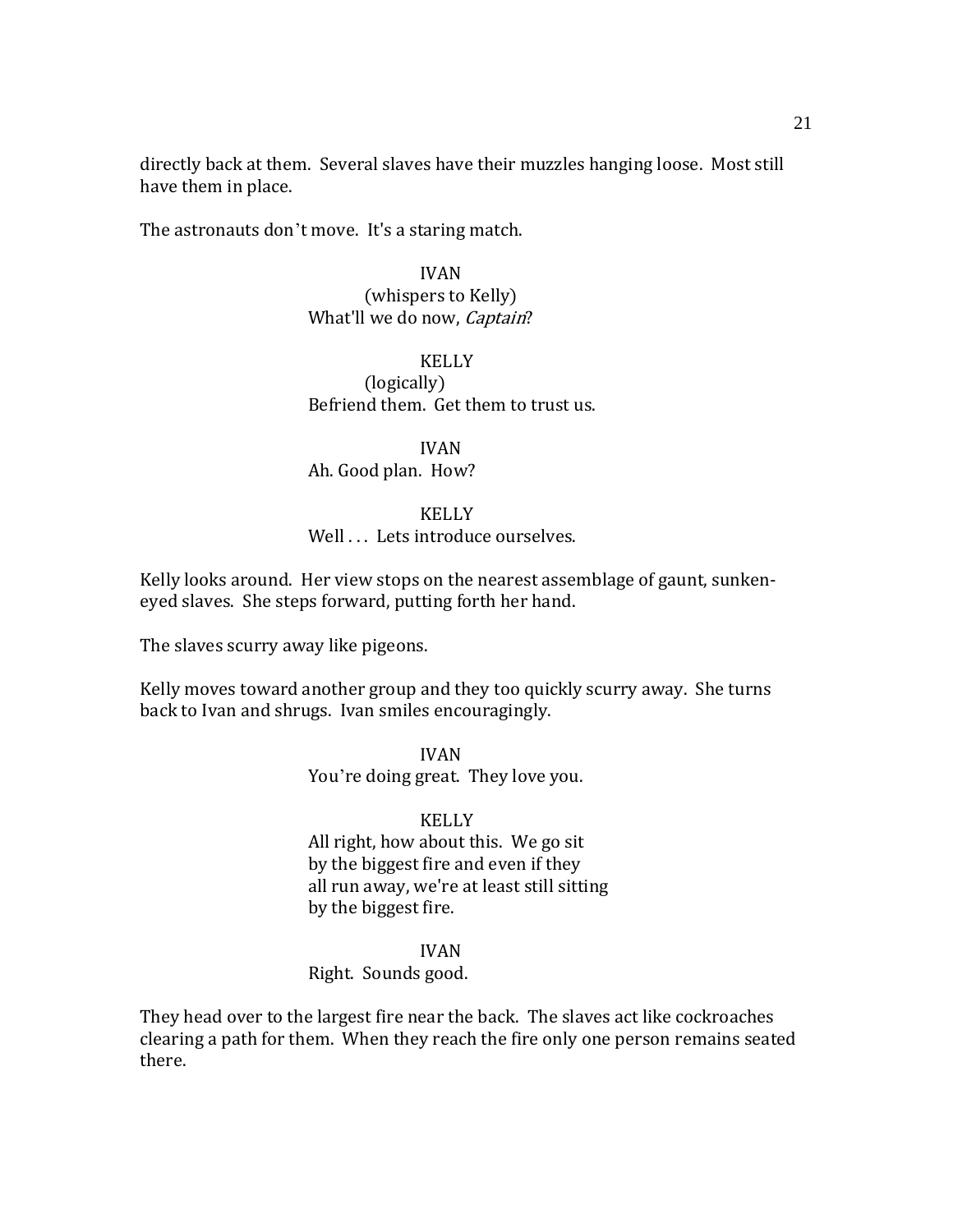He is a thin, gnarled old man with long white hair and a large nose. His muzzle hangs loose around his neck. His eyes are ablaze in the firelight. He is JEFF.

The astronauts seat themselves across the fire from the old man. The other slaves remain at a safe distance.

> KELLY (whispering) Hi. Mind if we sit down?

JEFF You're already sitting.

IVAN (slowly) What's your name?

**JEFF** Jeff. What's yours?

IVAN Ivan. This is Kelly.

JEFF (nods) What do you want?

Ivan and Kelly look at each other.

KELLY Something to eat would be nice.

JEFF S'all gone. Where're you from?

# KELLY

We're astronauts. We just returned from a space mission. We've been gone for twenty years.

JEFF (his eyes light up) The Probe Mission?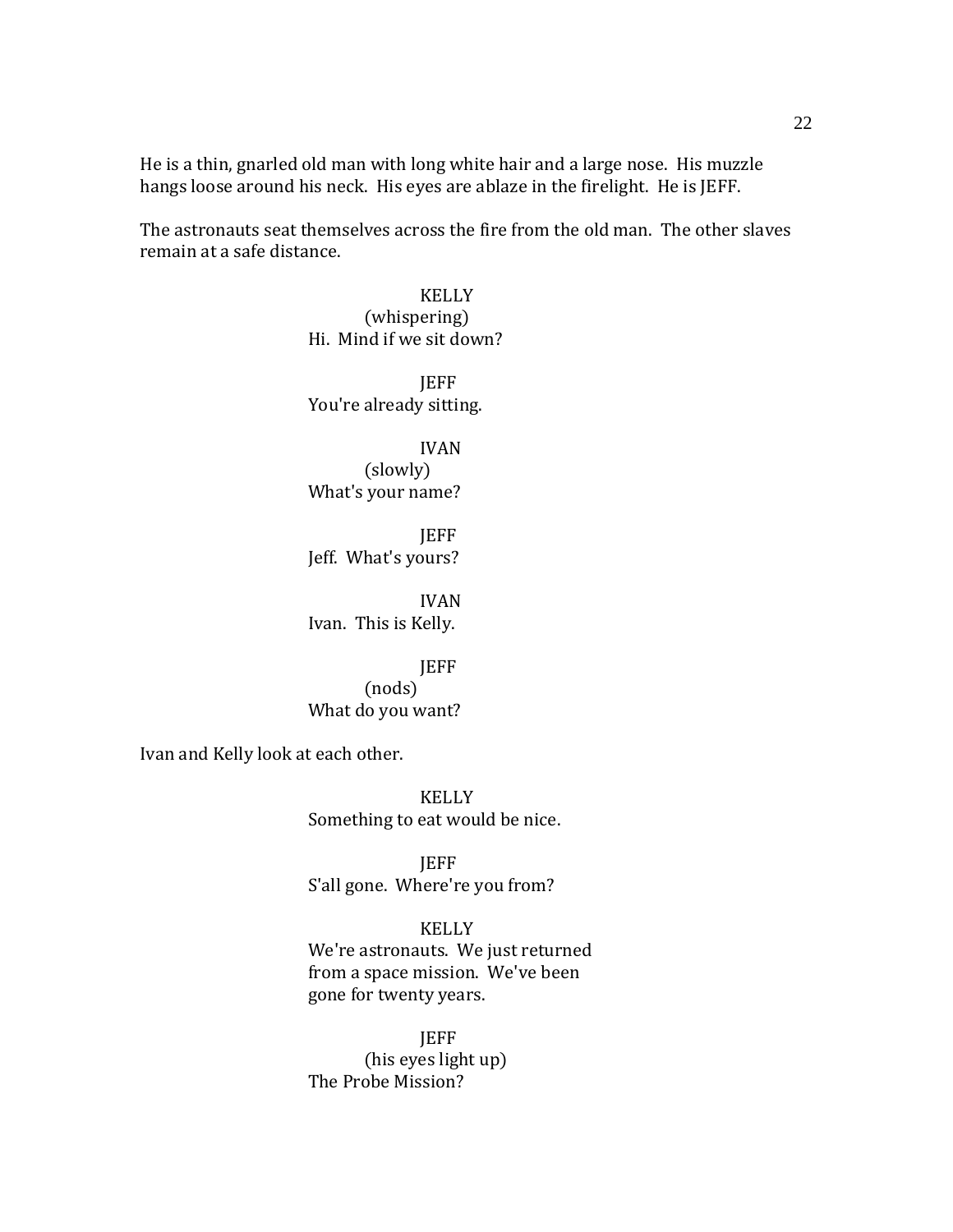The astronauts smile at Jeff's recognition.

## KELLY Yes. How did you know?

JEFF (points at them) It says so on your uniforms.

They look down at their shirts which in fact say, "NASA, PROBE MISSION."

# KELLY (disappointed)

Oh.

**IEFF** But I remember when the Probe Mission went up. I was pretty young at the time.

This brings a look of surprise to their faces. This guy looks like he's at least fifty.

KELLY

Really?

JEFF Yeah. Before the invasion.

IVAN When exactly was the invasion?

JEFF

Oh . . . Twenty years ago now. I'm one of the few left that still counts the time.

KELLY So what are these aliens doing here?

JEFF (waves his arm) Wood.

IVAN (incredulous) They're here for wood?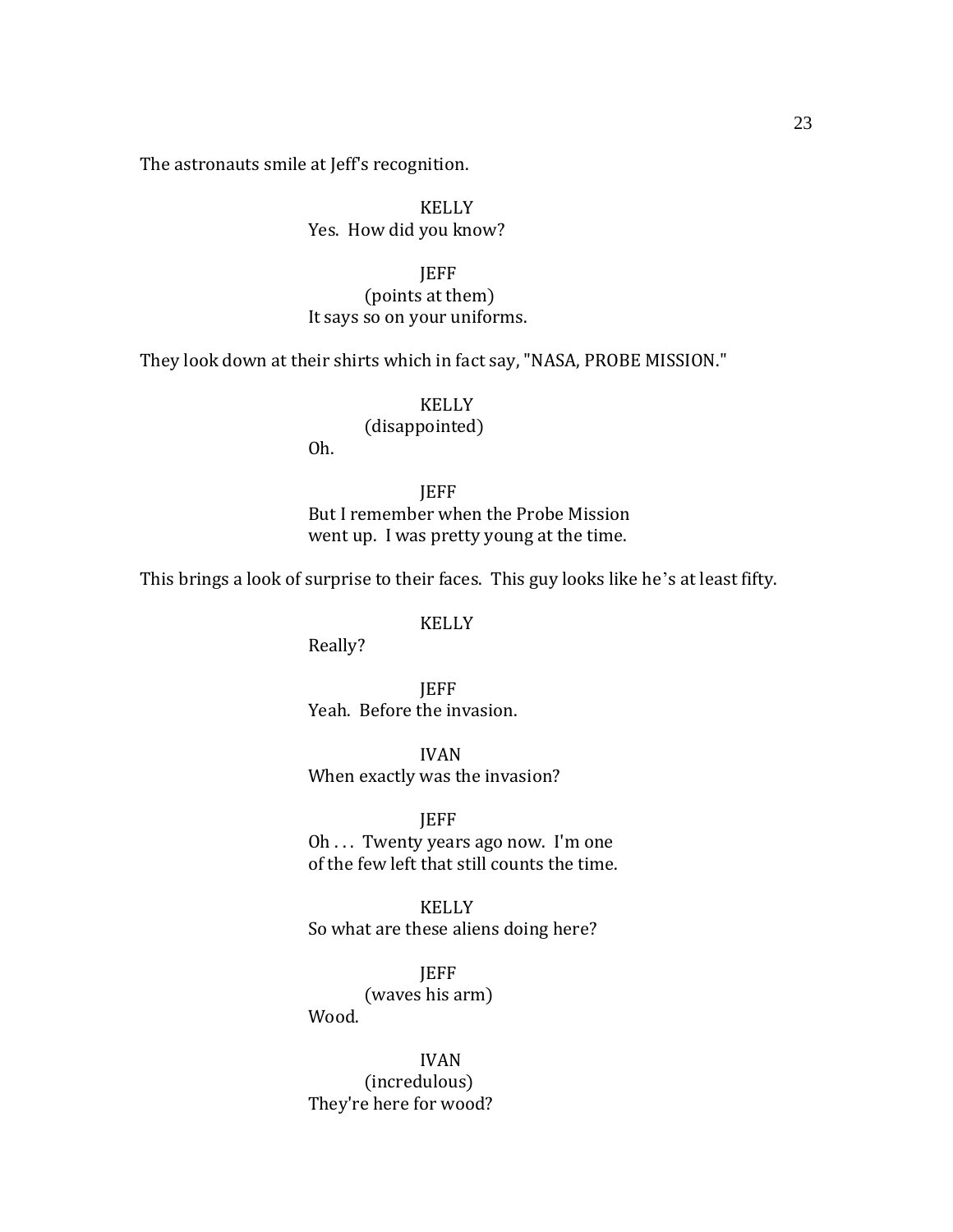Uh-huh. It's like gold or diamonds to them. I guess their planet don't have no wood. They ship it back for profit. Supply and demand, ya know.

IVAN I'm familiar with the theory.

JEFF Yep, wood's what this whole damn thing's about. Who'da thought it?

The whispering voice of a slave behind them is heard.

#### VOICE

They eat it, too.

The astronauts turn and see the Young Man from the beginning huddled with the others.

#### KELLY

# (to Jeff) Who's that?

JEFF That's Alex. He's a real bright kid. Got a pencil and paper and knows how t' write. I taught him. (to Alex) Go ahead, show 'em.

ALEX slinks back into the crowd.

**JEFF** (shrugs) He lost a finger today, so he's a little shy.

Ivan and Kelly look at each other and wince.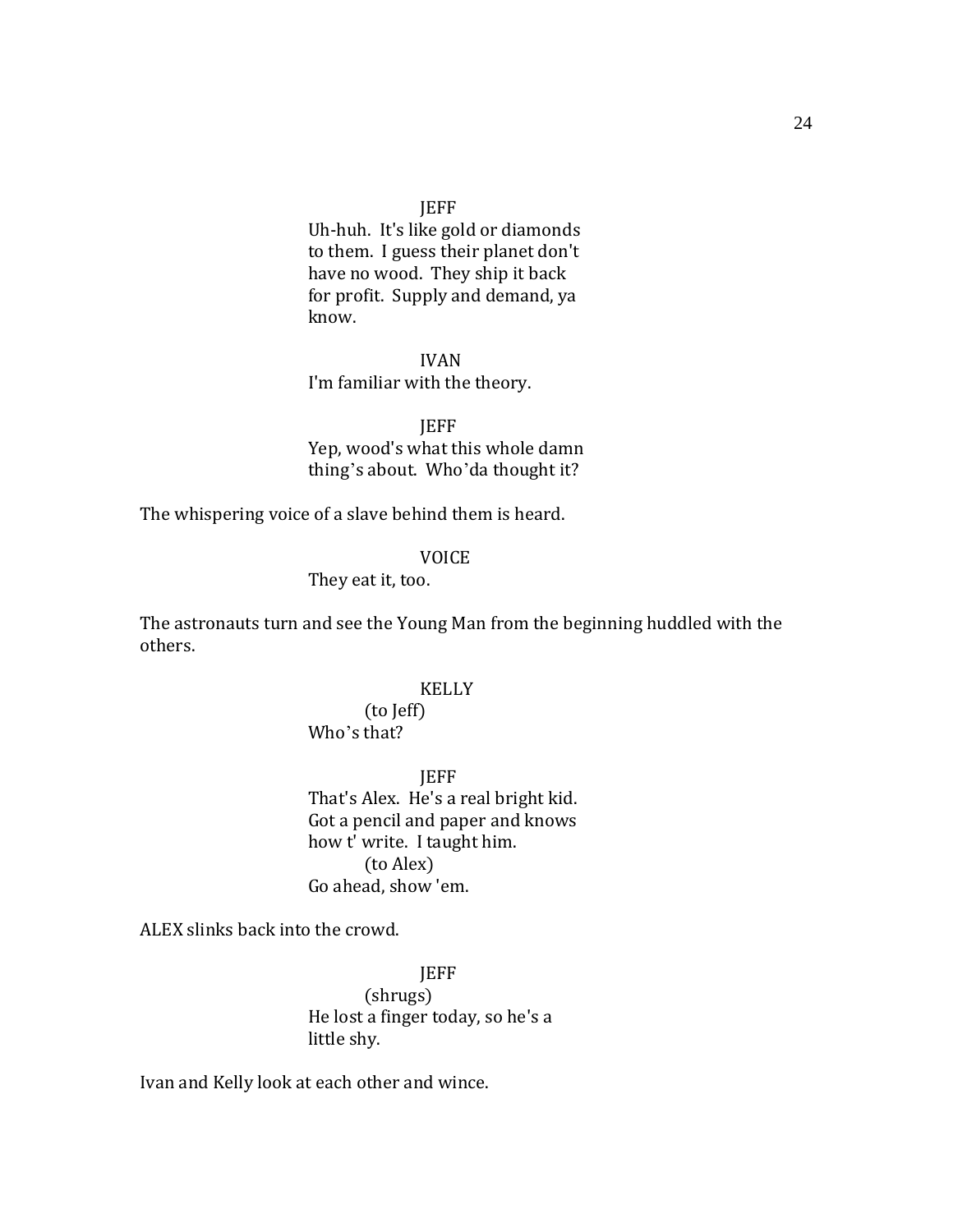# IVAN What's with the fingers?

**IEFF** Every time you escape and get caught you lose a finger.

Jeff holds up his left hand and he's missing his baby and ring fingers.

JEFF When ya lose enough of 'em ya can't work, then you're dead.

Ivan turns to Alex who is hiding in the corner.

IVAN Let me see your hand.

Alex doesn't move. Ivan turns to Jeff for assistance.

**IEFF** 

Go on, show him your hand.

Alex hesitantly proffers his hand. Ivan gently takes hold of it and inspects the wound. Alex, like Jeff, is missing both the baby and ring fingers of his left hand. The stub of the baby finger has healed. The stub of the ring finger is covered with black tar. Ivan gives Alex back his hand and shrugs helplessly.

JEFF

Anyway, the aliens got camps like this in all wooded parts of the world. They're slowly but surely stripping all the trees on Earth. And they ain't plantin' any new ones, I can tell you that.

KELLY So what happens when all the trees are gone?

JEFF (shrugs) They kill the rest of the humans and move on to another wooded planet,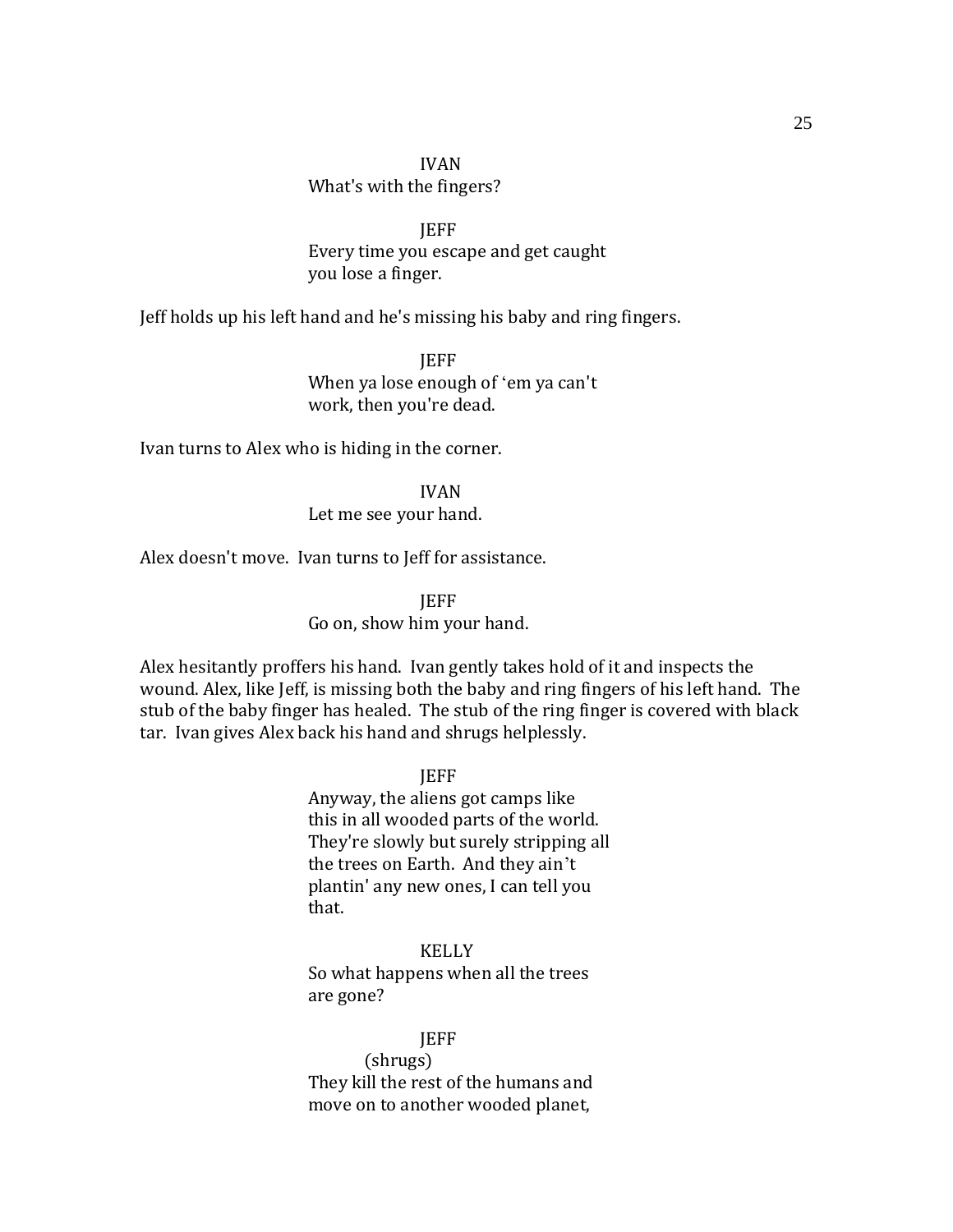I guess. And look what they did to Portland, they're not kidding around.

#### IVAN

We saw. How many humans have they already killed?

#### JEFF

(considering) Hard t' say. Most I think. They only left as many as they needed to run the mills.

Kelly and Ivan are deeply shocked.

KELLY Most. How did it happen?

#### **IEFF**

They dropped bombs before they got here. Kinda like neutron bombs. Killed the people but didn't hurt the trees. Then they landed and executed most everyone else except the few they put to work in the mills—like me. I'm the oldest one here.

#### IVAN

How old are you?

#### **IEFF**

Oh . . . I guess I'm just over thirty-five now. Very few make it to my age. The work kills 'em. I like to work, though. It keeps me young.

He smiles widely, displaying numerous missing teeth. IVAN Yeah. Just like the fountain of youth.

> KELLY But look, isn't there any hope?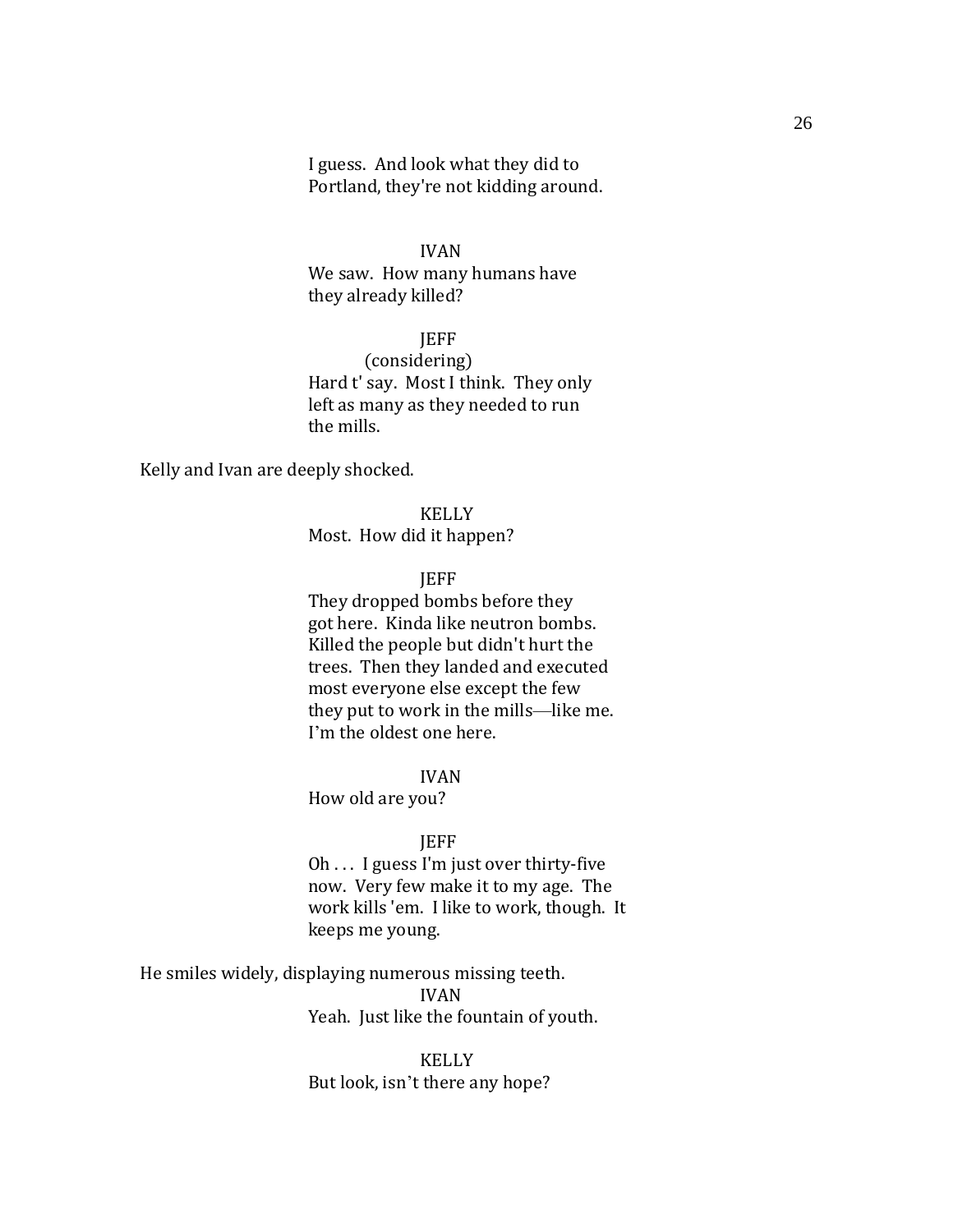# JEFF

Hope? Well sure. They give us one day off a month and double rations every other Sunday—that's their holy day when they pray to the giant termite in the sky.

#### KELLY

I mean, hope for freedom.

The word "freedom" causes a hushed hubbub amongst the slaves. Alex looks around suspiciously and moves a little closer to the fire. His eyes are wide with excitement.

#### ALEX

(hushed) The President lives.

KELLY President? President of what?

### ALEX

Of Uniah States.

JEFF

(aggravated) Oh, please!

#### ALEX

(excited) It's true. The President and all his men . . .

#### JEFF

(interjecting) That's Congressman and Senators he's talkin' about.

ALEX Yeah. They escaped to a special bomb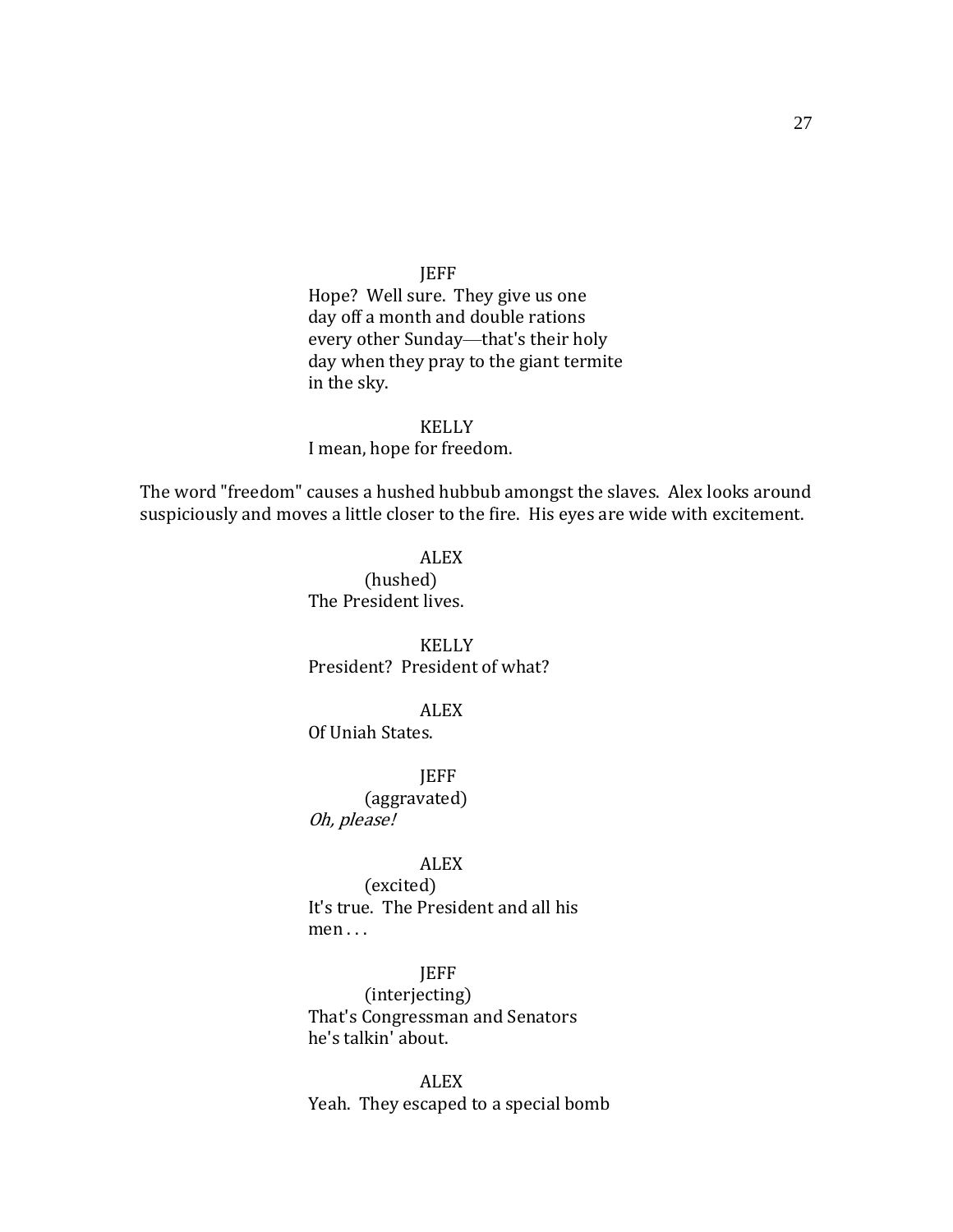# shelter in the mountains. They live!

A scraggily young/old WOMAN speaks up.

#### WOMAN

They're putting together a fighting force of escaped slaves to begin a revolution for freedom.

# IVAN

(inquisitively) And you've been waiting how long for this?

ALEX Since the bombs fell from the sky and the dark time came.

JEFF Twenty years. If ol' President Demsky's comin' he's takin' his time.

WOMAN Don't talk that way, old man. It's blasphemy.

### **JEFF**

What a hoot. Demsky wasn't even a good President. Republicans, sheesh!

ALEX

But he lives! And he'll lead us all to "Freedom."

The word "Freedom" is repeated by all the slaves in hushed unison.

Kelly and Ivan confer.

KELLY Twenty years is a long time. I don't think we oughta wait for this guy.

IVAN Me, neither. (he picks up a wooden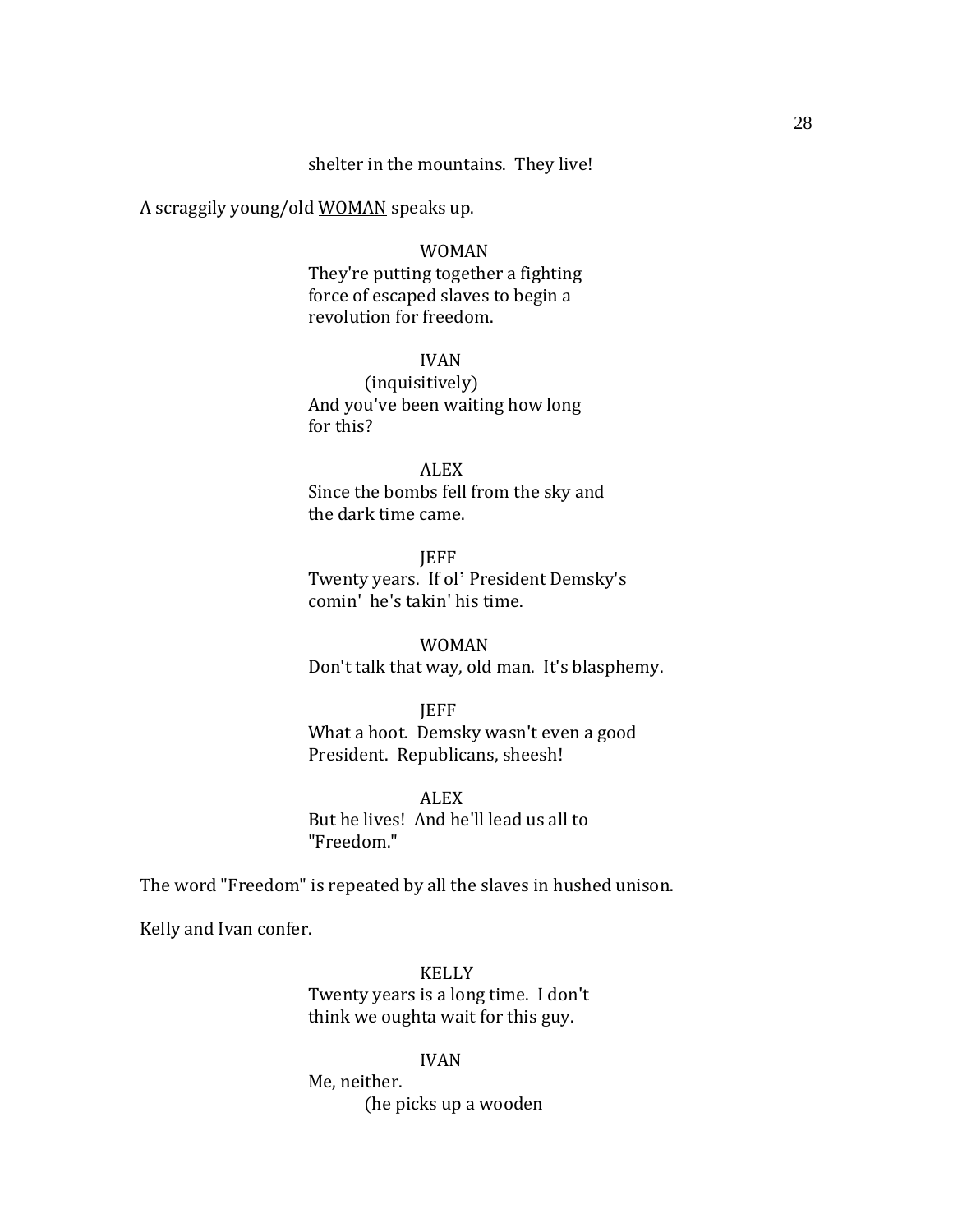# spoon and sticks it into the soil) Why don't we tunnel out?

# KELLY

Right. We'll work in shifts. Well be out in no time.

Ivan and Kelly go over to the wall and start digging. The slaves watch, but make no effort to help.

#### IVAN

(to Jeff) By the way, how do you get a pair of gloves around this place?

JEFF

You gotta wait until someone dies, then take 'em. That usually don't take too long.

#### IVAN

Charming.

Ivan and Kelly shrug and continue to dig.

22 INT. SLAVE CELLAR - NIGHT 22

Everybody's asleep. The last red coals glow in the ashes of the little fires. Ivan is asleep. Kelly is still digging. Her face is smudged with dirt and her jumpsuit is filthy. She digs at a steady deliberate pace, spreading the dirt out on the floor behind her.

She hears a very subdued moaning, turns and sees a male and female slave coupled in each other's arms having sex. There is very little wasted motion. When they climax it is kept very quiet and in a moment they are both asleep.

Kelly sighs deeply and goes back to digging.

DISSOLVE:

23 EXT. SAWMILL - DAY 23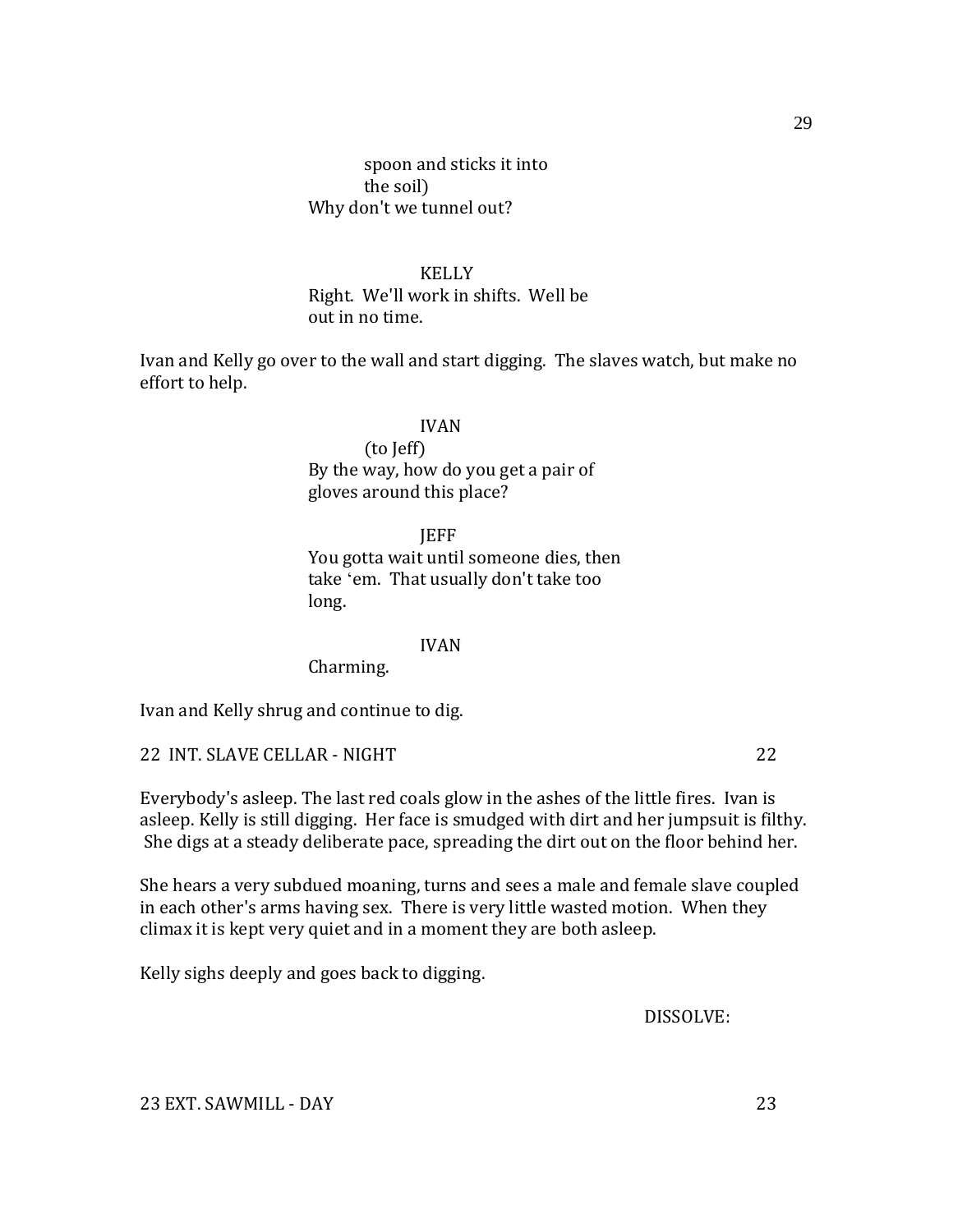As Kelly and Ivan stack lumber they keep seeing the slaves using sign language to each other every time the Millhands aren't looking. It's almost a tacit agreement that the Millhands will keep turning their backs regularly so that the slaves can somehow keep up conversations with one another.

After seeing this occur over and over, Ivan waits until the Millhands aren't looking, then points at Kelly, makes like he's steering a car, points at himself, then turns his finger around his ear—You drive me crazy. Kelly blushes. The Millhand turns and finds them both busily stacking wood.

Suddenly, a slave to Ivan's left drops to the ground clutching his chest. Ivan quickly goes to him and feels his pulse. There is none. Ivan massages the man's heart but it's no use. The man is dead. Ivan looks up and sees a Millhand walking over. Ivan is about to stand and leave, then quickly takes the dead man's gloves and gets back to his position.

Two Millhands grab the dead man and drag him away. When they're gone, Ivan turns to Kelly and hands her the gloves.

She takes only one glove and makes him keep the other. They each put on their one glove and get back to work.

DISSOLVE:

|                              | ,,,,,,,,,,,, |
|------------------------------|--------------|
| 24 INT. SLAVE CELLAR – NIGHT |              |

That night in the damp dark, smoky cellar the trap door is opened and a large steaming bucket is lowered down on a rope. Suddenly everyone produces wooden spoons of varying shapes and sizes and converges on the bucket. They are like ravenous dogs, pushing, shoving and clawing. The small and the weak are pushed aside. They then try to get back in under the bigger ones' legs.

Ivan and Kelly are the only ones not attacking.

KELLY It's sad to see how low people can get.

IVAN

Yes, it is.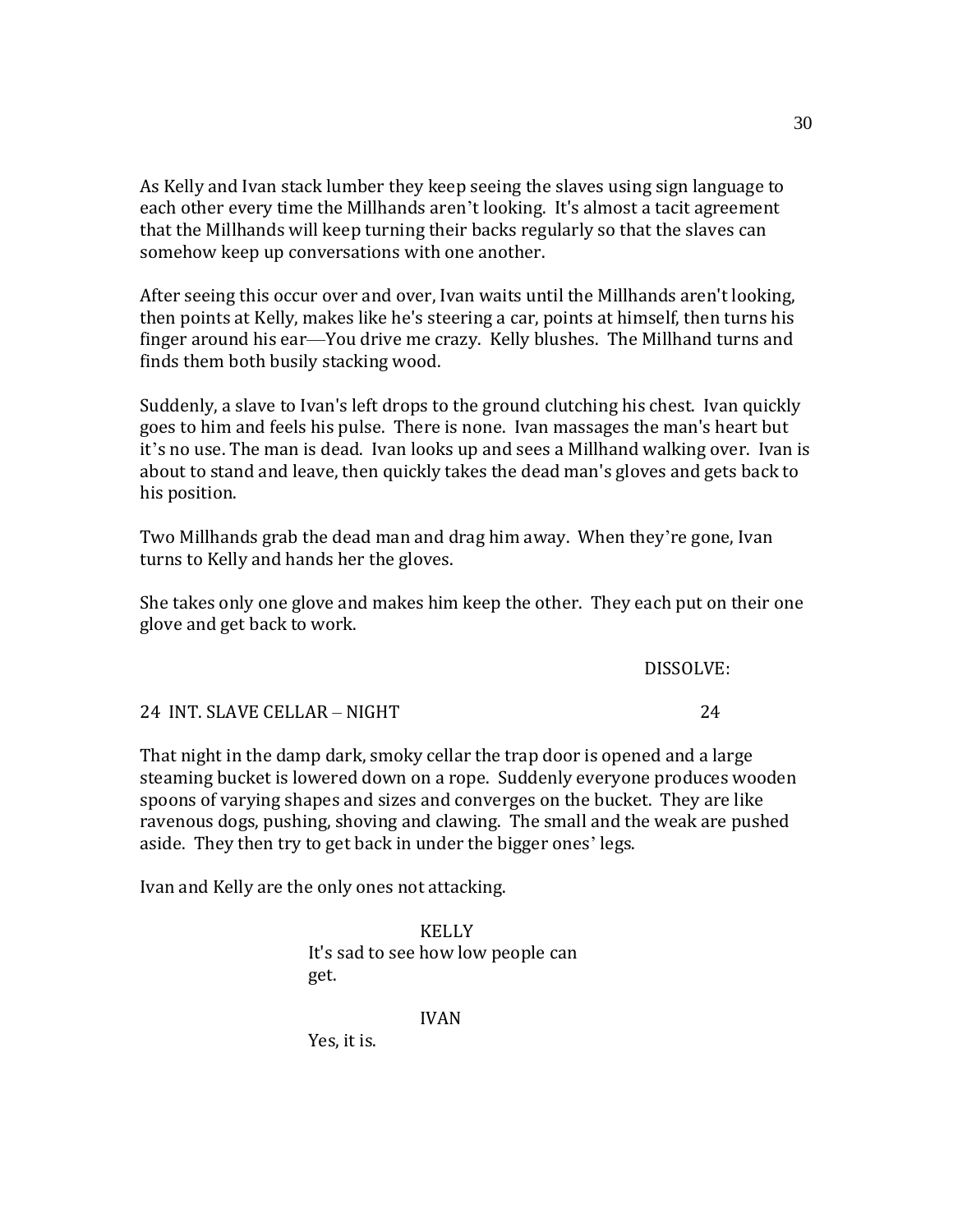Kelly and Ivan look from the madness to each other and shake their head in sadness. Both of their stomachs are growling, but they can't be part of this sub-human feeding.

When they finally get near the bucket it is licked clean.

Holding their aching bellies, ashamed at their fellow men, they wearily go back to work digging and spreading the dirt.

DISSOLVE:

#### 25 EXT. COMPOUND - DUSK 25

As the slaves are marched dead tired across the compound back toward the cellar, they see three of the bounty hunters riding hot snorting horses through the gate back into the compound. They all hold carbine rifles and seem to be in good spirits.

Other bounty hunters come riding in behind them pulling a sledge piled with the dead bodies of five slaves.

26 INT. SLAVE CELLAR - NIGHT 26

The trap door opens and the bucket is lowered down. The crowd of slave converges on the bucket, led by Kelly and Ivan holding the dirt-encrusted spoon they've been digging with and a flat stick. As they get to the bucket and get a spoonful of the steaming gruel to their mouths they are immediately jostled away. Both of them madly and hungrily push their way back in, elbowing and kicking others out of their way.

26A INT. SLAVE CELLAR - LATER THAT NIGHT 26A

Everyone is asleep. The ashes smolder. People snore. Ivan comes crawling out the hole in the wall. He's completely dirty and totally exhausted. He shakes his head wearily, throws the wooden spoon he's been digging with, drops to his knees and crawls to the minute warmth of the burnt-out fire. He curls up in a ball and shuts his eyes.

Kelly is curled up a few feet away, but her eyes are open. She takes a deep breath, then crawls over to Ivan and curls up behind him, snuggled against him.

Ivan's eyes open. He reaches his hand back and touches her shoulder. She takes his hand tightly in both of hers, brings it to her lips and kisses his fingers.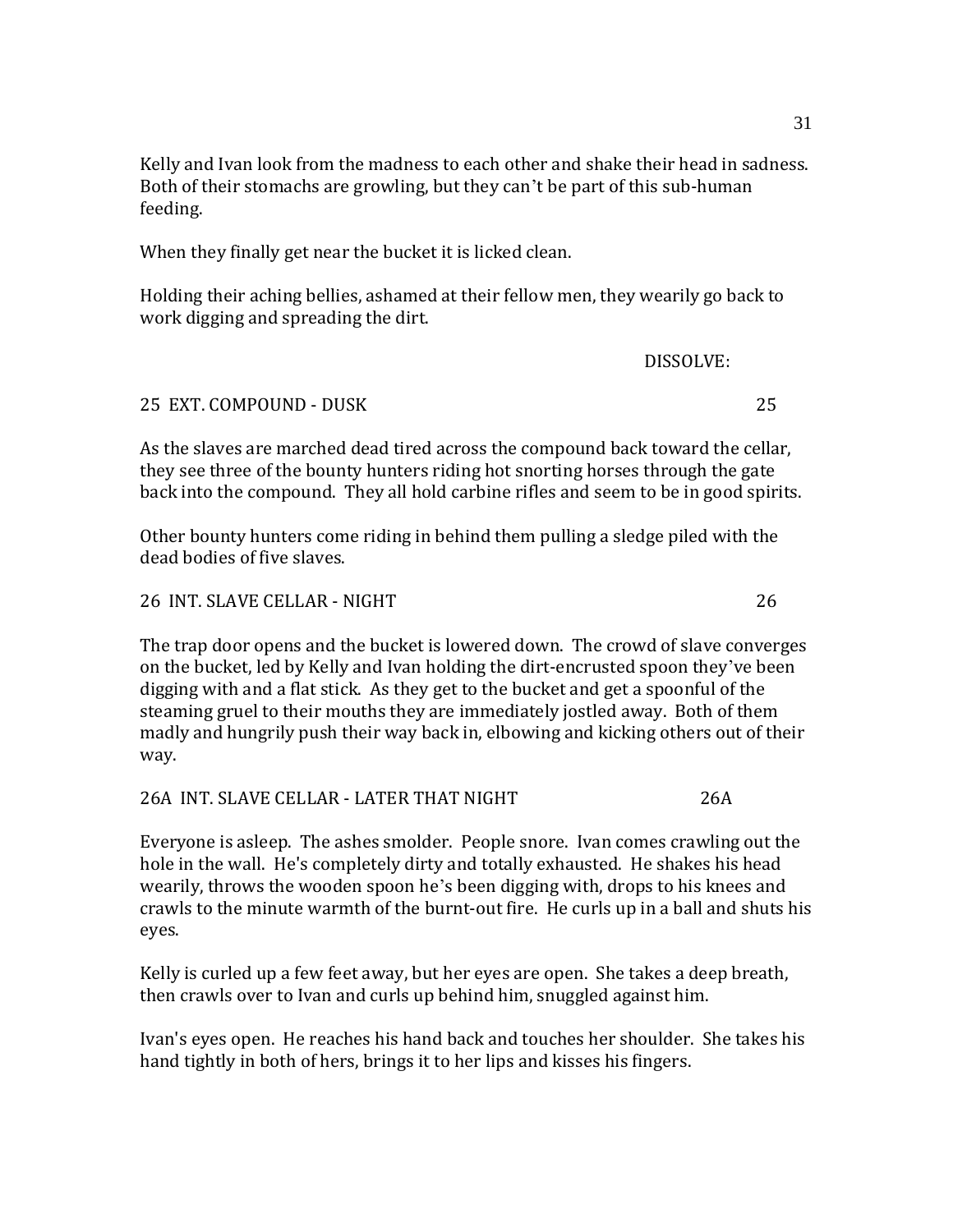Ivan's whole face lights up. He's not tired now. He takes his hand back, puts it under his face and doesn't move.

Kelly's expression drops. She's not sure what's happening. Suddenly Ivan turns and faces her. They both smile, looking into each other's eyes. Ivan reaches out, takes her face in his hands and kisses her. They hold each other tightly.

It's like a breath of fresh air for the first time in ages. Their eager hands press firmly against each other and curiously explore the new terrain. Ivan's hands quickly find their way to Kelly's firm fanny and take hold. They hungrily kiss again. Kelly unzips Ivan's jumpsuit and he unzips her's. It's too chilly to remove any more clothes than necessary, so with a minimum of preliminaries the two muddy slaves proceed to make love in the dirt and ashes. They try to be as quiet as they can lying among one hundred other people. But it doesn't really matter. This is all that's real anymore. When they are done they sleep in each other's arms.

DISSOLVE:

27 EXT. SAWMILL - DAY 27

As Kelly and Ivan stack wood (both now wearing two gloves each) they keep finding ways of rubbing against each other and looking at each other. They finish loading a train car of planks and step away awaiting an empty one to move forward.

The bearded Millhands in their leather aprons and carrying bats stroll around the mill. One of the Millhands turns his head and kind of dazes off staring into the polished surface of a machine. When the Millhand refocuses his attention he can clearly see Kelly reflected in the side of the machine.

Kelly points at Ivan, makes like she's steering, points at herself, then swirls her finger around her ear.

The Millhand puts his fingers in his mouth and whistles loudly. Everyone turns and the other Millhands come running over. The one who whistled stomps over to Kelly and grabs her. Ivan steps forward to intercede and gets cracked on the shoulder with the bat.

Three other Millhands arrive and converge on Kelly. They drag her over to a bare wall and lock her hands into manacles hanging there.

Everyone stands motionless watching intently.

Ivan's eyes are darting around, bugging out.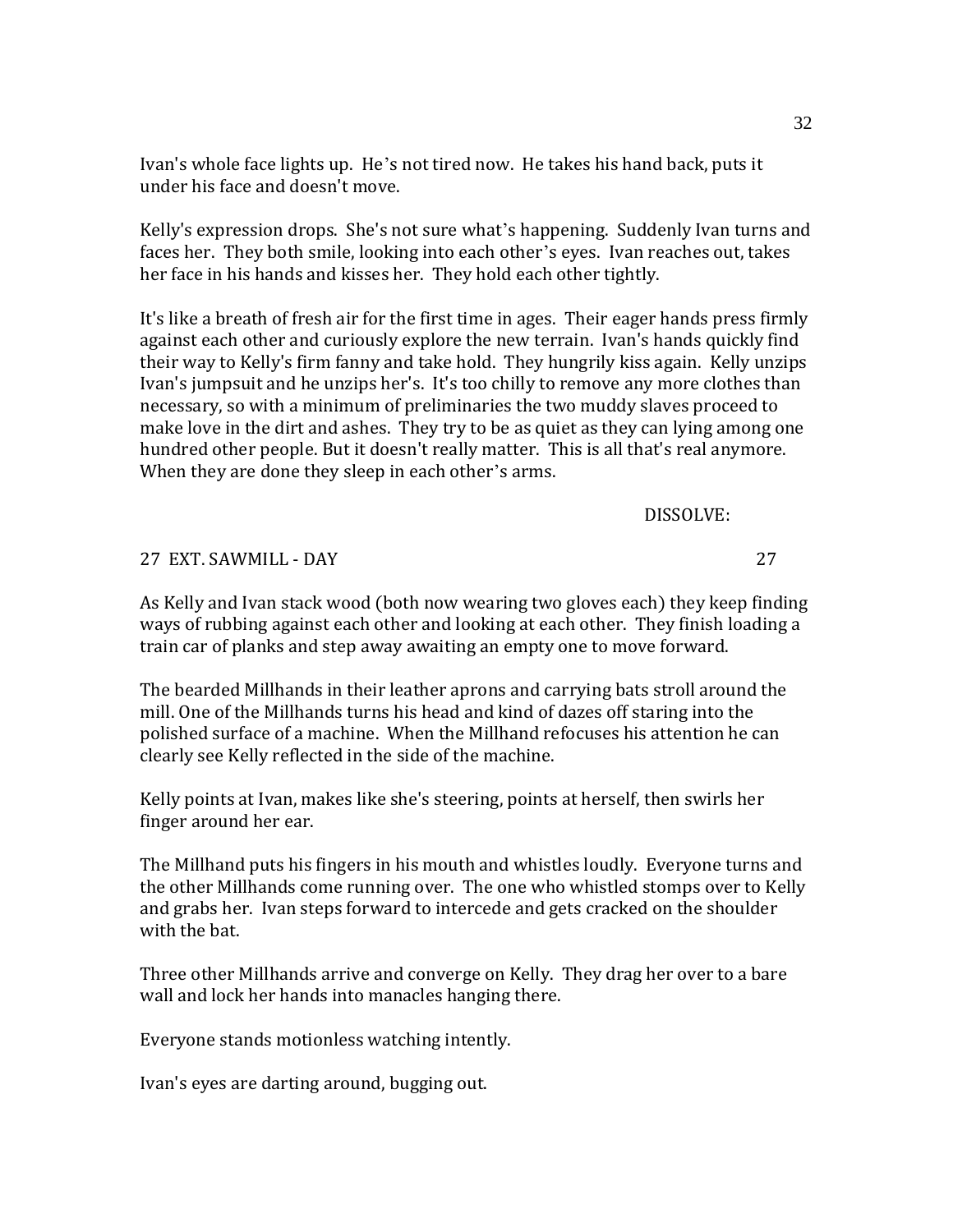#### END ACT THREE:

#### ACT FOUR:

#### 28 EXT. SAWMILL - DAY 28

Ivan looks on in horror as Kelly is manacled to the wall. A Millhand steps up before her holding a long, black bullwhip. He drops the frayed end to the ground and swishes it about, creating momentum.

A look of firm resolve locks itself in Ivan's eyes. He grabs his muzzle, tears it from his face and screams . . .

#### IVAN

 $NO$ !!

Ivan throws his body at the Millhand with the whip, knocking him into another Millhand.

Ivan then grabs one of the Millhands by his beard, swings him around in a full circle and lets him fly right into the wall where he is knocked cold.

Ivan quickly unlocks Kelly's hands. As soon as she's free she really lays into the two Millhands. She lets fly a series of fast sharp socks to one guy's throat, then spins with her elbow into the other's nose. Both Millhands are immediately incapacitated.

Ivan picks up a baseball bat and cracks it over another guy's skull. That's all of the Millhands.

Ivan turns to the frozen staring slaves. He lifts his clenched fists into the air.

#### IVAN

#### (loudly) Freedom! Freedom!! Freedom!!!

All the slaves look back blankly not moving and not saying a word, their muzzles in place. Jeff looks at Alex, but neither one makes a move.

A loud siren goes off.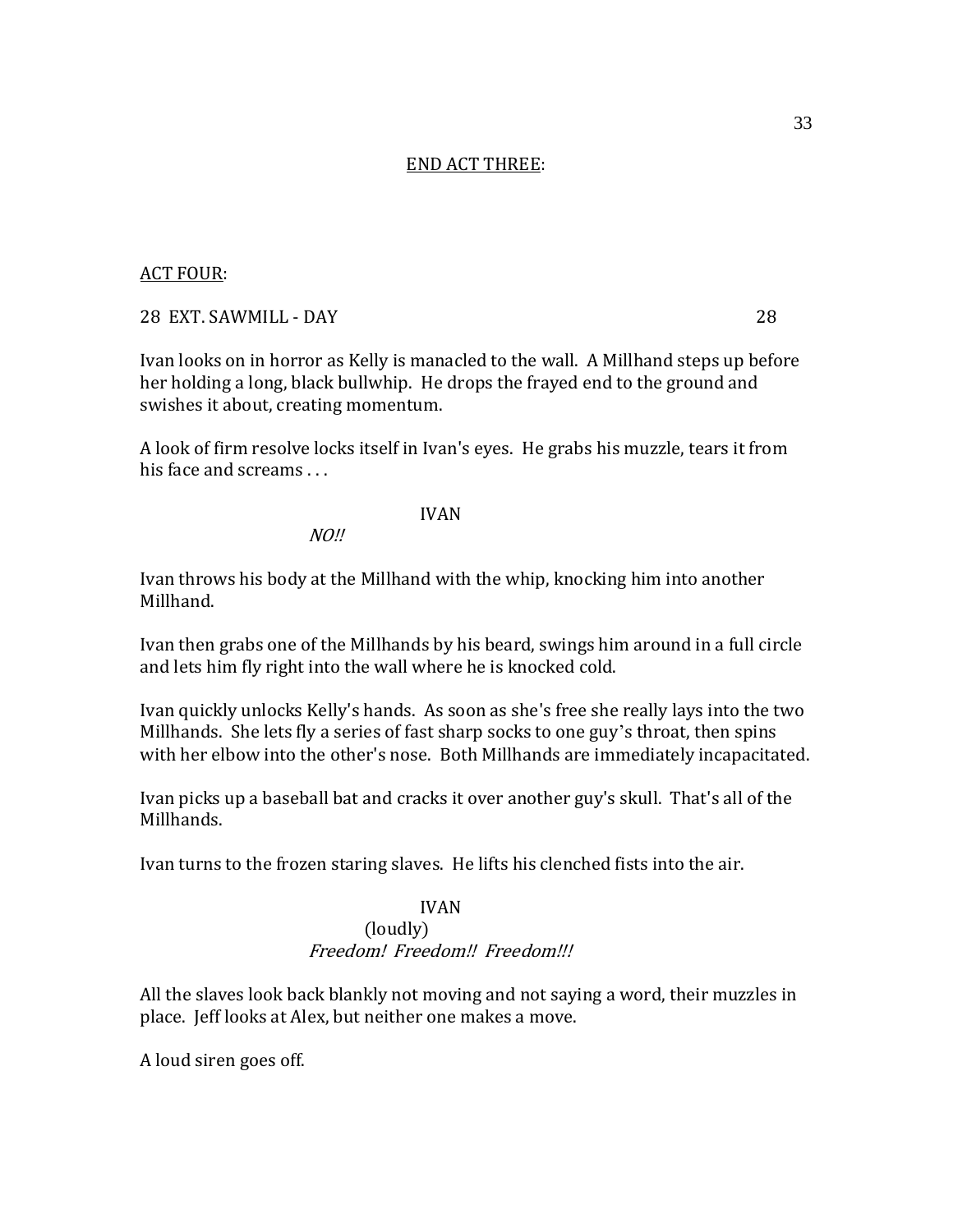Ivan and Kelly look at each other. Ivan picks up another bat and tosses it to Kelly. Ivan grabs several drill bits and they quickly leave the sawmill.

None of the slaves follow. They just stare.

Alex turns to Jeff with a desperate confused expression.

**JEFF** (lowers his muzzle) It's your fingers, kid.

Alex glances down at his two stump fingers. Suddenly he pulls off his muzzle, takes a deep breath and runs out of the mill. Jeff smiles.

29 EXT. COMPOUND - DAY 29

The siren is wailing. Kelly and Ivan dash across the open area of the compound until they reach a tall stack of wood. They duck behind it. They turn to see if anyone's coming and there is Alex dashing up. He drops down beside them.

#### IVAN

All right.

# KELLY Welcome aboard.

## ALEX

Thanks.

Millhands wielding bats and Bounty Hunters with carbines converge on the sawmill from every direction.

In a stealthy low-crawl they make their way from stack of wood to stack of wood. The enclosing wire of the compound and the front gate are getting close.

As they come around the corner of a tall stack of wood they come face to face with an Alien Guard holding a giant air cannon.

Before the Alien gets a chance to lift its weapon or even react Kelly quickly bashes in its misshapen bug head with a bat. Ivan sticks it with a sharp drill bit. The Alien lets out a high-pitched death shriek and spews green blood on Ivan.

Alex watches with his mouth hanging open, totally stunned.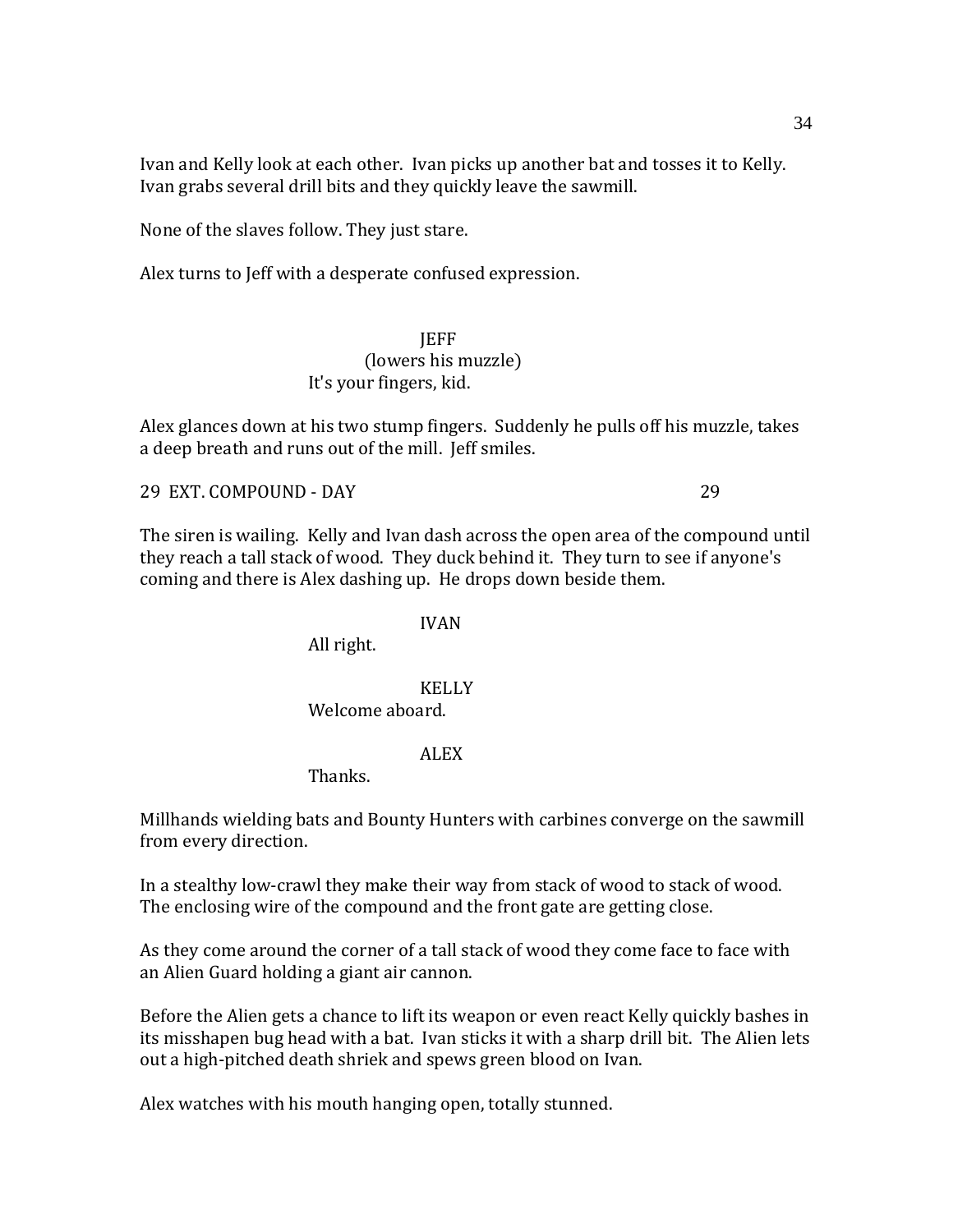#### ALEX

They die.

Ivan yanks the drill bit out of the Alien's chest. Green blood coats his hands and there is a slightly crazed look in his eyes.

#### IVAN

# Everything dies!

Several Aliens come running out the front door of the main building. They look right toward where the astronauts are hiding.

Ivan takes the dead Alien's air cannon. Kelly leads the way.

## KELLY

Come on.

Kelly suddenly stands and runs as fast as she can toward the front gate. Ivan and Alex follow after her.

The Bounty Hunter at the gate spins around with his carbine and cocks it. Kelly heaves her wooden bat at him as hard as she can. Just as the Bounty Hunter levels his weapon the bat connects with his forehead knocking him backward into the wire, then forward onto his face.

The escapees rush the gate. Kelly grabs the fallen carbine and they're through the gate and out of the compound. They run as fast as they can up the road through the trees.

The Alien guards and Bounty Hunters have all mounted horses and are ready to ride.

Eight Bounty Hunters on horseback follow after them.

Crowded in the doorways of the sawmill, the slaves watch the pursuit. Millhands approach waving bats.

## MILLHAND

# Get back to work! NOW!

The slaves all sadly shake their heads and turn back inside.

Jeff's gaze lingers a moment longer, then he sighs and pulls up his muzzle.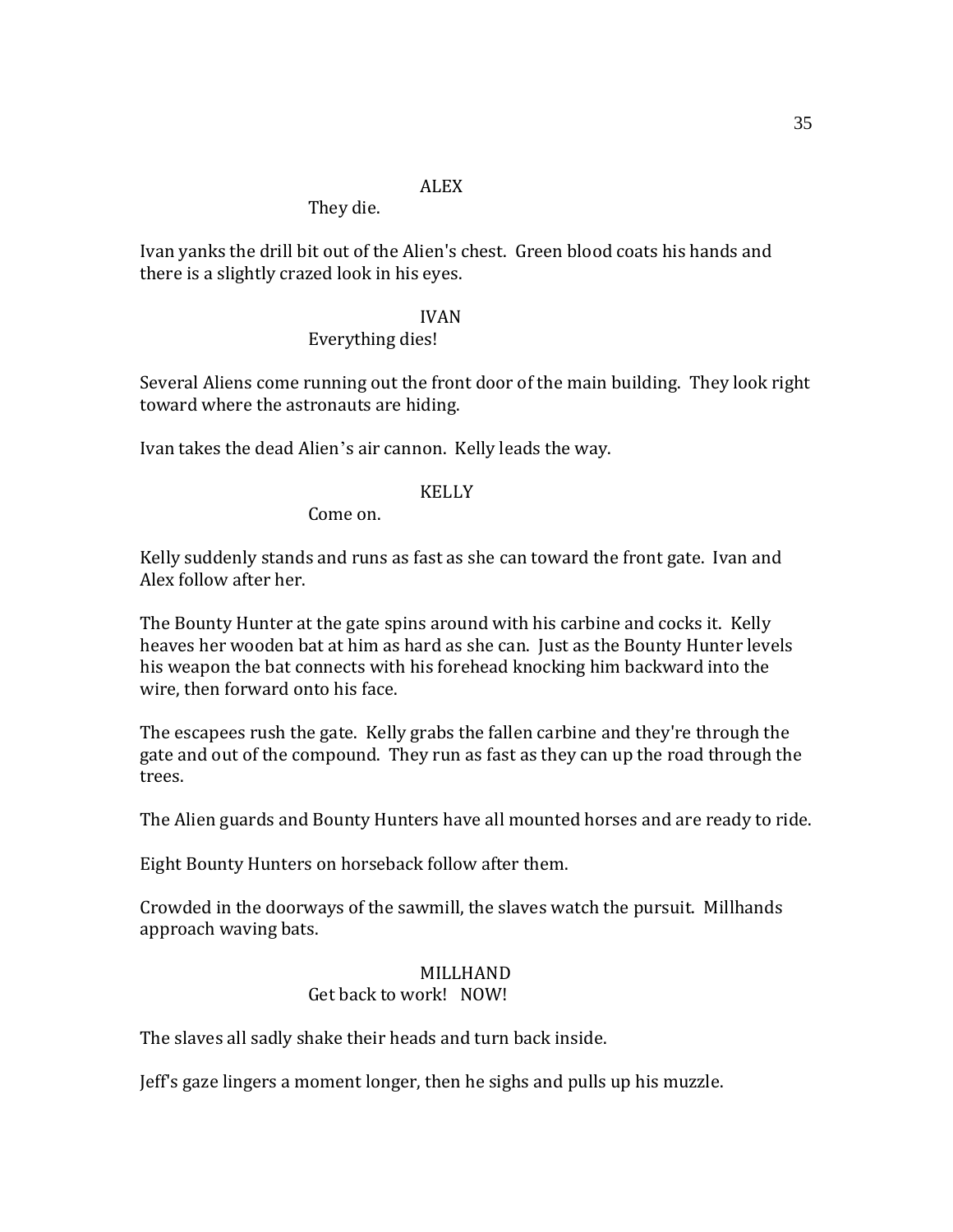30 EXT. DIRT ROAD – DAY 30

Kelly, Ivan and Alex run as fast as they can up the dirt road through the woods. They cross the railroad tracks and the road keeps going into a hilly, densely foliated area.

They hear the approaching thunder of horse's hooves.

#### KELLY

### Let's split up.

Kelly goes straight, Ivan goes to the right. Kelly and Ivan's eyes don't want to part, but they quickly must. Ivan gives her the thumbs up. She smiles and nods.

Alex comes to a stop, feeling confused and abandoned. He doesn't know which way to go.

And the approaching horses grow louder.

Alex looks around in bewilderment. He's just about ready to give up. Ivan suddenly reappears at Alex's side and grabs his arm.

#### IVAN

Come on.

They run into the woods.

A moment later the thundering herd of horses and Bounty Hunters, with their horses rearing and snorting, arrive at the split-up spot and don't know which way to go. The Bounty Hunters split into two groups, five going one way, three going the other way, and they head off after the escapees.

31 EXT. WOODS/PLAIN – DAY 31

Kelly is really hauling ass, the carbine held in both hands in front of her. She moves through a wooded area and suddenly runs out into a clearing.

It's about one hundred yards to the woods on the other side. Kelly really pours it on. She's about halfway across the clearing when the Bounty Hunters appear out of the woods behind her. They quickly start to gain on her. She'll never make it to the other side.

32 EXT. HILLY AREA – DAY 32

36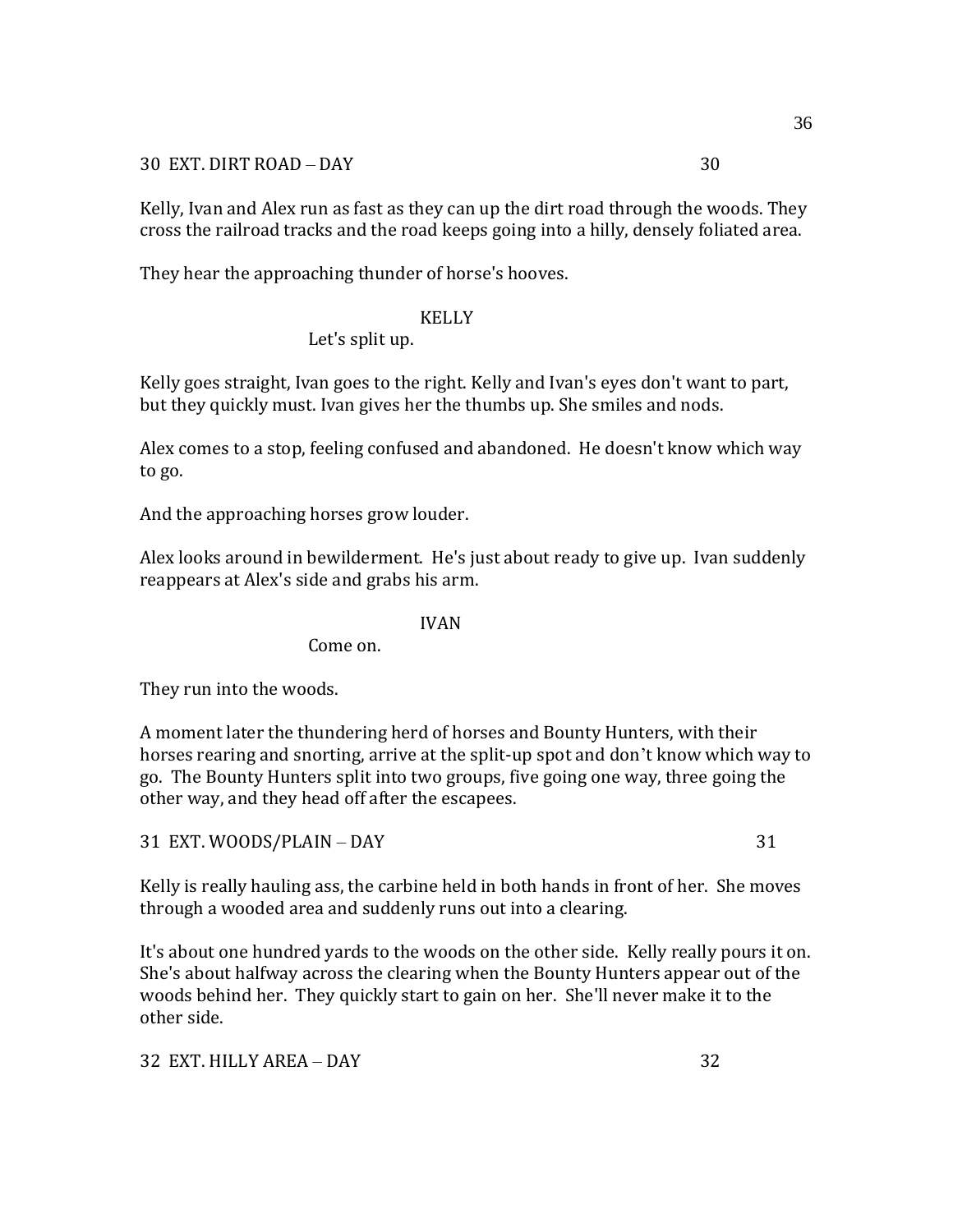Ivan and Alex are running up the side of a rocky hill. They have to jump from one out-cropping to another. Alex is like a gazelle and is having no trouble. Ivan, on the other hand, is shlepping the air cannon which weighs about fifty pounds and is having great difficulty.

The terrain is bad for the horses and the Bounty Hunters, too.

Alex and Ivan slide down a steep rocky grade. Ivan starts to roll, lets go of the air cannon and when he hits the bottom the big weapon slams into his back, knocking the wind out of him. Alex reaches for the air cannon but Ivan grabs it.

33 EXT. WOODS/PLAIN – DAY 33

Kelly swings around and drops to one knee. She levels the carbine, sights in on the five rapidly approaching Bounty Hunters on horses, and POW! She shoots on Bounty Hunter off his horse. Kelly pulls the bolt back, recocks the weapon, an empty shell flies through the air, POW! Two Bounty Hunters down. Recock, sight in, POW! Three.

The two other Bounty Hunters stop hastily before they're shot, too.

Kelly turns and keeps running toward the woods.

One of the Bounty Hunters attaches a grenade-launcher to the end of his carbine, then a grenade, too. The two Bounty Hunters continue riding after Kelly.

Kelly is running as fast as she can and is just reaching the edge of the woods.

The Bounty Hunters appear behind her. One of them fires the grenade at Kelly.

It's like the world is yanked out from beneath Kelly's feet. Big trees are crashing around her. A crater is blown into the ground right beside her.

When the smoke clears she is on her back looking up at the horses and Bounty Hunters looming over her. Kelly groans and closes her eyes.

34 EXT. HILLY AREA – DAY 34

Ivan and Alex are clawing their way up a hill. Ivan is gasping and rubbing his aching back. They hear the riders nearing. This renews Ivan's energy and he starts to catch up with Alex.

35 EXT. HILLTOP/CLIFF – DAY 35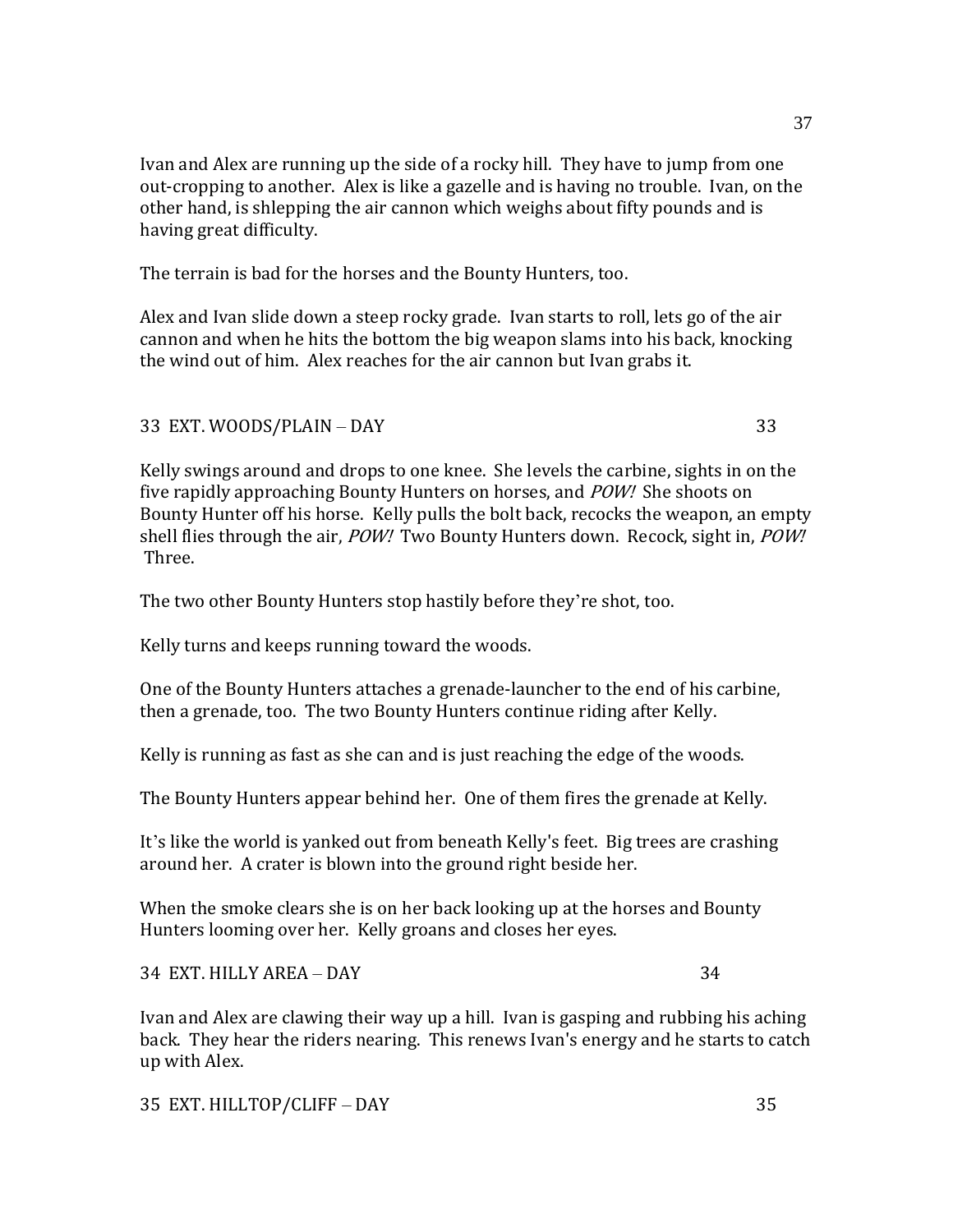When Ivan reaches the top of the hill he finds Alex standing at the edge of a cliff plummeting down in front of them fifty feet to the water. A few pebbles slide over the edge . . . down . . . down . . . down . . . Bloop! Bloop!

Ivan and Alex look at each other in horror. They glance back to the riders who are sliding down the hill before him.

Ivan steps in front of Alex and raises the humungous air cannon to his shoulder. He checks it out and the design is really odd and the trigger isn't where it's supposed to be. There is writing on the side, but as he peers closer at it looks like the comic version of someone swearing  $(*#@$!&^{\wedge}\%).$ 

The Bounty Hunters are galloping up the hill toward them. Ivan aims the rifle at them and begins squeezing it and poking it searching for the trigger.

## IVAN

## Come on with this!

Alex cowers behind Ivan.

The Bounty Hunters are almost on top of him, their weapons in hand. Ivan takes a step backward toward Alex, still aiming the weapon and bashing it with his other hand.

### IVAN

## Stupid piece of sh—!!!

He miraculously hits the trigger and fires the weapon. The hill before him explodes in a hail of dirt and rocks just as the Bounty Hunters arrive. The blast knocks all the Bounty Hunters backward down the hill with their flailing horses.

The kick of the weapon throws Ivan backward, stumbling, right into Alex and both of them go right over the edge of the cliff. They scream as they plummet through the air . . . down . . . down . . . down . . . SPLASH! SPLASH!

| 36 DELETED                 | 36 |
|----------------------------|----|
| 37 EXT. EDGE OF LAKE - DAY | 37 |

Ivan and Alex surface at the edge of the lake, in some rushes, and gasp for air. Out of nowhere they hear a whispering voice.

38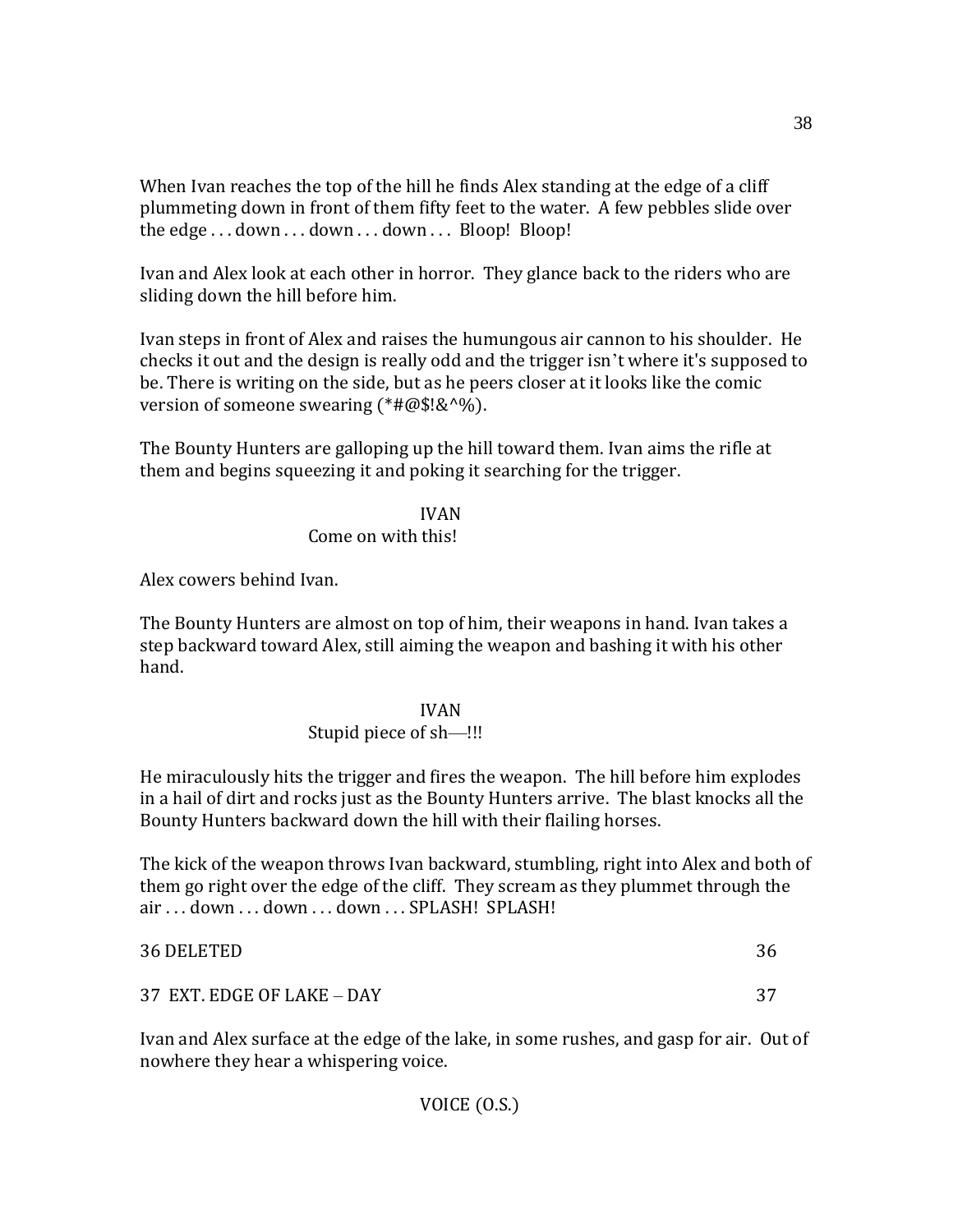They look at each other, shrug and quickly crawl out of the water and over to a dark little cave at the edge of the lake.

38 EXT. HILLTOP/CLIFF – DAY 38

The Bounty Hunters peer over the edge, their weapons aimed down toward the water. They watch and wait, then finally shake their heads and leave.

> BOUNTY HUNTER #1 They're dead, that's for sure.

## END ACT THREE:

ACT FOUR:

39 INT. CAVE – DAY 39

Ivan and Alex can't see a thing in the dark cave. A hand strikes a flint and the spark catches in a small pile of dry grass. The little fire illuminates the person's face.

It's a very pretty 20-year old girl with freckles on her nose, her shapely body covered in rags. She looks at Ivan and a strange expression crosses her face.

Alex, meanwhile, has fallen immediately in love. He has stopped breathing.

The girl points her finger at Ivan.

GIRL (amazed) Have we met?

IVAN I don't think so.

GIRL This is really weird. Are you sure?

IVAN

Pretty sure.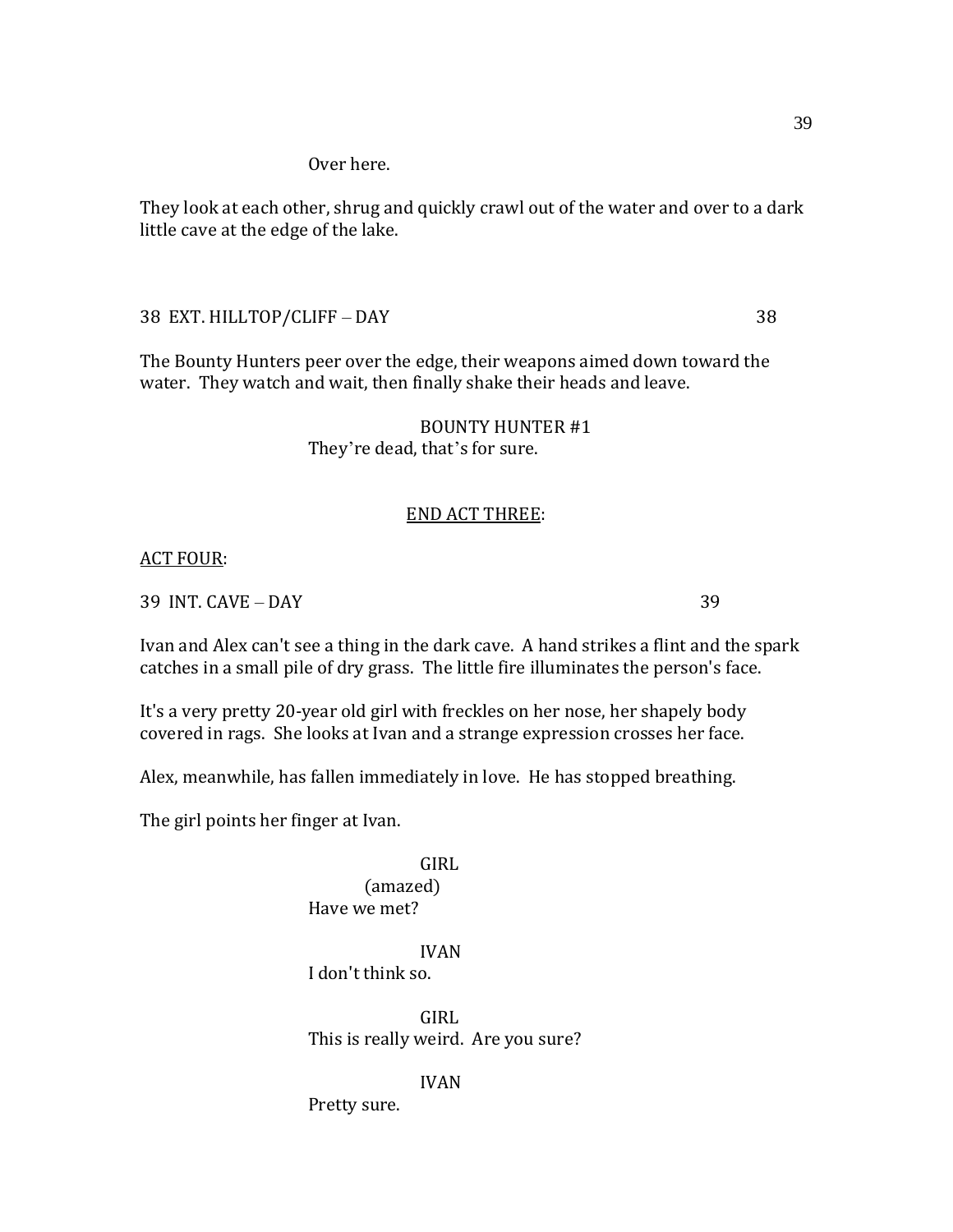The girl shakes her head.

# GIRL

# My name`s Bizzy.

## IVAN

I'm Ivan.

He puts out his hand to shake. BIZZY just looks at his outstretched hand, which, after a second, he lowers.

Alex's brain snaps back to reality. He gulps.

## ALEX

I'm Alex.

She looks at Alex for a blank moment, then smiles.

## BIZZY

Hi.

Alex nearly faints. Lights are flashing in his eyes.

IVAN Thanks for saving our lives.

BIZZY Did you just escape from the sawmill?

# IVAN

Yes.

BIZZY Why're you wearing such funny clothes?

ALEX He's from outer space.

BIZZY (confused) Are you an alien? You don't look like one.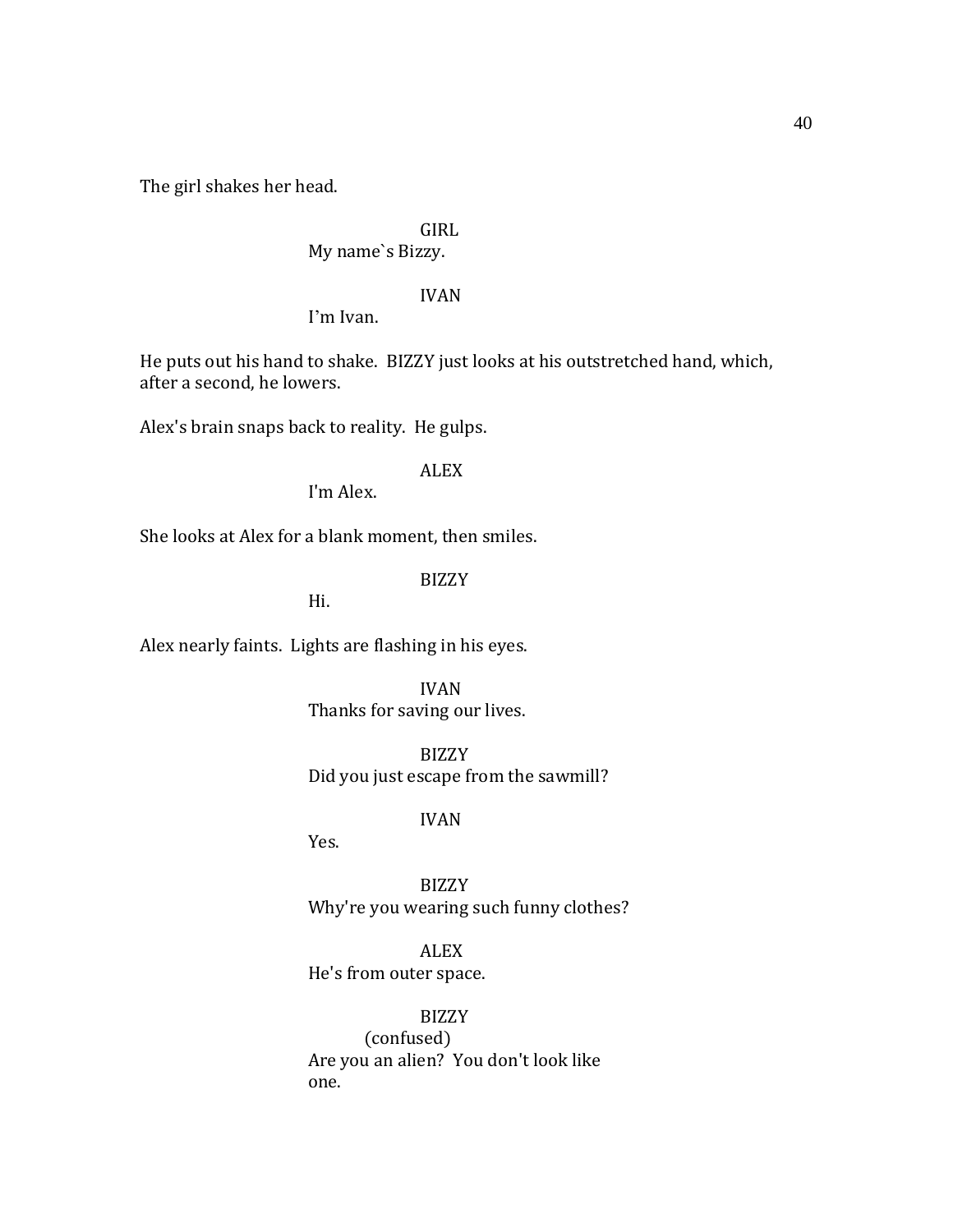IVAN (shakes his head) No. I'm from Earth. I'm a doctor.

BIZZY (nods again) Oh. What's a doctor?

IVAN You don't know what a doctor is?

BIZZY (shakes her head) Uh-uh.

IVAN

I help people.

BIZZY

(nods) How sweet.

With her bare hand Bizzy puts out the little fire.

BIZZY

Follow me.

She leads Ivan and Alex further into the dark cave.

IVAN (to himself) Never even heard of doctors, eh? I could actually still become "The Great Healer." This may be utopia, yet.

He shrugs and follows along.

40 EXT. CAVE/HIDDEN VALLEY – DAY 40

They come out of the cave into a hidden valley. There is a small village inside with a river running through it. There are about thirty people, men, women and children, milling about. The whole thing is kind of magical.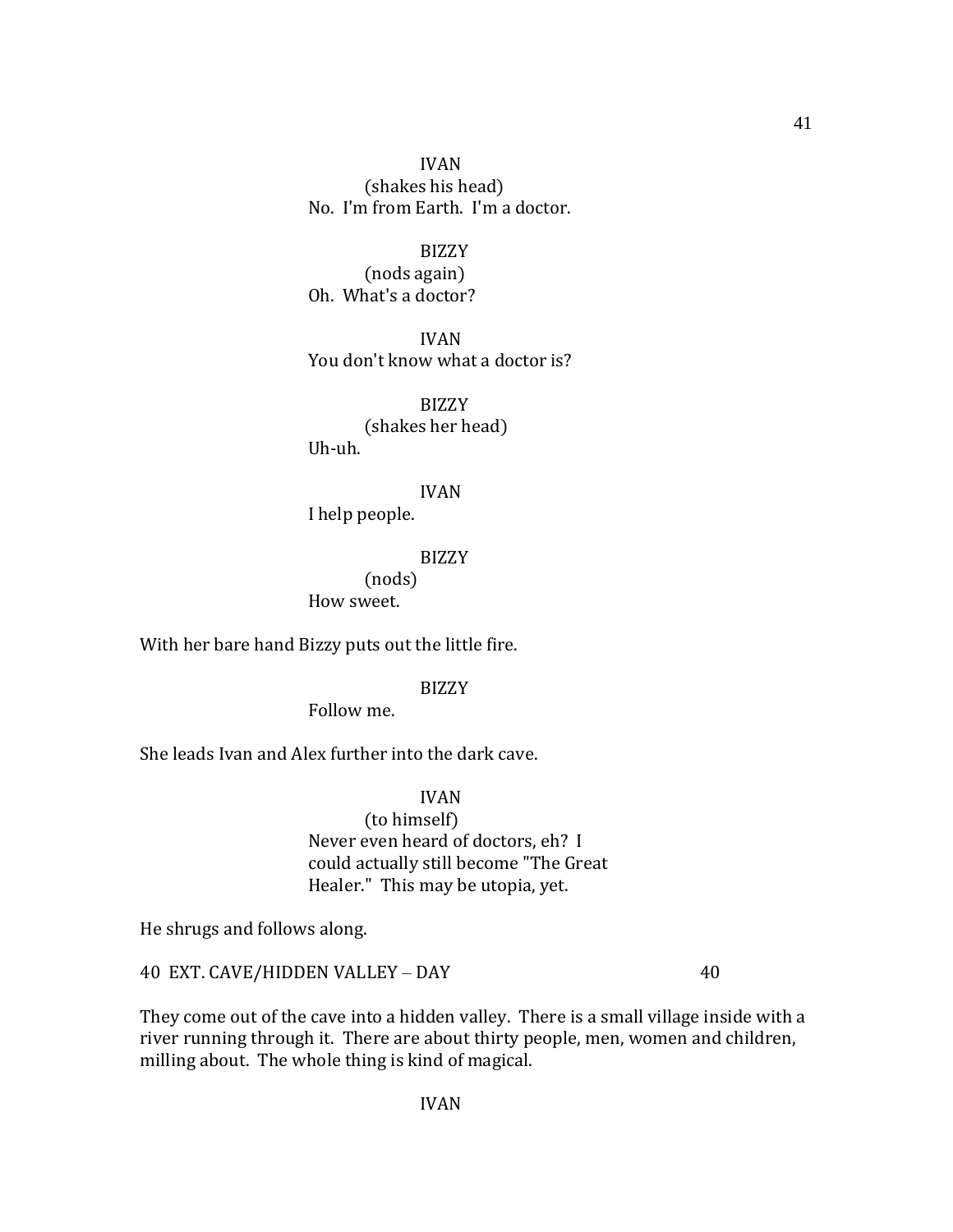BIZZY Just like you. Escaped slaves.

## 41 EXT. VILLAGE OF SLAVES – DAY 41

They enter the village and are stared at by everyone. They pass strange shrines. A guy in a white apron, the BAKER, calls out.

> BAKER Hey, Bizzy, what'choo got there?

### BIZZY

He's a doctor.

## BAKER

(grinning) He looks like some kinda spaceman or something.

#### IVAN

It just so happens I am a spaceman.

The Baker starts to laugh heartily. He turns to two women.

# BAKER

### He says he's a spaceman.

The women look at Ivan and shake their heads. They make a comment to each other and laugh.

Ivan, Alex and Bizzy approach the men, all squatting by a big fire. Ten of them, in rags and skins.

The Baker trots up from behind taking off his apron.

## BAKER This fella here says he's a spaceman.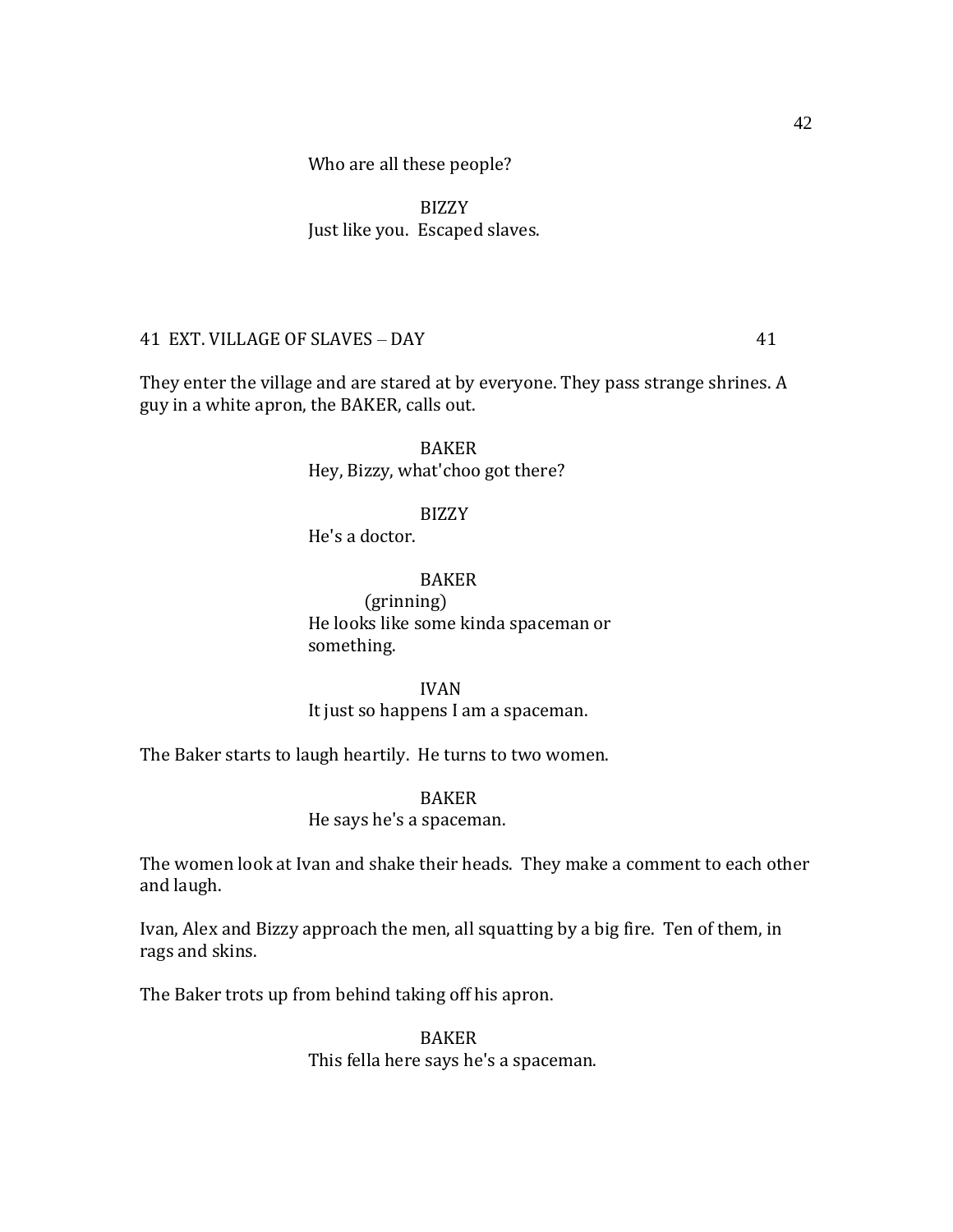A big man with strong arms and reddish hair stands up rather crookedly. He is ISAAC. Ivan steps up to him.

> IVAN Second Lieutenant Ivan Hood, D.O. Who're you?

ISAAC I am Isaac. I am the leader of Freedom Valley.

#### IVAN

Nice to meet you.

Ivan puts out his hand. Just like Bizzy, Isaac stares at it. Ivan reaches out and takes Isaac's hand and shakes it.

> ISAAC What are you doing?

#### IVAN

It's a greeting.

ISAAC Ah. So now are you really a spaceman?

IVAN As a matter of fact I am. (he points at his uniform where it is written . . .) NASA, Probe Mission.

ISAAC I just saw the Bounty Hunters carrying away a woman dressed like you.

IVAN (very concerned) Was she all right?

ISAAC She was knocked out, but breathing.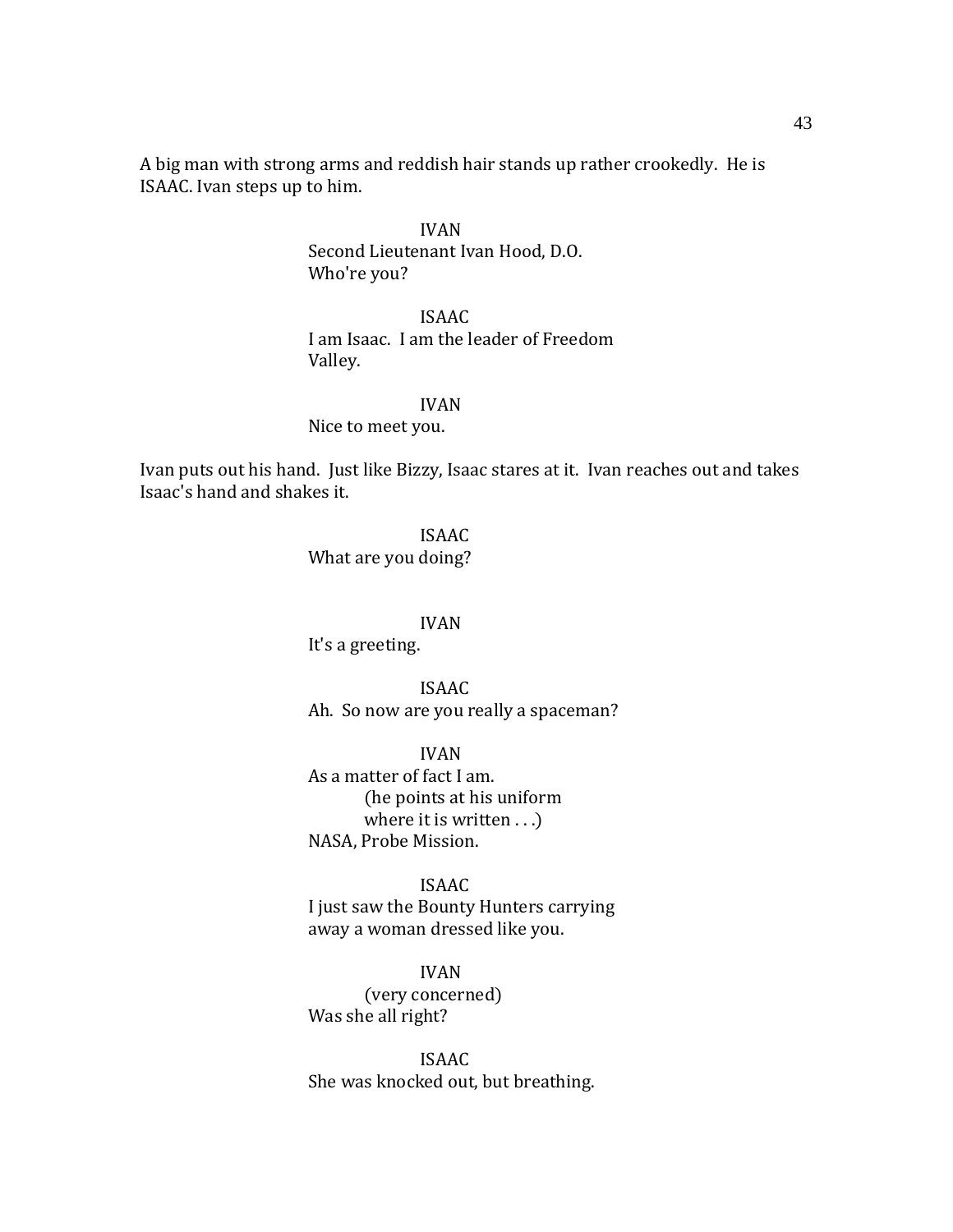## IVAN (relieved) Thank goodness.

ISAAC What does D.O. mean?

IVAN I'm a Doctor of Osteopathy.

This causes an internal conference among the top men.

ISAAC Does that mean that mean you are a doctor for animals or humans?

#### IVAN

(sarcastically) Osteopathy is the study of slugs and their mating habits.

### ISAAC

(eyes light up) Really? I've always been interested in slugs. How do they mate?

#### IVAN

Very carefully. I was kidding. That was a joke. An Osteopath is a doctor for people. Turn around.

Isaac does as he's told. Ivan gets him in a full-Nelson.

#### IVAN

### Breathe in . . . out . . . in . . . out.

Ivan lifts Isaac off the ground adjusting every vertebrae in his back. There is a ripple of cracks. Isaac stands up straight, much straighter than before. He holds his head high. A mild hush goes through the crowd.

### ISAAC Thank you. That feels fine.

### IVAN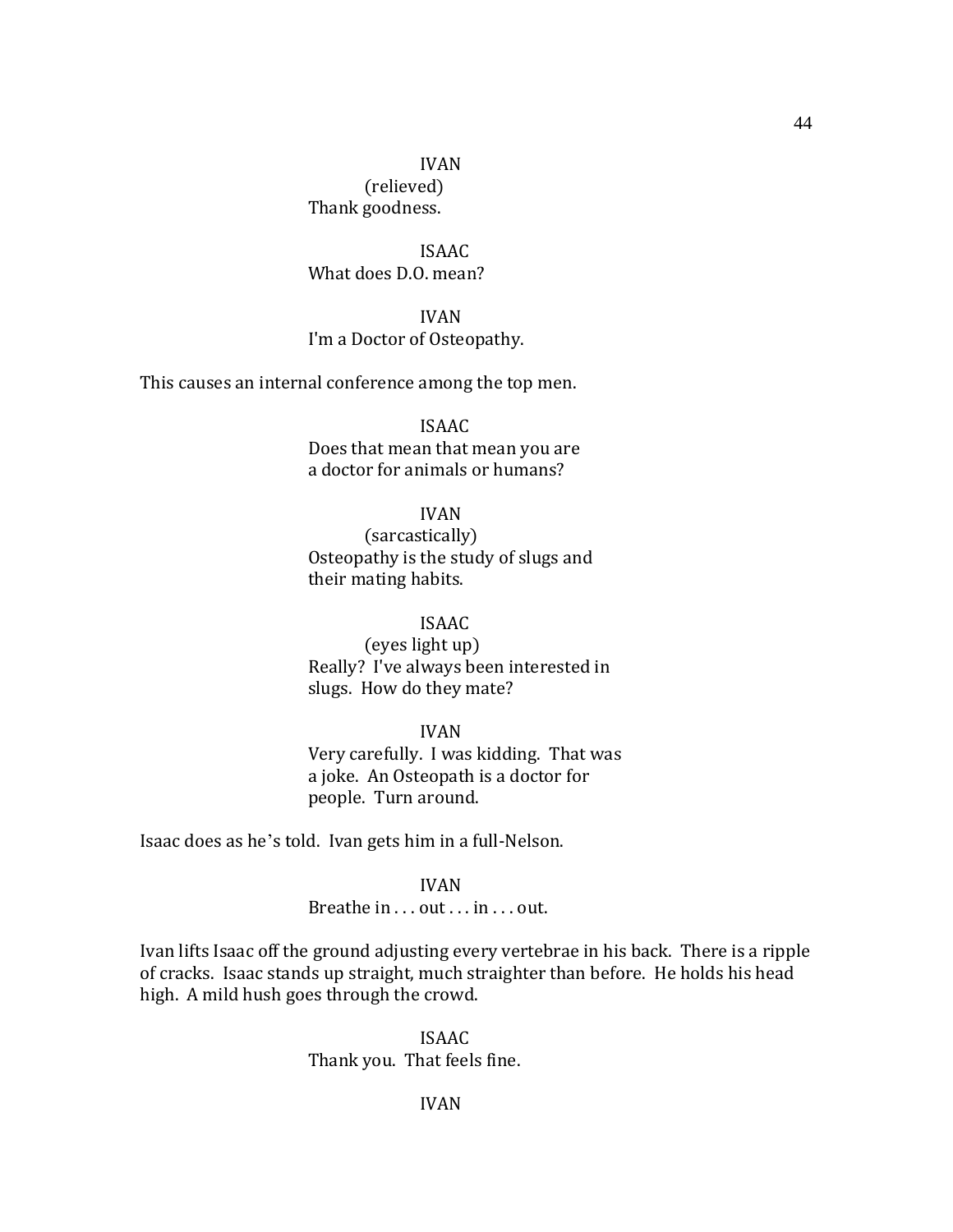Don't mention it. Anyone else has a problem, come to me. In fact, you can just think of me as "The Great Healer."

Everyone takes a step toward Ivan. Isaac holds up his hand. He speaks to everyone.

#### ISAAC

We here in Freedom Valley welcome any human, no matter where he escaped from. May you live here in peace for the rest of your days.

Ivan holds up his hands and shakes his head.

IVAN

Whoa! Wait a minute. I've got a friend back at that sawmill that I've got to get out of there. I need your help.

They all shake their heads.

#### ISAAC

We of Freedom Valley do not fight. We live in peace with everything.

IVAN Except the Aliens and the Bounty Hunters.

#### ISAAC

They don't know we're here and we don't bother them.

#### IVAN

So you just hide here in your little valley and pray they don't find you. That's very brave.

ISAAC Bravery is from another time.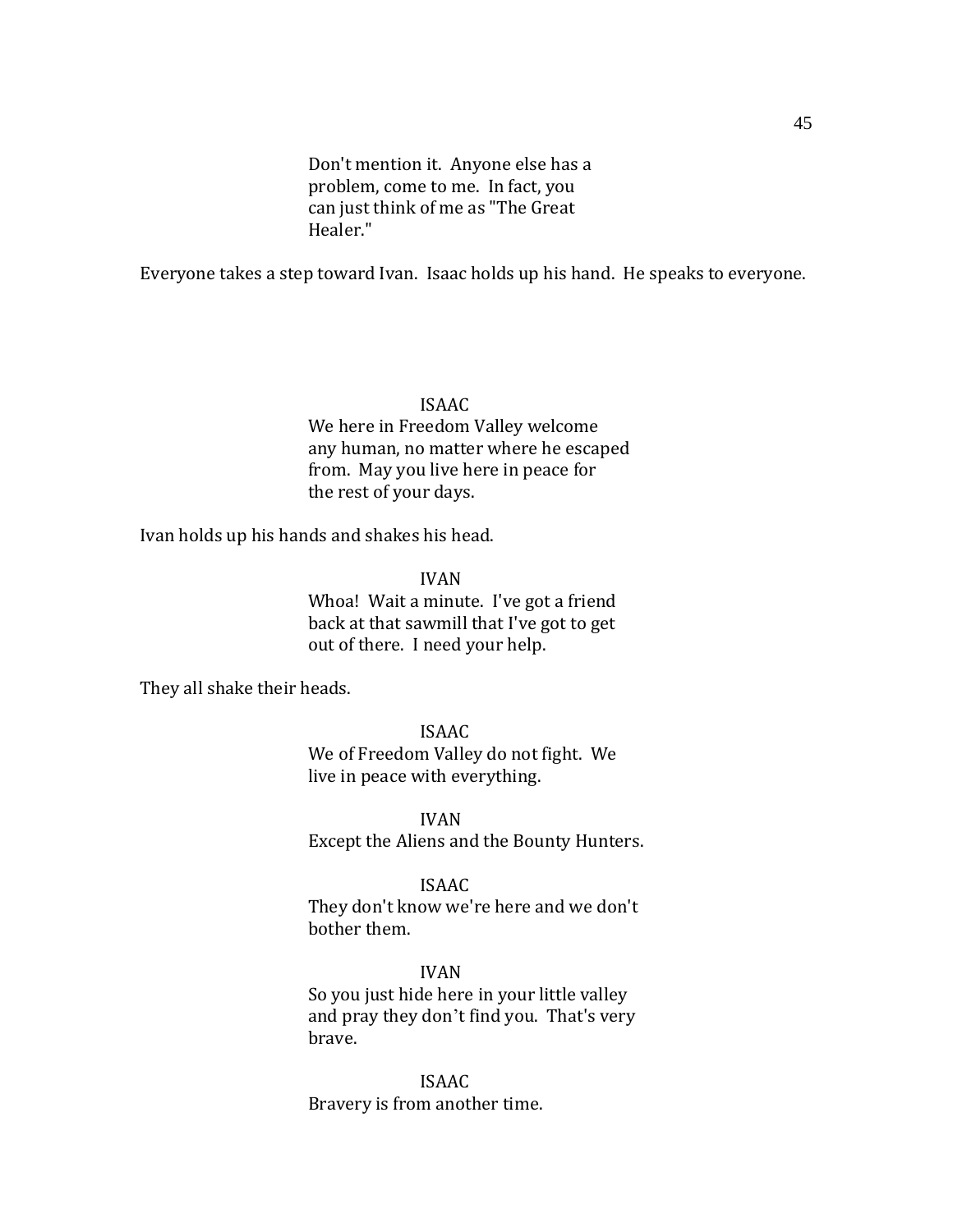#### IVAN

That's for sure. Look, these aliens have no right to our planet or our wood.

An OLD MAN speaks.

### OLD MAN

They took it. It's theirs.

#### ISAAC

This is one of the very few free settlements of humans left on Earth. We're not looking for trouble.

#### IVAN

You don't have to look for it, it's here. What about the President? What's his name? Kemsky?

A disturbance rumbles through the men.

#### OLD MAN

You're trying to trick us. President Demsky was after the Probe mission. You were in deep space when he was elected.

#### IVAN

Oh, knock it off, old man! I'm older than you anyway. The slaves back at the sawmill were all talking about him. Where is this President Demsky?

#### OLD MAN

He's putting together a fighting force of slaves in the Cascade Mountains.

BAKER

He's a myth. He died with everyone else in the capital.

### OLD MAN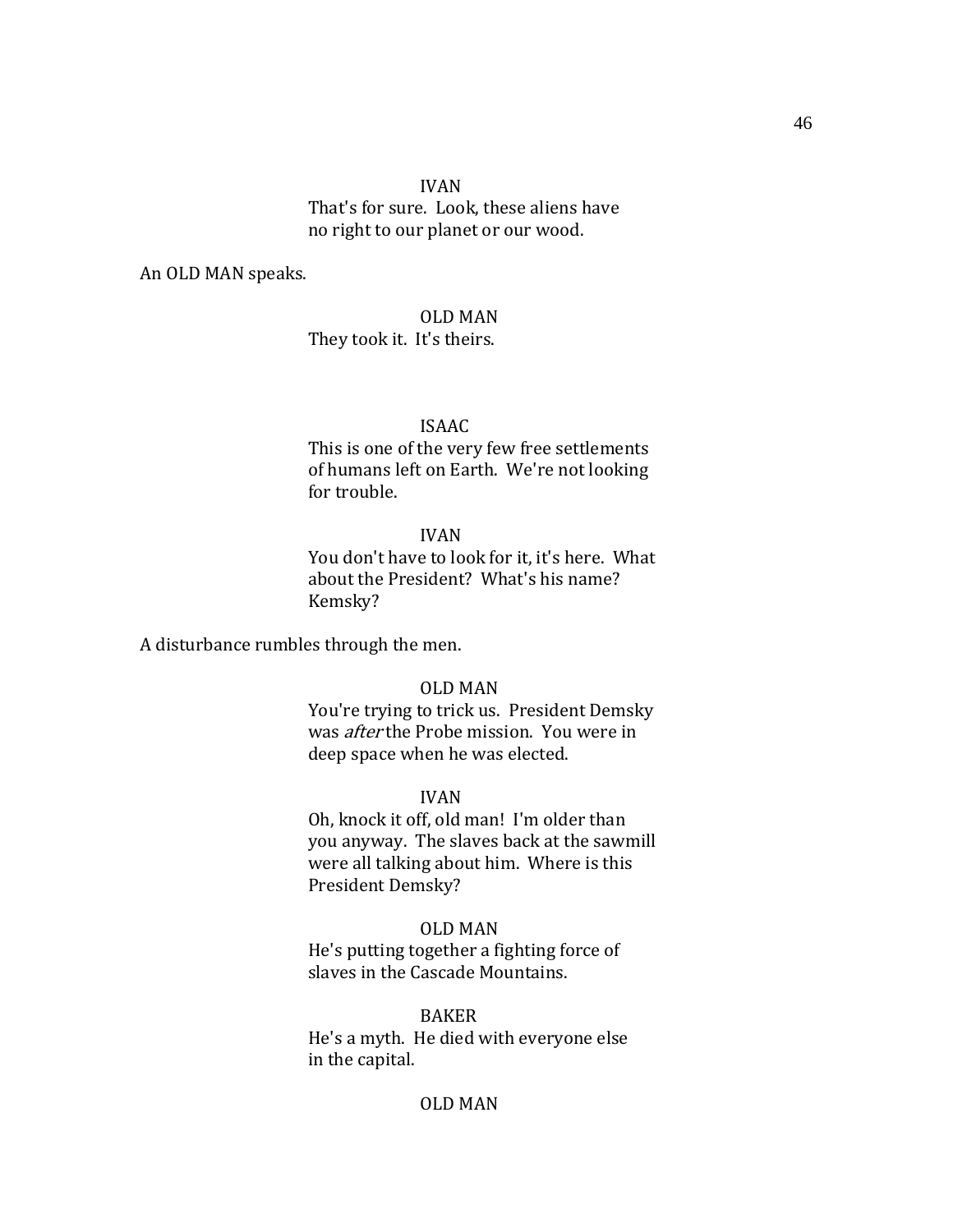He didn't. The President lives! I've spoken with a guy who knew someone who saw him. He lives!

Alex speaks for the first time.

## ALEX

#### The President lives!

Bizzy is right beside Alex and smiles at his forthrightness. She touches his arm. Alex blushes.

> IVAN The Cascade Mountains aren't far from here. I'll go find him.

Everyone speaks at once.

#### EVERYONE

No! You can't!

IVAN Give me one good reason why I shouldn't?

ISAAC

The Bounty Hunters will track you down and kill you.

### IVAN

(nods) Not bad. (waves his hand) Ahh. Those Bounty Hunters are fags. I can get past them.

ISAAC You will be killed.

#### IVAN

You're a real hopeful bunch. Well I don't give a damn. What have I got to lose. I'll find this President of yours, or I'll prove he doesn't exist. If he does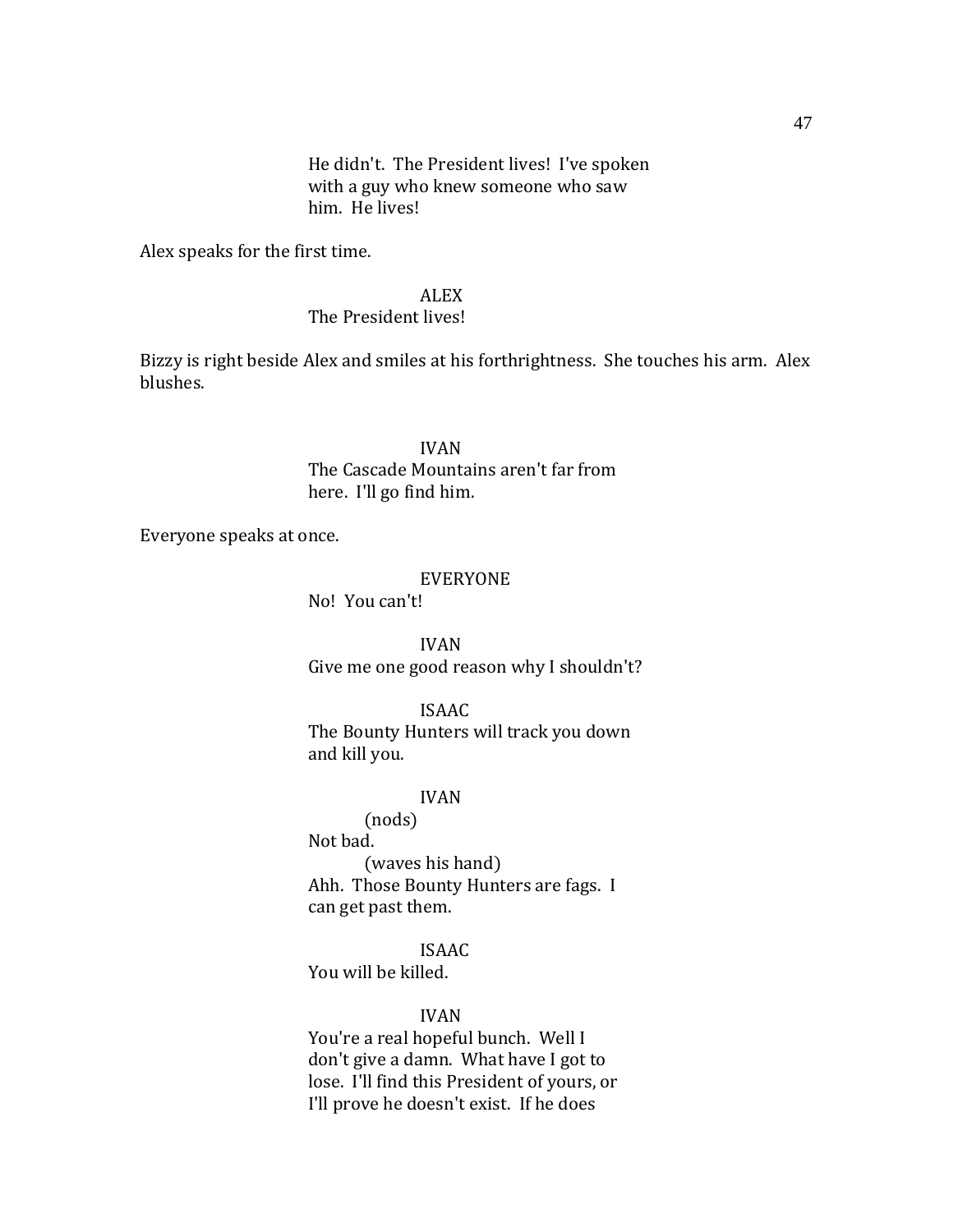we're coming back here with his fighting force, take these aliens on, and free my friend and all the other humans back at the sawmill! You say your free here in "Freedom Valley"? Bullshit! You're just prisoners in a bigger cage! (they all look at him in silent awe) Now, who will join me on my quest?

Ivan scans the faces. None of them look very eager. Alex stands up.

#### ALEX

I'm going.

Bizzy stands up, too.

## BIZZY

Me, too.

Alex turns and smiles at her. She looks a bit unsure.

#### IVAN

(smiles) Good. At least there's two among you with courage.

Isaac frowns at Bizzy and shakes his head sadly.

ISAAC But Bizzy, we were going to be married?

#### BIZZY

There's more important things to do now. Don't you see, the Doctor was sent here to lead us to the President.

## ISAAC

(sadly) I don't think so. I think he'll lead you to your doom.

Bizzy looks at Isaac and the rest of the men for a long moment.

48

BIZZY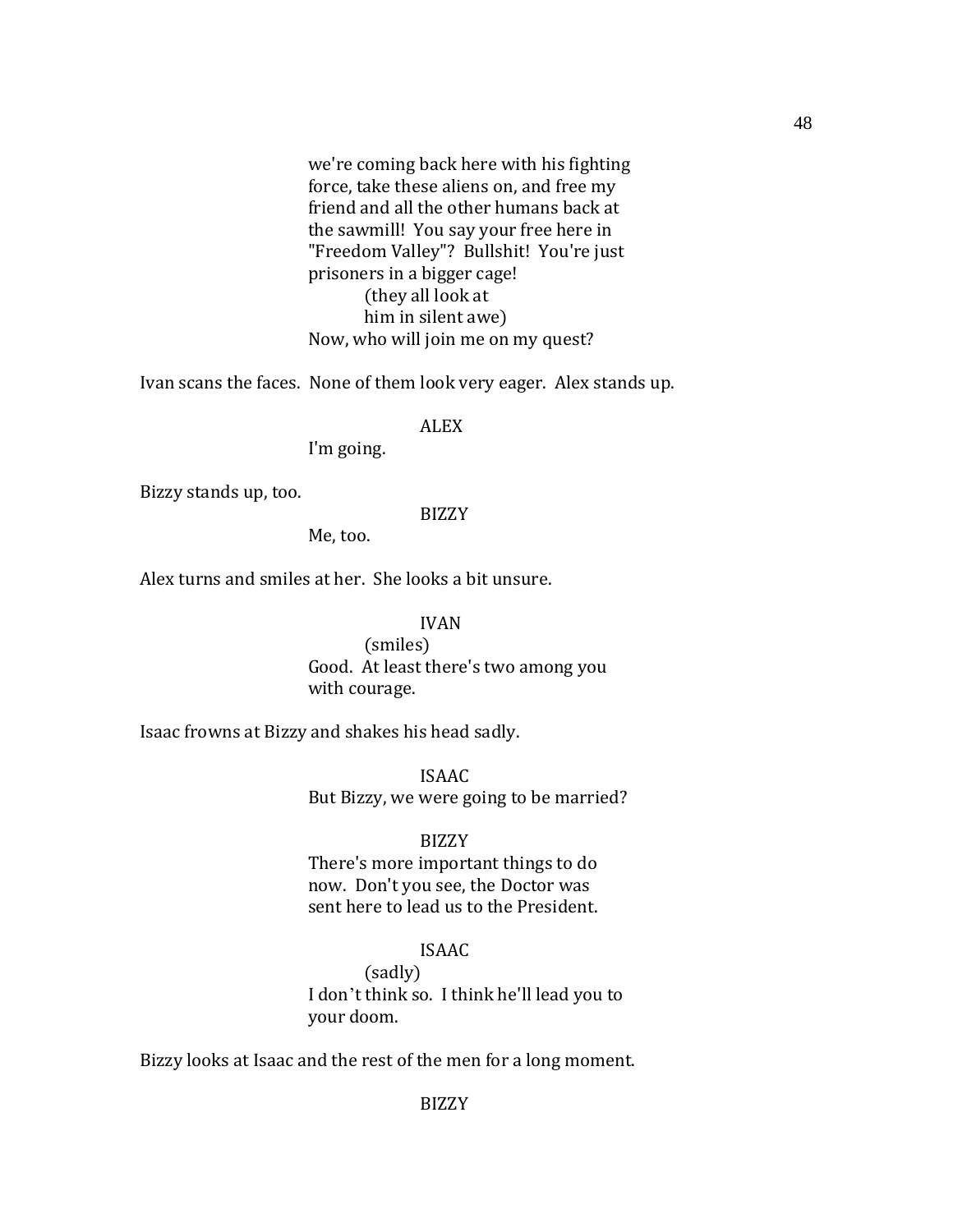We'll let you know when we get back.

DISSOLVE:

#### 42 EXT. SAWMILL/COMPOUND - SUNSET 42

Two Bounty Hunters carry a pole between them with Kelly's bloodied, bruised and beaten body hanging by her wrists and feet.

## BOUNTY HUNTER #1 (shakes his head) This one wasn't bad lookin' before we started.

## BOUNTY HUNTER #2 Yeah, too bad we had to beat her with the damn ‗Mites watchin'. I'd a liked to've done a spacegirl.

## BOUNTY HUNTER #1 She'll get better. Then we'll both do her.

They arrive at the bearded GUARD sitting beside the wooden trapdoor leading to the slave cellar.

#### GUARD

### Yosemite! You sure did her up royal.

The Guard stands, unlocks the bolt and swings open the door.

#### BOUNTY HUNTER #2 The 'Mites was watchin'.

The Bounty Hunter drops his end of the pole and Kelly's body slides off into the cellar. It's about an eight foot drop which doesn't do her the slightest bit of good.

> GUARD (seriously) Well, hell, she and the other spaceman killed one of the 'Mites. I didn't know ya could do that.

### BOUNTY HUNTER #1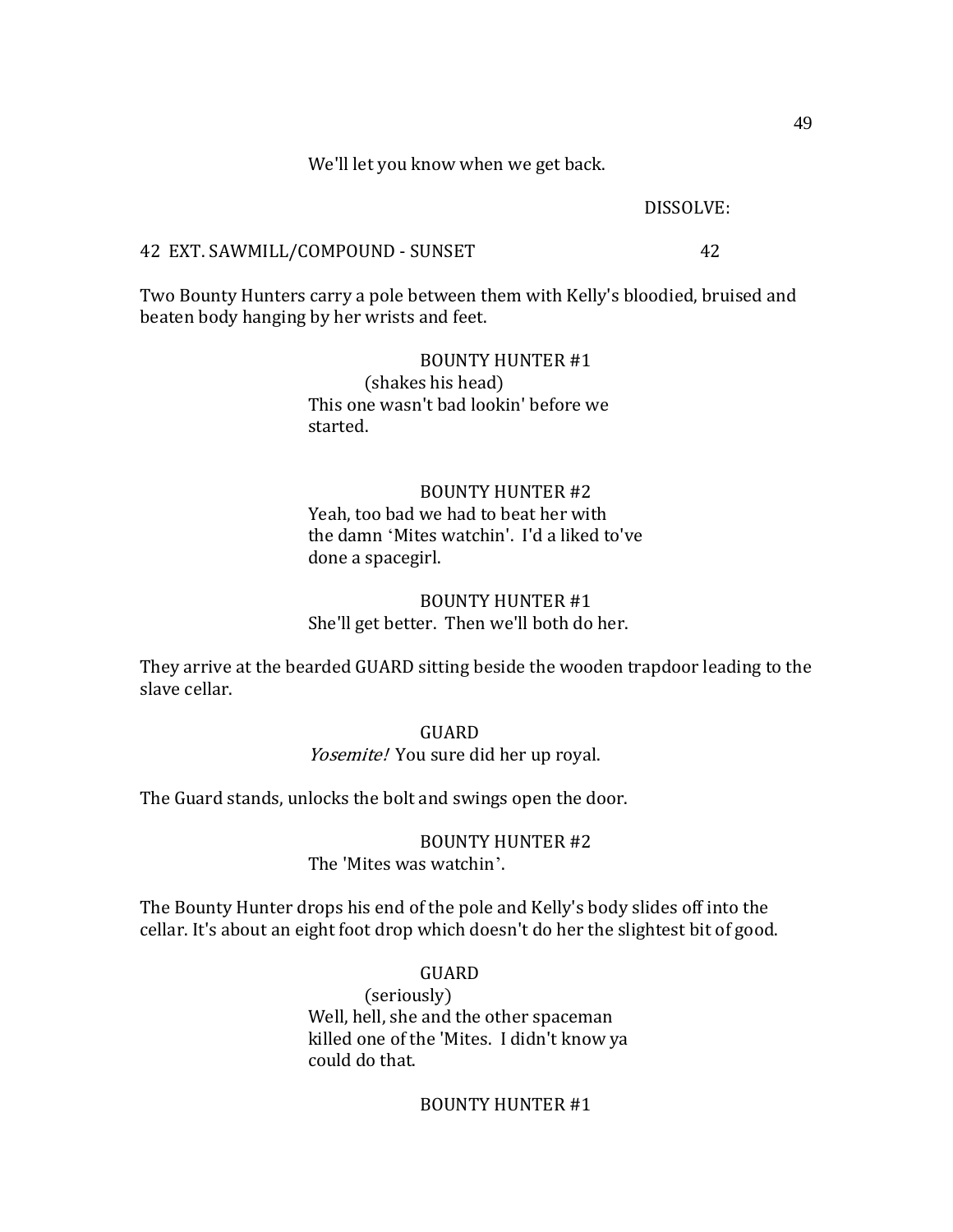Me, neither. They die just like us.

## BOUNTY HUNTER #2 Except green shit comes out.

They all shake their heads in disgust. The Guard slams the door shut and relocks the bolt. The two Bounty Hunters walk away. They are both somewhat contemplative, which is unusual for them.

As they pass the turquoise sculpture they find the five remaining Aliens in the midst of a ceremony. The sculpture is pulsing and glowing. The Aliens sideways mouths are opening and closing and they are shrieking in unison. The Bounty Hunters see the dead Alien Guard laid out at the base of the statue on a bed of fresh kindling wood. The Alien is dead as a doornail, and covered with green shit.

The Bounty Hunters look at each other. Hmmm . . . ?

One of the Aliens turns it's bugeyes and sees the Bounty Hunters standing there watching. The Alien lets out a spine-chilling shriek and all the other Aliens turn and look.

The two Bounty Hunters get lost fast.

The Aliens turn back to their ceremony. The Alien Leader lights a kitchen match and ceremoniously tosses it on the kindling. The dead Alien goes up in flames.

## END ACT FOUR:

### ACT FIVE:

43 INT. SLAVE CELLAR - NIGHT 43

The slaves have Kelly by the fire and are dressing her wounds with mud and sap. Kelly groans as she resurfaces to painful consciousness.

KELLY

Where am I?

**IEFF** You're safe, you're with us.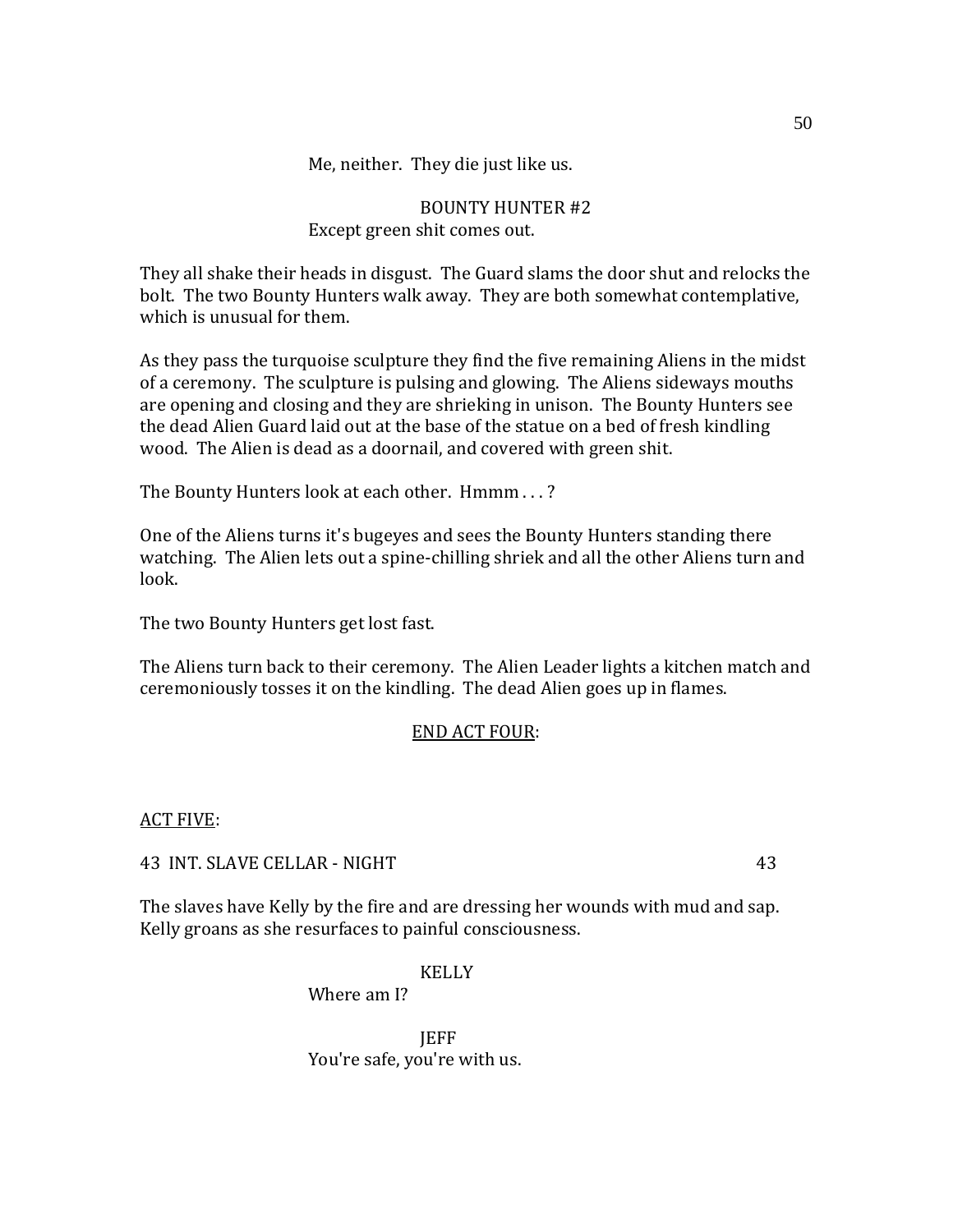Kelly looks around and realizes where she is and that doesn't seem safe at all. She groans again.

### KELLY

Where's Ivan?

## **IEFF** He got away. So did Alex.

A slight smiles plays across Kelly's swollen, pain racked face.

#### KELLY

(whispers) Thank God.

## **JEFF** Ya know, no one's ever killed one of the 'Mites before. It's got everyone thinkin'.

### **KELLY**

Good.

Kelly falls asleep.

A quiet hubub is going on among the slaves.

#### DISSOLVE:

44 EXT. VILLAGE - DAWN 44

The sun shines on the little village in the hidden valley. Three solitary figures wearing backpacks walk away from the village, following the river. It is Ivan, Bizzy and Alex.

Their breath creates steam in the early morning chill. They head toward the mountains.

DISSOLVE:

45 EXT. MOUNTAINS - DAY 45

The three figures make their way into the rolling foothills of the Cascade Mountains. The enormous snowcapped peaks loom in the distance.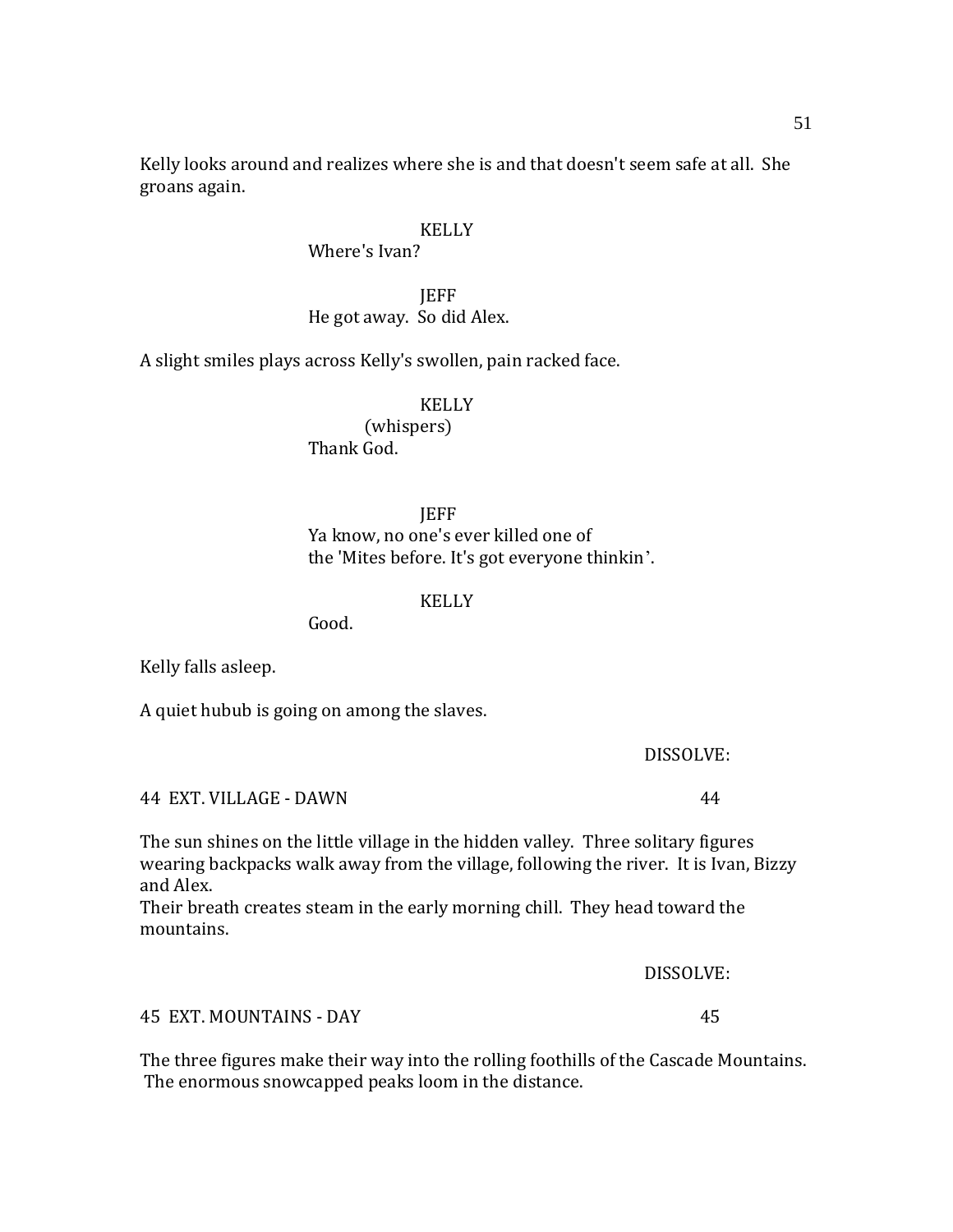The three travelers are marching along shouldering their packs when they hear shooting and screaming coming from over the next hill. They drop to their bellies and crawl the rest of the way up the hill. Cautiously peering over the edge they see . . .

### 46 EXT. VALLEY - DAY 46

Two Bounty Hunters on horses have a line of five muzzled humans chained at the ankle whom they are marching out of the hills. The area around them is littered with five bloody, inert human bodies.

A look of deep pain and sadness crosses Ivan's face. He shakes his head.

### IVAN

#### (whispers) So much killing.

However, one of the bloody prostrate humans is not dead yet and is slowly crawling up the hill toward them.

A Bounty Hunter spots the movement. He shoulders his carbine, sights in and fires. The bullet thumps into the dirt on the opposite side of the wounded man. He jerks visibly and slumps to the ground motionless. The Bounty Hunter lowers his weapon, nods and rides after the chain gang.

Once the Bounty Hunters and the slaves are out of sight, the wounded man continues to crawl up the hill.

Ivan and the others stand and run to him. The wounded guy sees them, moans and apathetically drops to his face.

#### WOUNDED MAN

### (groaning) Just make it quick, will ya?

Ivan turns him over and inspects the wound. The guy has a bullet in his side. Ivan turns to Bizzy.

### IVAN

### Have you got a knife?

Bizzy reaches into her pack and pulls out a large Bowie Knife. She hands it to Ivan. The wounded guy shuts his eyes tightly expecting death any moment. Ivan looks at Alex and Bizzy.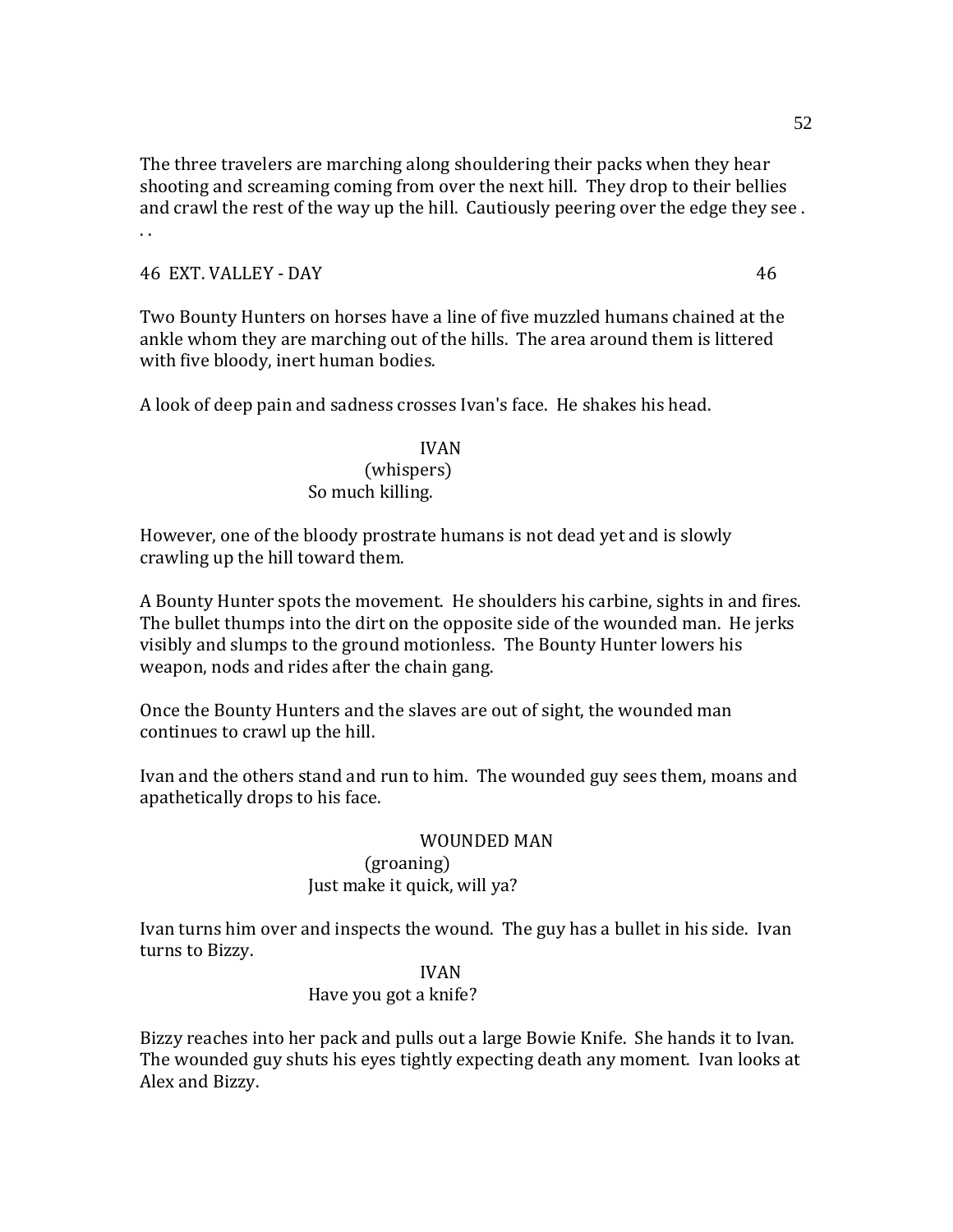## IVAN I don't suppose we have anything antiseptic with us, do we?

They both shrug. They don't know what he means.

### IVAN

Alcohol?

Now they get it. Bizzy nods, reaches into her pack and removes a small clay jug. She offers it to Ivan.

#### BIZZY

Potato liquor.

#### IVAN

That'll do. (he takes a slug and winces) Smooth. (he holds it out to the patient) Here. Drink this.

The wounded guy opens one eye.

WOUNDED MAN

Huh?

IVAN Drink it. It'll kill the pain.

WOUNDED MAN Why do you want me to drink if your gonna stick me with a knife?

IVAN I'm a sadist. Now drink it.

The guy takes a big slug, coughs and blows out hot fumes through his lips. WOUNDED MAN That's pretty good.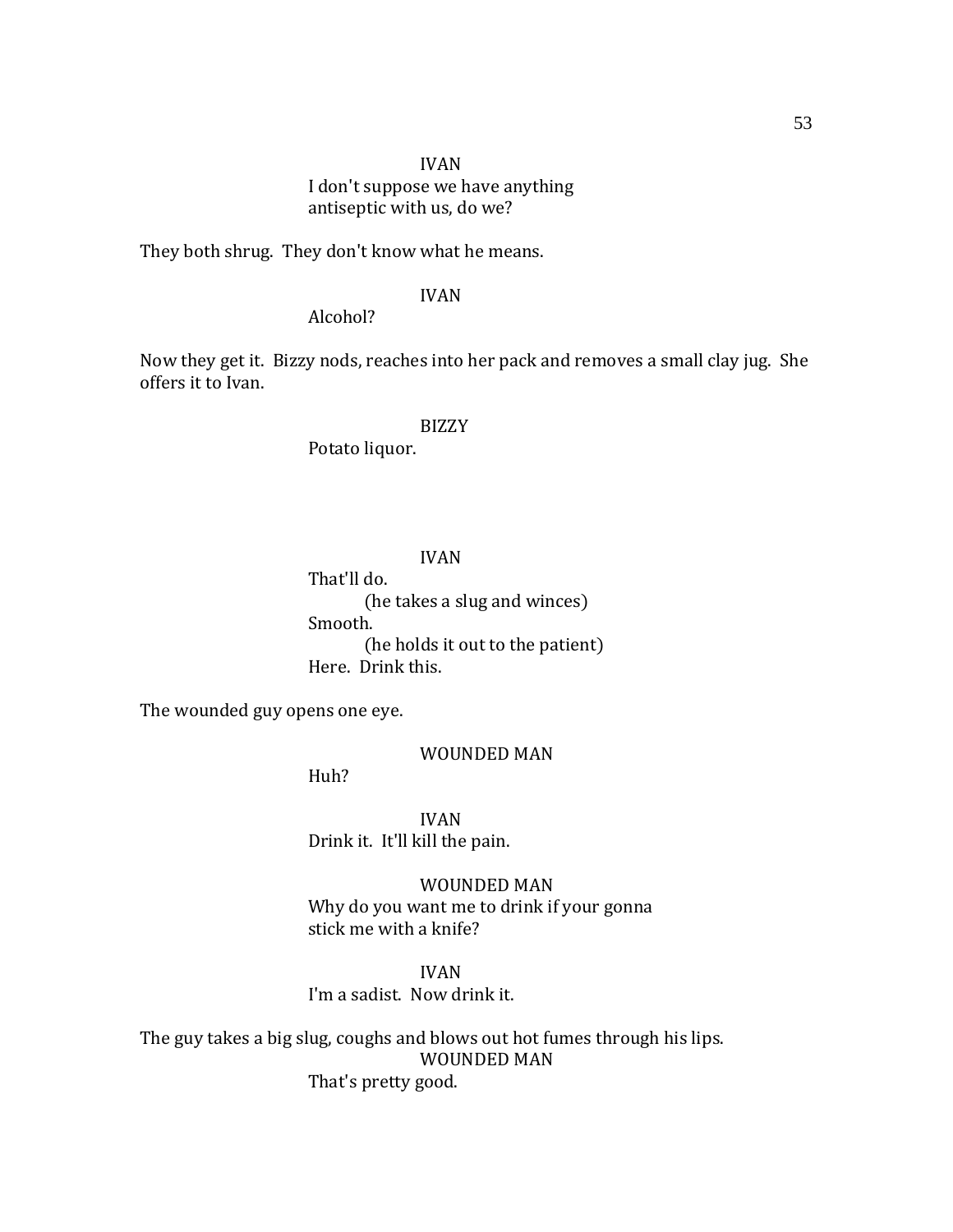Hold him down.

Alex and Bizzy both look at Ivan quizzically.

BIZZY What are you going to do?

IVAN I'm going to operate.

BIZZY

What's that?

IVAN Just watch. Now hold him down.

Bizzy and Alex take hold of the guy.

#### WOUNDED MAN

(pleading) I'll work in the mill. You can cut off my finger. You can cut off all my fingers. I'll do anything. Please . . .

Ivan pours liquor on his hands, on the Knife blade and on the wound. The guy howls in pain. Ivan quickly and deftly operates. In a moment he holds a bloody lead ball between his fingers. He pours more liquor on the wound and bandages it with a strip of rough cloth.

IVAN

Good as new. Want this as a souvenir?

The Wounded Man takes the bullet.

WOUNDED MAN Ain't you gonna kill me?

Bizzy cuts in.

BIZZY He's a Doctor. He just healed you.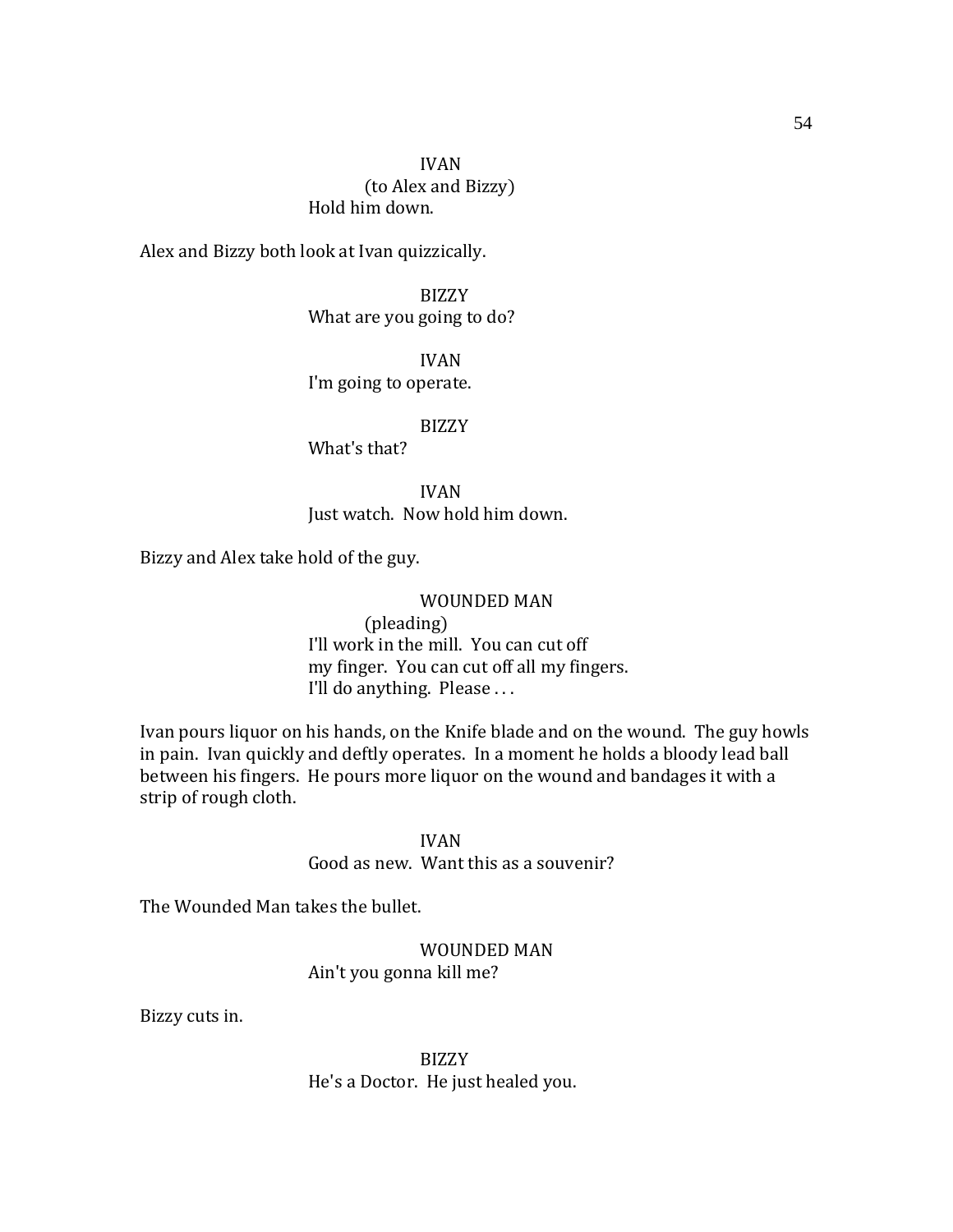WOUNDED MAN (amazed) A Doctor? There ain't no Doctors no more.

IVAN Oh yes there is and I'm it.

WOUNDED MAN I guess so. Are you some kinda spaceman, too?

IVAN

Yeah, I am. (to the others) Let's go.

Everyone stands. Ivan turns to the patient.

IVAN Change the bandage occasionally and you'll be fine.

They all start to leave.

WOUNDED MAN Wait! Where're you going?

ALEX To find the President.

WOUNDED MAN The President? He lives! He'll bring freedom to us all!

IVAN That's what we hear. We're going to find him.

WOUNDED MAN

Can I come?

55

IVAN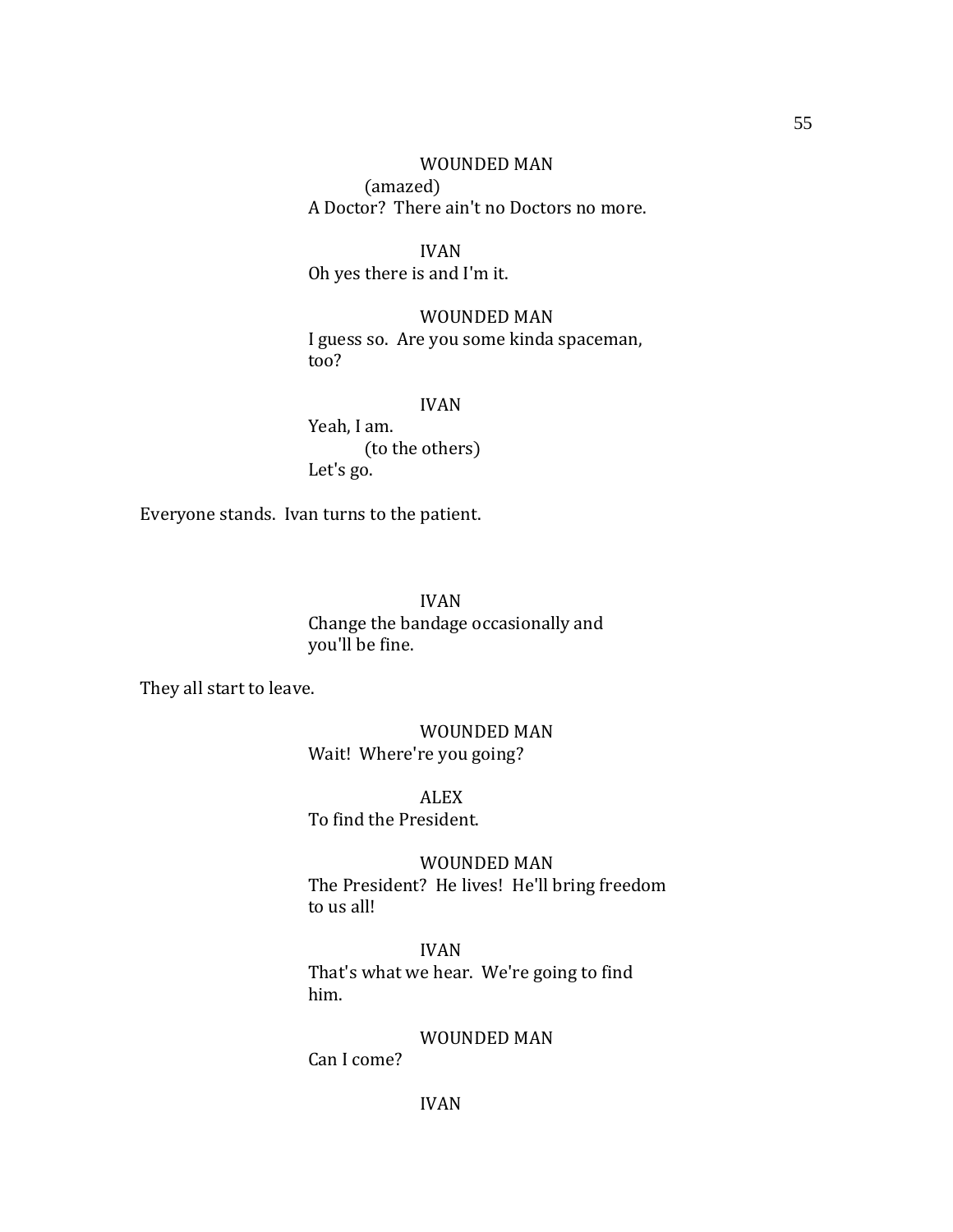WOUNDED MAN

Tyler.

IVAN Tippecanoe and Tyler, too.

They all look at him blankly.

TYLER

Huh?

Ivan looks like he might explain, but doesn't know what it means, either.

IVAN Forget it. So, Tyler, think you can walk?

Tyler jumps to his feet and walks ahead.

### TYLER

### Sure. I feel great.

Everyone starts after him. About ten steps ahead Tyler's eyes roll into the back of his head and he passes out.

DISSOLVE:

### 47 EXT. WOODED FOOTHILLS/STREAM - DAY 47

Ivan and Alex hold Tyler up as they walk into a pine forest in the foot hills of the mountains. Bizzy leads the way.

They come down a wooded slope that ends at a wide stream. As they follow the stream they see a guy standing in the water up to his knees fishing with a long stick. He is casting back and forth expertly, and in a moment has caught a fish. He takes it off the hook and tosses it to shore. It lands in a pile of other flopping fish.

The four weary travelers see all the fish and their stomachs begin to growl.

IVAN This is my kind of guy. Let's go make friends.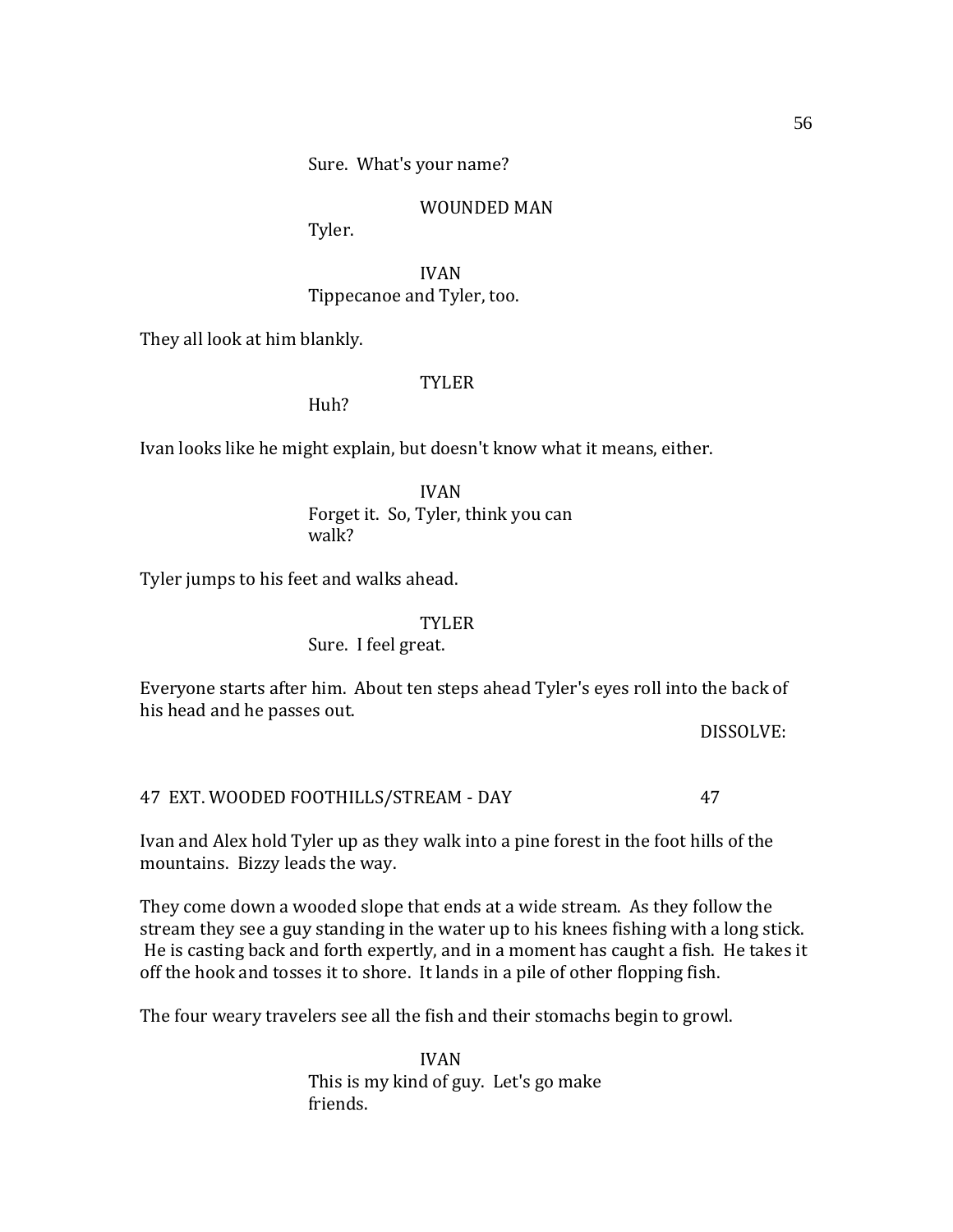The Fisherman is facing away from them. They approach him waving their arms.

IVAN Hi, how ya doin'?

The Fisherman spins around holding a big old German Luger. He aims it at them.

FISHERMAN Nobody move or you're dead!

They all freeze with their hands up.

FISHERMAN What do you want?

IVAN We want to make friends.

FISHERMAN You want my fish!

IVAN Well, we wouldn't mind sharing them with you.

He eyes Bizzy up and down in her scanty rags.

FISHERMAN What're you offering?

#### IVAN

Friendship.

FISHERMAN Friendship, huh? What're you doing here?

IVAN We're out looking for the President.

FISHERMAN (eyes widen) The President, huh? The President's dead.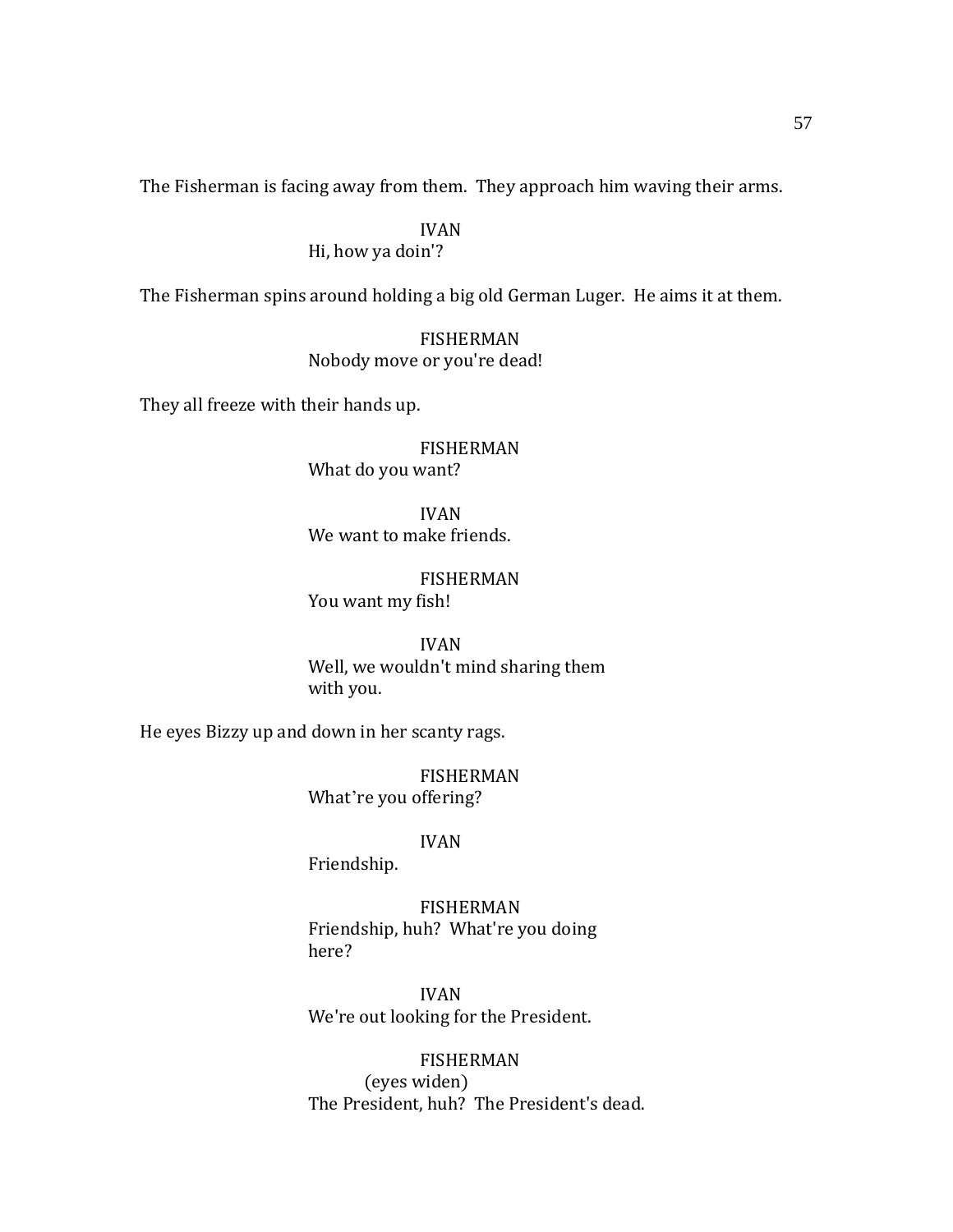#### IVAN

Are you sure?

FISHERMAN Uh . . . No. Are you sure he's alive?

IVAN

No. But we're going to find out.

Tyler raises his clenched fist.

TYLER

The President lives!

Everyone but Ivan and the Fisherman repeat loudly . . .

#### EVERYONE

The President lives!!

Ivan turns to everyone.

#### IVAN

Hey, look! Let's knock off this "President lives" shit, okay? We're not slogan-repeating slaves, were free men! Let's act like it.

### FISHERMAN

(lowers gun) All right, I'm with you. I like the way you talk. Besides, I don't have any bullets anyway. And you can have all the fish you want as long as there's water around. I just like catching 'em, I don't much like eating 'em. My name's Bob.

### IVAN

Nice to have you aboard, Bob. (turns to the others) Lets make a fire and eat some fish.

DISSOLVE: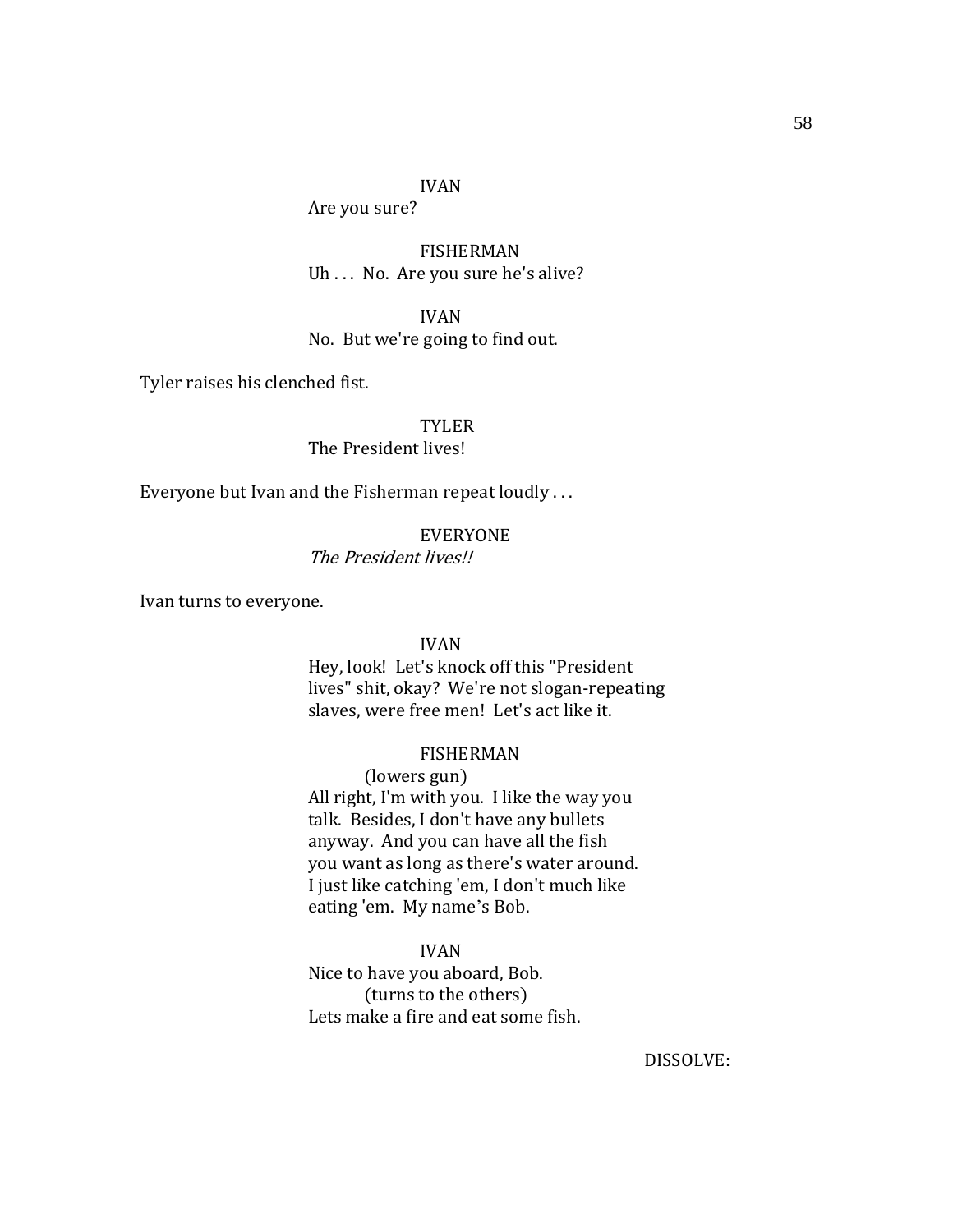Ivan comes climbing up a steep grade through thick undergrowth. Everyone follows behind, climbing further up the mountain, only now instead of five there are eight of them.

#### DISSOLVE:

#### 49 EXT. CAMPSITE - NIGHT 49

The band of escaped slaves sit around a small campfire preparing for sleep. Ivan has the clay jug of potato liquor and takes a slug. He's already pretty drunk, but not happily so. He stares into the fires and laments.

#### IVAN

Man, there were so many things in the world I used to just take for granted and now that they're gone I miss 'em.

#### BIZZY

Like what?

#### IVAN

Well . . . There used to be little restaurants all over the place and people called 'emgreasy spoons. You could get eggs, toast, bacon, and coffee for \$2.99 and the waitress would ask four times during the meal if everything was OK then forget to bring you more coffee, and scanning up and down the radio dial for a good song, but only getting songs you don't like, and basketball, and dumb TV shows and . . . I don't know.

Ivan lowers his head into his hands.

BIZZY Are you sorry you're here?

#### IVAN

I don't know. It's just, nothin' ever goes the way you think it's gonna. I mean, I finally fall in love, or, at least I think I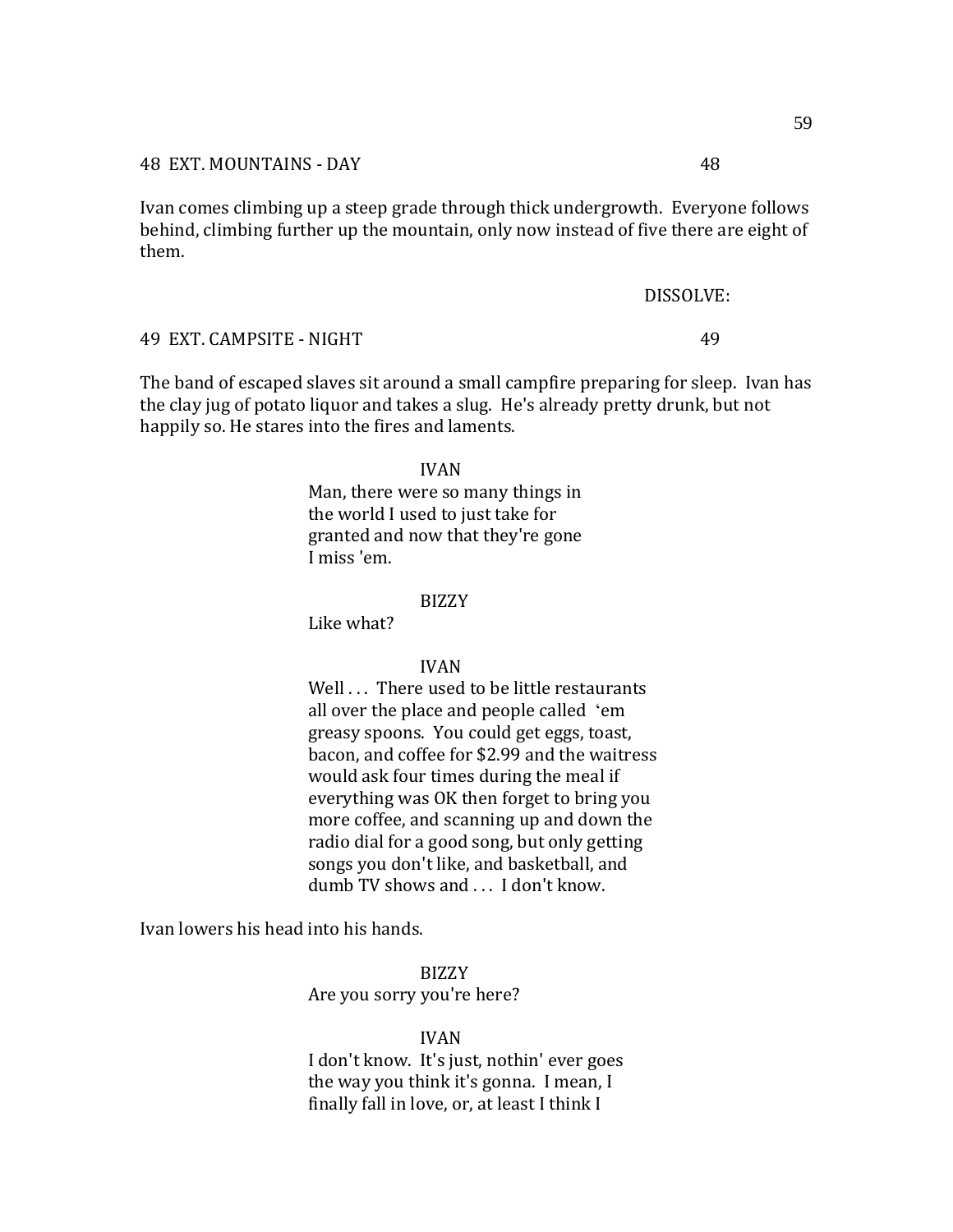have, I get away and she gets caught ...

Alex looks at Bizzy who is paying close attention to Ivan's words. Alex cautiously reaches out and takes her hand. She holds his hand, but continues to listen to Ivan.

### IVAN

(continuing) . . . Ever since I was a kid I wanted to be a doctor. I'd watch "E.R." and "Marcus Welby" reruns on TV and think, "I wanna be like that . . . "

Alex interjects.

### ALEX

What's TV?

#### IVAN

None of your business. But my grades weren't good enough, so I joined the Air Force, figured I'd fly jets, or helicopters, or something ... But no ... My grades weren't good enough for that, either. Luckily, they put me through Osteopathic school, but all the M.D.s treated D.O.s like they were quacks. And then I ended up on that stupid space mission 'cause no real doctors wanted to go away for twenty years. I figured I'd come back to a better world a hero, but no . . . Sometimes I just think fate or God or whatever is just cruel. No matter what you want, that's not what you get . . .

Ivan sighs deeply, drops over backward and passes out.

Bizzy stares at Ivan. Alex holds Bizzy's hand and stares at the back of her neck. He's got his courage pumped up and goes to make his move just as Bizzy stands and goes over to Ivan. Alex is left with nothing but empty air.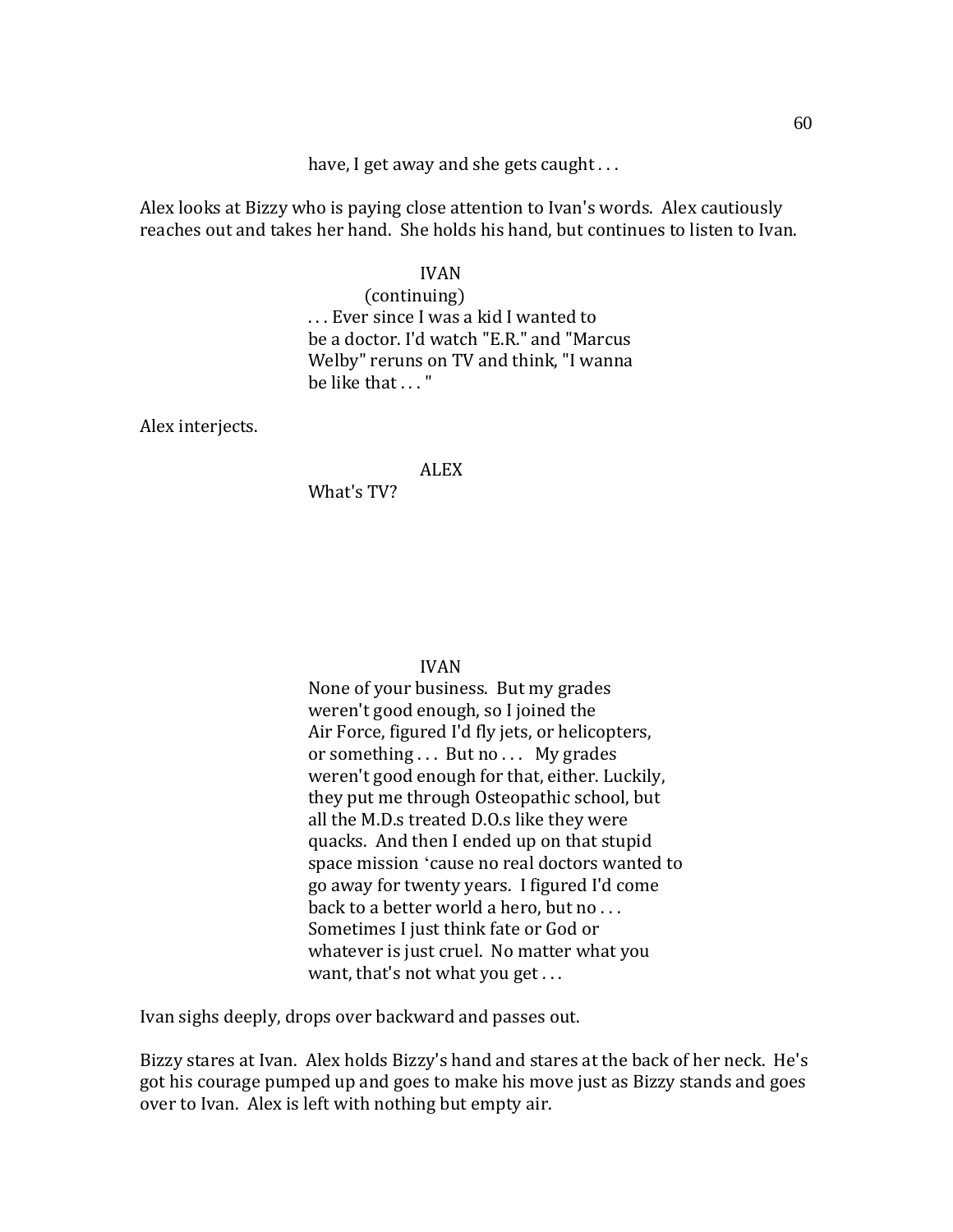Bizzy covers Ivan and puts a pack under his head, then sits beside him and watches him sleep.

Alex curls up in a ball by himself.

DISSOLVE:

50 EXT. RIVER'S EDGE - DAY 50

Moving along the bank of a fast flowing river are two mounted Bounty Hunters. They look nervously around. One turns to the other.

> BOUNTY HUNTER #1 We can't go back empty-handed. We'll get in trouble.

### BOUNTY HUNTER #2

I don't want to hang around this area, there's hostiles here. A Bounty Hunter got killed around here just a few weeks ago.

The first Bounty Hunter scans the treeline on the hill above them.

BOUNTY HUNTER #1 You're just chicken. I ain't afraid a no slaves.

He sees some kind of movement among the trees.

BOUNTY HUNTER #1 There somethin' movin' up there. I'm goin' to check it out.

BOUNTY HUNTER #2 Don't do it, I'm tellin' ya.

The first Bounty Hunter doesn't listen. He spurs his horse and rides up the hill. The other Bounty Hunter shakes his head and keeps moving.

51 EXT. TOP OF HILL – DAY 51

61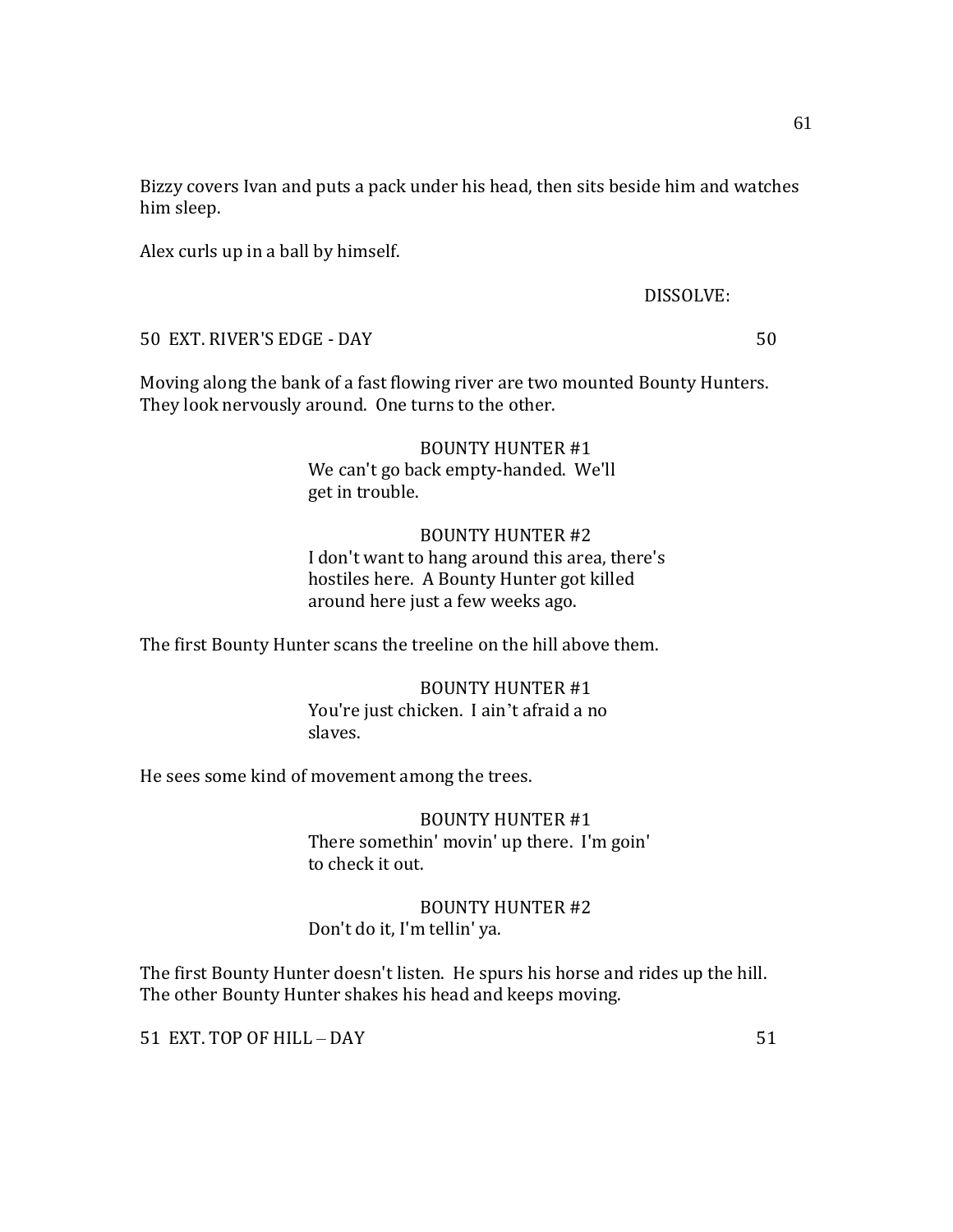Ivan and his small army trudge up a wooded hill. They all hear the thumping of the horse coming up the hill at the same time and dash into the underbrush. Ivan takes a bow and arrow from one of the men, loads it, pulls the arrow back and waits.

The Bounty Hunter reaches the top of the hill and slows to a trot. He looks directly toward where they are hiding and readies his carbine.

> BOUNTY HUNTER #1 I know you're in there, get your butts out before I blow ya away.

He cocks his weapon for effect.

BOUNTY HUNTER #1 I ain't kiddin'.

He raises his rifle and aims into the brush.

### END ACT FIVE:

ACT SIX:

52 EXT. TOP OF HILL – DAY 52

The Bounty Hunter aims into the bushes where the slaves are hiding.

#### BOUNTY HUNTER #1 I said come outta there!

Ivan lets the arrow in his crossbow go. It flies straight into the Bounty Hunter's shoulder throwing him backward off his mount. He hollers loud as he hits the ground. The horse gallops quickly down the hill.

53 EXT. RIVER`S EDGE – DAY 53

The riderless horse runs right past the other Bounty Hunter who obviously heard the yell. He spurs his horse and rides quickly away.

54 EXT. TOP OF HILL – DAY 54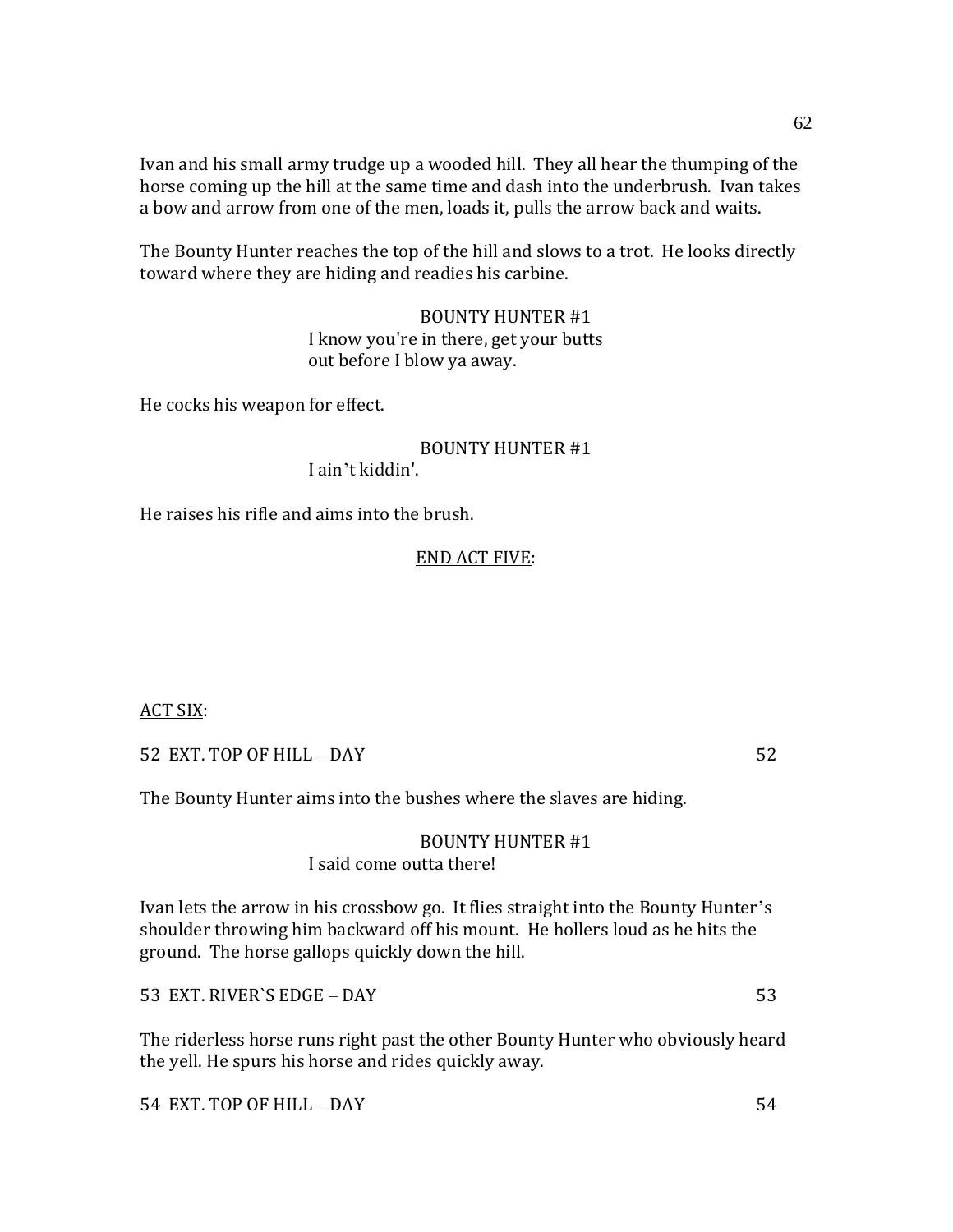Ivan and the others step out of the brush and surround the wounded, moaning Bounty Hunter.

## BOUNTY HUNTER #1 Ya killed me. Ya gone and killed me.

Ivan inspects the wound.

IVAN You're not dead and I won't let you die, even though you deserve it, you traitor.

BOUNTY HUNTER #1 (surprised) Traitor? Traitor to what?

IVAN

To humanity.

BOUNTY HUNTER #1 (confused) I don't get it.

IVAN

Yeah, and that's the problem. Look, I'll make you a deal—I'll save your life if you stop working for the Aliens and join us.

BOUNTY HUNTER #1 How can ya save my life?

### IVAN

I just can. Is it a deal?

The Bounty Hunter reaches up and feels the arrow embedded in his shoulder and winces.

> BOUNTY HUNTER #1 Yeah, sure. It's a deal.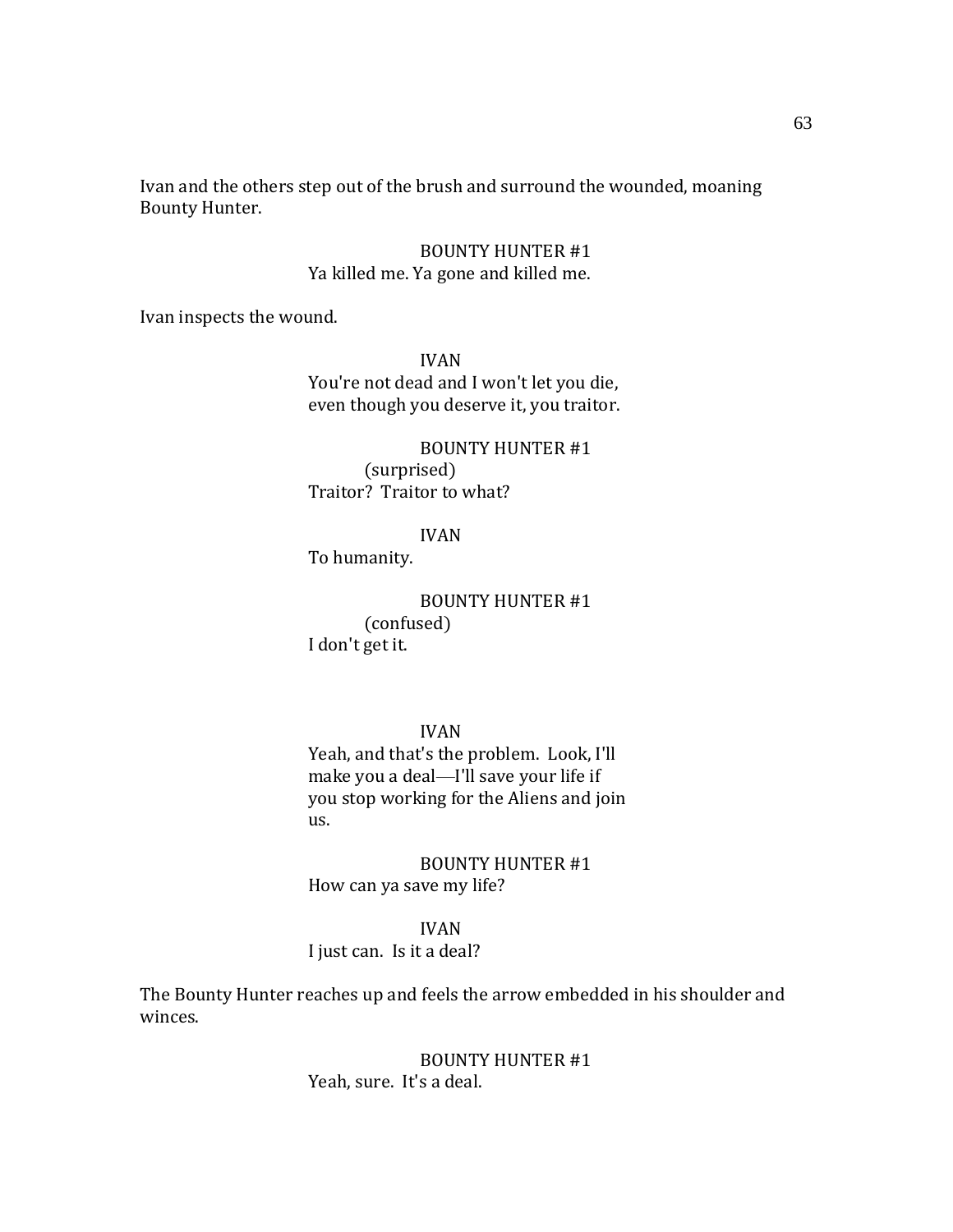Ivan takes hold of the arrow with both hands, grits his teeth and yanks it out with all his might. The Bounty Hunter gasps and passes out.

The others look to Ivan.

## TYLER

Why're you bothering with him? He's a stinkin' Bounty Hunter.

IVAN He's a human. Human's have the ability to change. Now someone hand me a knife.

Bizzy hands Ivan her knife. The rest look at each other skeptically. They shake their heads and mutter, "I don't know." Bizzy looks angry.

#### BIZZY

If the Doctor says so then it's true.

Several people shrug conceding the point, but many others still look skeptical.

DISSOLVE:

55 EXT. FOOT OF THE PEAK - DAY 55

The band of ragged ex-slaves has increased in size again, there are now eleven, two other women beside Bizzy, and the Bounty Hunter. They top the rise before a giant imposing

snow-capped peak. They all look up. Ivan shakes his head.

### IVAN We're not prepared to climb that.

## ALEX

No.

IVAN Anyone have an idea as to what our next step ought to be?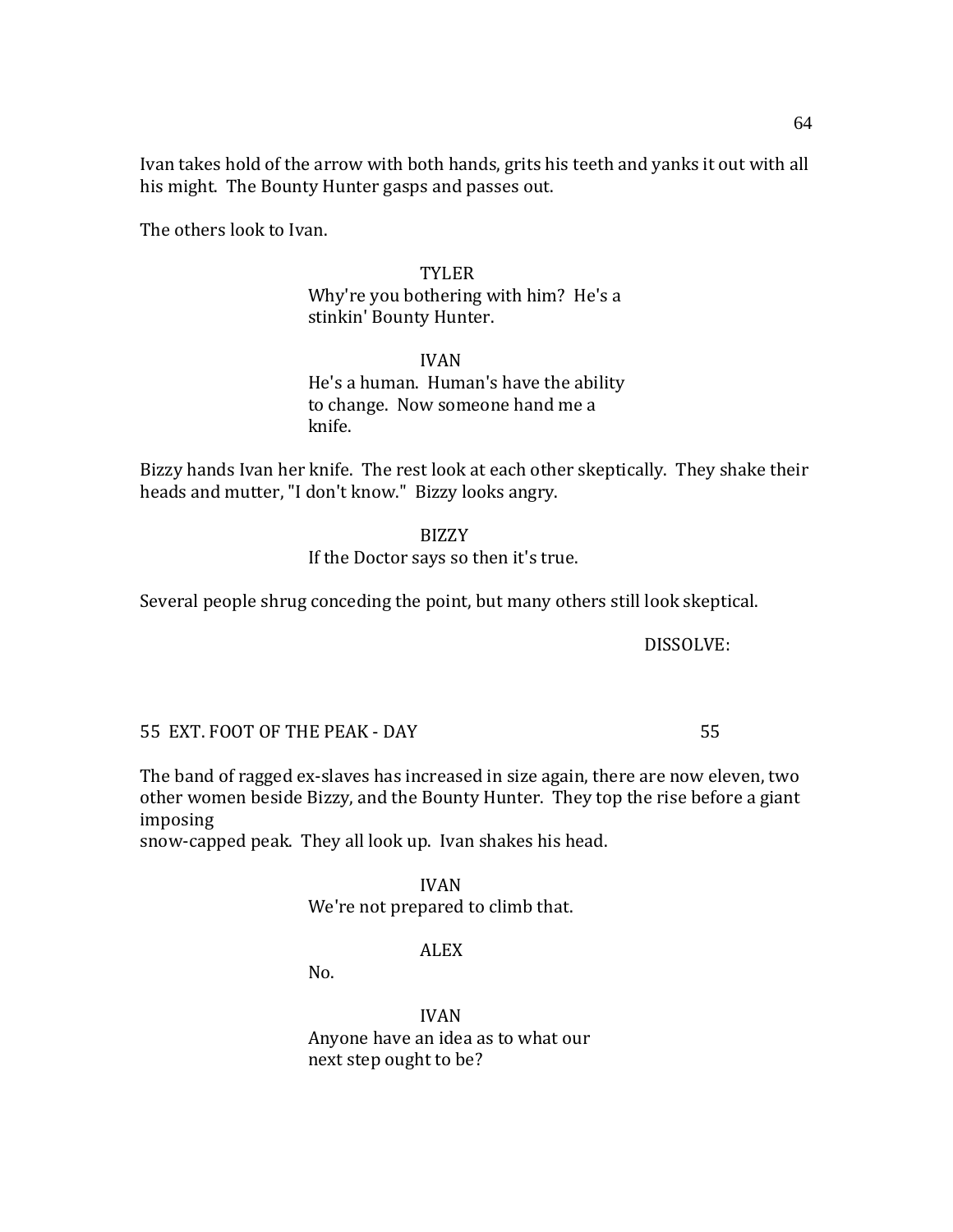A loud booming gunshot rings out, the projectile whizzing through the leaves above their heads.

Everyone hits the dirt. People ready their various weapons: knives, bows, sticks, Bob aims his empty Luger and raises his fishing rod. A voice is heard. A deep male voice.

#### VOICE

### Who're you?

## IVAN (calling out) Friends! And fellow humans!

There is a low rasping laugh. There is a rustling in the woods and before them steps a mountain man garbed in bear skins, a long beard and a longer rifle—only he's a hunchbacked dwarf! He is BILL, the Mountain Man.

### BILL

### Who says?

Everyone, except Ivan, gasps at the sight of this man and retreats a half step.

BILL You see, I ain't hardly human and you're not my friends.

### IVAN

## We could be.

Bill takes the barrel of his rifle and shoves it into Ivan's face.

#### BILL

What if I blow your head off? Would ya still be my friend?

Everyone gasps and raises their weapons. Ivan pushes the gun barrel away from his face with his finger. Bill lowers the weapon so that it's aiming at Ivan's chest.

> IVAN You're not going to shoot me.

65

BILL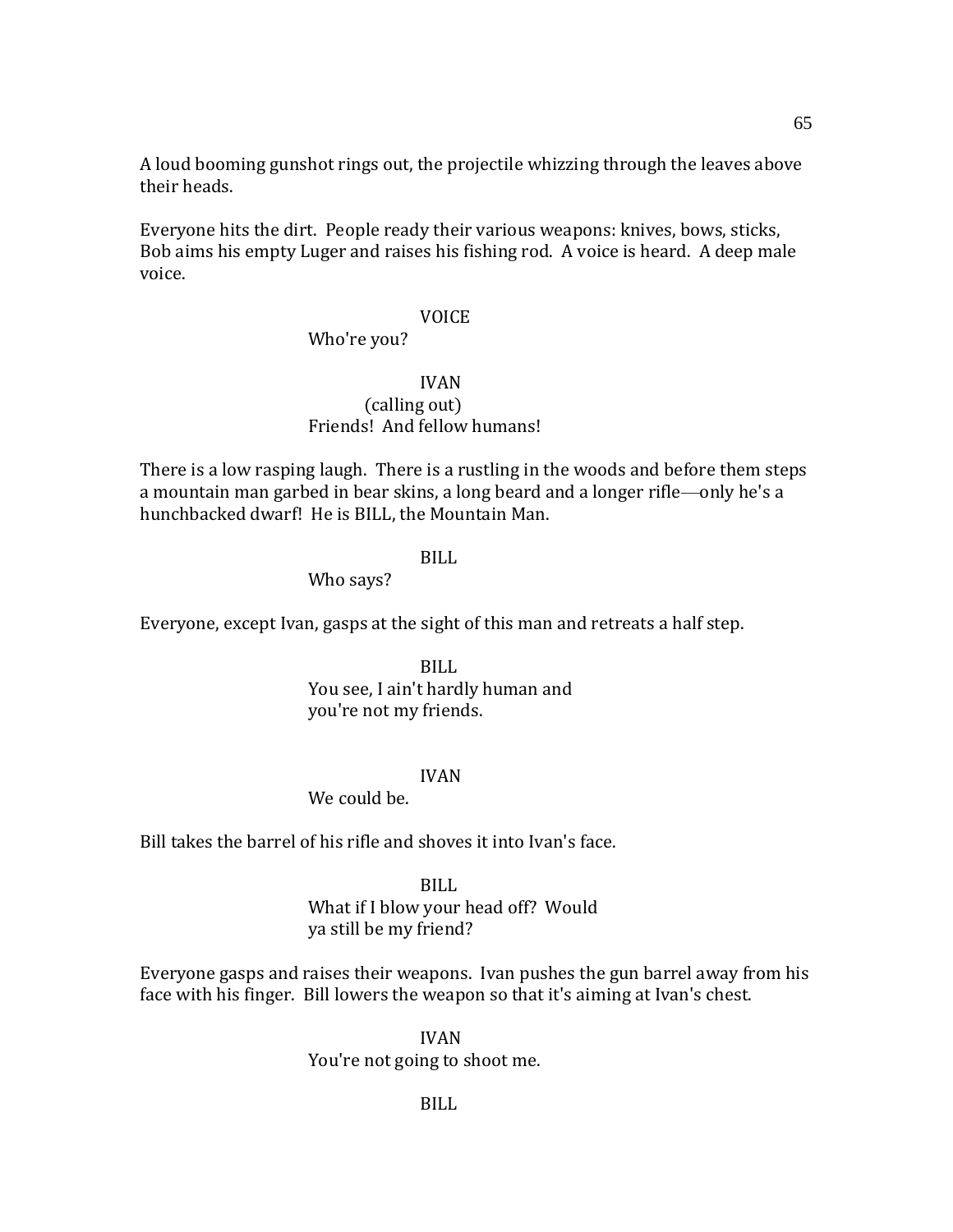I'm not, huh? How do ya know?

## IVAN

I just know.

BILL Ain't you just a little scared?

IVAN Not even a little. (holds out his hand) My name's Ivan. I'm a doctor.

BILL A doctor? What's that?

#### IVAN

I heal people.

Bill lowers his rifle.

### BILL

Oh yeah. I got taken t' folks like you when I was little. Didn't do me no good though.

### IVAN

You got taken to doctors, or to healers?

BILL Folks who said God healed through them.

## IVAN

(looks Bill over) Just as I suspected.

BILL So what're you all doin' up here?

BIZZY We've come to the mountains to find the President.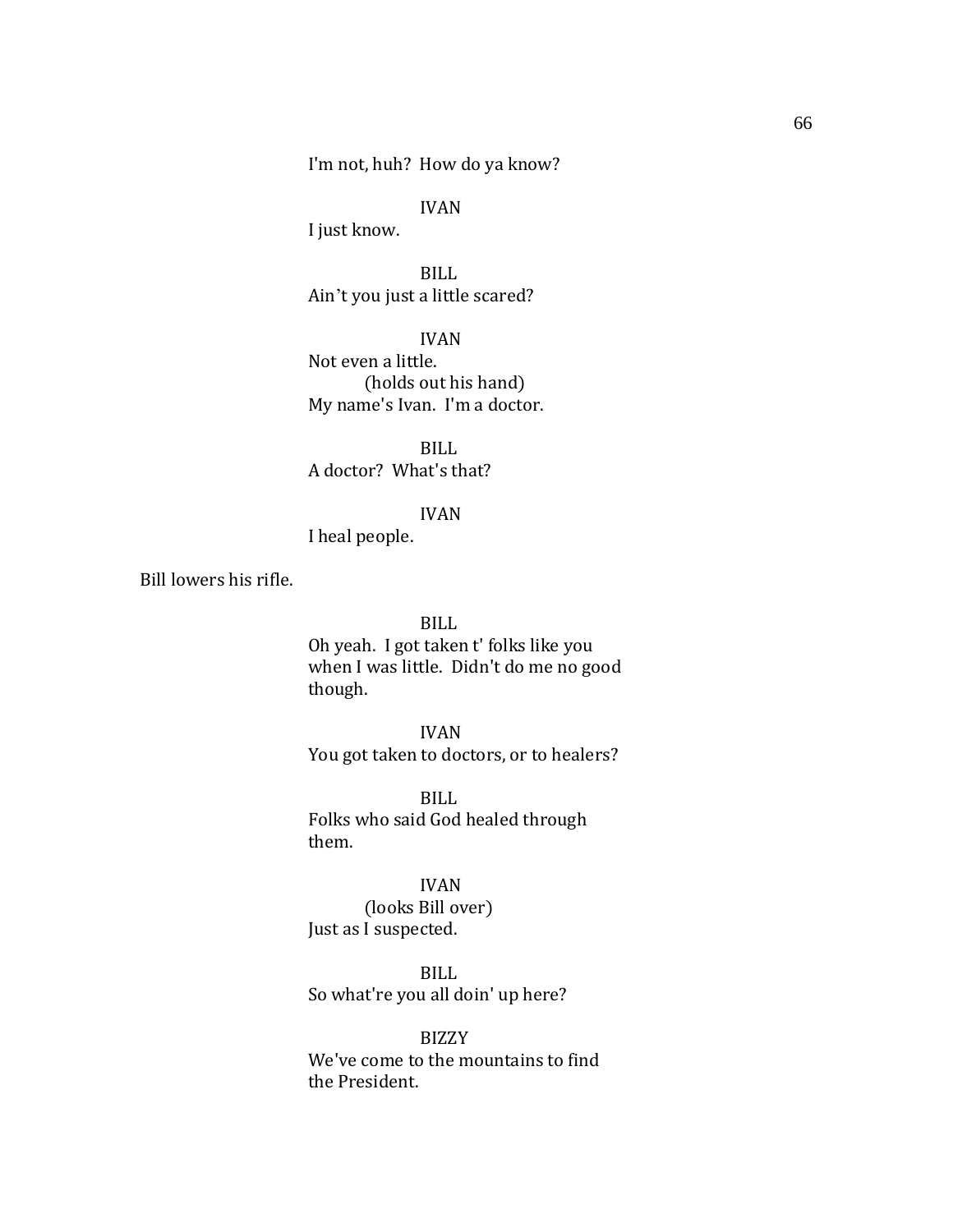# BILL (perks up) The President. Why?

#### ALEX

He's putting together a fighting force to overtake the aliens and make the Earth free for all humans.

A number of people mumble, "The President lives." Ivan turns frowning and they all quickly shut up. Bill chuckles.

#### BILL

No shit?

IVAN You wouldn't happen to know anything about the President, would you?

BILL That depends on which President you mean? I may know a different one.

IVAN Demsky is who they're talking about.

BILL

Sure, I know where he is.

Everyone gasps, even Ivan.

#### IVAN

You do?

BILL Sure. I'll take you there. Then we can all join the fighting force together.

Bill chuckles, turns and walks into the woods heading toward the looming peak. Ivan follows closely, watching Bill walk in his contorted way. Everyone else follows along.

56 EXT. SKI LODGE - DAY 56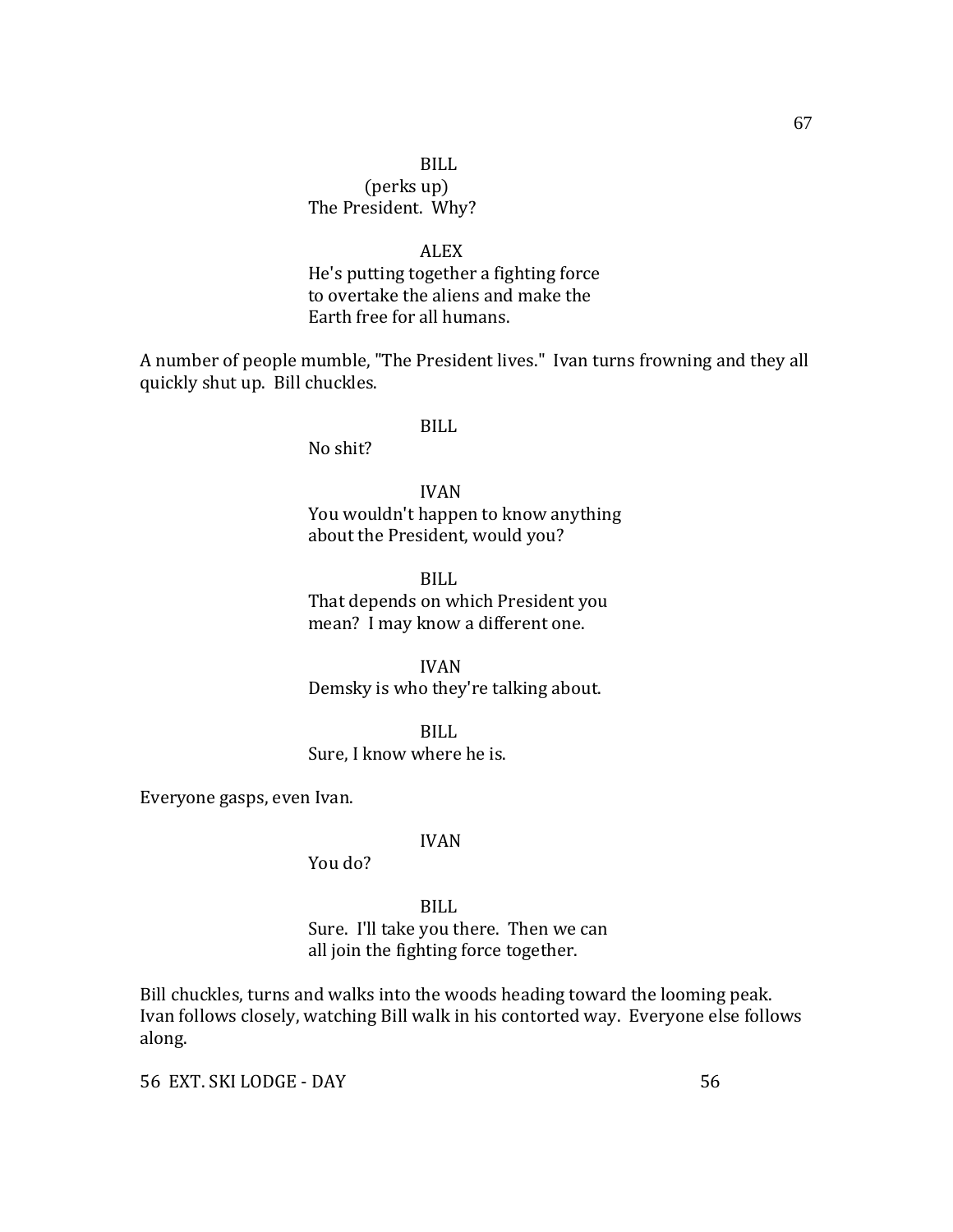The Sunny Slope Ski Lodge looks like a faded Swiss chalet on stilts and is afixed to the side of a mountain. It appears abandoned. Above the lodge rusty broken chairlifts dangle in the wind.

Bill leads the others up the overgrown road to the ski lodge. Everyone looks around with a growing sense of dread.

> BILL (points) All the tanks and Howitzers are hidden over there.

Everyone turns and looks. Bill chuckles.

# BILL

Made'ja look.

Bill goes right up to the front door and opens it without knocking. Ivan follows right after. The others hesitate. They mumble, "The President really does live."

57 INT. SKI LODGE – DAY 57

All the old furnishings are there, shredded and broken.

BILL (calling out) Hey! Demsky! Get out here! You got visitors!

## IVAN

(surprised) "Hey, Demsky"? Are you two on the same bowling team?

Bill breaks up laughing. He laughs pretty hard and starts to cough.

BILL That's great. You're a funny guy. By the way, what's bowling?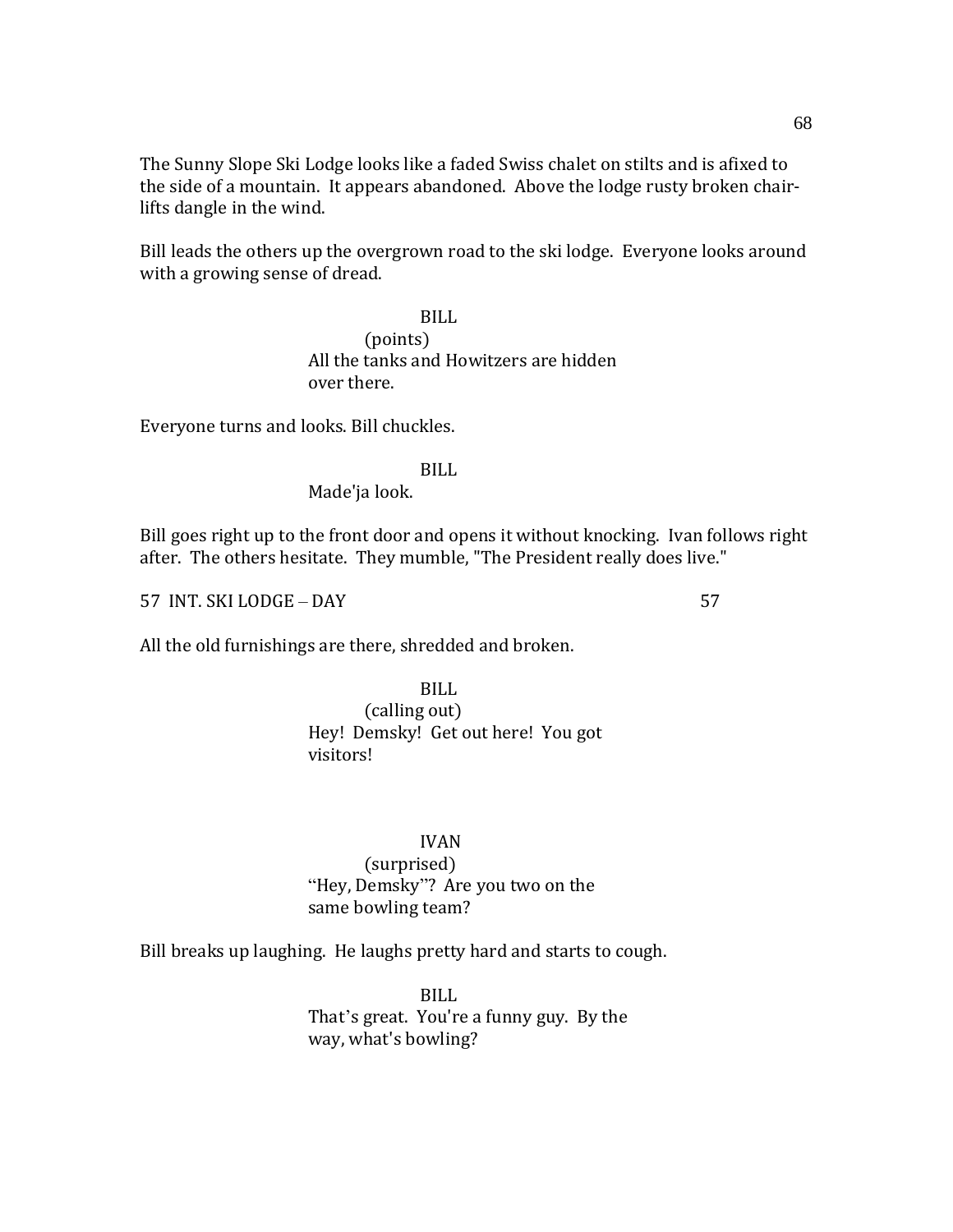An old man comes scurrying up. He has white hair, is withered and wearing a ragged three piece suit, a ripped ski cap and torn mittens. He is the SENATOR. He is very upset.

#### SENATOR

Who have you betrayed us to now? Who? Answer you deformed dwarf!

BILL

(offended) Up yours you old fart! Go get Demsky.

SENATOR Don't tell me what to do, I'm the Senior Senator from New York. (looks at Ivan) Who's this?

BILL You're nothin' now, so move! Get Demsky.

Bill and Ivan follow the Senator deeper into the ski lodge. One by one the others follow in awed silence.

The Senator leads them past doorways from which frightened rat-like old men and women peer out. Bill turns to Ivan.

BILL

This is the whole Washington D.C. bunch. All that made it. Senators, Congressmen, Judges, look at 'em. Rats with beady little pink eyes. They come to me begging for meat. Please, please, please. Whose in charge now, huh?

## **SENATOR**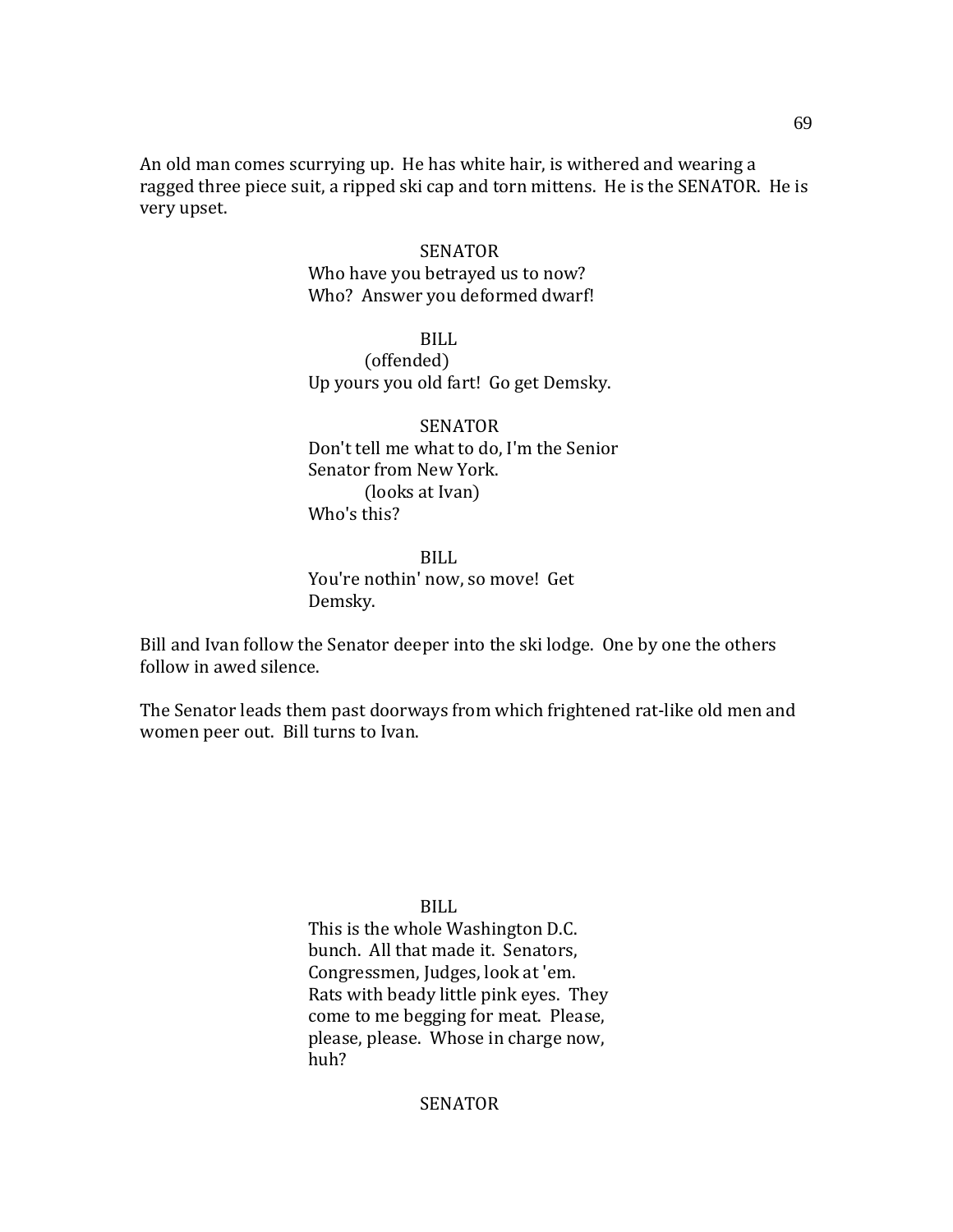#### Shut up, dwarf!

#### 58 INT. DEMSKY'S ROOM - DAY 58

They all arrive at the doorway to a room. An old man with a buzz cut sits on a wooden chair, hunched over and staring out the cracked, rag-stuffed window to the mountains and the setting sun. Beside him sits an easel with a partially completed painting of the landscape out the window.

### SENATOR

### Mr. President, this disgusting creature has brought outsiders here. Intruders.

PRESIDENT DEMSKY slowly turns around. He was obviously once a big strapping, square-jawed guy, but now he's all bent over, shriveled and drawn, his eyes dull and lifeless. Demsky slowly looks Ivan up and down. He sees what's written on Ivan's shirt. Light comes into the President's eyes and a look of awe crosses his face.

#### PRESIDENT

#### You were on the Probe Mission?

#### IVAN

Yes, I was.

Old ragged Washingtonians gather in the doorway, pushing themselves between Alex, Bizzy and the others. Mention of the Probe causes a gasp among the Washingtonians. "The Probe Mission" they repeat over and over.

IVAN

(confused) Why is everyone so interested?

#### PRESIDENT

It's because of the Probe that we're alive. It's warning allowed a few of us to seek shelter.

#### IVAN

(shrugs) Well, it's nice to know it wasn't wasted effort. So look, Mr. President, I'm here leading a group of escaped slaves that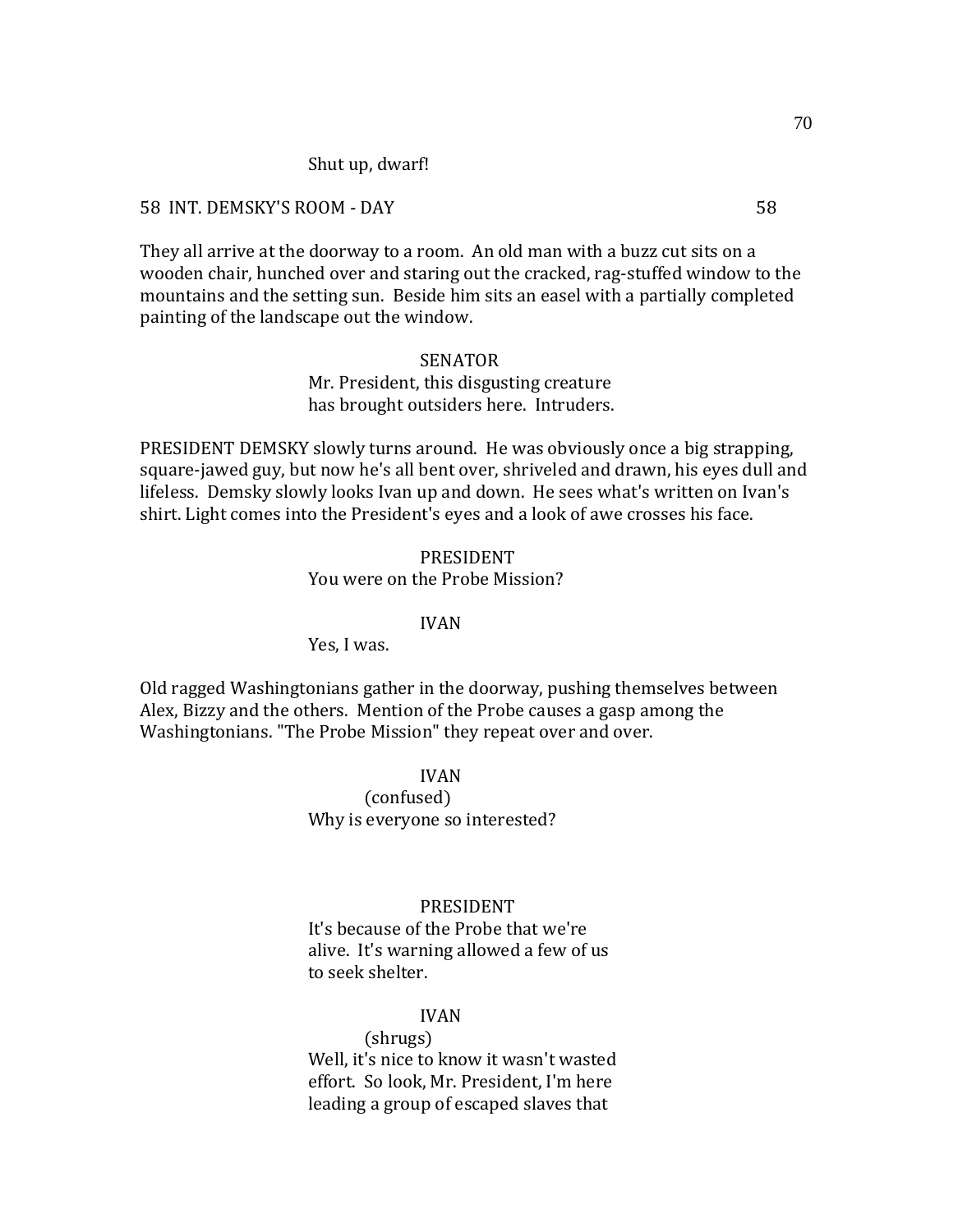want to join your fighting force.

PRESIDENT (looks blank) Fighting force?

IVAN Yeah, the one that's going to battle the Aliens in the upcoming rebellion.

PRESIDENT Rebellion? What rebellion?

IVAN The one you're leading. The one plenty of slaves I've met believe in.

PRESIDENT (looks at the faces) . . . I'm not leading a rebellion. I'm not leading anything.

IVAN But these people believe in you.

PRESIDENT Well what am I supposed to do about it?

IVAN (passionately) Lead them to victory!

## PRESIDENT

There can be no victory against these ... these . . . Disgusting vermin. They cannot be fought.

The escaped slaves in the doorway aren't taking this very well.

IVAN Have you tried?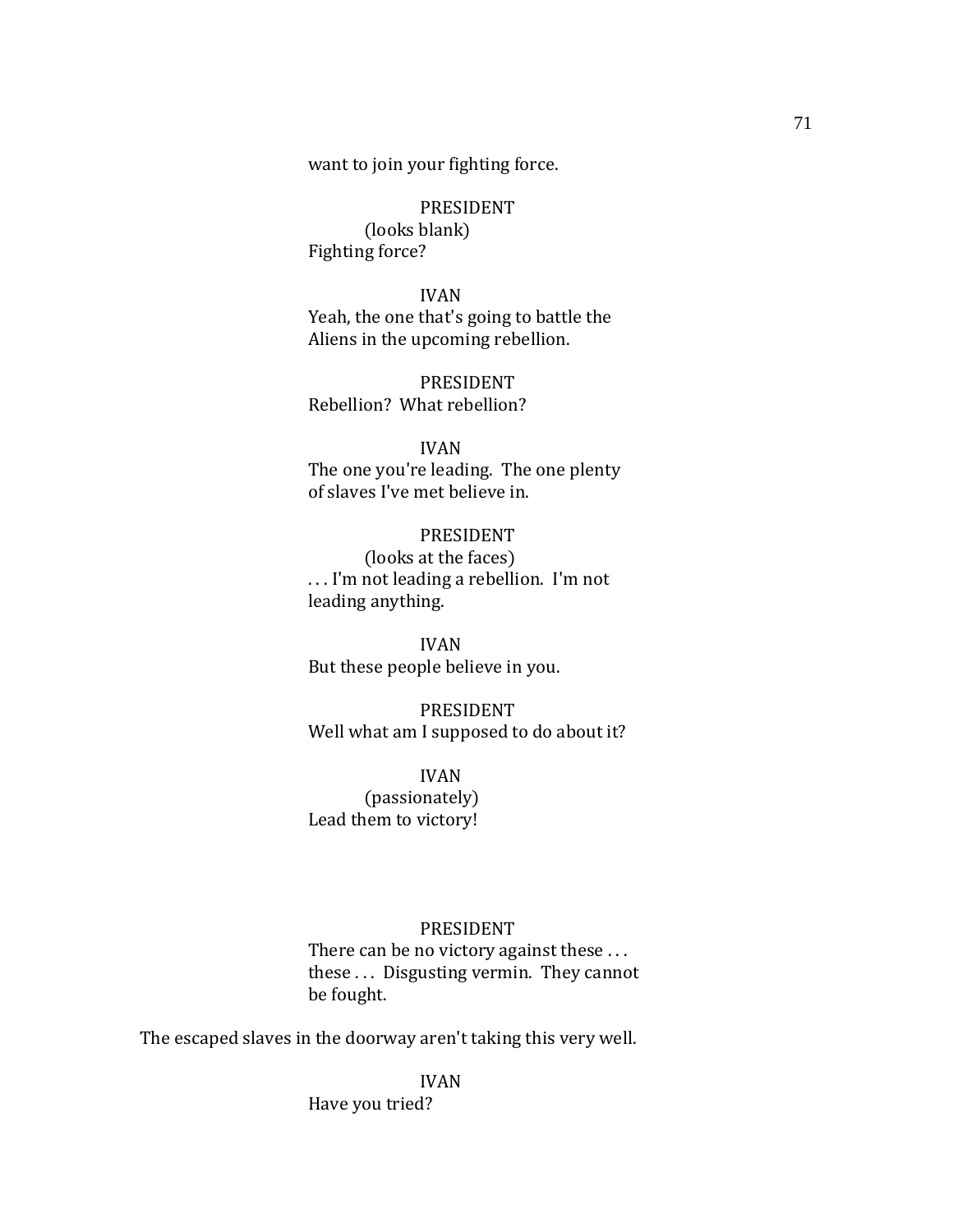## PRESIDENT You've seen them, there's no use.

#### IVAN

What'dya mean? I killed one of 'em. They die just like anything else, just a little louder, and green shit comes out.

A hush goes through the crowd. Bizzy and the others look at Ivan in true wonder.

BIZZY You didn't tell us that you killed an Alien?

# IVAN

Yeah, so what? It wasn't hard. An arrow or a rock is enough. I used a drill bit. (to Demsky) Mr. President, the time is now.

The President shakes his head sadly, turns and looks back out the window. The last golden rays of sunlight beam in.

#### PRESIDENT

No, it won't be me. I gave all that I have to give. I have nothing left. I'm through.

There is a moment of seriously oppressive silence. Everyone looks at Ivan. His jaws clench and a look of firm resolve transforms his face into granite.

### IVAN

My friend—the woman I love—is being held captive at the sawmill. I've got to get her out. If no one is even thinking of fighting back then you've given up. Well I haven't given up! I'm fighting back and anyone that wants to fight with me is welcome. Someone's got to lead this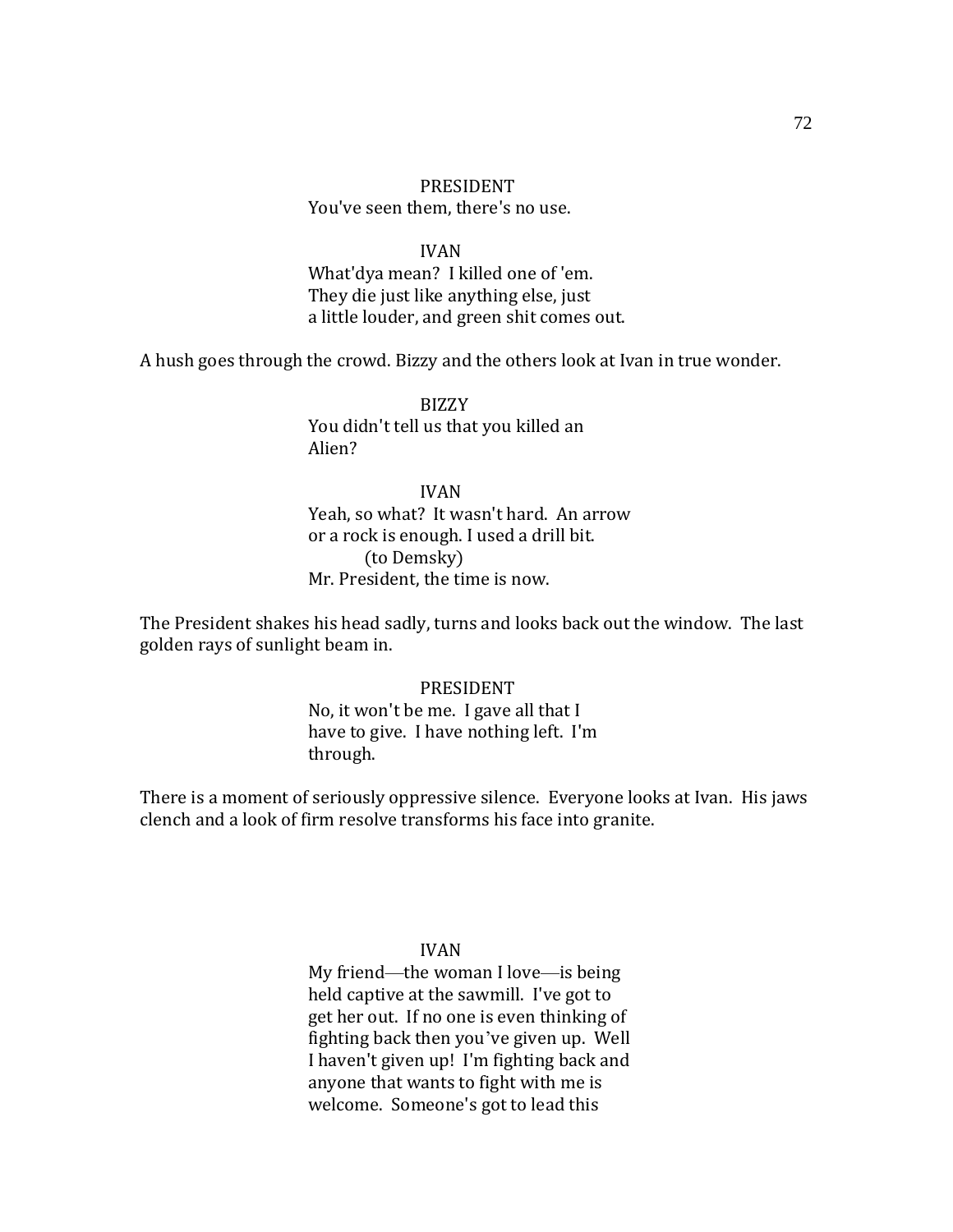rebellion and if it's not going to be you, then I guess it's going to be me! Freedom for humans! Freedom! Freedom! Freedom!

Several people join in but most don't. They look like they want to, but he told them not to.

> IVAN I changed my mind. Come on. Freedom! Freedom!

Everyone raises their hands and their weapons and yells.

EVERYONE Freedom!!! Freedom!!! Freedom!!!

### END ACT SIX:

ACT SEVEN:

 $**58A**$  INT. COMPOUND/SAWMILL – DAY  $**58A**$ 

Outside the sawmill, the slaves stack wood on train cars. We see that Kelly is now well enough to be back stacking wood beside Jeff. They both wear muzzles and gloves.

Down at the end of the line of slaves is one CRAZY-LOOKING GUY who just stands there staring out through the wire, not working.

Kelly and Jeff see the guy just standing there, and the two of them exchange a look. They both quickly glance around to see if any of the Millhands has noticed.

The Crazy-Looking Guy drops the board he's holding, then begins stumbling toward the wire. The closer to the wire enclosure the guy gets, the more slaves stop working and watch.

Finally, two Millhands notice the guy just as he arrives at the wire and attempts to begin climbing it. The Millhands dash over with their bats in their hands.

They get to the guy on the wire and begin whacking him on the back with their baseball bats. The guy drops off the wire and the two Millhands grab him and drag him back into the compound.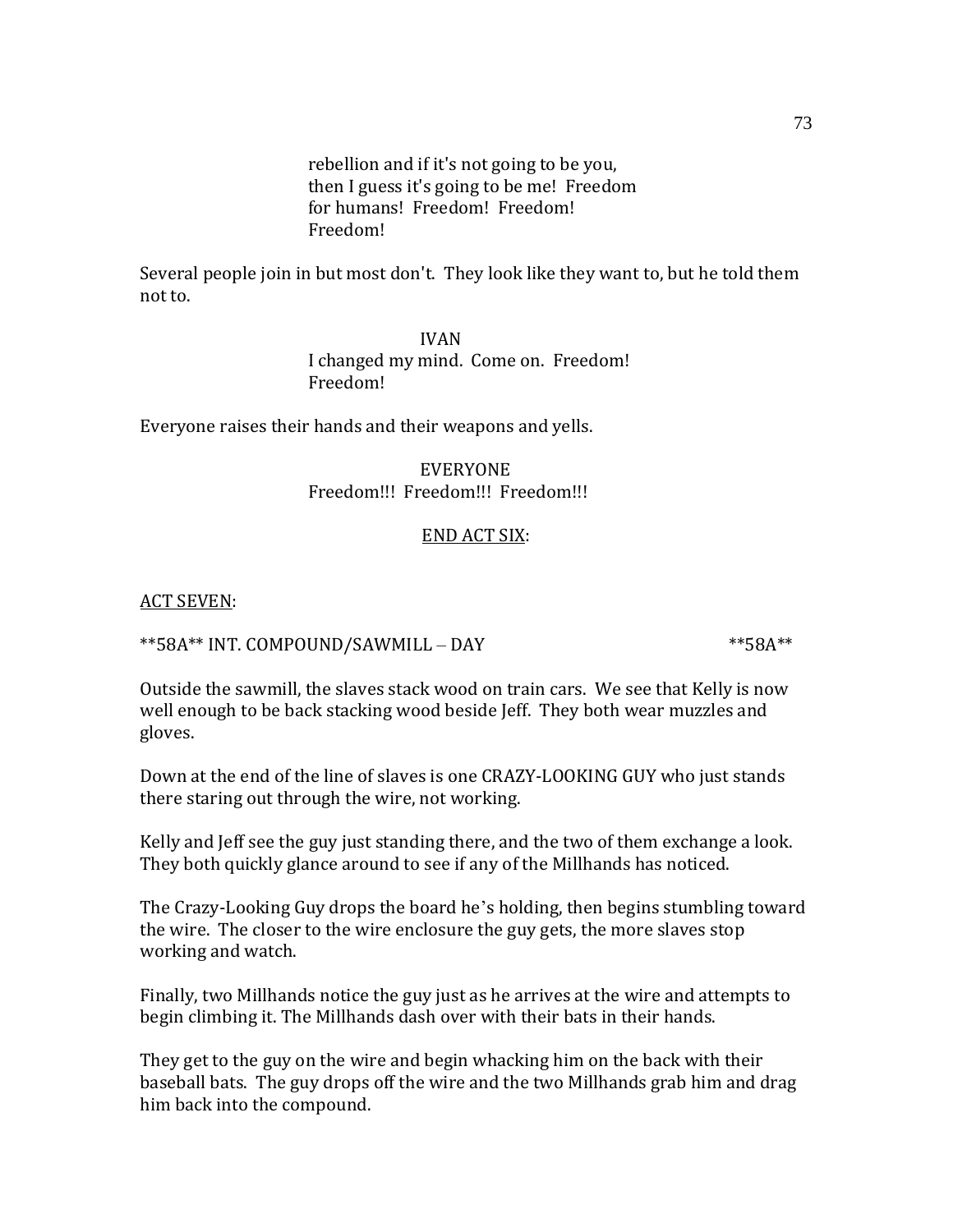Suddenly, an Alien Guard steps out from behind a building directly in front of the captive Crazy-looking Guy. The Alien leans forward, engulfs the guy's head in it's mouth and bites it off.

The Millhands and all the slaves wince and turn away. Kelly covers her face.

The Alien chews up the head, swallows, then turns and walks away.

DISSOLVE:

59 EXT. SKI LODGE - SUNRISE 59

The small ragged army of slaves march away from the ski lodge as the sun rises majestically over the mountains.

President Demsky's sad, beaten face watches from his window.

60 EXT. FOOT OF THE PEAK – DAY 60

The band of rebels, led by Ivan and Bill, make their way out of the mountains away from the huge peaks. Bill stops.

> BILL Well, doctor, I wish ya the best of luck in your rebellion and I'll catch ya later.

Ivan looks a little sad.

IVAN I thought you'd joined us.

BILL Nope. I just took ya where I said I'd take ya.

IVAN That you did. Thank you. Uh . . .

BILL

Yeah?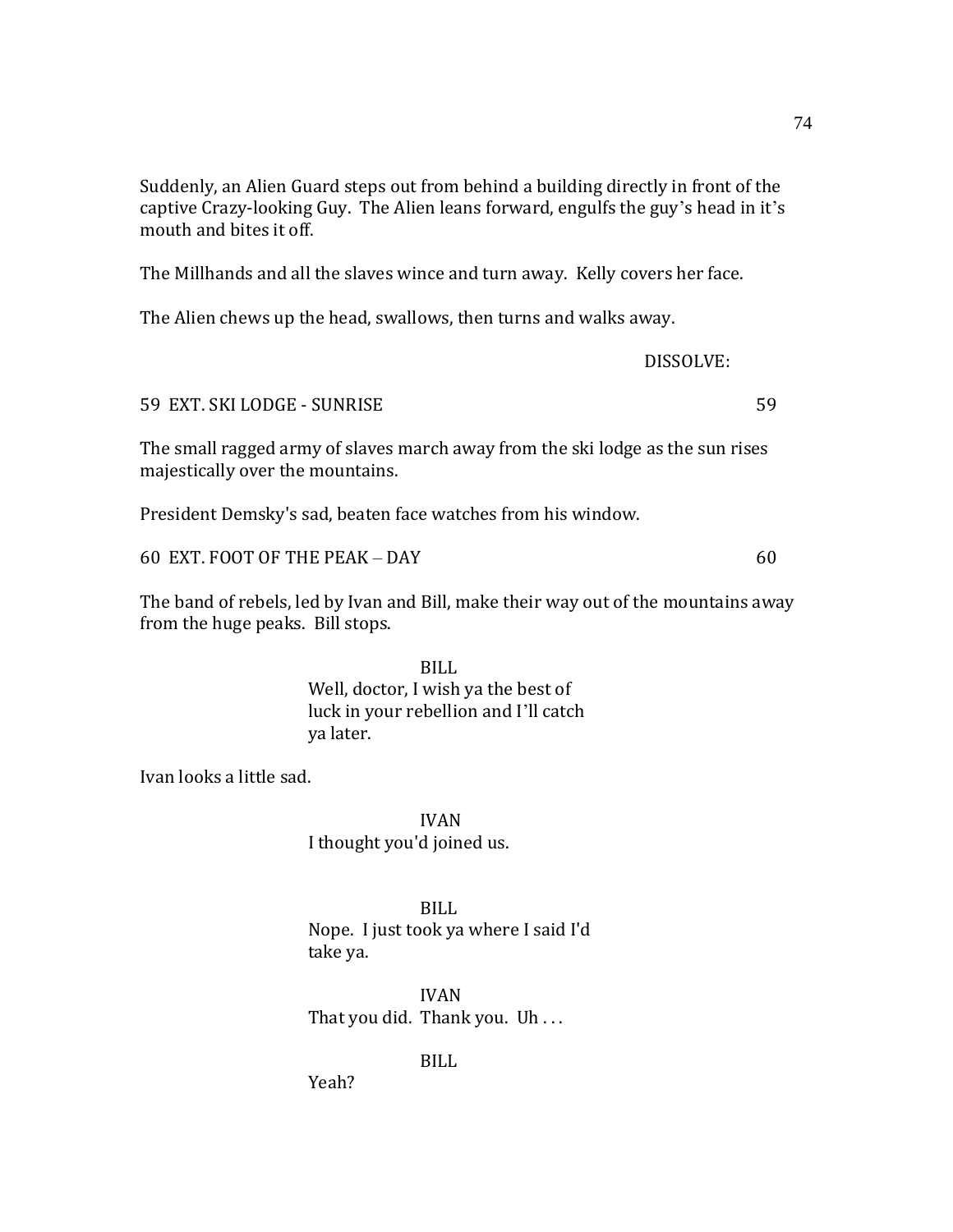IVAN Before you go. Would you let me try to help you? I don't have any medical equipment but I still think I can do you some good.

BILL (skeptical) It's been tried.

## IVAN (sincerely) Let *me* try.

Bill shrugs his hunched shoulders.

## 60A EXT. FOOT OF THE PEAK – LATER THAT DAY 60A

Ivan has a mattress made of packs and skins, then has the dwarf lie on his side facing him. Alex holds Bill's hands above his head. Bizzy holds one of Bill's feet. The other leg is pulled up so that his knee is sticking out. Ivan takes hold of Bills shoulder with both hands and rests his weight on Bill's knee.

> IVAN Just relax. Breathe in . . . out . . . in . . .  $out...$

Bill looks a bit nervous, but breathes deeply, in, out, in, out... Ivan glances at Alex, then at Bizzy.

#### IVAN

## $In...$  out  $\ldots$

Suddenly Ivan leans forward onto Bill's outstretched knee with all of his weight while simultaneously pushing hard on Bill's shoulder. Alex pulls hard on Bill's arms while Bizzy pulls on his foot. There is crack after crack after crack running up Bill's spine until it crescendos in one big giant crack in his neck, which Ivan twists.

Bill hollers in extreme pain.

Everyone quickly backs away. They all turn and look at Ivan like he's a murderer. Ivan stares down at Bill.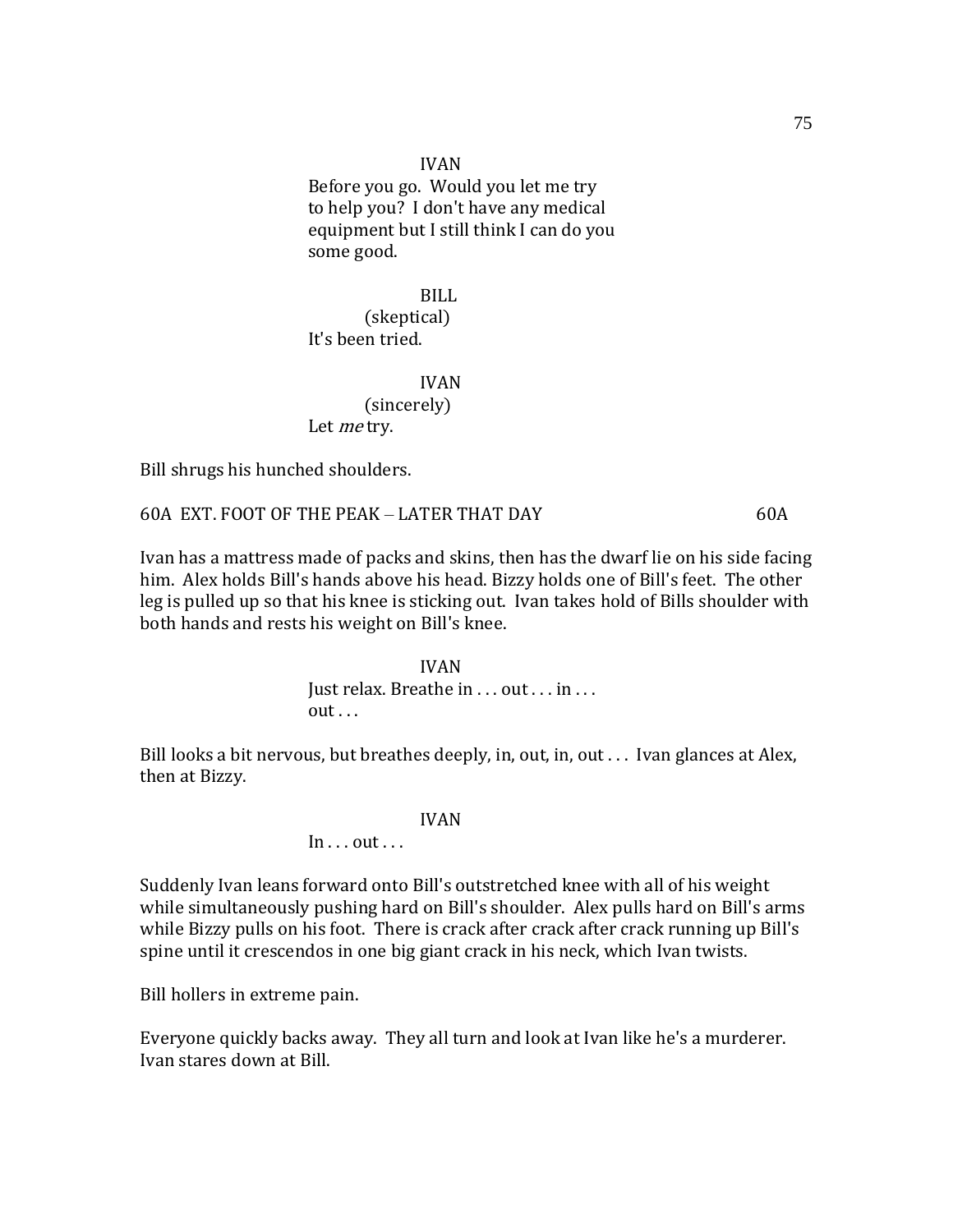Bill twists up into fetal position, gasping for air, his face twisted into a knot of pain. When his lungs are full he blows out a long, wheezing, agonized breath and drops limp onto his back—flat on his back! No longer hunched forward.

All of the people's eyes widen in amazement. They turn and look at each other for verification that what they're seeing is real.

Bill opens his eyes. The pain has subsided. He breathes deeply. He slowly realizes he's flat on his back. He looks downright frightened. Very cautiously, he sits up straight.

## BILL

## Oh my God!

In awed silence everyone watches him stand up—straight. Ivan smiles. Bill steps up to Ivan, beaming. Ivan examines him, feels his spine and neck. Checks his handy work.

### IVAN

You know, you're not even that short. I don't think you qualify as a dwarf or a midget.

It's true. He's probably 5'1". He takes Ivan's hand in both of his and shakes it vigorously, tears in his eyes.

> BILL Thank you, Doctor, thank you, thank you . . .

Ivan takes back his hand.

## IVAN Forget it. It was nice meeting you. Catch you on the flip-flop.

Ivan turns and starts to walk away.

BILL (sad and stricken) Wait! Can't I go with you?

IVAN But you said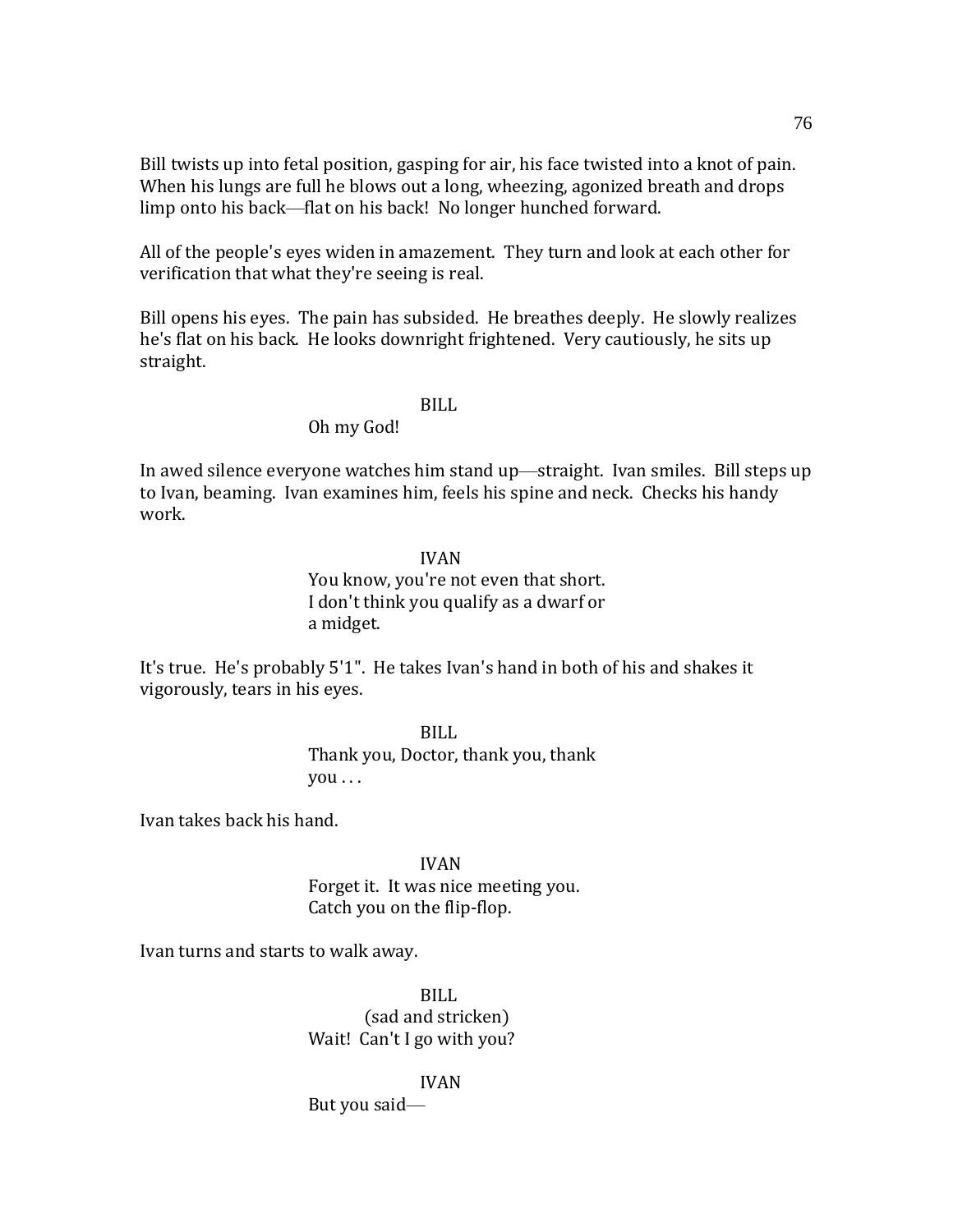BILL

—Please?

IVAN (smiles) Hop aboard, Chief, we're glad to have you.

DISSOLVE:

61 EXT. HIDDEN VALLEY - DAY 61

The rebels, lead by Ivan and the ramrod straight Bill, troop into the slaves' hidden encampment. The residents of Freedom Valley run out to meet them and crowd around eager for news. Ivan is met by a dour Isaac.

IVAN

I have some news for you.

Bizzy grabs his arm.

BIZZY But their hopes . . . their belief . . . their faith–

IVAN

–Is misplaced and they should know it. Everyone, gather 'round. We have news of the President.

An excited buzz courses through the crowd. Many exclamations of "The President lives" are heard.

IVAN

The President in fact does live.

There is a great communal gasp, followed by cheers and clapping. The rebels all look at each other frowning. Ivan holds up his hand for silence.

> IVAN He lives, but there is no fighting force, and no rebellion.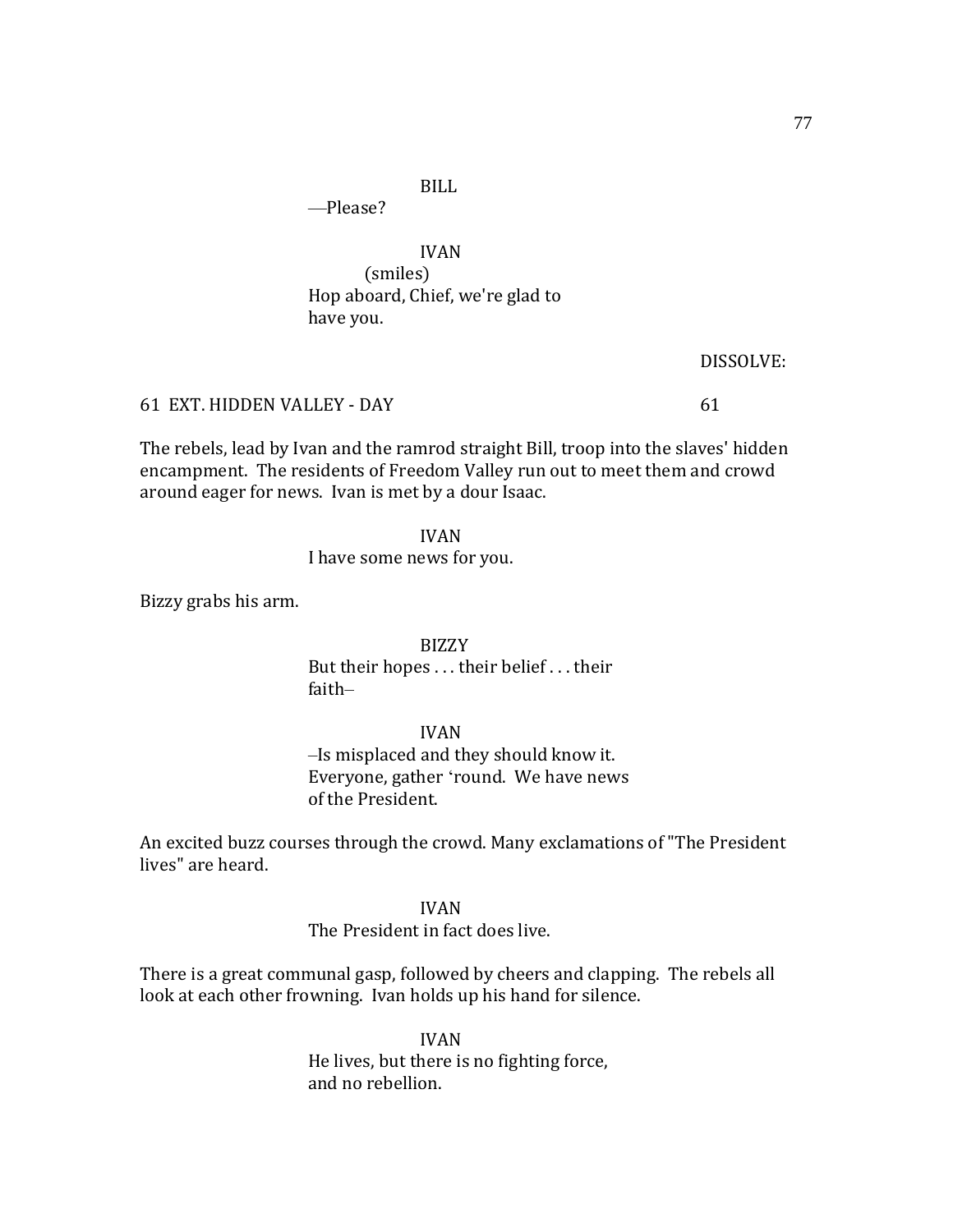## BAKER But the President will led us to freedom!

IVAN No, he won't! As he said himself, he leads nothing.

The crowd goes depressingly quiet.

IVAN The President is just an old man who stares out his window. Yes, he does live, but he may as well be dead.

BAKER But what about freedom?

### IVAN

There will only be freedom for humans if humans fight for their freedom! You have no President to pin your hopes on, only yourselves. The only rebel army that exists you see standing in front of you. We will fight for freedom and any of you who care to join us, join now!

#### ISAAC

But there's not enough of us.

### IVAN

If one of you is willing to stand up for what's right and fight, that's enough! As long as you hide in your valley and wait for someone to bring you freedom, you are still slaves. Freedom only comes to those willing to fight for it! Now, who will join us?

Everyone looks at him blankly. No one moves. Bizzy is ashamed.

## BIZZY

(desperately) Please, you're my people. We need you. You must join us.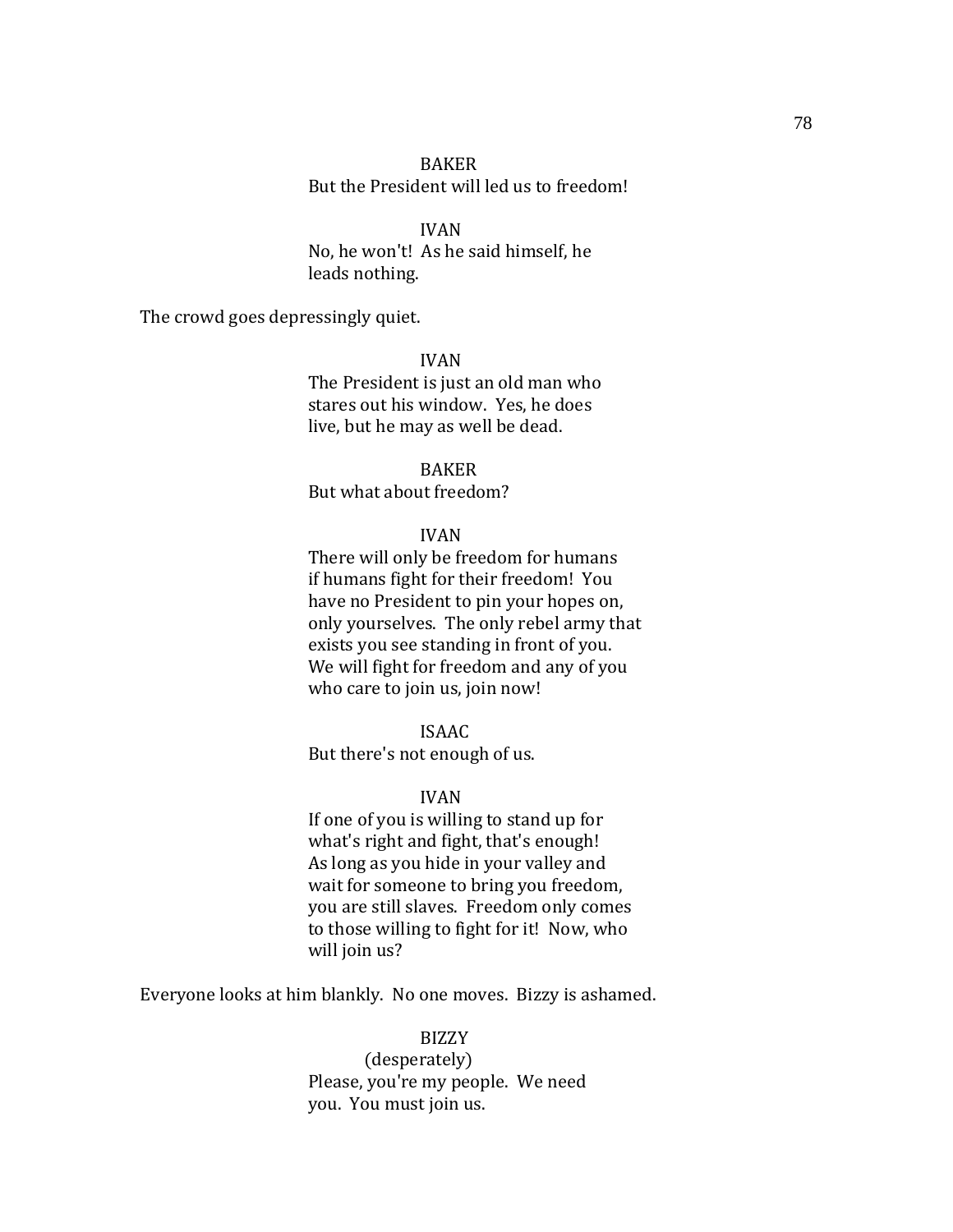They must but they don't. They slowly begin to disperse. Soon the crowd is gone. Isaac remains to the last, but then he turns and leaves too.

The twelve rebels stand alone.

BOB This is stupid. There's not enough of us to do anything. I'm going fishing.

### IVAN

(pissed)

Then go! I'll be the whole rebel army myself if I have to! I've returned to a world of cowards! I'd rather die fighting then be any part of this! Adios!

Ivan goes stomping away. Bizzy and Alex quickly run after him. A moment later Bill and Tyler follow. Bob and the others look at each other, shrug, then they follow, too.

62 EXT. CAMPSITE - NIGHT 62

Everyone is asleep spread out around a dying campfire. Ivan wanders slowly among the prostrate, snoring people. He has a worried expression on his face and walks out of the camp.

As Ivan passes the curled up form of the Bounty Hunter, the bearded man's eyes pop open. The eyes follow Ivan's progress into the woods.

63 EXT. CLEARING IN THE WOODS – NIGHT 63

Ivan sits down in a small clearing in the woods. He rubs his face wearily and stares up at the full moon. He sighs deeply.

> IVAN (quietly) Kelly, just be okay, okay?

64 EXT. CAMPSITE – NIGHT 64

Bizzy is fast asleep under an animal skin. Suddenly a big, hairy hand clasps her over her mouth. Her eyes snap open in alarm.

DISSOLVE: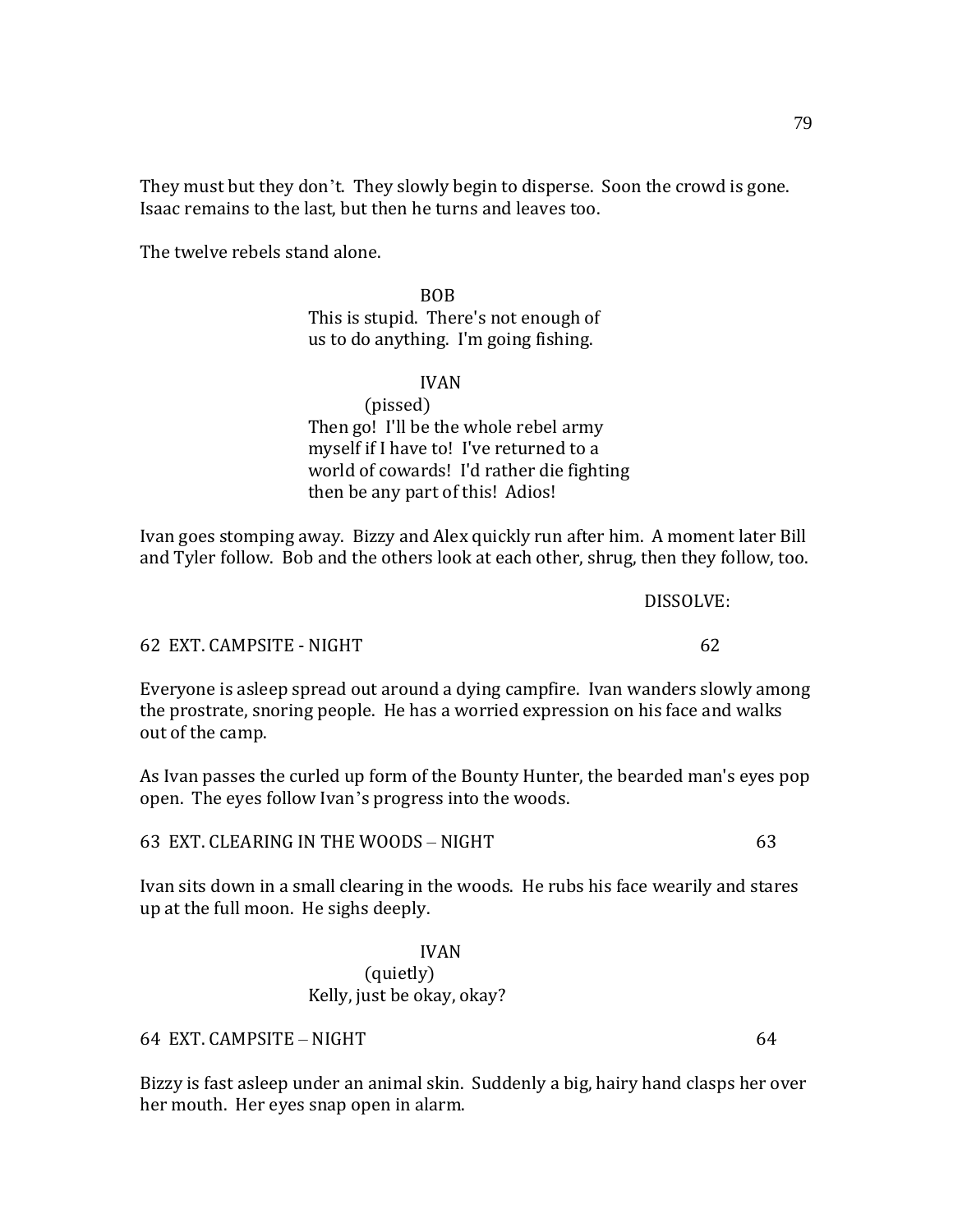It is the Bounty Hunter. He has a lecherous smirk on his ugly, bearded face and moves his body down on top of Bizzy's. Bizzy tries to scream but all that comes out from behind his hand is muffled groan. The Bounty Hunter tosses away the animal skin and begins to unbuckle his pants.

Bizzy's eyes are darting back and forth and her muffled groans are growing more desperate. And then Bizzy's eyes shut tightly and her face tightens into a wincing knot.

The Bounty Hunter begins to wheeze as he moves back and forth.

An arm suddenly grabs the Bounty Hunter around the throat and tries to pull him off of Bizzy. It is Alex. He pulls with all his might, but the Bounty Hunter is much bigger than him.

The Bounty Hunter wheels around throwing Alex to the ground. He then punches Alex as hard as he can in the stomach.

## BOUNTY HUNTER #1 (to Alex) Mind your own damn business!

Bizzy takes this chance to scream as loud as she can.

Everyone in the camp bolts awake.

Ivan comes running up.

## IVAN

### What's wrong?

Bizzy squirms out from beneath the Bounty Hunter and with tears running down her face crawls away.

Alex sits up holding his stomach.

ALEX He just raped Bizzy. I tried to stop him, but I couldn't.

Alex looks away ashamed.

The Bounty Hunter stands up in front of Ivan and casually buckles his pants.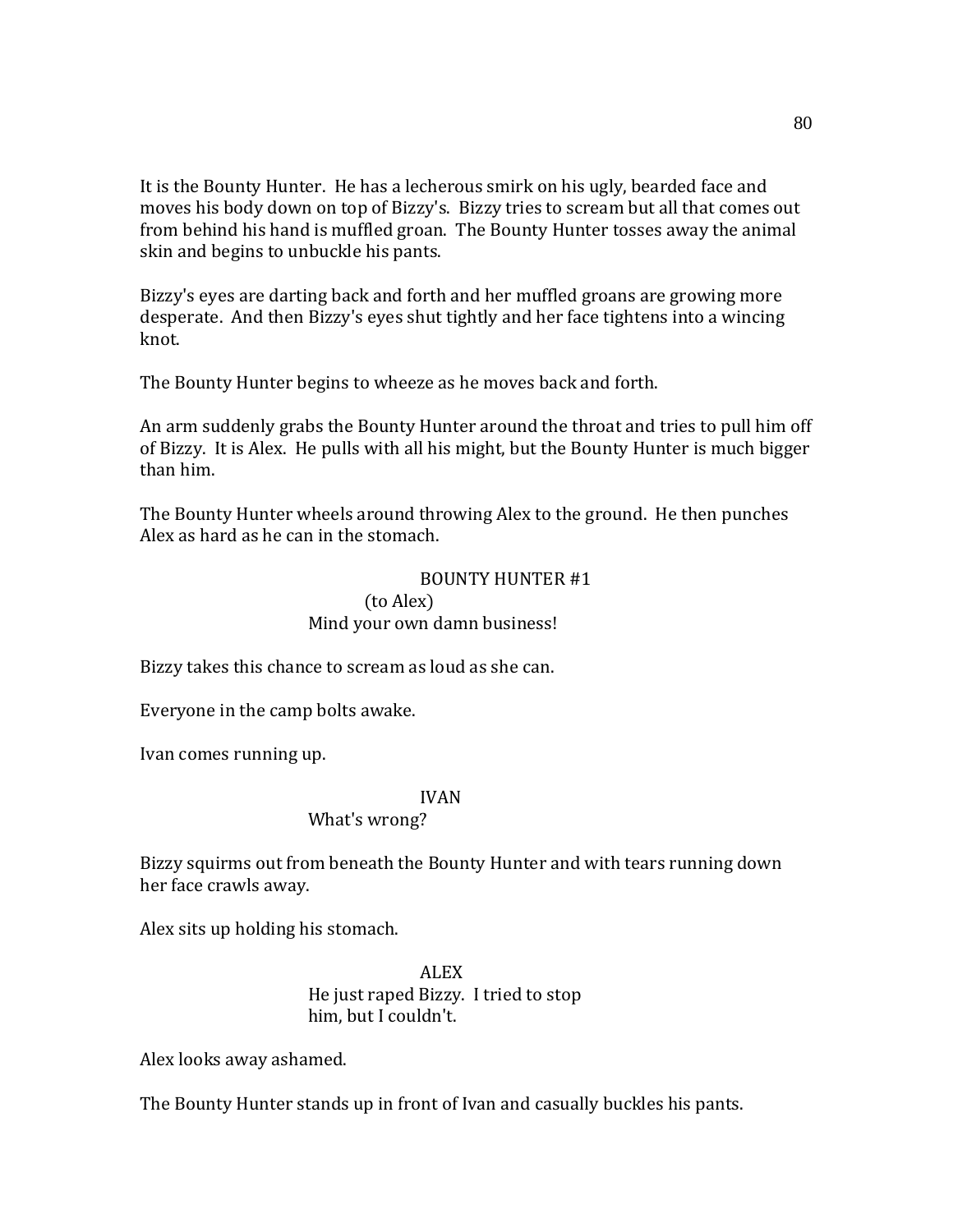### IVAN

(to the Bounty Hunter) Is that true?

BOUNTY HUNTER #1 What of it? She's used to it. That's how it's done.

### IVAN

(flatly) Not here it's not.

## BOUNTY HUNTER #1

Oh, you think you've got somethin' real special goin' here, huh? You're just a bunch of escaped slaves. You're all gonna get caught or killed tomorrow anyway. What's the difference?

## IVAN

(his eyes blazing) The difference is we're free now and we have laws and we treat each other with respect.

### BOUNTY HUNTER #1

Oh yeah? Drop dead! I'm goin' back to the sawmill right now and tell 'em where you are.

The Bounty Hunter turns and starts to walk away into the woods.

Ivan reaches down and picks up a crossbow. He quickly cocks it.

IVAN Hey! Scumbag! I've got something for you.

The Bounty Hunter turns around.

BOUNTY HUNTER #1

What?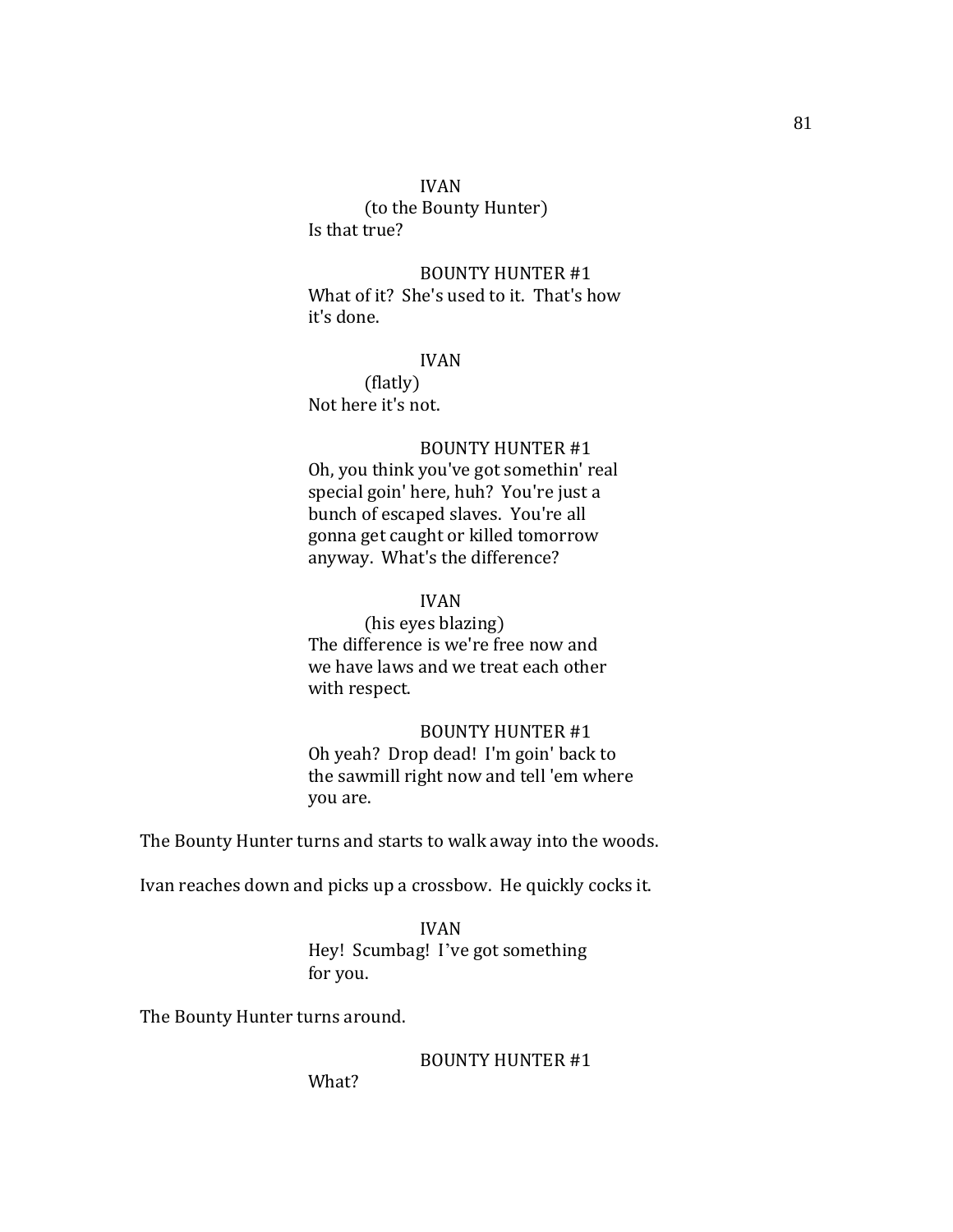Ivan fires the crossbow. The arrow hits the Bounty Hunter right in the heart. His eyes go wide with surprise and pain. He drops to his knees.

## BOUNTY HUNTER #1

(gasping) I thought you were a doctor and just healed people.

Ivan's eyes are burning and his right eyelid begins to twitch.

IVAN I am. Your stupidity is terminal and I just cured you.

The Bounty Hunter falls over backward, dead.

Ivan looks around at all the others who are staring at him. His eye won't stop twitching.

### IVAN

## Try to get some sleep, tomorrow's gonna be a rough day.

Ivan walks back into the woods still holding the crossbow.

Alex goes to Bizzy who is curled up beneath a tree. He kneels beside her.

## ALEX

I'm sorry.

Bizzy lightly touches Alex's arm, then quickly pulls her hand back.

### BIZZY

## Thanks for trying.

Alex walks away, still deeply ashamed of himself.

Everyone lies back down.

## END ACT SEVEN:

## ACT EIGHT:

65 DELETED 65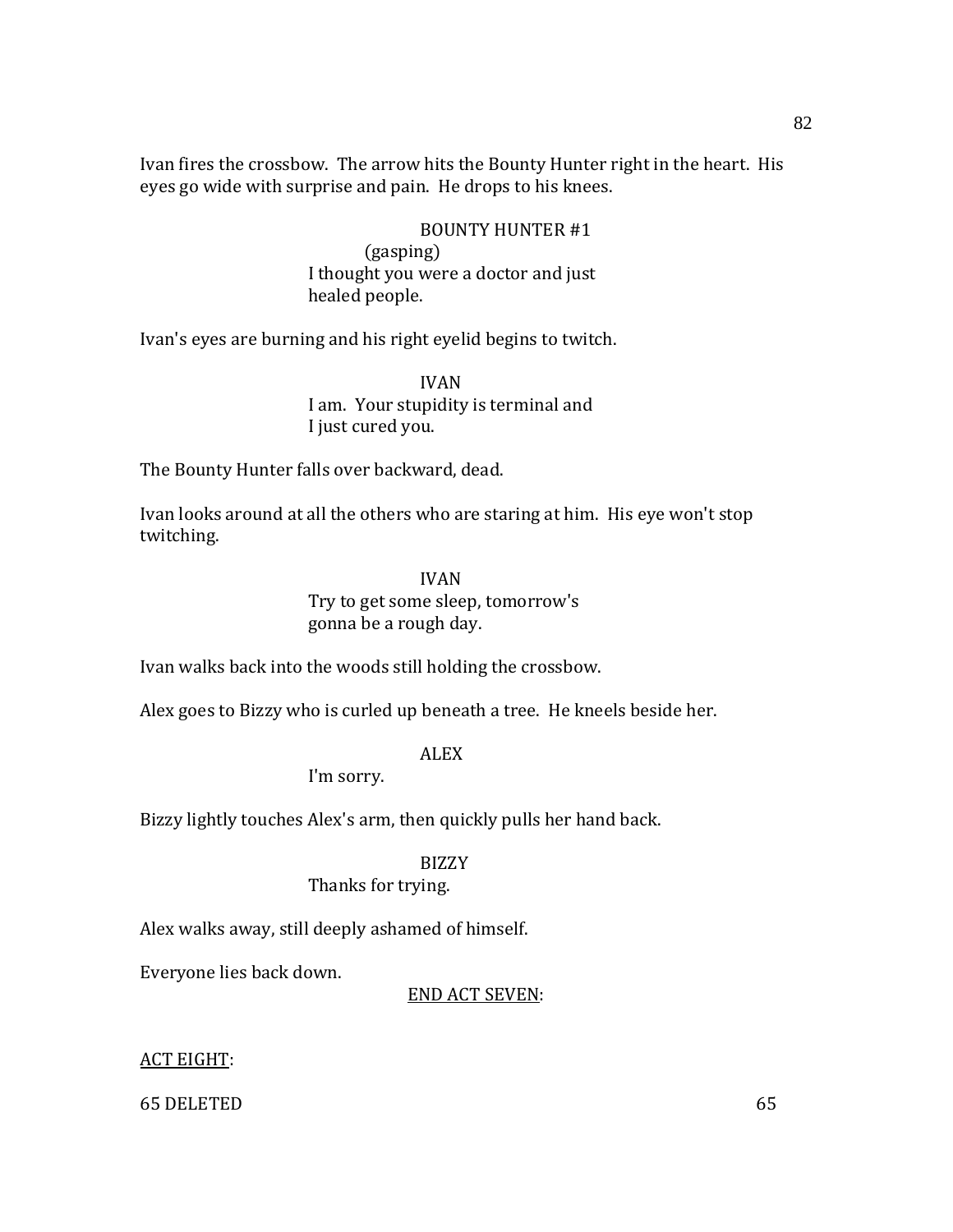## 66 EXT. COMPOUND/SAWMILL - DAWN 66

The rebels crawl through the forest into positions around the compound and sawmill. Each is armed with various weapons, but mainly in the front line it's bows and crossbows. An ancient-looking multiple barreled catapult device mounted on old bicycle tires is wheeled into position with leaves and branches camouflaging it.

Ivan has a crossbow. Bizzy has a regular bow and arrow, loaded and ready. Bob has his fishing rod.

The wire enclosed compound is square and there are Bounty Hunters at all four corners in wooden towers. There is also a guard at the front gate, as well as the Millhands wandering about with their bats.

Ivan is counting under his breath.

IVAN . . . Ninety-six . . . Ninety-seven . . . Ninetyeight . . . Ninety-nine . . . One hundred. (he looks at Bizzy) Go.

Bizzy puts her fingers in her mouth and whistles really loud.

Bob casts his rod and hooks a Bounty Hunter in a tower by his beard. Bob reels in and pulls the Bounty Hunter off the tower before he knows what's happening.

Bizzy launches her arrow and nails the guard at the gate. He stumbles back into his little wooden booth.

Ivan fires his crossbow at a Bounty Hunter in a tower. The arrow hits the guy in the thigh. Ivan quickly tries to reload, which is difficult. The Bounty Hunter raises his weapon at Ivan, stumbles sideways off the edge of the tower and crashes through the roof of a guard post crushing the guard inside.

The other Bounty Hunters in the towers are all hit with arrows.

Ivan turns to Bizzy and nods. She whistles again, real loud. All the rebels stand and charge. They dash forward cutting the wire and going through the gate.

67 INT. COMPOUND/SAWMILL – DAY 67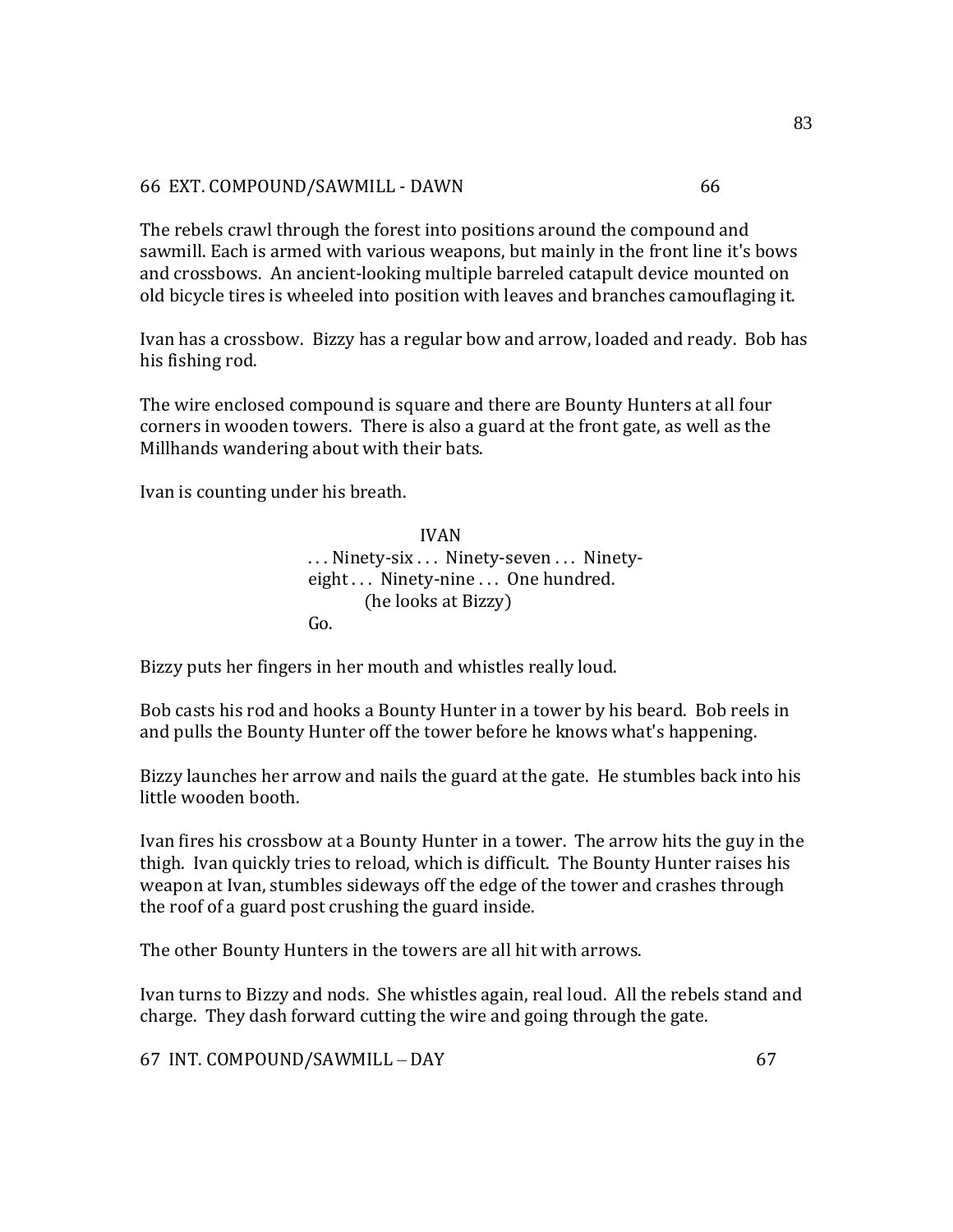As the rebels move from one wood pile to another across the compound they nail several loafing Millhands with arrows. Ivan picks up one of the bats.

They dash past and around the weird turquoise crystal sculpture toward the main building.

Cannon gun barrels appear through the slit windows of the main building. The cannons fire and big stacks of two-by-fours and planks explode in a shower of wood particles. The rebels are all knocked backward and scurry for cover.

Ivan glances at the sawmill and sees the slaves watching the battle from the doorway, among them are Jeff and Kelly.

Kelly smiles at Ivan and waves. She's missing a finger. He waves and smiles back.

The Aliens keep firing from the main building. Wood piles and dirt and trees explode as they're hit.

Cowering behind a stack of wood, the rebels prepare their next move. They pull out arrows with wadded cloth wrapped around the points. They set them on fire and one by one they fire the flaming projectiles into the sides and roof of the unfinished wood building. In no time the place goes up in flames.

Suddenly the front door comes flying open and out come the five Aliens firing blindly. For the rebels it's like the whole world is blowing up. The rebels crawl away with debris flying. They are quickly being driven out of the compound under the wire.

The main building is a blazing inferno.

The five Aliens, including the Leader, fan out with their weapons blasting. They avoid hitting the turquoise sculpture.

None of the rebels are fighting back. Not Ivan, not anyone. They're all running for their lives. They've lost the compound. It's completely destroyed, except for the sawmill, the guardhouse and the turquoise statue, and the Aliens most definitely have control.

Kelly and Jeff sadly watch the rebels get pushed back.

67A EXT. COMPOUND/SAWMILL - DAY 67A

The rebels end up back in the woods, hopefully out of range.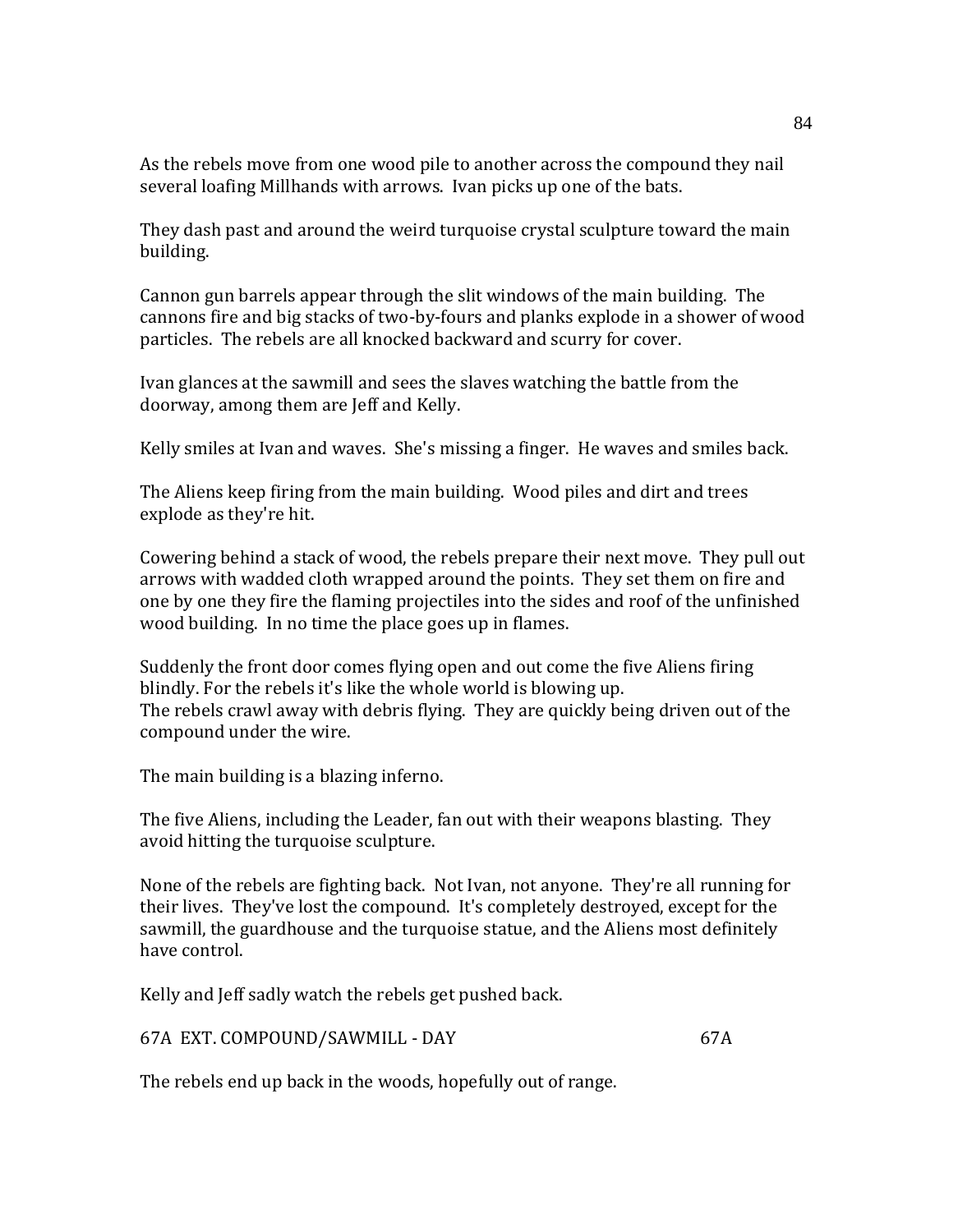The Aliens are at the wire peering out into the woods, no longer shooting. Behind them lie three dead humans on smoldering Earth. The Aliens turn nodding and gurgling to each other in victorious satisfaction.

Suddenly, the leaves and branches camouflaging the wheeled catapult drop away. Ivan stands behind it holding a knife. He cuts a rope and a taught bowstring snaps forward launching twenty-five arrows. The arrows go straight through the wire and hit every Alien. They all drop to the ground dead or mortally wounded.

The rebels rise to their feet. With a cheer they rush back into the compound.

67B EXT. COMPOUND/SAWMILL – DAY 67B

The remaining Bounty Hunters and Millhands cower in the guard quarters and peer out through the windows. They all have weapons, but none of them seems ready to use them.

The slaves slowly step out of the sawmill. They're not sure they can trust what they see with their own eyes. They pull off their muzzles. Some begin to believe it and exclaim in amazement, "We're free!" "Free!" "Thank God!"

Ivan dashes over to the slaves and pushes his way through to Kelly. They hug and hold each other tightly.

## KELLY (smiling) You're alive. I'm so happy.

Ivan touches Kelly's bruised cheek.

IVAN You look like hell, but I love you anyway.

### KELLY

(smiles) I love you, too.

They kiss.

Alex and Jeff step up to each other smiling. The hug and slap each other on the back.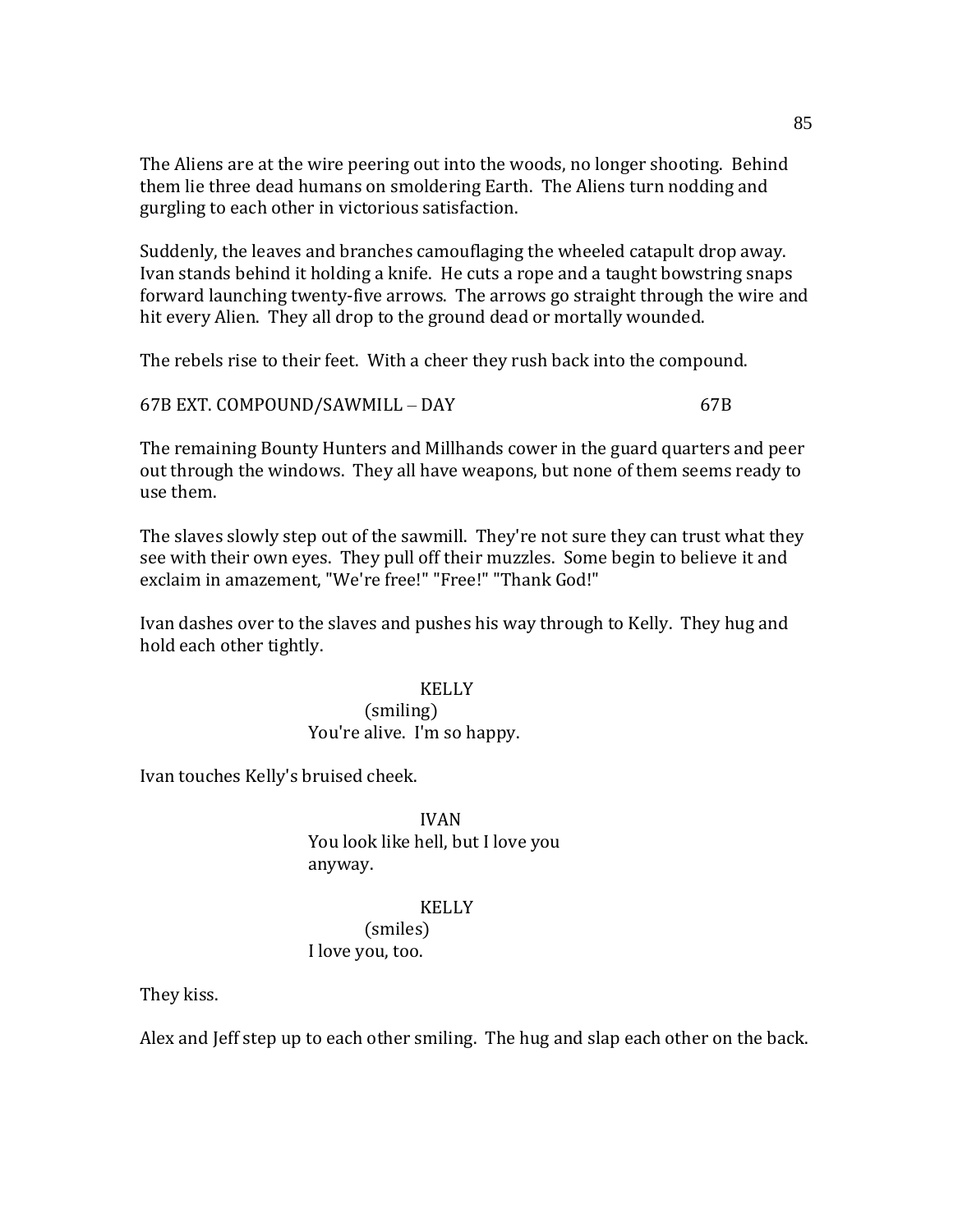A party is starting around the burning remains of the main building. They've got the Bounty Hunters and the Millhands out of the guardhouse and are busily tying them up,

> **IEFF** What'll we do with 'em?

> > MOB #1

Let's kill 'em!

 $MOR#2$ Let's throw 'em into the fire!

 $MOB$ #3

Let's lynch 'em.

BOB Let's cut 'em into small pieces and feed ' em to the fish.

BILL Let's ask the Doctor.

They all turn to the Ivan who has his arm around Kelly.

The crowd quiets down.

IVAN These are the first moments of freedom most of you have experienced in eighteen years. It doesn't seem like the right time to be executing anyone, alien or human.

BOB

But what'll we do with 'em?

Everyone turns and looks at Ivan. The Bounty Hunters and Millhands are particularly interested.

Ivan speaks to the prisoners.

IVAN It's up to you. You are humans beings just like us. You can join us if you'd like,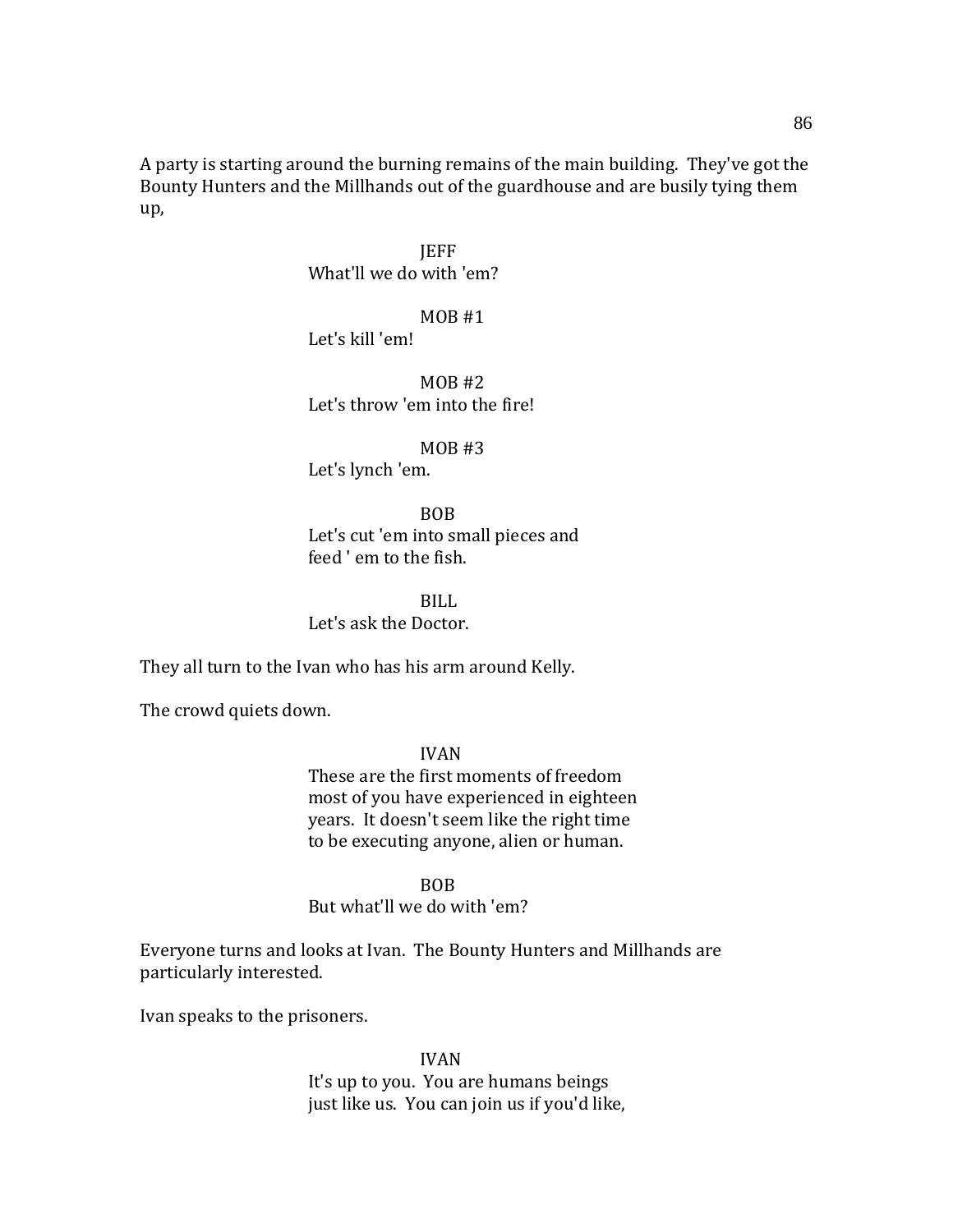but you'll really have to make us believe that you mean it. (to the others) Let 'em think about it, put 'em back in the guardhouse.

Ivan walks back over to Kelly. She takes him into her arms.

KELLY You're a wise leader.

IVAN Thanks. You can just call me The Great Healer.

## KELLY

(grinning) All right, Great Healer, kiss me.

#### IVAN

## Hey, that's Mister Great Healer to you.

They kiss, then wander over to the other side of the compound.

The people mumble among themselves. They nod in agreement. The Doctor's words are wise. The doctor is a wise man. A sort of warming hum goes through the crowd.

> BILL He said we could take the sawmill and we did. The Doctor knows what he's talking about.

# BOB

## He took us to see the President.

An awe inspired hush goes through the crowd, followed by a wave of "The President lives," "He truly lives."

## TYLER The President is a coward. An old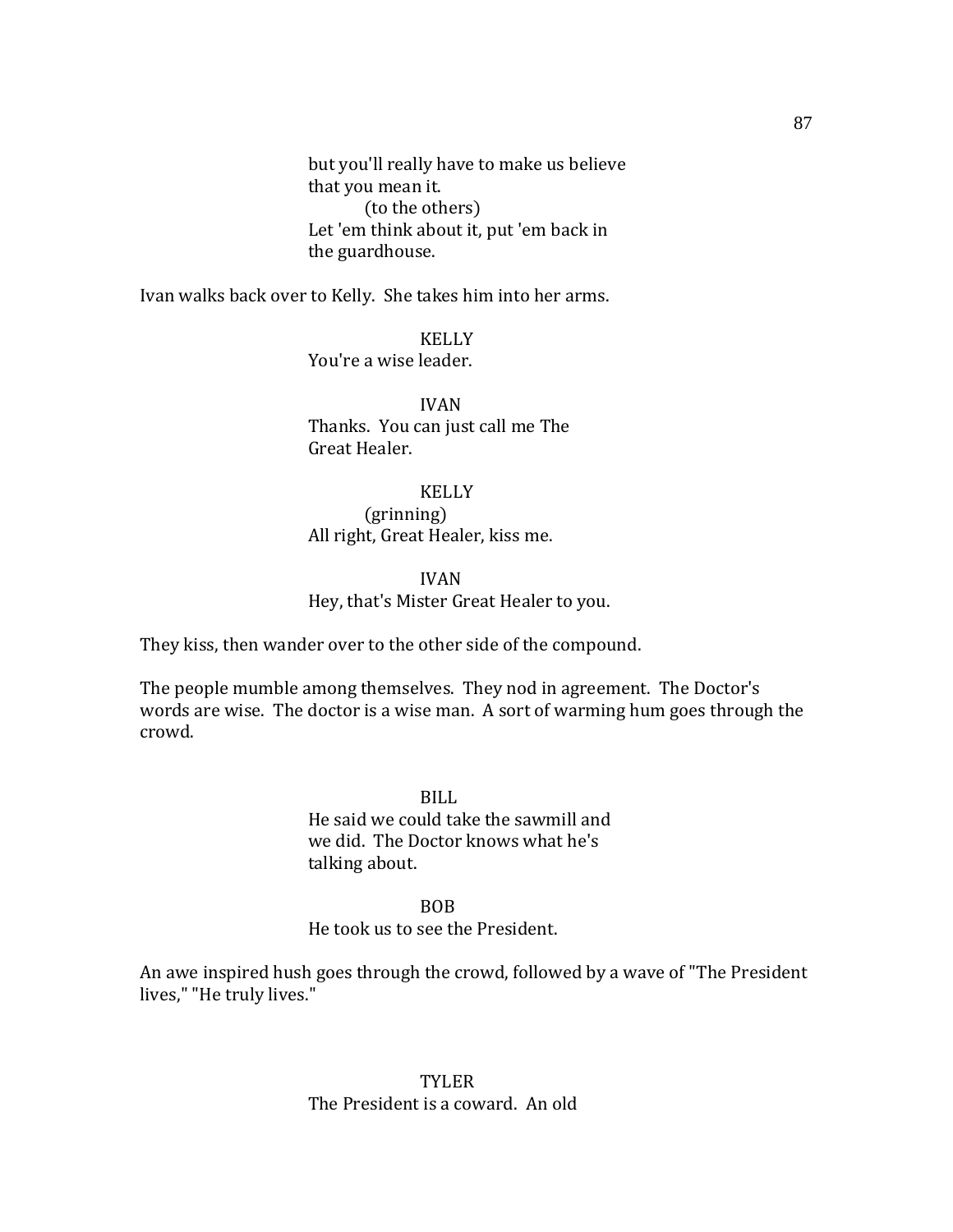## man sitting in a room. That's why the Doctor lead the attack himself.

Jeff cuts in.

JEFF He chose not to kill them bastard Bounty Hunters. He must be a just man 'cause I'd a killed 'em in a second.

Bob says.

BOB He killed one last night. One that he had already saved.

BIZZY He gives life and he takes it away.

Alex cuts in.

#### ALEX

Right before he came out of the desert, I saw a shooting star in the daylight sky. I think it was a sign from heaven.

#### SOMEONE

All our troubles are over.

### SOMEONE ELSE Heaven on Earth is here.

Ivan comes running back toward the crowd.

### IVAN

(yelling) Take cover, something's coming! Prepare to fight!

Everybody scatters in all directions, diving into holes, behind dirt piles, into the sawmill and some people dash into the guard's quarters.

Everyone turns, readies their weapons and prepares to do battle. Ivan lies in a hole, his crossbow cocked and aimed.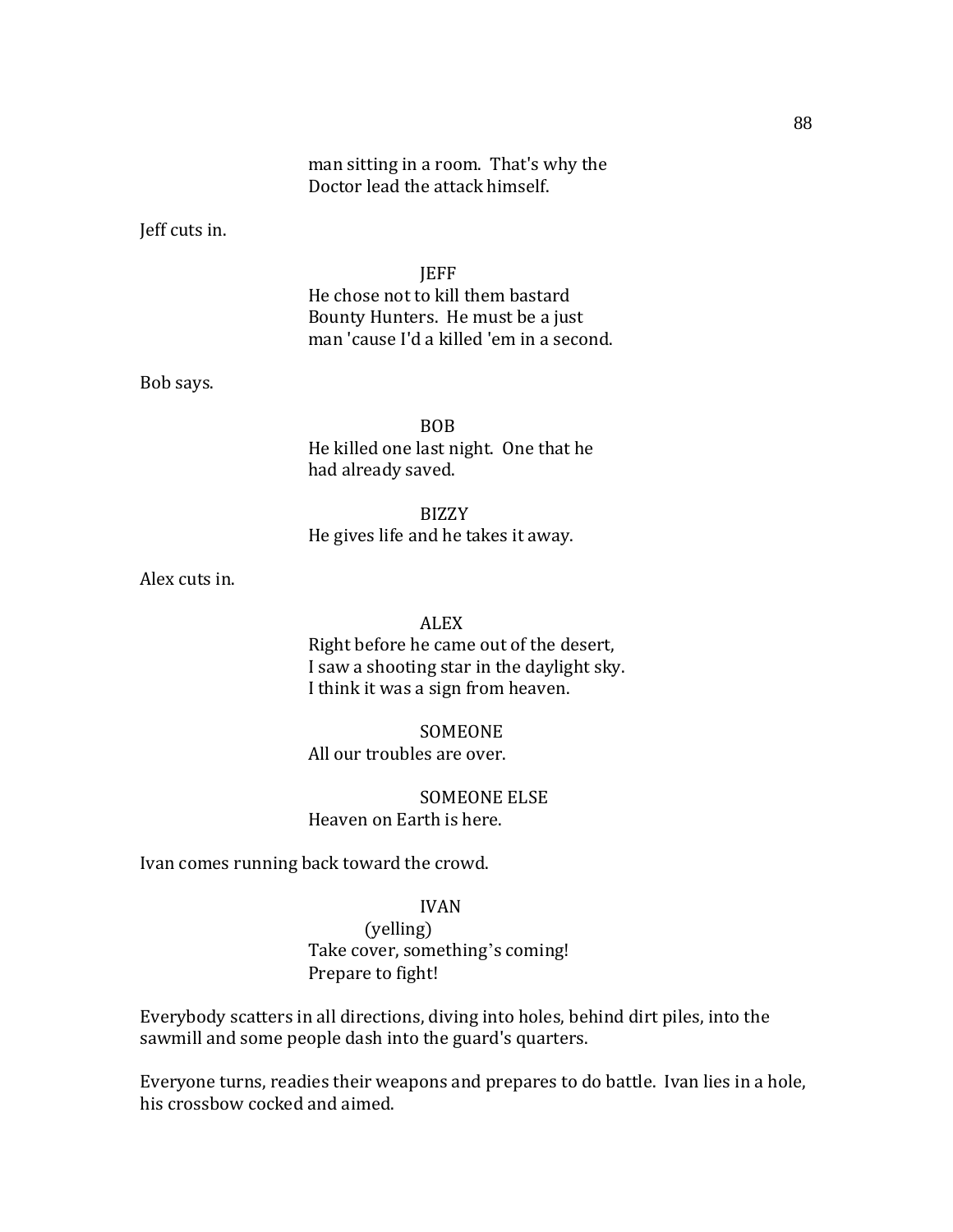### 67C EXT. COMPOUND/SAWMILL – DAY 67C

There is a low rumbling sound. It grows louder and louder and lower and deeper and everything's shaking. And then there, coming up the road is an absolutely enormous stainless steel vehicle on treads. It stops in front of the main gate. An amplified Alien voice comes out of it.

> ALIEN VOICE Humans. Give—up—immediately. Do not—attempt—resistance. You—are defeated.

Nobody moves.

There is a hiss from the vehicle, followed by a ramp opening in the front. About twenty black-clad Alien STORM TROOPERS with air cannons come marching out.

Ivan rises up.

### IVAN

## (loudly) You like wood so much, eat this!

Ivan fires the crossbow. The arrow sails straight into the chest of the foremost Alien, dropping him on the spot.

As the Aliens lift their weapons, the humans fire their arrows. Fifty arrows swish in and every Alien goes down. The ramp hastily closes and the vehicle backs off twenty yards.

The humans holler in victory, dash forward.

Irises in the hull of the vehicle spin open revealing circular holes. Suddenly rockets come shooting out of the holes, directly at the guardhouse. Everybody dives out of the way of the incoming rockets.

The Bounty Hunters and Millhands watch from the windows of the guardhouse as rockets swoosh directly at them. The building ignites in a giant fireball, followed by a mushroom cloud. The building is utterly destroyed.

The impact of the explosions knocks all of the humans to the ground senseless and covers them with dirt and debris. Another explosion shakes the Earth, then another then another. And then blessed silence and stillness.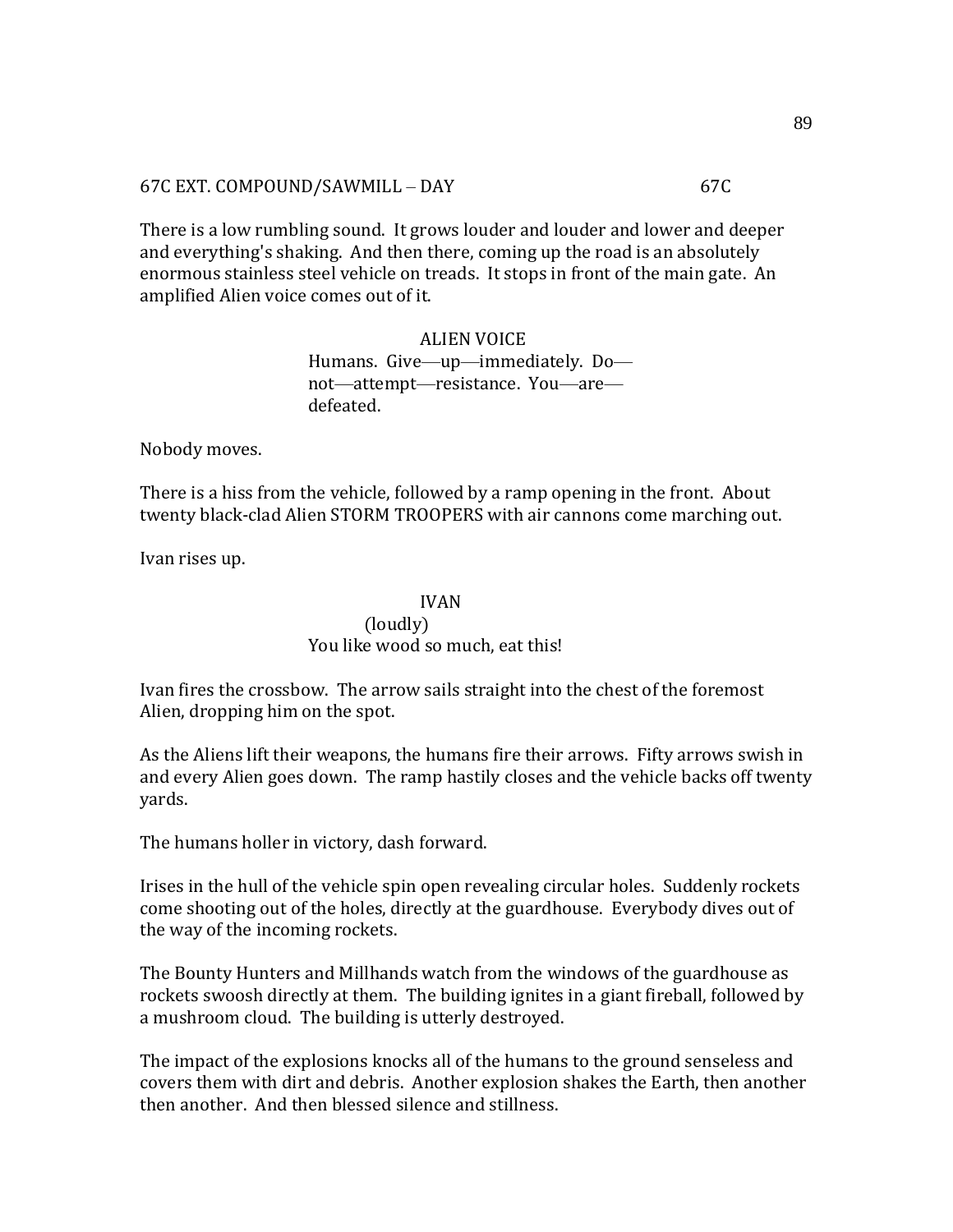Each of the humans is buried in several inches of dirt. One by one they come rising up as if out of nowhere only too find fifty more Alien Storm Troopers with weapons coming at them at a full run.

The Alien COMMANDER comes striding up to the humans flanked by armed guards. The Storm Troopers line up behind him, the weapons at ready. The Commander looks over the filthy crew of rebels.

### COMMANDER

Never—before—have—we—encountered an—armed—revolt. I—will—have—to make—very—sure—that—it—never occurs—again. Which—of—you—incited this? Who—is—your—leader?

There is a long sustained silence from the dirty, bloody rebels.

COMMANDER If–I–don't—get—an—answer—immediately— I—will—kill—all—of—you. Now—speak up.

All of the humans look at each other hesitantly. No one moves. Ivan suddenly steps forward.

#### IVAN

I'm the leader, thank you very much.

The Alien Commander nods.

Kelly steps forward, her chin thrust defiantly out.

### KELLY

## No, I'm the leader.

The Alien Commander's bugeyes go from Ivan to Kelly.

Then Alex steps forward.

## ALEX No, I am the leader.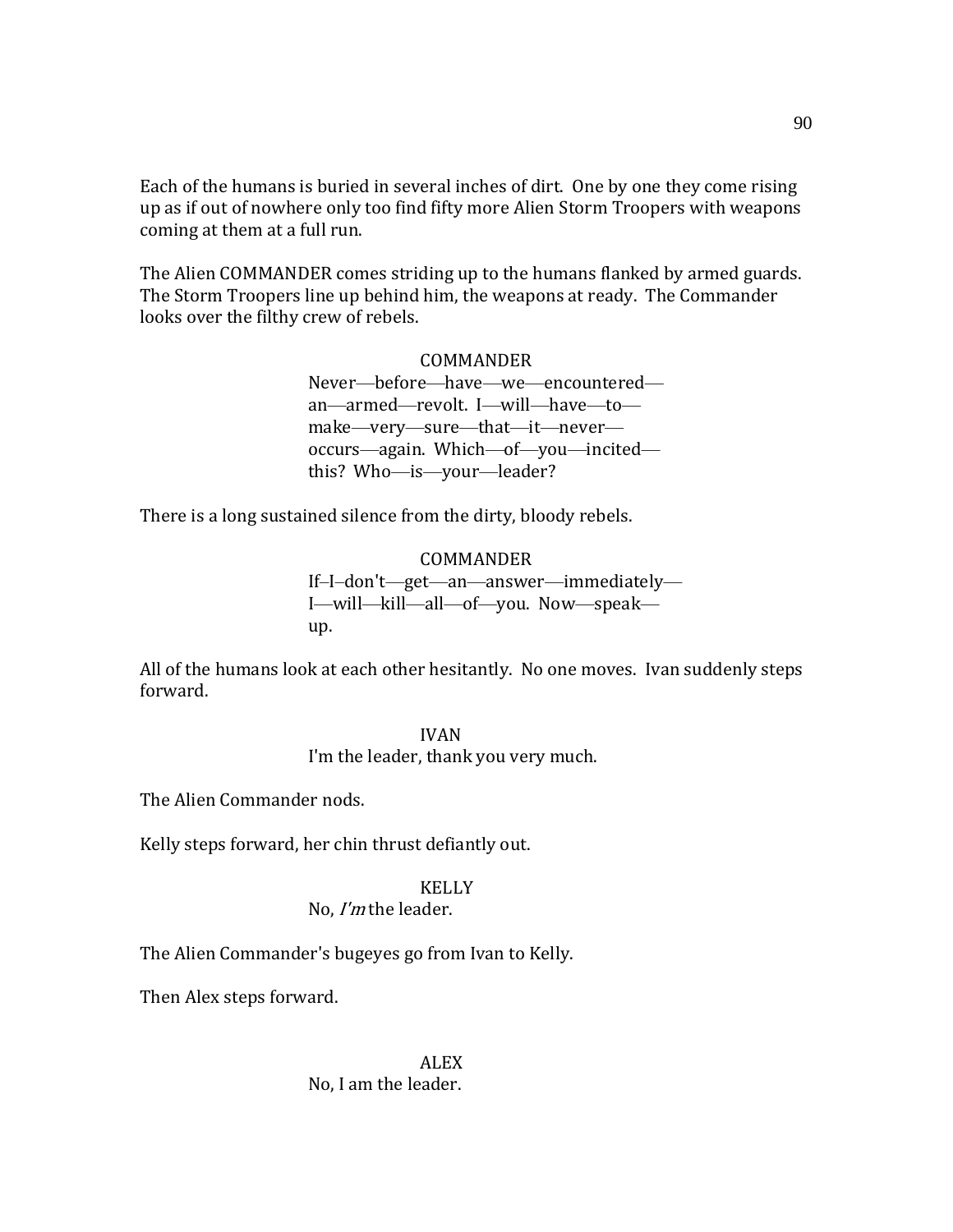Bizzy steps forward.

## BIZZY

No, it's me.

Then Jeff steps up.

**JEFF** Heck no, I've always been the leader here.

Then everybody steps up saying, "I'm the leader," "No, I am," "No, me . . ."

#### COMMANDER

(nods) You—humans—have—more—integrity than—I—ever—suspected. I—ought to—kill—you—all—right—now, but—I will—use—my—own—best—judgment. (pause) I—believe—you . . . (he points directly at Ivan) And—I—sentence—you—to—be executed—immediately.

A gasp goes through the crowd. Many people say, "No." Two Alien guards grab Ivan and drag him away.

> COMMANDER My—judgment—was—correct. You are—the—leader.

### IVAN

Yes I am. But I'm not the last. Humans will rise up against your tyranny and kill every last one of you!

Ivan is taken to the large oak tree at the center of the compound.

COMMANDER I—don't—think—so. You—are—the troublemaker. Humans—are—naturally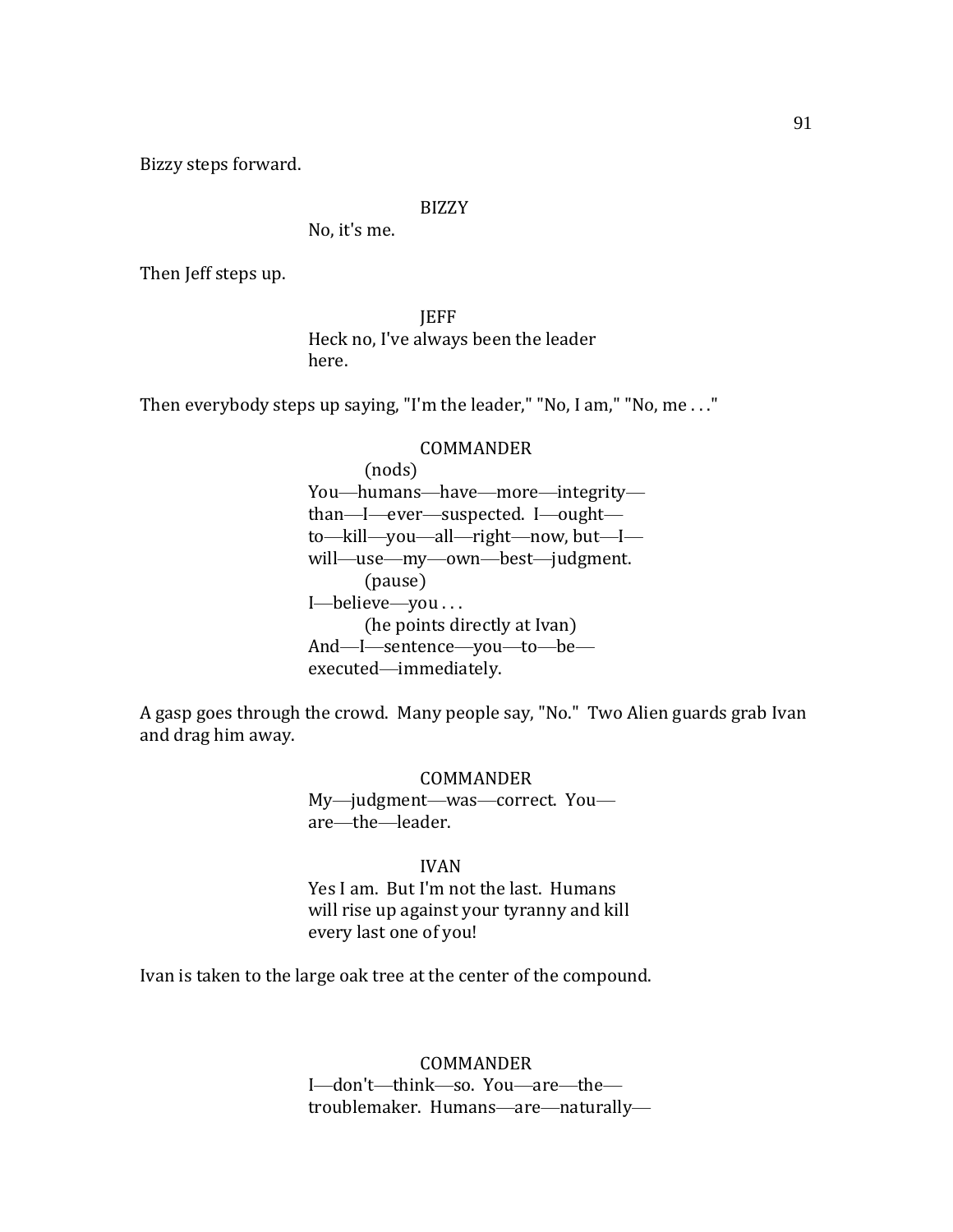a—timid—breed—and—best—suited to—subservience. You—are—an—exception. Kill—him.

All of the human's eyes go wide in horror as they watch the two Alien guards raise their weapons toward Ivan.

Just then it begins to rain arrows into the lines of Alien Storm Troopers—ten, twenty, thirty arrows. Many Aliens are hit and fall shrieking to the ground. The other Aliens take cover anywhere it's available.

Ivan and the other rebels look around in confusion. What's going on?

67D INT. COMPOUND/SAWMILL – DAY 67D

There is a loud sustained war cry and humans come storming into the compound from all directions. Out in front wielding a sword is President Demsky. He is followed by all of his Washingtonians, old as they may be, as well as Isaac and all the inhabitants of Freedom Valley—men, women, children, holding sticks and knives and bows, smashing down the wire.

Ivan steps forward, waves his arm and hollers.

## IVAN

ATTACK!!

The rebels in the compound attack and now it's a two front assault. The Aliens try to level their weapons but haven't got time. They get off a few shots which send humans flying, but they are quickly overrun. The humans wade into the Aliens and it's a slaughter.

Now it's hand-to-hand combat, or, actually, hand-to-tentacle combat. When you stick the Aliens they spew green blood. They're also not terribly coordinated, but watch out for those jaws because they'll bite your head or arm off in a second.

Bill steps out of the woods in front of the stainless steel vehicle and gives them the finger.

Both irises immediately spin open revealing cannon barrels.

Tyler and Bizzy both appear on either side of the vehicle and toss Molotov cocktails into the holes. They dive away as the vehicle explodes inside, blowing the front ramp out like a cork and spewing dead, smoldering bugs.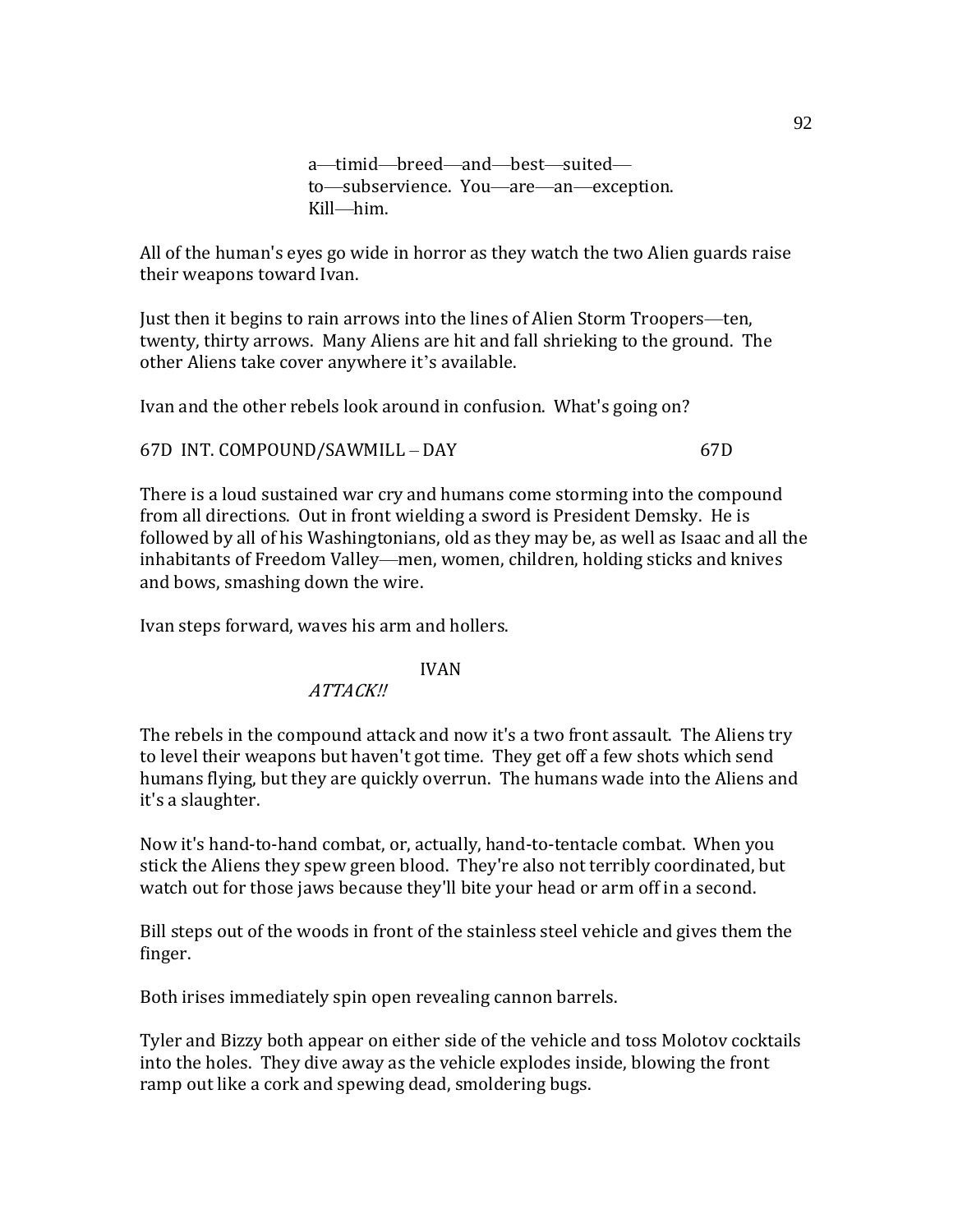Ivan has gone wild. He's going at the Aliens with his knife, pouncing on them and ramming the blade home again and again, his face twisting into a battle hardened sneer. Green Alien blood coats Ivan's clothes, hands and face.

Ivan spots Kelly, but can't even bring himself to smile. His war sneer is stuck on his face.

Ivan is far and away the most valiant, or the craziest, as the case may be.

Soon all of the Aliens are dead. The battle is won. Everyone begins to cheer and shake hands and slap each other on the back.

All except Ivan. He sits on the ground among the dead Aliens, a bloody green knife in his hand. He is hyperventilating and can't get the twisted sneer of his face.

Kelly rushes over to him and helps him to his feet. He's shaking badly.

President Demsky comes walking up.

### PRESIDENT

Doctor.

## IVAN

You seem to have changed your mind since we last spoke.

## PRESIDENT Yes. You changed it. Thank you.

## IVAN

You're timing was impeccable. If you'll excuse me, though, I think I have to lie down. Tell everyone to get some rest, we move on to another sawmill tomorrow.

### PRESIDENT

(surprised) Tomorrow? That soon?

## IVAN

(flatly) Yes, that soon. Remember, the battle's not over until we've won. Until every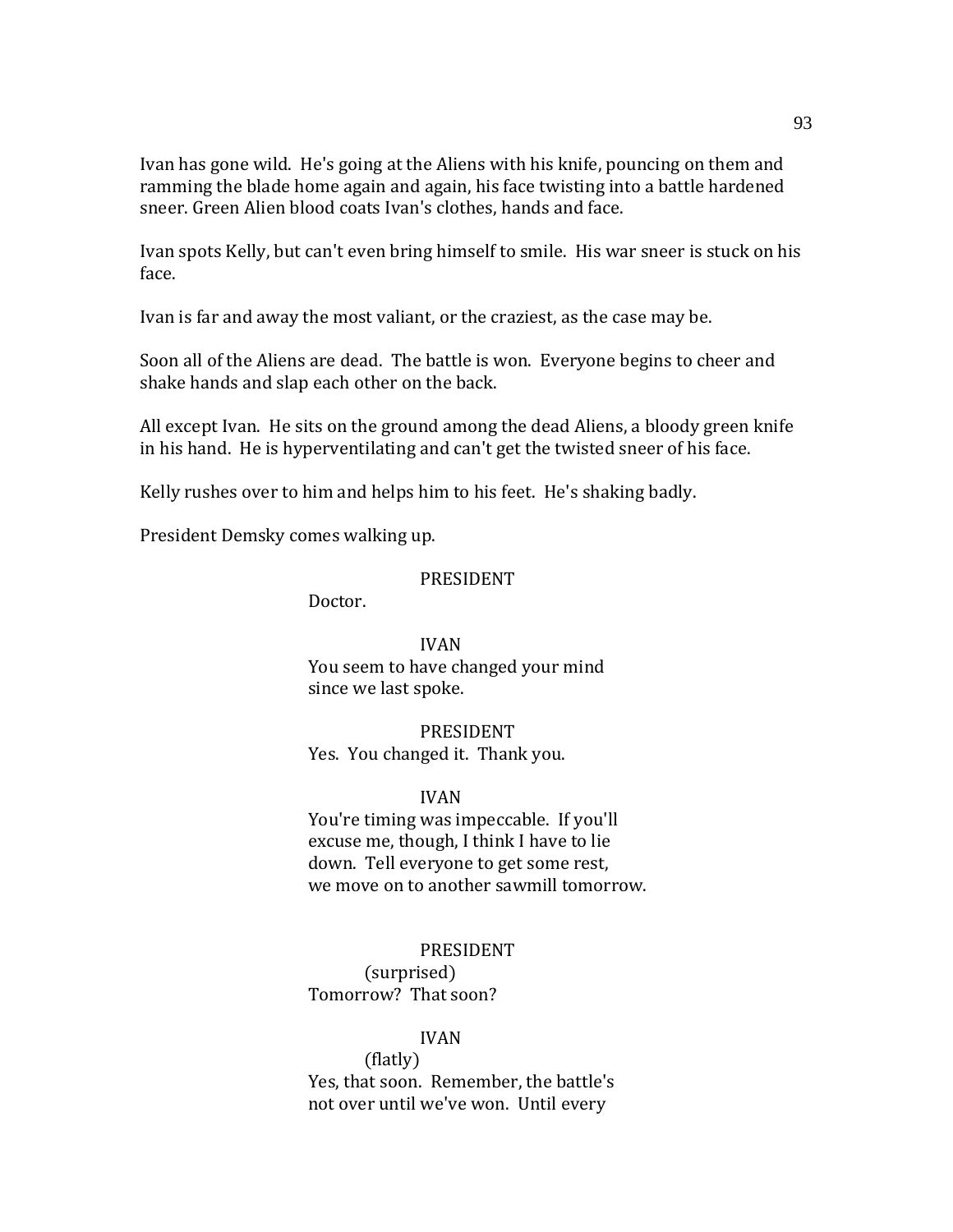stinking Alien is dead. Got it?

## PRESIDENT

Got it.

## IVAN

Good.

Ivan nods weakly and Kelly leads him into the sawmill.

The President shakes his head and goes to tell the others.

At which point Bill, the short and erect mountain man, comes face to face with the wizened old Senator. They are the same height.

### SENATOR

(snidely) Well if it isn't the deformed dwar-(realizes they are the same height) What happened to you?

BILL The Doctor healed me. He's a true healer.

### SENATOR

He sure is. This is utterly amazing! You're not a dwarf at all. In fact, you're quite tall.

The warm rush goes back through the crowd. It's taking root, grabbing hold.

The old ladies and gentlemen of Washington are caught up in the excitement too.

WASHINGTONIAN #1 The Probe is what saved us and he put the Probe in space.

WASHINGTONIAN #2 That's true. He saved us.

WASHINGTONIAN #1 And his words are wise.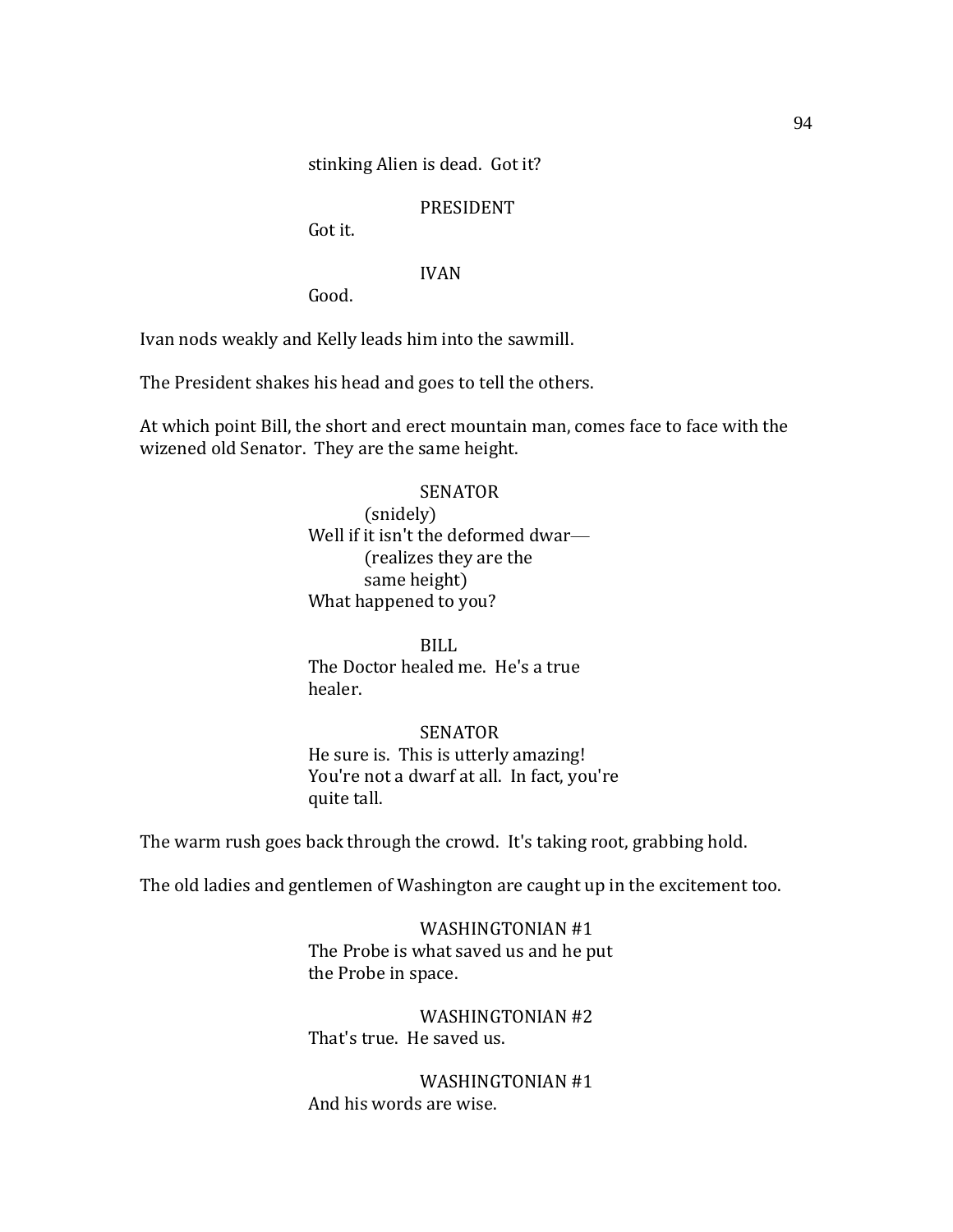Isaac tells the crowd.

### ISAAC

The Doctor told us that living in Freedom Valley was hiding from reality, not facing it and he was right.

BILL He laid his hands on me and I was cured.

### TYLER

He cut a bullet right out of my gut. I sure wouldn't be here if it wasn't for him. And he told me that if I was ever in a canoe I shouldn't tip it and that's certainly good advice.

BIZZY When we first met, I already knew him.

### PRESIDENT

He got me to see that life is worth living and worth fighting for.

### WASHINGTONIAN #1 God bless the Doctor.

Everyone repeats this.

#### EVERYONE

## God bless the Doctor.

Alex comes out of the slave cellar holding a stub of a pencil and yellowed pad of paper. He begins writing furiously.

Our view of the sawmill and its compound moves upward, taking in the wreckage, the smoldering main building and the multitude of dead bodies, both human and Alien.

Alex's voice returns as it did in the beginning.

## ALEX (V.0.) The Doctor had indeed led us to freedom.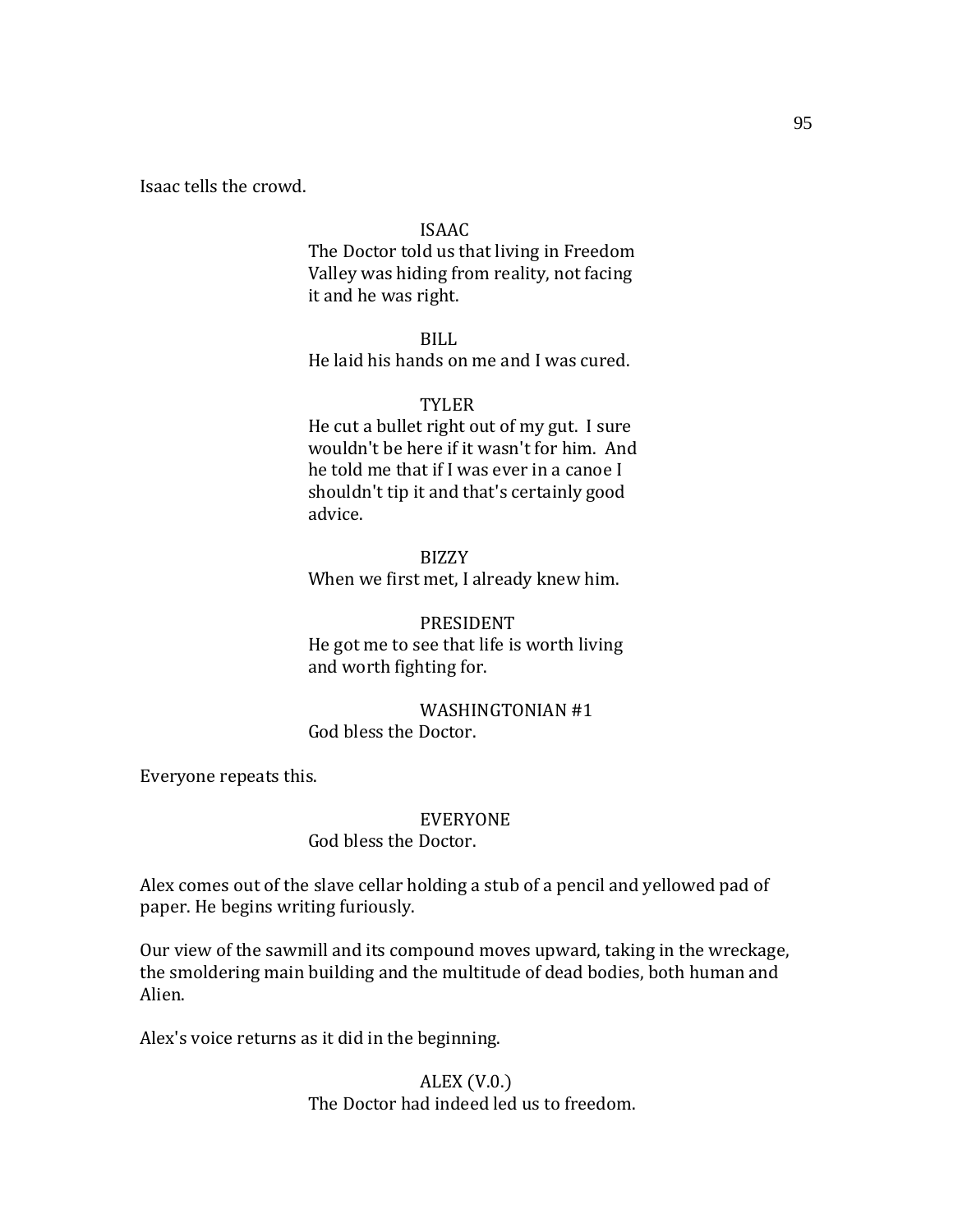And the next day we moved on toward another sawmill . . .

### DISSOLVE:

68 EXT. MOUNTAINSIDE - DAWN 68

A long line of free humans, dressed in rags, holding their weapons proudly, march in line over the top of the hill. They are led by Ivan and Kelly and the line of people seems to just get longer and longer.

| ALEX $(V.0.)$                                |
|----------------------------------------------|
| And after another desperate battle we        |
| freed that sawmill, too. And the next        |
| and the next. We went on to liberate         |
| all of the sawmills in the Pacific northwest |
| and now we are heading back south            |
| to free the humans of California. It looks   |
| like there's no stopping us. Soon, all of    |
| the humans on Earth we be free. And          |
| we owe it all to the Doctor, our liberator,  |
| or, as he has become known over the          |
| course of many bloody battles waged          |
| and won with multitudes of Aliens killed     |
|                                              |

DISSOLVE:

69 EXT. SAWMILL COMPOUND – DAY 69

Ivan is killing the Aliens with his knife, pouncing on them and ramming the blade home again and again, his face twisting into a battle hardened sneer. Green Alien blood coats Ivan's clothes, hands and face.

|                             | DISSOLVE: |
|-----------------------------|-----------|
| 70 EXT. MOUNTAINSIDE - DAWN |           |

As Ivan gets closer we see that his uniform is stained with green blood, his eyes are blazing, the weird sneer still twisting his lips.

> ALEX (V.0.) . . . "The Great Exterminator."

Kelly glances at Ivan with a disturbed look. Ivan doesn't notice. His burning glare is directed ahead.

96